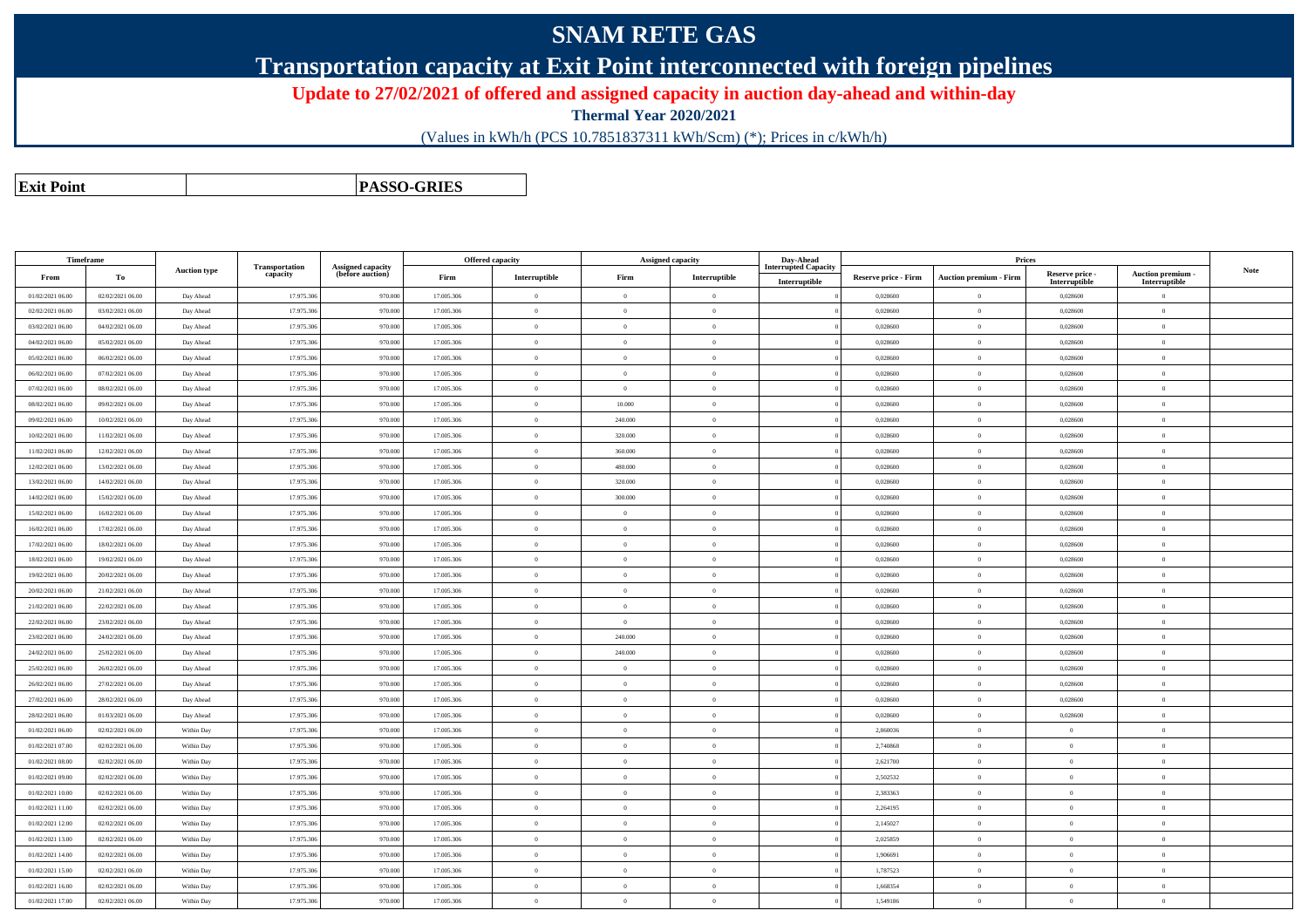| 01/02/2021 18:00                     | 02/02/2021 06:00                     | Within Day | 17.975.306 | 970.000 | 17.005.306               | $\,0\,$                | $\overline{0}$ | $\bf{0}$                         |                | 1,430018 | $\,$ 0 $\,$          | $\overline{0}$ | $\bf{0}$       |  |
|--------------------------------------|--------------------------------------|------------|------------|---------|--------------------------|------------------------|----------------|----------------------------------|----------------|----------|----------------------|----------------|----------------|--|
| 01/02/2021 19:00                     | 02/02/2021 06:00                     | Within Day | 17.975.306 | 970.000 | 17.005.306               | $\overline{0}$         | $\overline{0}$ | $\overline{0}$                   |                | 1,310850 | $\,$ 0 $\,$          | $\overline{0}$ | $\theta$       |  |
| 01/02/2021 20:00                     | 02/02/2021 06:00                     | Within Day | 17.975.306 | 970.000 | 17.005.306               | $\mathbf{0}$           | $\overline{0}$ | $\overline{0}$                   |                | 1,191682 | $\theta$             | $\overline{0}$ | $\overline{0}$ |  |
| 01/02/2021 21:00                     | 02/02/2021 06:00                     | Within Day | 17.975.306 | 970.000 | 17.005.306               | $\bf{0}$               | $\overline{0}$ | $\bf{0}$                         |                | 1,072514 | $\bf{0}$             | $\overline{0}$ | $\bf{0}$       |  |
| 01/02/2021 22:00                     | 02/02/2021 06:00                     | Within Day | 17.975.306 | 970.000 | 17.005.306               | $\bf{0}$               | $\overline{0}$ | $\overline{0}$                   |                | 0,953345 | $\bf{0}$             | $\bf{0}$       | $\bf{0}$       |  |
| 01/02/2021 23:00                     | 02/02/2021 06:00                     | Within Day | 17.975.306 | 970.000 | 17.005.306               | $\mathbf{0}$           | $\overline{0}$ | $\overline{0}$                   |                | 0,834177 | $\theta$             | $\overline{0}$ | $\theta$       |  |
| 02/02/2021 00:00                     | 02/02/2021 06:00                     | Within Day | 17.975.306 | 970.000 | 17.005.306               | $\mathbf{0}$           | $\overline{0}$ | $\overline{0}$                   |                | 0,715009 | $\bf{0}$             | $\overline{0}$ | $\theta$       |  |
| 02/02/2021 01:00                     | 02/02/2021 06:00                     | Within Day | 17.975.306 | 970.000 | 17.005.306               | $\overline{0}$         | $\mathbf{0}$   | $\overline{0}$                   |                | 0,595841 | $\,0\,$              | $\overline{0}$ | $\theta$       |  |
| 02/02/2021 02:00                     | 02/02/2021 06:00                     | Within Day | 17.975.306 | 970.000 | 17.005.306               | $\mathbf{0}$           | $\overline{0}$ | $\overline{0}$                   |                | 0,476673 | $\theta$             | $\overline{0}$ | $\overline{0}$ |  |
| 02/02/2021 03:00                     | 02/02/2021 06:00                     | Within Day | 17.975.306 | 970.000 | 17.005.306               | $\bf{0}$               | $\overline{0}$ | $\overline{0}$                   |                | 0,357505 | $\bf{0}$             | $\overline{0}$ | $\bf{0}$       |  |
| 02/02/2021 04:00                     | 02/02/2021 06:00                     | Within Day | 17.975.306 | 970.000 | 17.005.306               | $\bf{0}$               | $\overline{0}$ | $\overline{0}$                   |                | 0,238336 | $\bf{0}$             | $\theta$       | $\theta$       |  |
| 02/02/2021 05:00                     | 02/02/2021 06:00                     | Within Day | 17.975.306 | 970.000 | 17.005.306               | $\mathbf{0}$           | $\overline{0}$ | $\overline{0}$                   |                | 0,119168 | $\theta$             | $\overline{0}$ | $\overline{0}$ |  |
| 02/02/2021 06:00                     | 03/02/2021 06:00                     | Within Day | 17.975.306 | 970.000 | 17.005.306               | $\,0\,$                | $\overline{0}$ | $\overline{0}$                   |                | 2,860036 | $\bf{0}$             | $\overline{0}$ | $\bf{0}$       |  |
| 02/02/2021 07:00                     | 03/02/2021 06:00                     | Within Day | 17.975.306 | 970.000 | 17.005.306               | $\bf{0}$               | $\overline{0}$ | $\overline{0}$                   |                | 2,740868 | $\,0\,$              | $\overline{0}$ | $\theta$       |  |
| 02/02/2021 08:00                     | 03/02/2021 06:00                     | Within Day | 17.975.306 | 970.000 | 17.005.306               | $\mathbf{0}$           | $\overline{0}$ | $\overline{0}$                   |                | 2,621700 | $\theta$             | $\overline{0}$ | $\overline{0}$ |  |
| 02/02/2021 09:00                     | 03/02/2021 06:00                     | Within Day | 17.975.306 | 970.000 | 17.005.306               | $\,0\,$                | $\overline{0}$ | $\overline{0}$                   |                | 2,502532 | $\bf{0}$             | $\overline{0}$ | $\bf{0}$       |  |
|                                      |                                      |            | 17.975.306 | 970.000 |                          | $\bf{0}$               | $\overline{0}$ |                                  |                | 2,383363 |                      | $\overline{0}$ | $\overline{0}$ |  |
| 02/02/2021 10:00<br>02/02/2021 11:00 | 03/02/2021 06:00<br>03/02/2021 06:00 | Within Day | 17.975.306 | 970.000 | 17.005.306<br>17.005.306 | $\mathbf{0}$           | $\overline{0}$ | $\overline{0}$<br>$\overline{0}$ |                | 2,264195 | $\bf{0}$<br>$\theta$ | $\overline{0}$ | $\overline{0}$ |  |
|                                      |                                      | Within Day |            |         |                          | $\bf{0}$               |                |                                  |                |          | $\bf{0}$             |                | $\bf{0}$       |  |
| 02/02/2021 12:00                     | 03/02/2021 06:00                     | Within Day | 17.975.306 | 970.000 | 17.005.306               |                        | $\overline{0}$ | $\bf{0}$                         |                | 2,145027 |                      | $\overline{0}$ |                |  |
| 02/02/2021 13:00<br>02/02/2021 14:00 | 03/02/2021 06:00<br>03/02/2021 06:00 | Within Day | 17.975.306 | 970.000 | 17.005.306               | $\bf{0}$               | $\overline{0}$ | $\overline{0}$                   |                | 2,025859 | $\,$ 0 $\,$          | $\overline{0}$ | $\bf{0}$       |  |
|                                      |                                      | Within Day | 17.975.306 | 970.000 | 17.005.306               | $\mathbf{0}$           | $\overline{0}$ | $\overline{0}$                   |                | 1,906691 | $\theta$             | $\overline{0}$ | $\overline{0}$ |  |
| 02/02/2021 15:00                     | 03/02/2021 06:00                     | Within Day | 17.975.306 | 970.000 | 17.005.306               | $\mathbf{0}$           | $\overline{0}$ | $\overline{0}$                   |                | 1,787523 | $\bf{0}$             | $\overline{0}$ | $\theta$       |  |
| 02/02/2021 16:00                     | 03/02/2021 06:00                     | Within Day | 17.975.306 | 970.00  | 17.005.306               | $\bf{0}$               | $\overline{0}$ | $\overline{0}$                   |                | 1,668354 | $\,$ 0 $\,$          | $\overline{0}$ | $\overline{0}$ |  |
| 02/02/2021 17:00                     | 03/02/2021 06:00                     | Within Day | 17.975.306 | 970.000 | 17.005.306               | $\mathbf{0}$           | $\overline{0}$ | $\overline{0}$                   |                | 1,549186 | $\theta$             | $\overline{0}$ | $\overline{0}$ |  |
| 02/02/2021 18:00                     | 03/02/2021 06:00                     | Within Day | 17.975.306 | 970.000 | 17.005.306               | $\bf{0}$               | $\overline{0}$ | $\overline{0}$                   |                | 1,430018 | $\bf{0}$             | $\overline{0}$ | $\bf{0}$       |  |
| 02/02/2021 19:00                     | 03/02/2021 06:00                     | Within Day | 17.975.306 | 970.000 | 17.005.306               | $\bf{0}$               | $\overline{0}$ | $\overline{0}$                   |                | 1,310850 | $\,$ 0 $\,$          | $\overline{0}$ | $\bf{0}$       |  |
| 02/02/2021 20:00                     | 03/02/2021 06:00                     | Within Day | 17.975.306 | 970.000 | 17.005.306               | $\mathbf{0}$           | $\overline{0}$ | $\overline{0}$                   |                | 1,191682 | $\theta$             | $\overline{0}$ | $\overline{0}$ |  |
| 02/02/2021 21:00                     | 03/02/2021 06:00                     | Within Day | 17.975.306 | 970.000 | 17.005.306               | $\,0\,$                | $\overline{0}$ | $\bf{0}$                         |                | 1,072514 | $\bf{0}$             | $\overline{0}$ | $\bf{0}$       |  |
| 02/02/2021 22:00                     | 03/02/2021 06:00                     | Within Day | 17.975.306 | 970.000 | 17.005.306               | $\overline{0}$         | $\overline{0}$ | $\overline{0}$                   |                | 0,953345 | $\,$ 0 $\,$          | $\overline{0}$ | $\overline{0}$ |  |
| 02/02/2021 23:00                     | 03/02/2021 06:00                     | Within Day | 17.975.306 | 970.000 | 17.005.306               | $\mathbf{0}$           | $\overline{0}$ | $\overline{0}$                   |                | 0,834177 | $\theta$             | $\overline{0}$ | $\overline{0}$ |  |
| 03/02/2021 00:00                     | 03/02/2021 06:00                     | Within Day | 17.975.306 | 970.000 | 17.005.306               | $\mathbf{0}$           | $\overline{0}$ | $\overline{0}$                   |                | 0,715009 | $\,$ 0 $\,$          | $\overline{0}$ | $\theta$       |  |
| 03/02/2021 01:00                     | 03/02/2021 06:00                     | Within Day | 17.975.306 | 970.000 | 17.005.306               | $\bf{0}$               | $\overline{0}$ | $\overline{0}$                   |                | 0,595841 | $\bf{0}$             | $\overline{0}$ | $\overline{0}$ |  |
| 03/02/2021 02:00                     | 03/02/2021 06:00                     | Within Day | 17.975.306 | 970.000 | 17.005.306               | $\mathbf{0}$           | $\overline{0}$ | $\overline{0}$                   |                | 0,476673 | $\theta$             | $\overline{0}$ | $\overline{0}$ |  |
| 03/02/2021 03:00                     | 03/02/2021 06:00                     | Within Day | 17.975.306 | 970.000 | 17.005.306               | $\mathbf{0}$           | $\overline{0}$ | $\overline{0}$                   |                | 0,357505 | $\,$ 0 $\,$          | $\overline{0}$ | $\theta$       |  |
| 03/02/2021 04:00                     | 03/02/2021 06:00                     | Within Day | 17.975.306 | 970.000 | 17.005.306               | $\overline{0}$         | $\overline{0}$ | $\overline{0}$                   |                | 0,238336 | $\,$ 0 $\,$          | $\overline{0}$ | $\overline{0}$ |  |
| 03/02/2021 05:00                     | 03/02/2021 06:00                     | Within Day | 17.975.306 | 970.000 | 17.005.306               | $\mathbf{0}$           | $\overline{0}$ | $\overline{0}$                   |                | 0,119168 | $\theta$             | $\overline{0}$ | $\overline{0}$ |  |
| 03/02/2021 06:00                     | 04/02/2021 06:00                     | Within Day | 17.975.306 | 970.000 | 17.005.306               | $\mathbf{0}$           | $\overline{0}$ | $\theta$                         |                | 2,860036 | $\,$ 0 $\,$          | $\overline{0}$ | $\theta$       |  |
| 03/02/2021 07:00                     | 04/02/2021 06:00                     | Within Day | 17.975.306 | 970.000 | 17.005.306               | $\bf{0}$               | $\overline{0}$ | $\overline{0}$                   |                | 2,740868 | $\bf{0}$             | $\overline{0}$ | $\overline{0}$ |  |
| 03/02/2021 08:00                     | 04/02/2021 06:00                     | Within Day | 17.975.306 | 970.000 | 17.005.306               | $\mathbf{0}$           | $\overline{0}$ | $\overline{0}$                   |                | 2,621700 | $\theta$             | $\overline{0}$ | $\overline{0}$ |  |
| 03/02/2021 09:00                     | 04/02/2021 06:00                     | Within Day | 17.975.306 | 970.000 | 17.005.306               | $\mathbf{0}$           | $\overline{0}$ | $\bf{0}$                         |                | 2,502532 | $\,$ 0 $\,$          | $\overline{0}$ | $\theta$       |  |
| 03/02/2021 10:00                     | 04/02/2021 06:00                     | Within Day | 17.975.306 | 970.000 | 17.005.306               | $\bf{0}$               | $\overline{0}$ | $\overline{0}$                   |                | 2,383363 | $\bf{0}$             | $\overline{0}$ | $\overline{0}$ |  |
| 03/02/2021 11:00                     | 04/02/2021 06:00                     | Within Day | 17.975.306 | 970.000 | 17.005.306               | $\mathbf{0}$           | $\overline{0}$ | $\overline{0}$                   |                | 2,264195 | $\theta$             | $\overline{0}$ | $\overline{0}$ |  |
| 03/02/2021 12:00                     | 04/02/2021 06:00                     | Within Day | 17.975.306 | 970.000 | 17.005.306               | $\mathbf{0}$           | $\overline{0}$ | $\theta$                         |                | 2,145027 | $\,$ 0 $\,$          | $\overline{0}$ | $\theta$       |  |
| 03/02/2021 13:00                     | 04/02/2021 06:00                     | Within Day | 17.975.306 | 970.000 | 17.005.306               | $\bf{0}$               | $\overline{0}$ | $\overline{0}$                   |                | 2,025859 | $\,$ 0 $\,$          | $\overline{0}$ | $\overline{0}$ |  |
| 03/02/2021 14:00                     | 04/02/2021 06:00                     | Within Day | 17.975.306 | 970.000 | 17.005.306               | $\bf{0}$               | $\overline{0}$ | $\Omega$                         |                | 1,906691 | $\overline{0}$       | $^{\circ}$     | $\theta$       |  |
| 03/02/2021 15:00                     | 04/02/2021 06:00                     | Within Day | 17.975.306 | 970.000 | 17.005.306               | $\,$ 0                 | $\overline{0}$ | $\bf{0}$                         |                | 1,787523 | $\,$ 0 $\,$          | $\overline{0}$ | $\theta$       |  |
| 03/02/2021 16:00                     | 04/02/2021 06:00                     | Within Day | 17.975.306 | 970.000 | 17.005.306               | $\mathbf{0}$           | $\overline{0}$ | $\overline{0}$                   |                | 1,668354 | $\,$ 0 $\,$          | $\overline{0}$ | $\overline{0}$ |  |
| 03/02/2021 17:00                     | 04/02/2021 06:00                     | Within Day | 17.975.306 | 970.000 | 17.005.306               | $\mathbf{0}$           | $\overline{0}$ | $\overline{0}$                   |                | 1,549186 | $\mathbf{0}$         | $\overline{0}$ | $\mathbf{0}$   |  |
| 03/02/2021 18:00                     | 04/02/2021 06:00                     | Within Day | 17.975.306 | 970.000 | 17.005.306               | $\,$ 0                 | $\overline{0}$ | $\overline{0}$                   | $\overline{0}$ | 1,430018 | $\,$ 0 $\,$          | $\bf{0}$       | $\,$ 0 $\,$    |  |
| 03/02/2021 19:00                     | 04/02/2021 06:00                     | Within Day | 17.975.306 | 970.000 | 17.005.306               | $\hspace{0.1mm}\bm{0}$ | $\overline{0}$ | $\overline{0}$                   |                | 1,310850 | $\,$ 0 $\,$          | $\overline{0}$ | $\overline{0}$ |  |
| 03/02/2021 20:00                     | 04/02/2021 06:00                     | Within Day | 17.975.306 | 970.000 | 17.005.306               | $\mathbf{0}$           | $\overline{0}$ | $\overline{0}$                   |                | 1,191682 | $\overline{0}$       | $\overline{0}$ | $\overline{0}$ |  |
| 03/02/2021 21:00                     | 04/02/2021 06:00                     | Within Day | 17.975.306 | 970.000 | 17.005.306               | $\,$ 0 $\,$            | $\overline{0}$ | $\overline{0}$                   |                | 1,072514 | $\,$ 0 $\,$          | $\overline{0}$ | $\,$ 0 $\,$    |  |
| 03/02/2021 22.00                     | 04/02/2021 06:00                     | Within Day | 17.975.306 | 970.000 | 17.005.306               | $\overline{0}$         | $\overline{0}$ | $\overline{0}$                   |                | 0,953345 | $\overline{0}$       | $\overline{0}$ | $\overline{0}$ |  |
| 03/02/2021 23:00                     | 04/02/2021 06:00                     | Within Day | 17.975.306 | 970.000 | 17.005.306               | $\mathbf{0}$           | $\overline{0}$ | $\overline{0}$                   |                | 0,834177 | $\mathbf{0}$         | $\overline{0}$ | $\mathbf{0}$   |  |
| 04/02/2021 00:00                     | 04/02/2021 06:00                     | Within Day | 17.975.306 | 970.000 | 17.005.306               | $\,$ 0 $\,$            | $\overline{0}$ | $\overline{0}$                   | $\overline{0}$ | 0,715009 | $\,$ 0 $\,$          | $\bf{0}$       | $\,$ 0 $\,$    |  |
| 04/02/2021 01:00                     | 04/02/2021 06:00                     | Within Day | 17.975.306 | 970.000 | 17.005.306               | $\bf{0}$               | $\overline{0}$ | $\overline{0}$                   |                | 0,595841 | $\,$ 0 $\,$          | $\mathbf{0}$   | $\overline{0}$ |  |
| 04/02/2021 02:00                     | 04/02/2021 06:00                     | Within Day | 17.975.306 | 970.000 | 17.005.306               | $\mathbf{0}$           | $\overline{0}$ | $\overline{0}$                   |                | 0,476673 | $\overline{0}$       | $\overline{0}$ | $\overline{0}$ |  |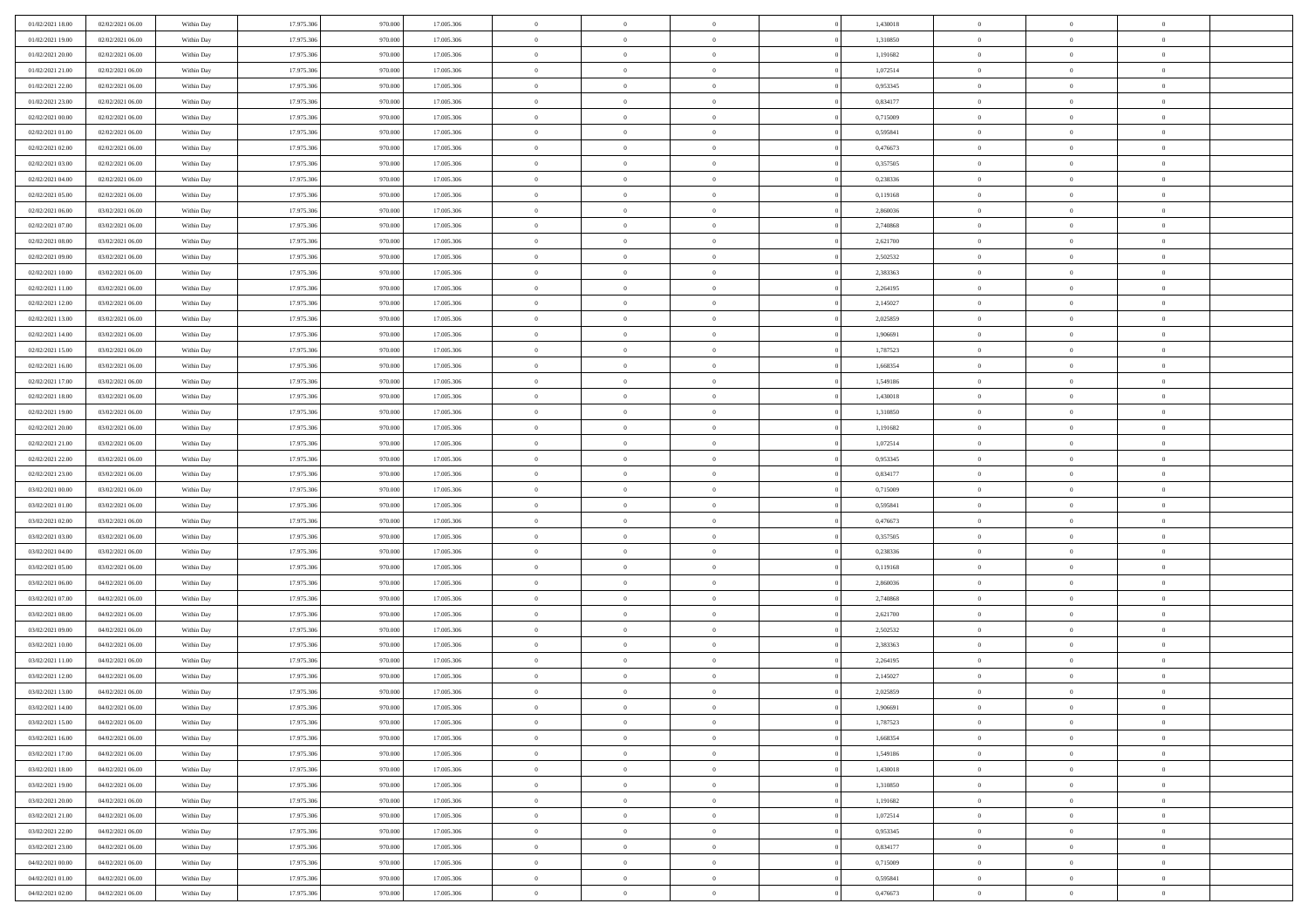| 04/02/2021 03:00                     | 04/02/2021 06:00                     | Within Day               | 17.975.306               | 970.000            | 17.005.306               | $\,$ 0                   | $\overline{0}$                   | $\theta$                         |          | 0,357505             | $\bf{0}$                 | $\overline{0}$                   | $\,0\,$                    |  |
|--------------------------------------|--------------------------------------|--------------------------|--------------------------|--------------------|--------------------------|--------------------------|----------------------------------|----------------------------------|----------|----------------------|--------------------------|----------------------------------|----------------------------|--|
| 04/02/2021 04:00                     | 04/02/2021 06:00                     | Within Day               | 17.975.306               | 970,000            | 17.005.306               | $\overline{0}$           | $\overline{0}$                   | $\overline{0}$                   |          | 0,238336             | $\overline{0}$           | $\overline{0}$                   | $\theta$                   |  |
| 04/02/2021 05:00                     | 04/02/2021 06:00                     | Within Dav               | 17.975.306               | 970.000            | 17.005.306               | $\mathbf{0}$             | $\overline{0}$                   | $\overline{0}$                   |          | 0,119168             | $\mathbf{0}$             | $\overline{0}$                   | $\overline{0}$             |  |
| 04/02/2021 06:00                     | 05/02/2021 06:00                     | Within Day               | 17.975.306               | 970.000            | 17.005.306               | $\bf{0}$                 | $\overline{0}$                   | $\bf{0}$                         |          | 2,860036             | $\bf{0}$                 | $\overline{0}$                   | $\bf{0}$                   |  |
| 04/02/2021 07:00                     | 05/02/2021 06:00                     | Within Day               | 17.975.306               | 970.000            | 17.005.306               | $\bf{0}$                 | $\overline{0}$                   | $\overline{0}$                   |          | 2,740868             | $\bf{0}$                 | $\bf{0}$                         | $\,0\,$                    |  |
| 04/02/2021 08:00                     | 05/02/2021 06:00                     | Within Dav               | 17.975.306               | 970.000            | 17.005.306               | $\mathbf{0}$             | $\overline{0}$                   | $\overline{0}$                   |          | 2,621700             | $\mathbf{0}$             | $\overline{0}$                   | $\overline{0}$             |  |
| 04/02/2021 09:00                     | 05/02/2021 06:00                     | Within Day               | 17.975.306               | 970.000            | 17.005.306               | $\bf{0}$                 | $\overline{0}$                   | $\overline{0}$                   |          | 2,502532             | $\bf{0}$                 | $\overline{0}$                   | $\,0\,$                    |  |
| 04/02/2021 10:00                     | 05/02/2021 06:00                     | Within Day               | 17.975.306               | 970.000            | 17.005.306               | $\overline{0}$           | $\overline{0}$                   | $\overline{0}$                   |          | 2,383363             | $\,$ 0 $\,$              | $\overline{0}$                   | $\theta$                   |  |
| 04/02/2021 11:00                     | 05/02/2021 06:00                     | Within Day               | 17.975.306               | 970.000            | 17.005.306               | $\mathbf{0}$             | $\overline{0}$                   | $\overline{0}$                   |          | 2,264195             | $\mathbf{0}$             | $\overline{0}$                   | $\overline{0}$             |  |
| 04/02/2021 12:00                     | 05/02/2021 06:00                     | Within Day               | 17.975.306               | 970.000            | 17.005.306               | $\bf{0}$                 | $\overline{0}$                   | $\theta$                         |          | 2,145027             | $\bf{0}$                 | $\overline{0}$                   | $\,0\,$                    |  |
| 04/02/2021 13:00                     | 05/02/2021 06:00                     | Within Day               | 17.975.306               | 970.000            | 17.005.306               | $\bf{0}$                 | $\overline{0}$                   | $\overline{0}$                   |          | 2,025859             | $\bf{0}$                 | $\overline{0}$                   | $\theta$                   |  |
| 04/02/2021 14:00                     | 05/02/2021 06:00                     | Within Dav               | 17.975.306               | 970.000            | 17.005.306               | $\mathbf{0}$             | $\overline{0}$                   | $\overline{0}$                   |          | 1,906691             | $\mathbf{0}$             | $\overline{0}$                   | $\overline{0}$             |  |
| 04/02/2021 15:00                     | 05/02/2021 06:00                     | Within Day               | 17.975.306               | 970.000            | 17.005.306               | $\bf{0}$                 | $\overline{0}$                   | $\bf{0}$                         |          | 1,787523             | $\bf{0}$                 | $\overline{0}$                   | $\bf{0}$                   |  |
| 04/02/2021 16:00                     | 05/02/2021 06:00                     | Within Day               | 17.975.306               | 970.000            | 17.005.306               | $\bf{0}$                 | $\overline{0}$                   | $\overline{0}$                   |          | 1,668354             | $\bf{0}$                 | $\theta$                         | $\,0\,$                    |  |
| 04/02/2021 17:00                     | 05/02/2021 06:00                     | Within Dav               | 17.975.306               | 970.000            | 17.005.306               | $\overline{0}$           | $\overline{0}$                   | $\overline{0}$                   |          | 1,549186             | $\mathbf{0}$             | $\overline{0}$                   | $\overline{0}$             |  |
| 04/02/2021 18:00                     | 05/02/2021 06:00                     | Within Day               | 17.975.306               | 970.000            | 17.005.306               | $\bf{0}$                 | $\overline{0}$                   | $\overline{0}$                   |          | 1,430018             | $\bf{0}$                 | $\overline{0}$                   | $\bf{0}$                   |  |
| 04/02/2021 19:00                     | 05/02/2021 06:00                     | Within Day               | 17.975.306               | 970.000            | 17.005.306               | $\overline{0}$           | $\overline{0}$                   | $\overline{0}$                   |          | 1,310850             | $\,$ 0 $\,$              | $\overline{0}$                   | $\theta$                   |  |
| 04/02/2021 20:00                     | 05/02/2021 06:00                     | Within Day               | 17.975.306               | 970.000            | 17.005.306               | $\mathbf{0}$             | $\overline{0}$                   | $\overline{0}$                   |          | 1,191682             | $\mathbf{0}$             | $\overline{0}$                   | $\overline{0}$             |  |
| 04/02/2021 21:00                     | 05/02/2021 06:00                     | Within Day               | 17.975.306               | 970.000            | 17.005.306               | $\,$ 0                   | $\bf{0}$                         | $\overline{0}$                   |          | 1,072514             | $\bf{0}$                 | $\overline{0}$                   | $\,0\,$                    |  |
| 04/02/2021 22.00                     | 05/02/2021 06:00                     | Within Day               | 17.975.306               | 970,000            | 17.005.306               | $\bf{0}$                 | $\overline{0}$                   | $\overline{0}$                   |          | 0,953345             | $\bf{0}$                 | $\overline{0}$                   | $\overline{0}$             |  |
| 04/02/2021 23:00                     | 05/02/2021 06:00                     | Within Dav               | 17.975.306               | 970.000            | 17.005.306               | $\mathbf{0}$             | $\overline{0}$                   | $\overline{0}$                   |          | 0,834177             | $\mathbf{0}$             | $\overline{0}$                   | $\overline{0}$             |  |
| 05/02/2021 00:00                     | 05/02/2021 06:00                     | Within Day               | 17.975.306               | 970.000            | 17.005.306               | $\bf{0}$                 | $\overline{0}$                   | $\bf{0}$                         |          | 0,715009             | $\bf{0}$                 | $\overline{0}$                   | $\bf{0}$                   |  |
| 05/02/2021 01:00                     | 05/02/2021 06:00                     |                          | 17.975.306               | 970.000            | 17.005.306               | $\bf{0}$                 | $\bf{0}$                         | $\overline{0}$                   |          | 0,595841             | $\bf{0}$                 | $\overline{0}$                   | $\,0\,$                    |  |
| 05/02/2021 02:00                     | 05/02/2021 06:00                     | Within Day<br>Within Dav | 17.975.306               | 970.000            | 17.005.306               | $\mathbf{0}$             | $\overline{0}$                   | $\overline{0}$                   |          | 0,476673             | $\mathbf{0}$             | $\overline{0}$                   | $\overline{0}$             |  |
| 05/02/2021 03:00                     | 05/02/2021 06:00                     | Within Day               | 17.975.306               | 970.000            | 17.005.306               | $\bf{0}$                 | $\bf{0}$                         | $\overline{0}$                   |          | 0,357505             | $\bf{0}$                 | $\overline{0}$                   | $\,0\,$                    |  |
|                                      |                                      |                          | 17.975.306               | 970.000            |                          | $\overline{0}$           | $\overline{0}$                   | $\overline{0}$                   |          |                      | $\bf{0}$                 | $\overline{0}$                   | $\theta$                   |  |
| 05/02/2021 04:00<br>05/02/2021 05:00 | 05/02/2021 06:00<br>05/02/2021 06:00 | Within Day               | 17.975.306               |                    | 17.005.306               | $\mathbf{0}$             |                                  |                                  |          | 0,238336             | $\mathbf{0}$             |                                  | $\overline{0}$             |  |
|                                      |                                      | Within Day               |                          | 970.000            | 17.005.306               |                          | $\overline{0}$                   | $\overline{0}$<br>$\overline{0}$ |          | 0,119168             |                          | $\overline{0}$<br>$\overline{0}$ |                            |  |
| 05/02/2021 06:00                     | 06/02/2021 06:00                     | Within Day               | 17.975.306               | 970.000<br>970,000 | 17.005.306               | $\bf{0}$                 | $\bf{0}$                         |                                  |          | 2,860036             | $\bf{0}$                 | $\mathbf{0}$                     | $\,0\,$<br>$\overline{0}$  |  |
| 05/02/2021 07:00                     | 06/02/2021 06:00                     | Within Day               | 17.975.306               |                    | 17.005.306               | $\bf{0}$<br>$\mathbf{0}$ | $\overline{0}$                   | $\overline{0}$                   |          | 2,740868             | $\bf{0}$<br>$\mathbf{0}$ |                                  | $\overline{0}$             |  |
| 05/02/2021 08:00                     | 06/02/2021 06:00                     | Within Dav               | 17.975.306               | 970.000            | 17.005.306               |                          | $\overline{0}$                   | $\overline{0}$                   |          | 2,621700             |                          | $\overline{0}$<br>$\overline{0}$ | $\theta$                   |  |
| 05/02/2021 09:00                     | 06/02/2021 06:00                     | Within Day               | 17.975.306<br>17.975.306 | 970.000<br>970.000 | 17.005.306               | $\bf{0}$<br>$\bf{0}$     | $\overline{0}$                   | $\theta$                         |          | 2,502532<br>2,383363 | $\,$ 0<br>$\bf{0}$       | $\overline{0}$                   |                            |  |
| 05/02/2021 10:00<br>05/02/2021 11:00 | 06/02/2021 06:00<br>06/02/2021 06:00 | Within Day<br>Within Dav | 17.975.306               | 970.000            | 17.005.306<br>17.005.306 | $\mathbf{0}$             | $\bf{0}$<br>$\overline{0}$       | $\overline{0}$<br>$\overline{0}$ |          | 2,264195             | $\mathbf{0}$             | $\overline{0}$                   | $\bf{0}$<br>$\overline{0}$ |  |
|                                      |                                      |                          |                          |                    |                          | $\bf{0}$                 | $\overline{0}$                   | $\theta$                         |          |                      | $\,$ 0                   | $\overline{0}$                   | $\theta$                   |  |
| 05/02/2021 12:00                     | 06/02/2021 06:00                     | Within Day               | 17.975.306<br>17.975.306 | 970.000<br>970,000 | 17.005.306               | $\bf{0}$                 | $\overline{0}$                   | $\overline{0}$                   |          | 2,145027             |                          | $\overline{0}$                   | $\overline{0}$             |  |
| 05/02/2021 13:00<br>05/02/2021 14:00 | 06/02/2021 06:00<br>06/02/2021 06:00 | Within Day<br>Within Day | 17.975.306               | 970.000            | 17.005.306<br>17.005.306 | $\mathbf{0}$             | $\overline{0}$                   |                                  |          | 2,025859<br>1,906691 | $\bf{0}$<br>$\mathbf{0}$ | $\overline{0}$                   | $\overline{0}$             |  |
|                                      |                                      |                          |                          |                    |                          | $\bf{0}$                 |                                  | $\overline{0}$                   |          |                      |                          | $\overline{0}$                   | $\theta$                   |  |
| 05/02/2021 15:00                     | 06/02/2021 06:00                     | Within Day               | 17.975.306<br>17.975.306 | 970.000<br>970,000 | 17.005.306               | $\bf{0}$                 | $\overline{0}$                   | $\theta$<br>$\overline{0}$       |          | 1,787523             | $\,$ 0                   | $\overline{0}$                   |                            |  |
| 05/02/2021 16:00<br>05/02/2021 17:00 | 06/02/2021 06:00<br>06/02/2021 06:00 | Within Day<br>Within Dav | 17.975.306               | 970.000            | 17.005.306<br>17.005.306 | $\mathbf{0}$             | $\overline{0}$<br>$\overline{0}$ | $\overline{0}$                   |          | 1,668354<br>1,549186 | $\bf{0}$<br>$\mathbf{0}$ | $\overline{0}$                   | $\bf{0}$<br>$\overline{0}$ |  |
|                                      |                                      |                          |                          |                    |                          |                          |                                  |                                  |          |                      |                          | $\overline{0}$                   | $\theta$                   |  |
| 05/02/2021 18:00                     | 06/02/2021 06:00                     | Within Day               | 17.975.306<br>17.975.306 | 970.000<br>970.000 | 17.005.306               | $\,0\,$<br>$\bf{0}$      | $\overline{0}$<br>$\overline{0}$ | $\theta$<br>$\overline{0}$       |          | 1,430018<br>1,310850 | $\,$ 0                   | $\overline{0}$                   | $\bf{0}$                   |  |
| 05/02/2021 19:00<br>05/02/2021 20:00 | 06/02/2021 06:00<br>06/02/2021 06:00 | Within Day<br>Within Dav | 17.975.306               | 970.000            | 17.005.306<br>17.005.306 | $\mathbf{0}$             | $\overline{0}$                   | $\overline{0}$                   |          | 1,191682             | $\bf{0}$<br>$\mathbf{0}$ | $\overline{0}$                   | $\overline{0}$             |  |
| 05/02/2021 21:00                     | 06/02/2021 06:00                     | Within Day               | 17.975.306               | 970.000            | 17.005.306               | $\bf{0}$                 | $\overline{0}$                   | $\theta$                         |          | 1,072514             | $\,$ 0                   | $\overline{0}$                   | $\theta$                   |  |
| 05/02/2021 22:00                     | 06/02/2021 06:00                     |                          | 17.975.306               | 970.000            | 17.005.306               | $\bf{0}$                 | $\overline{0}$                   | $\overline{0}$                   |          | 0,953345             | $\,$ 0 $\,$              | $\overline{0}$                   | $\overline{0}$             |  |
| 05/02/2021 23:00                     | 06/02/2021 06:00                     | Within Day<br>Within Day | 17.975.306               | 970.000            | 17.005.306               | $\bf{0}$                 | $\overline{0}$                   |                                  |          | 0,834177             | $\overline{0}$           | $\theta$                         | $\theta$                   |  |
| 06/02/2021 00:00                     | 06/02/2021 06:00                     | Within Day               | 17.975.306               | 970.000            | 17.005.306               | $\,0\,$                  | $\overline{0}$                   | $\theta$                         |          | 0,715009             | $\,$ 0 $\,$              | $\bf{0}$                         | $\theta$                   |  |
| 06/02/2021 01:00                     | 06/02/2021 06:00                     |                          | 17.975.306               | 970.000            | 17.005.306               | $\overline{0}$           | $\overline{0}$                   | $\overline{0}$                   |          | 0.595841             | $\overline{0}$           | $\overline{0}$                   | $\overline{0}$             |  |
|                                      |                                      | Within Day               | 17.975.306               |                    |                          |                          |                                  |                                  |          |                      | $\overline{0}$           |                                  |                            |  |
| 06/02/2021 02:00                     | 06/02/2021 06:00                     | Within Day               |                          | 970.000            | 17.005.306               | $\bf{0}$                 | $\overline{0}$                   | $\overline{0}$                   |          | 0,476673             |                          | $\bf{0}$                         | $\mathbf{0}$               |  |
| 06/02/2021 03:00                     | 06/02/2021 06:00                     | Within Day               | 17.975.306               | 970.000<br>970.000 | 17.005.306               | $\bf{0}$                 | $\overline{0}$                   | $\overline{0}$                   | $\theta$ | 0,357505             | $\mathbf{0}$             | $\bf{0}$<br>$\overline{0}$       | $\,$ 0 $\,$                |  |
| 06/02/2021 04:00                     | 06/02/2021 06:00                     | Within Day               | 17.975.306               |                    | 17.005.306               | $\bf{0}$                 | $\overline{0}$                   | $\overline{0}$                   |          | 0,238336             | $\,$ 0 $\,$              |                                  | $\overline{0}$             |  |
| 06/02/2021 05:00                     | 06/02/2021 06:00                     | Within Day               | 17.975.306               | 970.000            | 17.005.306               | $\bf{0}$                 | $\overline{0}$                   | $\overline{0}$                   |          | 0,119168             | $\mathbf{0}$             | $\overline{0}$                   | $\overline{0}$             |  |
| 06/02/2021 06:00                     | 07/02/2021 06:00                     | Within Day               | 17.975.306               | 970.000            | 17.005.306               | $\,0\,$                  | $\overline{0}$                   | $\overline{0}$                   | $\theta$ | 2,860036             | $\,$ 0 $\,$              | $\overline{0}$                   | $\overline{0}$             |  |
| 06/02/2021 07:00                     | 07/02/2021 06:00                     | Within Day               | 17.975.306               | 970.000            | 17.005.306               | $\bf{0}$                 | $\overline{0}$                   | $\overline{0}$                   |          | 2,740868             | $\overline{0}$           | $\overline{0}$                   | $\overline{0}$             |  |
| 06/02/2021 08:00                     | 07/02/2021 06:00                     | Within Day               | 17.975.306               | 970.000            | 17.005.306               | $\bf{0}$                 | $\overline{0}$                   | $\overline{0}$                   |          | 2,621700             | $\mathbf{0}$             | $\overline{0}$                   | $\overline{0}$             |  |
| 06/02/2021 09:00                     | 07/02/2021 06:00                     | Within Day               | 17.975.306               | 970.000            | 17.005.306               | $\,0\,$                  | $\overline{0}$                   | $\overline{0}$                   |          | 2,502532             | $\,$ 0 $\,$              | $\overline{0}$                   | $\,$ 0 $\,$                |  |
| 06/02/2021 10:00                     | 07/02/2021 06:00                     | Within Day               | 17.975.306               | 970.000            | 17.005.306               | $\bf{0}$                 | $\overline{0}$                   | $\overline{0}$                   |          | 2,383363             | $\mathbf{0}$             | $\mathbf{0}$                     | $\overline{0}$             |  |
| 06/02/2021 11:00                     | 07/02/2021 06:00                     | Within Day               | 17.975.306               | 970.000            | 17.005.306               | $\bf{0}$                 | $\overline{0}$                   | $\overline{0}$                   |          | 2,264195             | $\mathbf{0}$             | $\overline{0}$                   | $\overline{0}$             |  |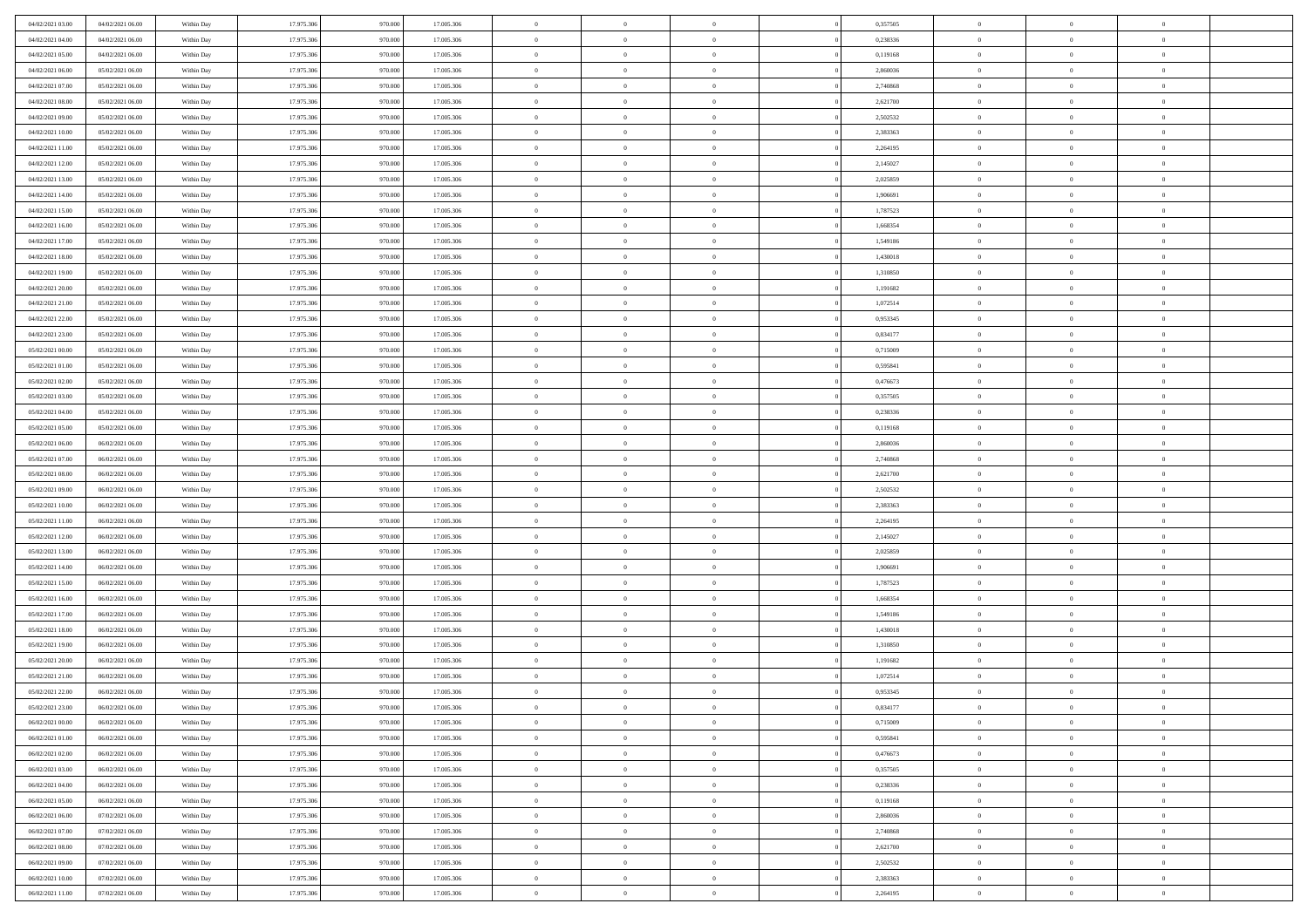| 06/02/2021 12:00                     | 07/02/2021 06:00                     | Within Day               | 17.975.306               | 970.000            | 17.005.306               | $\,$ 0         | $\overline{0}$                   | $\theta$                         |          | 2,145027             | $\bf{0}$                 | $\overline{0}$                   | $\,0\,$        |  |
|--------------------------------------|--------------------------------------|--------------------------|--------------------------|--------------------|--------------------------|----------------|----------------------------------|----------------------------------|----------|----------------------|--------------------------|----------------------------------|----------------|--|
| 06/02/2021 13:00                     | 07/02/2021 06:00                     | Within Day               | 17.975.306               | 970,000            | 17.005.306               | $\overline{0}$ | $\overline{0}$                   | $\overline{0}$                   |          | 2,025859             | $\overline{0}$           | $\overline{0}$                   | $\theta$       |  |
| 06/02/2021 14:00                     | 07/02/2021 06:00                     | Within Dav               | 17.975.306               | 970.000            | 17.005.306               | $\mathbf{0}$   | $\overline{0}$                   | $\overline{0}$                   |          | 1,906691             | $\mathbf{0}$             | $\overline{0}$                   | $\overline{0}$ |  |
| 06/02/2021 15:00                     | 07/02/2021 06:00                     | Within Day               | 17.975.306               | 970.000            | 17.005.306               | $\bf{0}$       | $\overline{0}$                   | $\bf{0}$                         |          | 1,787523             | $\bf{0}$                 | $\overline{0}$                   | $\bf{0}$       |  |
| 06/02/2021 16:00                     | 07/02/2021 06:00                     | Within Day               | 17.975.306               | 970.000            | 17.005.306               | $\bf{0}$       | $\overline{0}$                   | $\overline{0}$                   |          | 1,668354             | $\bf{0}$                 | $\bf{0}$                         | $\theta$       |  |
| 06/02/2021 17:00                     | 07/02/2021 06:00                     | Within Dav               | 17.975.306               | 970.000            | 17.005.306               | $\mathbf{0}$   | $\overline{0}$                   | $\overline{0}$                   |          | 1,549186             | $\mathbf{0}$             | $\overline{0}$                   | $\overline{0}$ |  |
| 06/02/2021 18:00                     | 07/02/2021 06:00                     | Within Day               | 17.975.306               | 970.000            | 17.005.306               | $\bf{0}$       | $\overline{0}$                   | $\overline{0}$                   |          | 1,430018             | $\bf{0}$                 | $\overline{0}$                   | $\,0\,$        |  |
| 06/02/2021 19:00                     | 07/02/2021 06:00                     | Within Day               | 17.975.306               | 970.000            | 17.005.306               | $\overline{0}$ | $\overline{0}$                   | $\overline{0}$                   |          | 1,310850             | $\,$ 0 $\,$              | $\overline{0}$                   | $\theta$       |  |
| 06/02/2021 20:00                     | 07/02/2021 06:00                     | Within Day               | 17.975.306               | 970.000            | 17.005.306               | $\mathbf{0}$   | $\overline{0}$                   | $\overline{0}$                   |          | 1,191682             | $\mathbf{0}$             | $\overline{0}$                   | $\overline{0}$ |  |
| 06/02/2021 21:00                     | 07/02/2021 06:00                     | Within Day               | 17.975.306               | 970.000            | 17.005.306               | $\bf{0}$       | $\bf{0}$                         | $\overline{0}$                   |          | 1,072514             | $\bf{0}$                 | $\overline{0}$                   | $\,0\,$        |  |
| 06/02/2021 22.00                     | 07/02/2021 06:00                     | Within Day               | 17.975.306               | 970.000            | 17.005.306               | $\bf{0}$       | $\overline{0}$                   | $\overline{0}$                   |          | 0,953345             | $\bf{0}$                 | $\overline{0}$                   | $\theta$       |  |
| 06/02/2021 23:00                     | 07/02/2021 06:00                     | Within Dav               | 17.975.306               | 970.000            | 17.005.306               | $\mathbf{0}$   | $\overline{0}$                   | $\overline{0}$                   |          | 0,834177             | $\mathbf{0}$             | $\overline{0}$                   | $\overline{0}$ |  |
| 07/02/2021 00:00                     | 07/02/2021 06:00                     | Within Day               | 17.975.306               | 970.000            | 17.005.306               | $\bf{0}$       | $\overline{0}$                   | $\bf{0}$                         |          | 0,715009             | $\bf{0}$                 | $\overline{0}$                   | $\bf{0}$       |  |
| 07/02/2021 01:00                     | 07/02/2021 06:00                     | Within Day               | 17.975.306               | 970.000            | 17.005.306               | $\bf{0}$       | $\overline{0}$                   | $\overline{0}$                   |          | 0,595841             | $\bf{0}$                 | $\mathbf{0}$                     | $\,0\,$        |  |
| 07/02/2021 02:00                     | 07/02/2021 06:00                     | Within Dav               | 17.975.306               | 970.000            | 17.005.306               | $\overline{0}$ | $\overline{0}$                   | $\overline{0}$                   |          | 0,476673             | $\mathbf{0}$             | $\overline{0}$                   | $\overline{0}$ |  |
| 07/02/2021 03:00                     | 07/02/2021 06:00                     | Within Day               | 17.975.306               | 970.000            | 17.005.306               | $\bf{0}$       | $\bf{0}$                         | $\overline{0}$                   |          | 0,357505             | $\bf{0}$                 | $\overline{0}$                   | $\bf{0}$       |  |
| 07/02/2021 04:00                     | 07/02/2021 06:00                     | Within Day               | 17.975.306               | 970.000            | 17.005.306               | $\overline{0}$ | $\overline{0}$                   | $\overline{0}$                   |          | 0,238336             | $\,$ 0 $\,$              | $\overline{0}$                   | $\theta$       |  |
| 07/02/2021 05:00                     | 07/02/2021 06:00                     | Within Day               | 17.975.306               | 970.000            | 17.005.306               | $\mathbf{0}$   | $\overline{0}$                   | $\overline{0}$                   |          | 0,119168             | $\mathbf{0}$             | $\overline{0}$                   | $\overline{0}$ |  |
| 07/02/2021 06:00                     | 08/02/2021 06:00                     | Within Day               | 17.975.306               | 970.000            | 17.005.306               | $\,$ 0         | $\bf{0}$                         | $\overline{0}$                   |          | 2,860036             | $\bf{0}$                 | $\overline{0}$                   | $\,0\,$        |  |
| 07/02/2021 07:00                     | 08/02/2021 06:00                     | Within Day               | 17.975.306               | 970,000            | 17.005.306               | $\bf{0}$       | $\overline{0}$                   | $\overline{0}$                   |          | 2,740868             | $\bf{0}$                 | $\overline{0}$                   | $\overline{0}$ |  |
| 07/02/2021 08:00                     | 08/02/2021 06:00                     | Within Dav               | 17.975.306               | 970.000            | 17.005.306               | $\mathbf{0}$   | $\overline{0}$                   | $\overline{0}$                   |          | 2,621700             | $\mathbf{0}$             | $\overline{0}$                   | $\overline{0}$ |  |
| 07/02/2021 09:00                     | 08/02/2021 06:00                     | Within Day               | 17.975.306               | 970.000            | 17.005.306               | $\bf{0}$       | $\overline{0}$                   | $\bf{0}$                         |          | 2,502532             | $\bf{0}$                 | $\overline{0}$                   | $\bf{0}$       |  |
| 07/02/2021 11:00                     | 08/02/2021 06:00                     |                          | 17.975.306               | 970.000            | 17.005.306               | $\bf{0}$       | $\bf{0}$                         | $\overline{0}$                   |          | 2,264195             | $\bf{0}$                 | $\overline{0}$                   | $\,0\,$        |  |
| 07/02/2021 12:00                     | 08/02/2021 06:00                     | Within Day<br>Within Dav | 17.975.306               | 970.000            | 17.005.306               | $\mathbf{0}$   | $\overline{0}$                   | $\overline{0}$                   |          | 2,145027             | $\mathbf{0}$             | $\overline{0}$                   | $\overline{0}$ |  |
| 07/02/2021 13:00                     | 08/02/2021 06:00                     | Within Day               | 17.975.306               | 970.000            | 17.005.306               | $\bf{0}$       | $\bf{0}$                         | $\overline{0}$                   |          | 2,025859             | $\bf{0}$                 | $\overline{0}$                   | $\,0\,$        |  |
|                                      |                                      |                          | 17.975.306               | 970.000            |                          | $\overline{0}$ | $\overline{0}$                   | $\overline{0}$                   |          |                      | $\bf{0}$                 | $\mathbf{0}$                     | $\overline{0}$ |  |
| 07/02/2021 14:00<br>07/02/2021 15:00 | 08/02/2021 06:00<br>08/02/2021 06:00 | Within Day<br>Within Day | 17.975.306               | 970.000            | 17.005.306<br>17.005.306 | $\mathbf{0}$   | $\overline{0}$                   |                                  |          | 1,906691<br>1,787523 | $\mathbf{0}$             | $\overline{0}$                   | $\overline{0}$ |  |
|                                      | 08/02/2021 06:00                     |                          | 17.975.306               |                    |                          | $\bf{0}$       |                                  | $\overline{0}$<br>$\overline{0}$ |          |                      | $\bf{0}$                 | $\overline{0}$                   | $\,0\,$        |  |
| 07/02/2021 16:00                     |                                      | Within Day               |                          | 970.000<br>970,000 | 17.005.306               | $\bf{0}$       | $\bf{0}$                         | $\overline{0}$                   |          | 1,668354             |                          | $\overline{0}$                   | $\overline{0}$ |  |
| 07/02/2021 17:00<br>07/02/2021 18:00 | 08/02/2021 06:00<br>08/02/2021 06:00 | Within Day<br>Within Dav | 17.975.306<br>17.975.306 | 970.000            | 17.005.306<br>17.005.306 | $\mathbf{0}$   | $\overline{0}$<br>$\overline{0}$ | $\overline{0}$                   |          | 1,549186<br>1,430018 | $\bf{0}$<br>$\mathbf{0}$ | $\overline{0}$                   | $\overline{0}$ |  |
|                                      |                                      |                          |                          |                    |                          | $\bf{0}$       |                                  | $\theta$                         |          |                      | $\,$ 0                   | $\overline{0}$                   | $\theta$       |  |
| 07/02/2021 19:00                     | 08/02/2021 06:00<br>08/02/2021 06:00 | Within Day               | 17.975.306<br>17.975.306 | 970.000<br>970.000 | 17.005.306               | $\bf{0}$       | $\overline{0}$<br>$\bf{0}$       | $\overline{0}$                   |          | 1,310850             | $\bf{0}$                 | $\overline{0}$                   | $\bf{0}$       |  |
| 07/02/2021 20:00<br>07/02/2021 21:00 | 08/02/2021 06:00                     | Within Day<br>Within Dav | 17.975.306               | 970.000            | 17.005.306<br>17.005.306 | $\mathbf{0}$   | $\overline{0}$                   | $\overline{0}$                   |          | 1,191682<br>1,072514 | $\mathbf{0}$             | $\overline{0}$                   | $\overline{0}$ |  |
| 07/02/2021 22:00                     | 08/02/2021 06:00                     | Within Day               | 17.975.306               | 970.000            | 17.005.306               | $\bf{0}$       | $\overline{0}$                   | $\theta$                         |          | 0,953345             | $\,$ 0                   | $\overline{0}$                   | $\theta$       |  |
| 07/02/2021 23:00                     | 08/02/2021 06:00                     |                          | 17.975.306               | 970,000            | 17.005.306               | $\bf{0}$       | $\overline{0}$                   | $\overline{0}$                   |          | 0,834177             | $\bf{0}$                 | $\overline{0}$                   | $\overline{0}$ |  |
| 08/02/2021 00:00                     | 08/02/2021 06:00                     | Within Day<br>Within Day | 17.975.306               | 970.000            | 17.005.306               | $\mathbf{0}$   | $\overline{0}$                   | $\overline{0}$                   |          | 0,715009             | $\mathbf{0}$             | $\overline{0}$                   | $\overline{0}$ |  |
| 08/02/2021 01:00                     | 08/02/2021 06:00                     | Within Day               | 17.975.306               | 970.000            | 17.005.306               | $\bf{0}$       | $\overline{0}$                   | $\theta$                         |          | 0,595841             | $\,$ 0                   | $\overline{0}$                   | $\theta$       |  |
| 08/02/2021 02:00                     | 08/02/2021 06:00                     |                          | 17.975.306               | 970.000            | 17.005.306               | $\bf{0}$       | $\overline{0}$                   | $\overline{0}$                   |          | 0,476673             | $\bf{0}$                 | $\overline{0}$                   | $\bf{0}$       |  |
| 08/02/2021 03:00                     | 08/02/2021 06:00                     | Within Day<br>Within Dav | 17.975.306               | 970.000            | 17.005.306               | $\mathbf{0}$   | $\overline{0}$                   | $\overline{0}$                   |          | 0,357505             | $\mathbf{0}$             | $\overline{0}$                   | $\overline{0}$ |  |
|                                      |                                      |                          |                          |                    |                          | $\,0\,$        | $\overline{0}$                   | $\theta$                         |          |                      | $\,$ 0                   | $\overline{0}$                   | $\theta$       |  |
| 08/02/2021 04:00<br>08/02/2021 05:00 | 08/02/2021 06:00<br>08/02/2021 06:00 | Within Day               | 17.975.306<br>17.975.306 | 970.000<br>970.000 | 17.005.306<br>17.005.306 | $\bf{0}$       | $\overline{0}$                   | $\overline{0}$                   |          | 0,238336<br>0,119168 | $\bf{0}$                 | $\overline{0}$                   | $\overline{0}$ |  |
| 08/02/2021 06:00                     | 09/02/2021 06:00                     | Within Day<br>Within Dav | 17.975.306               | 980.000            | 16.995.306               | $\mathbf{0}$   | $\overline{0}$                   | $\overline{0}$                   |          | 2,860036             | $\mathbf{0}$             | $\overline{0}$                   | $\overline{0}$ |  |
| 08/02/2021 07:00                     | 09/02/2021 06:00                     | Within Day               | 17.975.306               | 980,000            | 16.995.306               | $\bf{0}$       | $\overline{0}$                   | $\theta$                         |          | 2,740868             | $\,$ 0                   | $\overline{0}$                   | $\theta$       |  |
| 08/02/2021 08:00                     | 09/02/2021 06:00                     | Within Day               | 17.975.306               | 980,000            | 16.995.306               | $\bf{0}$       | $\overline{0}$                   | $\overline{0}$                   |          | 2,621700             | $\,$ 0 $\,$              | $\overline{0}$                   | $\overline{0}$ |  |
| 08/02/2021 09:00                     | 09/02/2021 06:00                     | Within Day               | 17.975.306               | 980.000            | 16.995.306               | $\bf{0}$       | $\overline{0}$                   |                                  |          | 2,502532             | $\overline{0}$           | $\theta$                         | $\theta$       |  |
| 08/02/2021 10:00                     | 09/02/2021 06:00                     | Within Day               | 17.975.306               | 980.000            | 16.995.306               | $\,0\,$        | $\overline{0}$                   | $\theta$                         |          | 2,383363             | $\,$ 0 $\,$              | $\bf{0}$                         | $\theta$       |  |
| 08/02/2021 11:00                     | 09/02/2021 06:00                     | Within Day               | 17.975.306               | 980.000            | 16.995.306               | $\overline{0}$ | $\overline{0}$                   | $\overline{0}$                   |          | 2,264195             | $\overline{0}$           | $\overline{0}$                   | $\overline{0}$ |  |
| 08/02/2021 12:00                     | 09/02/2021 06:00                     | Within Day               | 17.975.306               | 980.000            | 16.995.306               | $\bf{0}$       | $\overline{0}$                   | $\overline{0}$                   |          | 2,145027             | $\overline{0}$           | $\bf{0}$                         | $\mathbf{0}$   |  |
| 08/02/2021 13:00                     | 09/02/2021 06:00                     | Within Day               | 17.975.306               | 980,000            | 16.995.306               | $\bf{0}$       | $\overline{0}$                   | $\overline{0}$                   | $\theta$ | 2,025859             | $\mathbf{0}$             | $\bf{0}$                         | $\,$ 0 $\,$    |  |
|                                      | 09/02/2021 06:00                     |                          | 17.975.306               | 980.000            | 16.995.306               | $\bf{0}$       | $\overline{0}$                   | $\overline{0}$                   |          | 1,906691             | $\,$ 0 $\,$              | $\overline{0}$                   | $\overline{0}$ |  |
| 08/02/2021 14:00<br>08/02/2021 15:00 | 09/02/2021 06:00                     | Within Day<br>Within Day | 17.975.306               | 980.000            | 16.995.306               | $\bf{0}$       | $\overline{0}$                   | $\overline{0}$                   |          | 1,787523             | $\mathbf{0}$             | $\overline{0}$                   | $\overline{0}$ |  |
|                                      |                                      |                          |                          |                    |                          |                |                                  |                                  |          |                      |                          |                                  |                |  |
| 08/02/2021 16:00                     | 09/02/2021 06:00                     | Within Day               | 17.975.306               | 980,000<br>980,000 | 16.995.306               | $\,0\,$        | $\overline{0}$                   | $\overline{0}$<br>$\overline{0}$ | $\theta$ | 1,668354             | $\,$ 0 $\,$              | $\overline{0}$<br>$\overline{0}$ | $\,$ 0 $\,$    |  |
| 08/02/2021 17:00                     | 09/02/2021 06:00                     | Within Day               | 17.975.306<br>17.975.306 |                    | 16.995.306               | $\bf{0}$       | $\overline{0}$                   |                                  |          | 1,549186             | $\overline{0}$           |                                  | $\overline{0}$ |  |
| 08/02/2021 18:00                     | 09/02/2021 06:00                     | Within Day               |                          | 980.000            | 16.995.306               | $\bf{0}$       | $\overline{0}$                   | $\overline{0}$                   |          | 1,430018             | $\mathbf{0}$             | $\bf{0}$                         | $\overline{0}$ |  |
| 08/02/2021 19:00                     | 09/02/2021 06:00                     | Within Day               | 17.975.306               | 980,000            | 16.995.306               | $\,0\,$        | $\overline{0}$                   | $\overline{0}$                   |          | 1,310850             | $\,$ 0 $\,$              | $\overline{0}$                   | $\,$ 0 $\,$    |  |
| 08/02/2021 20:00                     | 09/02/2021 06:00                     | Within Day               | 17.975.306               | 980,000            | 16.995.306               | $\bf{0}$       | $\overline{0}$                   | $\overline{0}$                   |          | 1,191682             | $\mathbf{0}$             | $\mathbf{0}$                     | $\overline{0}$ |  |
| 08/02/2021 21:00                     | 09/02/2021 06:00                     | Within Day               | 17.975.306               | 980.000            | 16.995.306               | $\mathbf{0}$   | $\overline{0}$                   | $\overline{0}$                   |          | 1,072514             | $\mathbf{0}$             | $\overline{0}$                   | $\overline{0}$ |  |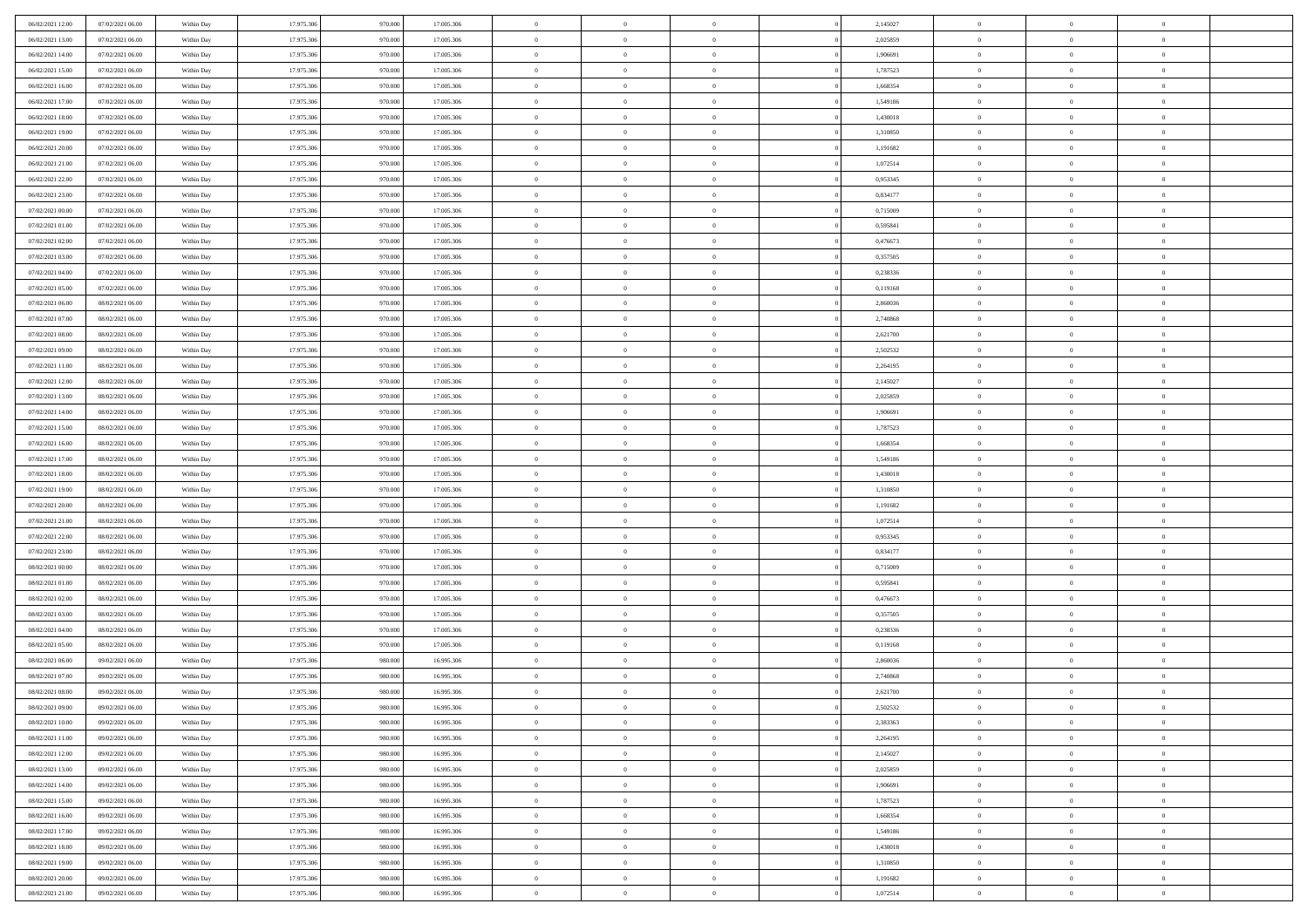| 08/02/2021 22.00 | 09/02/2021 06:00 | Within Day | 17.975.306 | 980.000   | 16.995.306 | $\,$ 0                   | $\overline{0}$ | $\theta$       |          | 0,953345 | $\bf{0}$                 | $\overline{0}$ | $\,0\,$        |  |
|------------------|------------------|------------|------------|-----------|------------|--------------------------|----------------|----------------|----------|----------|--------------------------|----------------|----------------|--|
| 08/02/2021 23:00 | 09/02/2021 06:00 | Within Day | 17.975.306 | 980,000   | 16.995.306 | $\overline{0}$           | $\overline{0}$ | $\overline{0}$ |          | 0.834177 | $\overline{0}$           | $\overline{0}$ | $\theta$       |  |
| 09/02/2021 00:00 | 09/02/2021 06:00 | Within Dav | 17.975.306 | 980.000   | 16.995.306 | $\mathbf{0}$             | $\overline{0}$ | $\overline{0}$ |          | 0,715009 | $\mathbf{0}$             | $\overline{0}$ | $\overline{0}$ |  |
| 09/02/2021 01:00 | 09/02/2021 06:00 | Within Day | 17.975.306 | 980.000   | 16.995.306 | $\bf{0}$                 | $\overline{0}$ | $\bf{0}$       |          | 0,595841 | $\bf{0}$                 | $\overline{0}$ | $\bf{0}$       |  |
| 09/02/2021 02:00 | 09/02/2021 06:00 | Within Day | 17.975.306 | 980,000   | 16.995.306 | $\bf{0}$                 | $\bf{0}$       | $\overline{0}$ |          | 0,476673 | $\bf{0}$                 | $\bf{0}$       | $\theta$       |  |
| 09/02/2021 03:00 | 09/02/2021 06:00 | Within Dav | 17.975.306 | 980.000   | 16.995.306 | $\mathbf{0}$             | $\overline{0}$ | $\overline{0}$ |          | 0,357505 | $\mathbf{0}$             | $\overline{0}$ | $\overline{0}$ |  |
| 09/02/2021 04:00 | 09/02/2021 06:00 | Within Day | 17.975.306 | 980.000   | 16.995.306 | $\bf{0}$                 | $\bf{0}$       | $\overline{0}$ |          | 0,238336 | $\bf{0}$                 | $\overline{0}$ | $\,0\,$        |  |
| 09/02/2021 05:00 | 09/02/2021 06:00 | Within Day | 17.975.306 | 980,000   | 16.995.306 | $\overline{0}$           | $\overline{0}$ | $\overline{0}$ |          | 0,119168 | $\,$ 0 $\,$              | $\overline{0}$ | $\theta$       |  |
| 09/02/2021 06:00 | 10/02/2021 06:00 | Within Day | 17.975.306 | 1.210.000 | 16.765.306 | $\mathbf{0}$             | $\overline{0}$ | $\overline{0}$ |          | 2,860036 | $\mathbf{0}$             | $\overline{0}$ | $\overline{0}$ |  |
| 09/02/2021 07:00 | 10/02/2021 06:00 |            | 17.975.306 | 1.210.000 | 16.765.306 | $\bf{0}$                 | $\bf{0}$       | $\overline{0}$ |          | 2,740868 | $\bf{0}$                 | $\overline{0}$ | $\,0\,$        |  |
|                  |                  | Within Day |            |           |            |                          | $\overline{0}$ |                |          |          |                          | $\overline{0}$ | $\theta$       |  |
| 09/02/2021 08:00 | 10/02/2021 06:00 | Within Day | 17.975.306 | 1.210.000 | 16.765.306 | $\bf{0}$<br>$\mathbf{0}$ |                | $\overline{0}$ |          | 2,621700 | $\bf{0}$<br>$\mathbf{0}$ |                | $\overline{0}$ |  |
| 09/02/2021 09:00 | 10/02/2021 06:00 | Within Dav | 17.975.306 | 1.210.000 | 16.765.306 |                          | $\overline{0}$ | $\overline{0}$ |          | 2,502532 |                          | $\overline{0}$ |                |  |
| 09/02/2021 10:00 | 10/02/2021 06:00 | Within Day | 17.975.306 | 1.210.000 | 16.765.306 | $\bf{0}$                 | $\overline{0}$ | $\bf{0}$       |          | 2,383363 | $\bf{0}$                 | $\overline{0}$ | $\bf{0}$       |  |
| 09/02/2021 11:00 | 10/02/2021 06:00 | Within Day | 17.975.306 | 1.210.000 | 16.765.306 | $\bf{0}$                 | $\overline{0}$ | $\overline{0}$ |          | 2,264195 | $\bf{0}$                 | $\theta$       | $\,0\,$        |  |
| 09/02/2021 12:00 | 10/02/2021 06:00 | Within Dav | 17.975.306 | 1.210.000 | 16.765.306 | $\overline{0}$           | $\overline{0}$ | $\overline{0}$ |          | 2,145027 | $\mathbf{0}$             | $\overline{0}$ | $\overline{0}$ |  |
| 09/02/2021 13:00 | 10/02/2021 06:00 | Within Day | 17.975.306 | 1.210.000 | 16.765.306 | $\bf{0}$                 | $\bf{0}$       | $\overline{0}$ |          | 2,025859 | $\bf{0}$                 | $\overline{0}$ | $\bf{0}$       |  |
| 09/02/2021 14:00 | 10/02/2021 06:00 | Within Day | 17.975.306 | 1.210.000 | 16.765.306 | $\overline{0}$           | $\overline{0}$ | $\overline{0}$ |          | 1,906691 | $\,$ 0 $\,$              | $\overline{0}$ | $\theta$       |  |
| 09/02/2021 15:00 | 10/02/2021 06:00 | Within Day | 17.975.306 | 1.210.000 | 16.765.306 | $\mathbf{0}$             | $\overline{0}$ | $\overline{0}$ |          | 1,787523 | $\mathbf{0}$             | $\overline{0}$ | $\overline{0}$ |  |
| 09/02/2021 16:00 | 10/02/2021 06:00 | Within Day | 17.975.306 | 1.210.000 | 16.765.306 | $\bf{0}$                 | $\bf{0}$       | $\overline{0}$ |          | 1,668354 | $\bf{0}$                 | $\overline{0}$ | $\,0\,$        |  |
| 09/02/2021 17:00 | 10/02/2021 06:00 | Within Day | 17.975.306 | 1.210.000 | 16.765.306 | $\bf{0}$                 | $\overline{0}$ | $\overline{0}$ |          | 1,549186 | $\bf{0}$                 | $\overline{0}$ | $\overline{0}$ |  |
| 09/02/2021 18:00 | 10/02/2021 06:00 | Within Dav | 17.975.306 | 1.210.000 | 16.765.306 | $\mathbf{0}$             | $\overline{0}$ | $\overline{0}$ |          | 1,430018 | $\mathbf{0}$             | $\overline{0}$ | $\overline{0}$ |  |
| 09/02/2021 19:00 | 10/02/2021 06:00 | Within Day | 17.975.306 | 1.210.000 | 16.765.306 | $\bf{0}$                 | $\overline{0}$ | $\bf{0}$       |          | 1,310850 | $\bf{0}$                 | $\overline{0}$ | $\bf{0}$       |  |
| 09/02/2021 20:00 | 10/02/2021 06:00 | Within Day | 17.975.306 | 1.210.000 | 16.765.306 | $\bf{0}$                 | $\bf{0}$       | $\overline{0}$ |          | 1,191682 | $\bf{0}$                 | $\overline{0}$ | $\,0\,$        |  |
| 09/02/2021 21:00 | 10/02/2021 06:00 | Within Dav | 17.975.306 | 1.210.000 | 16.765.306 | $\mathbf{0}$             | $\overline{0}$ | $\overline{0}$ |          | 1,072514 | $\mathbf{0}$             | $\overline{0}$ | $\theta$       |  |
| 09/02/2021 22.00 | 10/02/2021 06:00 | Within Day | 17.975.306 | 1.210.000 | 16.765.306 | $\bf{0}$                 | $\bf{0}$       | $\overline{0}$ |          | 0,953345 | $\bf{0}$                 | $\overline{0}$ | $\,0\,$        |  |
| 09/02/2021 23.00 | 10/02/2021 06:00 | Within Day | 17.975.306 | 1.210.000 | 16.765.306 | $\bf{0}$                 | $\overline{0}$ | $\overline{0}$ |          | 0,834177 | $\bf{0}$                 | $\mathbf{0}$   | $\theta$       |  |
| 10/02/2021 00:00 | 10/02/2021 06:00 | Within Dav | 17.975.306 | 1.210.000 | 16.765.306 | $\mathbf{0}$             | $\overline{0}$ | $\overline{0}$ |          | 0,715009 | $\mathbf{0}$             | $\overline{0}$ | $\overline{0}$ |  |
| 10/02/2021 01:00 | 10/02/2021 06:00 | Within Day | 17.975.306 | 1.210.000 | 16.765.306 | $\bf{0}$                 | $\bf{0}$       | $\overline{0}$ |          | 0,595841 | $\bf{0}$                 | $\overline{0}$ | $\,0\,$        |  |
| 10/02/2021 02:00 | 10/02/2021 06:00 | Within Day | 17.975.306 | 1.210.000 | 16.765.306 | $\bf{0}$                 | $\bf{0}$       | $\overline{0}$ |          | 0,476673 | $\bf{0}$                 | $\mathbf{0}$   | $\overline{0}$ |  |
| 10/02/2021 03:00 | 10/02/2021 06:00 | Within Dav | 17.975.306 | 1.210.000 | 16.765.306 | $\mathbf{0}$             | $\overline{0}$ | $\overline{0}$ |          | 0,357505 | $\mathbf{0}$             | $\overline{0}$ | $\overline{0}$ |  |
| 10/02/2021 04:00 | 10/02/2021 06:00 | Within Day | 17.975.306 | 1.210.000 | 16.765.306 | $\bf{0}$                 | $\overline{0}$ | $\theta$       |          | 0,238336 | $\,$ 0                   | $\overline{0}$ | $\theta$       |  |
| 10/02/2021 05:00 | 10/02/2021 06:00 | Within Day | 17.975.306 | 1.210.000 | 16.765.306 | $\bf{0}$                 | $\overline{0}$ | $\overline{0}$ |          | 0,119168 | $\bf{0}$                 | $\overline{0}$ | $\overline{0}$ |  |
| 10/02/2021 06:00 | 11/02/2021 06:00 | Within Dav | 17.975.306 | 1.290.000 | 16.685.306 | $\mathbf{0}$             | $\overline{0}$ | $\overline{0}$ |          | 2,860036 | $\mathbf{0}$             | $\overline{0}$ | $\overline{0}$ |  |
| 10/02/2021 07:00 | 11/02/2021 06:00 | Within Day | 17.975.306 | 1.290.000 | 16.685.306 | $\bf{0}$                 | $\overline{0}$ | $\theta$       |          | 2,740868 | $\,$ 0                   | $\overline{0}$ | $\theta$       |  |
| 10/02/2021 08:00 | 11/02/2021 06:00 | Within Day | 17.975.306 | 1.290.000 | 16.685.306 | $\bf{0}$                 | $\overline{0}$ | $\overline{0}$ |          | 2,621700 | $\bf{0}$                 | $\overline{0}$ | $\overline{0}$ |  |
| 10/02/2021 09:00 | 11/02/2021 06:00 | Within Day | 17.975.306 | 1.290.000 | 16.685.306 | $\mathbf{0}$             | $\overline{0}$ | $\overline{0}$ |          | 2,502532 | $\mathbf{0}$             | $\overline{0}$ | $\overline{0}$ |  |
| 10/02/2021 10:00 | 11/02/2021 06:00 | Within Day | 17.975.306 | 1.290.000 | 16.685.306 | $\bf{0}$                 | $\overline{0}$ | $\theta$       |          | 2,383363 | $\,$ 0                   | $\overline{0}$ | $\theta$       |  |
| 10/02/2021 11:00 | 11/02/2021 06:00 | Within Day | 17.975.306 | 1.290.000 | 16.685.306 | $\bf{0}$                 | $\overline{0}$ | $\overline{0}$ |          | 2,264195 | $\bf{0}$                 | $\overline{0}$ | $\overline{0}$ |  |
| 10/02/2021 12:00 | 11/02/2021 06:00 | Within Dav | 17.975.306 | 1.290.000 | 16.685.306 | $\mathbf{0}$             | $\overline{0}$ | $\overline{0}$ |          | 2,145027 | $\mathbf{0}$             | $\overline{0}$ | $\overline{0}$ |  |
| 10/02/2021 13:00 | 11/02/2021 06:00 | Within Day | 17.975.306 | 1.290.000 | 16.685.306 | $\,0\,$                  | $\overline{0}$ | $\theta$       |          | 2,025859 | $\,$ 0                   | $\overline{0}$ | $\theta$       |  |
| 10/02/2021 14:00 | 11/02/2021 06:00 | Within Day | 17.975.306 | 1.290.000 | 16.685.306 | $\bf{0}$                 | $\overline{0}$ | $\overline{0}$ |          | 1,906691 | $\bf{0}$                 | $\overline{0}$ | $\overline{0}$ |  |
| 10/02/2021 15:00 | 11/02/2021 06:00 | Within Dav | 17.975.306 | 1.290.000 | 16.685.306 | $\mathbf{0}$             | $\overline{0}$ | $\overline{0}$ |          | 1,787523 | $\mathbf{0}$             | $\overline{0}$ | $\overline{0}$ |  |
| 10/02/2021 16:00 | 11/02/2021 06:00 | Within Day | 17.975.306 | 1.290.000 | 16.685.306 | $\bf{0}$                 | $\overline{0}$ | $\theta$       |          | 1,668354 | $\,$ 0                   | $\overline{0}$ | $\theta$       |  |
| 10/02/2021 17:00 | 11/02/2021 06:00 | Within Day | 17.975.306 | 1.290.000 | 16.685.306 | $\bf{0}$                 | $\overline{0}$ | $\overline{0}$ |          | 1,549186 | $\,$ 0 $\,$              | $\overline{0}$ | $\overline{0}$ |  |
| 10/02/2021 18:00 | 11/02/2021 06:00 | Within Day | 17.975.306 | 1.290.000 | 16.685.306 | $\bf{0}$                 | $\overline{0}$ |                |          | 1,430018 | $\overline{0}$           | $\theta$       | $\theta$       |  |
| 10/02/2021 19:00 | 11/02/2021 06:00 | Within Day | 17.975.306 | 1.290.000 | 16.685.306 | $\,0\,$                  | $\overline{0}$ | $\theta$       |          | 1,310850 | $\,$ 0 $\,$              | $\bf{0}$       | $\theta$       |  |
| 10/02/2021 20:00 | 11/02/2021 06:00 | Within Day | 17.975.306 | 1.290.000 | 16.685.306 | $\overline{0}$           | $\overline{0}$ | $\overline{0}$ |          | 1,191682 | $\overline{0}$           | $\overline{0}$ | $\overline{0}$ |  |
| 10/02/2021 21:00 | 11/02/2021 06:00 | Within Day | 17.975.306 | 1.290.000 | 16.685.306 | $\bf{0}$                 | $\overline{0}$ | $\overline{0}$ |          | 1,072514 | $\overline{0}$           | $\bf{0}$       | $\mathbf{0}$   |  |
|                  |                  |            |            |           |            |                          |                |                |          |          |                          |                |                |  |
| 10/02/2021 22:00 | 11/02/2021 06:00 | Within Day | 17.975.306 | 1.290.000 | 16.685.306 | $\bf{0}$                 | $\overline{0}$ | $\overline{0}$ | $\theta$ | 0,953345 | $\,$ 0 $\,$              | $\bf{0}$       | $\,$ 0 $\,$    |  |
| 10/02/2021 23:00 | 11/02/2021 06:00 | Within Day | 17.975.306 | 1.290.000 | 16.685.306 | $\overline{0}$           | $\overline{0}$ | $\overline{0}$ |          | 0,834177 | $\,$ 0 $\,$              | $\overline{0}$ | $\overline{0}$ |  |
| 11/02/2021 00:00 | 11/02/2021 06:00 | Within Day | 17.975.306 | 1.290.000 | 16.685.306 | $\bf{0}$                 | $\overline{0}$ | $\overline{0}$ |          | 0,715009 | $\mathbf{0}$             | $\overline{0}$ | $\overline{0}$ |  |
| 11/02/2021 01:00 | 11/02/2021 06:00 | Within Day | 17.975.306 | 1.290.000 | 16.685.306 | $\,$ 0 $\,$              | $\overline{0}$ | $\overline{0}$ | $\theta$ | 0,595841 | $\,$ 0 $\,$              | $\mathbf{0}$   | $\,$ 0 $\,$    |  |
| 11/02/2021 02:00 | 11/02/2021 06:00 | Within Day | 17.975.306 | 1.290.000 | 16.685.306 | $\bf{0}$                 | $\overline{0}$ | $\overline{0}$ |          | 0,476673 | $\overline{0}$           | $\overline{0}$ | $\overline{0}$ |  |
| 11/02/2021 03:00 | 11/02/2021 06:00 | Within Day | 17.975.306 | 1.290.000 | 16.685.306 | $\bf{0}$                 | $\overline{0}$ | $\overline{0}$ |          | 0,357505 | $\mathbf{0}$             | $\bf{0}$       | $\overline{0}$ |  |
| 11/02/2021 04:00 | 11/02/2021 06:00 | Within Day | 17.975.306 | 1.290.000 | 16.685.306 | $\,0\,$                  | $\overline{0}$ | $\overline{0}$ |          | 0,238336 | $\,$ 0 $\,$              | $\mathbf{0}$   | $\,$ 0 $\,$    |  |
| 11/02/2021 05:00 | 11/02/2021 06:00 | Within Day | 17.975.306 | 1.290.000 | 16.685.306 | $\overline{0}$           | $\overline{0}$ | $\overline{0}$ |          | 0,119168 | $\mathbf{0}$             | $\mathbf{0}$   | $\overline{0}$ |  |
| 11/02/2021 06:00 | 12/02/2021 06:00 | Within Day | 17.975.306 | 1.330.000 | 16.645.306 | $\bf{0}$                 | $\overline{0}$ | $\overline{0}$ |          | 2,860036 | $\mathbf{0}$             | $\overline{0}$ | $\overline{0}$ |  |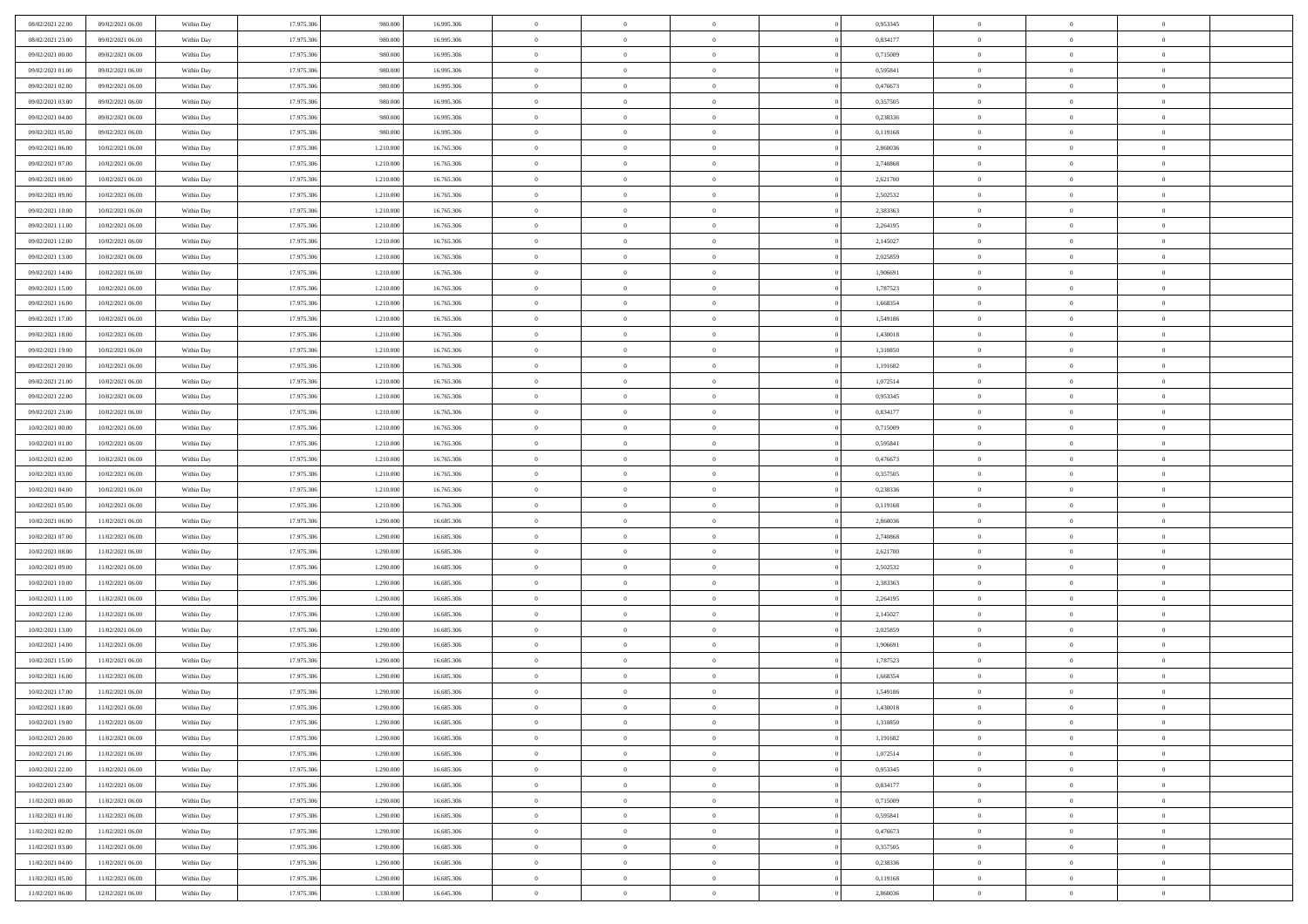| 11/02/2021 07:00 | 12/02/2021 06:00 | Within Day | 17.975.306 | 1.330.000 | 16.645.306 | $\,$ 0 $\,$    | $\overline{0}$ | $\overline{0}$ |          | 2,740868 | $\bf{0}$       | $\overline{0}$ | $\,0\,$        |  |
|------------------|------------------|------------|------------|-----------|------------|----------------|----------------|----------------|----------|----------|----------------|----------------|----------------|--|
| 11/02/2021 08:00 | 12/02/2021 06:00 | Within Day | 17.975.306 | 1.330,000 | 16.645.306 | $\overline{0}$ | $\overline{0}$ | $\mathbf{0}$   |          | 2,621700 | $\theta$       | $\overline{0}$ | $\theta$       |  |
| 11/02/2021 09:00 | 12/02/2021 06:00 | Within Day | 17.975.306 | 1.330.000 | 16.645.306 | $\theta$       | $\overline{0}$ | $\overline{0}$ |          | 2,502532 | $\mathbf{0}$   | $\overline{0}$ | $\overline{0}$ |  |
| 11/02/2021 10:00 | 12/02/2021 06:00 | Within Day | 17.975.306 | 1.330.000 | 16.645.306 | $\,$ 0 $\,$    | $\overline{0}$ | $\overline{0}$ |          | 2,383363 | $\bf{0}$       | $\overline{0}$ | $\bf{0}$       |  |
| 11/02/2021 11:00 | 12/02/2021 06:00 | Within Day | 17.975.306 | 1.330.000 | 16.645.306 | $\,$ 0         | $\overline{0}$ | $\mathbf{0}$   |          | 2,264195 | $\bf{0}$       | $\theta$       | $\,0\,$        |  |
| 11/02/2021 12:00 | 12/02/2021 06:00 | Within Day | 17.975.306 | 1.330.000 | 16.645.306 | $\theta$       | $\overline{0}$ | $\mathbf{0}$   |          | 2,145027 | $\mathbf{0}$   | $\overline{0}$ | $\overline{0}$ |  |
| 11/02/2021 13:00 | 12/02/2021 06:00 | Within Day | 17.975.306 | 1.330.000 | 16.645.306 | $\,$ 0 $\,$    | $\overline{0}$ | $\overline{0}$ |          | 2,025859 | $\bf{0}$       | $\overline{0}$ | $\bf{0}$       |  |
| 11/02/2021 14:00 | 12/02/2021 06:00 | Within Day | 17.975.306 | 1.330,000 | 16.645.306 | $\,$ 0         | $\overline{0}$ | $\mathbf{0}$   |          | 1,906691 | $\,$ 0 $\,$    | $\overline{0}$ | $\theta$       |  |
| 11/02/2021 15:00 | 12/02/2021 06:00 | Within Day | 17.975.306 | 1.330.000 | 16.645.306 | $\theta$       | $\overline{0}$ | $\mathbf{0}$   |          | 1,787523 | $\mathbf{0}$   | $\overline{0}$ | $\overline{0}$ |  |
| 11/02/2021 16:00 | 12/02/2021 06:00 | Within Day | 17.975.306 | 1.330.000 | 16.645.306 | $\,$ 0 $\,$    | $\overline{0}$ | $\Omega$       |          | 1,668354 | $\bf{0}$       | $\overline{0}$ | $\bf{0}$       |  |
| 11/02/2021 17:00 | 12/02/2021 06:00 | Within Day | 17.975.306 | 1.330,000 | 16.645.306 | $\bf{0}$       | $\overline{0}$ | $\mathbf{0}$   |          | 1,549186 | $\bf{0}$       | $\mathbf{0}$   | $\theta$       |  |
| 11/02/2021 18:00 | 12/02/2021 06:00 | Within Day | 17.975.306 | 1.330.000 | 16.645.306 | $\theta$       | $\overline{0}$ | $\overline{0}$ |          | 1,430018 | $\mathbf{0}$   | $\overline{0}$ | $\overline{0}$ |  |
| 11/02/2021 19:00 | 12/02/2021 06:00 | Within Day | 17.975.306 | 1.330.000 | 16.645.306 | $\,$ 0 $\,$    | $\overline{0}$ | $\overline{0}$ |          | 1,310850 | $\bf{0}$       | $\overline{0}$ | $\bf{0}$       |  |
| 11/02/2021 20:00 | 12/02/2021 06:00 | Within Day | 17.975.306 | 1.330.000 | 16.645.306 | $\bf{0}$       | $\overline{0}$ | $\mathbf{0}$   |          | 1,191682 | $\bf{0}$       | $\mathbf{0}$   | $\,0\,$        |  |
| 11/02/2021 21:00 | 12/02/2021 06:00 | Within Day | 17.975.306 | 1.330.000 | 16.645.306 | $\theta$       | $\overline{0}$ | $\overline{0}$ |          | 1,072514 | $\mathbf{0}$   | $\overline{0}$ | $\overline{0}$ |  |
| 11/02/2021 22:00 | 12/02/2021 06:00 | Within Day | 17.975.306 | 1.330.000 | 16.645.306 | $\,$ 0 $\,$    | $\overline{0}$ | $\Omega$       |          | 0,953345 | $\bf{0}$       | $\overline{0}$ | $\bf{0}$       |  |
| 11/02/2021 23:00 | 12/02/2021 06:00 | Within Day | 17.975.306 | 1.330,000 | 16.645.306 | $\,$ 0 $\,$    | $\overline{0}$ | $\mathbf{0}$   |          | 0,834177 | $\bf{0}$       | $\overline{0}$ | $\theta$       |  |
| 12/02/2021 00:00 | 12/02/2021 06:00 | Within Day | 17.975.306 | 1.330.000 | 16.645.306 | $\theta$       | $\overline{0}$ | $\mathbf{0}$   |          | 0,715009 | $\mathbf{0}$   | $\overline{0}$ | $\overline{0}$ |  |
| 12/02/2021 01:00 | 12/02/2021 06:00 | Within Day | 17.975.306 | 1.330.000 | 16.645.306 | $\,$ 0 $\,$    | $\overline{0}$ | $\Omega$       |          | 0,595841 | $\bf{0}$       | $\overline{0}$ | $\,0\,$        |  |
| 12/02/2021 02:00 | 12/02/2021 06:00 | Within Day | 17.975.306 | 1.330,000 | 16.645.306 | $\bf{0}$       | $\overline{0}$ | $\mathbf{0}$   |          | 0,476673 | $\bf{0}$       | $\overline{0}$ | $\overline{0}$ |  |
| 12/02/2021 03:00 | 12/02/2021 06:00 | Within Day | 17.975.306 | 1.330.000 | 16.645.306 | $\theta$       | $\overline{0}$ | $\mathbf{0}$   |          | 0,357505 | $\mathbf{0}$   | $\overline{0}$ | $\overline{0}$ |  |
| 12/02/2021 04:00 | 12/02/2021 06:00 | Within Day | 17.975.306 | 1.330.000 | 16.645.306 | $\,$ 0 $\,$    | $\overline{0}$ | $\overline{0}$ |          | 0,238336 | $\bf{0}$       | $\overline{0}$ | $\bf{0}$       |  |
| 12/02/2021 05:00 | 12/02/2021 06:00 | Within Day | 17.975.306 | 1.330.000 | 16.645.306 | $\,$ 0         | $\overline{0}$ | $\mathbf{0}$   |          | 0,119168 | $\bf{0}$       | $\overline{0}$ | $\,0\,$        |  |
| 12/02/2021 06:00 | 13/02/2021 06:00 | Within Day | 17.975.306 | 1.450.000 | 16.525.306 | $\theta$       | $\overline{0}$ | $\mathbf{0}$   |          | 2,860036 | $\mathbf{0}$   | $\overline{0}$ | $\overline{0}$ |  |
| 12/02/2021 07:00 | 13/02/2021 06:00 | Within Day | 17.975.306 | 1.450.000 | 16.525.306 | $\,$ 0 $\,$    | $\overline{0}$ | $\overline{0}$ |          | 2,740868 | $\bf{0}$       | $\overline{0}$ | $\bf{0}$       |  |
| 12/02/2021 08:00 | 13/02/2021 06:00 | Within Day | 17.975.306 | 1.450.000 | 16.525.306 | $\,$ 0         | $\overline{0}$ | $\mathbf{0}$   |          | 2,621700 | $\mathbf{0}$   | $\overline{0}$ | $\overline{0}$ |  |
| 12/02/2021 09:00 | 13/02/2021 06:00 | Within Day | 17.975.306 | 1.450.000 | 16.525.306 | $\theta$       | $\overline{0}$ | $\overline{0}$ |          | 2,502532 | $\mathbf{0}$   | $\overline{0}$ | $\overline{0}$ |  |
| 12/02/2021 10:00 | 13/02/2021 06:00 | Within Day | 17.975.306 | 1.450.000 | 16.525.306 | $\,$ 0 $\,$    | $\overline{0}$ | $\Omega$       |          | 2,383363 | $\bf{0}$       | $\overline{0}$ | $\bf{0}$       |  |
| 12/02/2021 11:00 | 13/02/2021 06:00 | Within Day | 17.975.306 | 1.450,000 | 16.525.306 | $\bf{0}$       | $\overline{0}$ | $\mathbf{0}$   |          | 2,264195 | $\bf{0}$       | $\mathbf{0}$   | $\overline{0}$ |  |
| 12/02/2021 12:00 | 13/02/2021 06:00 | Within Day | 17.975.306 | 1.450.000 | 16.525.306 | $\theta$       | $\overline{0}$ | $\overline{0}$ |          | 2,145027 | $\mathbf{0}$   | $\overline{0}$ | $\overline{0}$ |  |
| 12/02/2021 13:00 | 13/02/2021 06:00 | Within Day | 17.975.306 | 1.450.000 | 16.525.306 | $\,$ 0 $\,$    | $\overline{0}$ | $\overline{0}$ |          | 2,025859 | $\,$ 0         | $\overline{0}$ | $\,$ 0 $\,$    |  |
| 12/02/2021 14:00 | 13/02/2021 06:00 | Within Day | 17.975.306 | 1.450.000 | 16.525.306 | $\,$ 0         | $\overline{0}$ | $\mathbf{0}$   |          | 1,906691 | $\bf{0}$       | $\mathbf{0}$   | $\overline{0}$ |  |
| 12/02/2021 15:00 | 13/02/2021 06:00 | Within Day | 17.975.306 | 1.450.000 | 16.525.306 | $\theta$       | $\overline{0}$ | $\overline{0}$ |          | 1,787523 | $\mathbf{0}$   | $\overline{0}$ | $\overline{0}$ |  |
| 12/02/2021 16:00 | 13/02/2021 06:00 | Within Day | 17.975.306 | 1.450.000 | 16.525.306 | $\theta$       | $\overline{0}$ | $\overline{0}$ |          | 1,668354 | $\,$ 0         | $\overline{0}$ | $\theta$       |  |
| 12/02/2021 17:00 | 13/02/2021 06:00 | Within Day | 17.975.306 | 1.450.000 | 16.525.306 | $\bf{0}$       | $\overline{0}$ | $\mathbf{0}$   |          | 1,549186 | $\mathbf{0}$   | $\overline{0}$ | $\overline{0}$ |  |
| 12/02/2021 18:00 | 13/02/2021 06:00 | Within Day | 17.975.306 | 1.450.000 | 16.525.306 | $\theta$       | $\overline{0}$ | $\mathbf{0}$   |          | 1,430018 | $\mathbf{0}$   | $\overline{0}$ | $\overline{0}$ |  |
| 12/02/2021 19:00 | 13/02/2021 06:00 | Within Day | 17.975.306 | 1.450.000 | 16.525.306 | $\theta$       | $\overline{0}$ | $\overline{0}$ |          | 1,310850 | $\,$ 0         | $\overline{0}$ | $\theta$       |  |
| 12/02/2021 20:00 | 13/02/2021 06:00 | Within Day | 17.975.306 | 1.450.000 | 16.525.306 | $\bf{0}$       | $\overline{0}$ | $\mathbf{0}$   |          | 1,191682 | $\bf{0}$       | $\mathbf{0}$   | $\overline{0}$ |  |
| 12/02/2021 21:00 | 13/02/2021 06:00 | Within Day | 17.975.306 | 1.450.000 | 16.525.306 | $\theta$       | $\overline{0}$ | $\overline{0}$ |          | 1,072514 | $\mathbf{0}$   | $\overline{0}$ | $\overline{0}$ |  |
| 12/02/2021 22:00 | 13/02/2021 06:00 | Within Day | 17.975.306 | 1.450.000 | 16.525.306 | $\,$ 0 $\,$    | $\overline{0}$ | $\overline{0}$ |          | 0,953345 | $\,$ 0         | $\overline{0}$ | $\,$ 0 $\,$    |  |
| 12/02/2021 23:00 | 13/02/2021 06:00 | Within Day | 17.975.306 | 1.450.000 | 16.525.306 | $\bf{0}$       | $\,$ 0 $\,$    | $\overline{0}$ |          | 0,834177 | $\,$ 0 $\,$    | $\overline{0}$ | $\overline{0}$ |  |
| 13/02/2021 00:00 | 13/02/2021 06:00 | Within Day | 17.975.306 | 1.450.000 | 16.525.306 | $\theta$       | $\overline{0}$ | $\mathbf{0}$   |          | 0,715009 | $\mathbf{0}$   | $\overline{0}$ | $\theta$       |  |
| 13/02/2021 01:00 | 13/02/2021 06:00 | Within Day | 17.975.306 | 1.450.000 | 16.525.306 | $\theta$       | $\overline{0}$ | $\overline{0}$ |          | 0,595841 | $\,$ 0         | $\overline{0}$ | $\theta$       |  |
| 13/02/2021 02:00 | 13/02/2021 06:00 | Within Day | 17.975.306 | 1.450.000 | 16.525.306 | $\,$ 0         | $\overline{0}$ | $\mathbf{0}$   |          | 0,476673 | $\,$ 0 $\,$    | $\overline{0}$ | $\overline{0}$ |  |
| 13/02/2021 03:00 | 13/02/2021 06:00 | Within Day | 17.975.306 | 1.450.000 | 16.525.306 | $\overline{0}$ | $\theta$       |                |          | 0,357505 | $\overline{0}$ | $^{\circ}$     | $\theta$       |  |
| 13/02/2021 04:00 | 13/02/2021 06:00 | Within Day | 17.975.306 | 1.450.000 | 16.525.306 | $\,$ 0 $\,$    | $\overline{0}$ | $\overline{0}$ |          | 0,238336 | $\,$ 0 $\,$    | $\bf{0}$       | $\theta$       |  |
| 13/02/2021 05:00 | 13/02/2021 06:00 | Within Day | 17.975.306 | 1.450,000 | 16.525.306 | $\overline{0}$ | $\,$ 0 $\,$    | $\overline{0}$ |          | 0,119168 | $\,$ 0 $\,$    | $\overline{0}$ | $\overline{0}$ |  |
| 13/02/2021 06:00 | 14/02/2021 06:00 | Within Day | 17.975.306 | 1.290.000 | 16.685.306 | $\mathbf{0}$   | $\overline{0}$ | $\overline{0}$ |          | 2,860036 | $\,$ 0 $\,$    | $\bf{0}$       | $\overline{0}$ |  |
| 13/02/2021 07:00 | 14/02/2021 06:00 | Within Day | 17.975.306 | 1.290.000 | 16.685.306 | $\,$ 0 $\,$    | $\overline{0}$ | $\overline{0}$ | $\theta$ | 2,740868 | $\,$ 0 $\,$    | $\bf{0}$       | $\,$ 0 $\,$    |  |
| 13/02/2021 08:00 | 14/02/2021 06:00 | Within Day | 17.975.306 | 1.290.000 | 16.685.306 | $\,$ 0 $\,$    | $\,$ 0 $\,$    | $\overline{0}$ |          | 2,621700 | $\,$ 0 $\,$    | $\overline{0}$ | $\overline{0}$ |  |
| 13/02/2021 09:00 | 14/02/2021 06:00 | Within Day | 17.975.306 | 1.290.000 | 16.685.306 | $\mathbf{0}$   | $\overline{0}$ | $\overline{0}$ |          | 2,502532 | $\mathbf{0}$   | $\bf{0}$       | $\overline{0}$ |  |
| 13/02/2021 10:00 | 14/02/2021 06:00 | Within Day | 17.975.306 | 1.290.000 | 16.685.306 | $\,$ 0 $\,$    | $\overline{0}$ | $\overline{0}$ |          | 2,383363 | $\,$ 0 $\,$    | $\bf{0}$       | $\,$ 0 $\,$    |  |
| 13/02/2021 11:00 | 14/02/2021 06:00 | Within Day | 17.975.306 | 1.290.000 | 16.685.306 | $\bf{0}$       | $\,$ 0 $\,$    | $\overline{0}$ |          | 2,264195 | $\,$ 0 $\,$    | $\overline{0}$ | $\overline{0}$ |  |
| 13/02/2021 12:00 | 14/02/2021 06:00 | Within Day | 17.975.306 | 1.290.000 | 16.685.306 | $\mathbf{0}$   | $\overline{0}$ | $\overline{0}$ |          | 2,145027 | $\mathbf{0}$   | $\bf{0}$       | $\overline{0}$ |  |
| 13/02/2021 13:00 | 14/02/2021 06:00 | Within Day | 17.975.306 | 1.290.000 | 16.685.306 | $\,$ 0 $\,$    | $\overline{0}$ | $\overline{0}$ |          | 2,025859 | $\,$ 0 $\,$    | $\mathbf{0}$   | $\,$ 0 $\,$    |  |
| 13/02/2021 14:00 | 14/02/2021 06:00 | Within Day | 17.975.306 | 1.290.000 | 16.685.306 | $\,$ 0 $\,$    | $\,$ 0 $\,$    | $\overline{0}$ |          | 1,906691 | $\,$ 0 $\,$    | $\overline{0}$ | $\overline{0}$ |  |
| 13/02/2021 15:00 | 14/02/2021 06:00 | Within Day | 17.975.306 | 1.290.000 | 16.685.306 | $\theta$       | $\overline{0}$ | $\overline{0}$ |          | 1,787523 | $\,$ 0 $\,$    | $\mathbf{0}$   | $\overline{0}$ |  |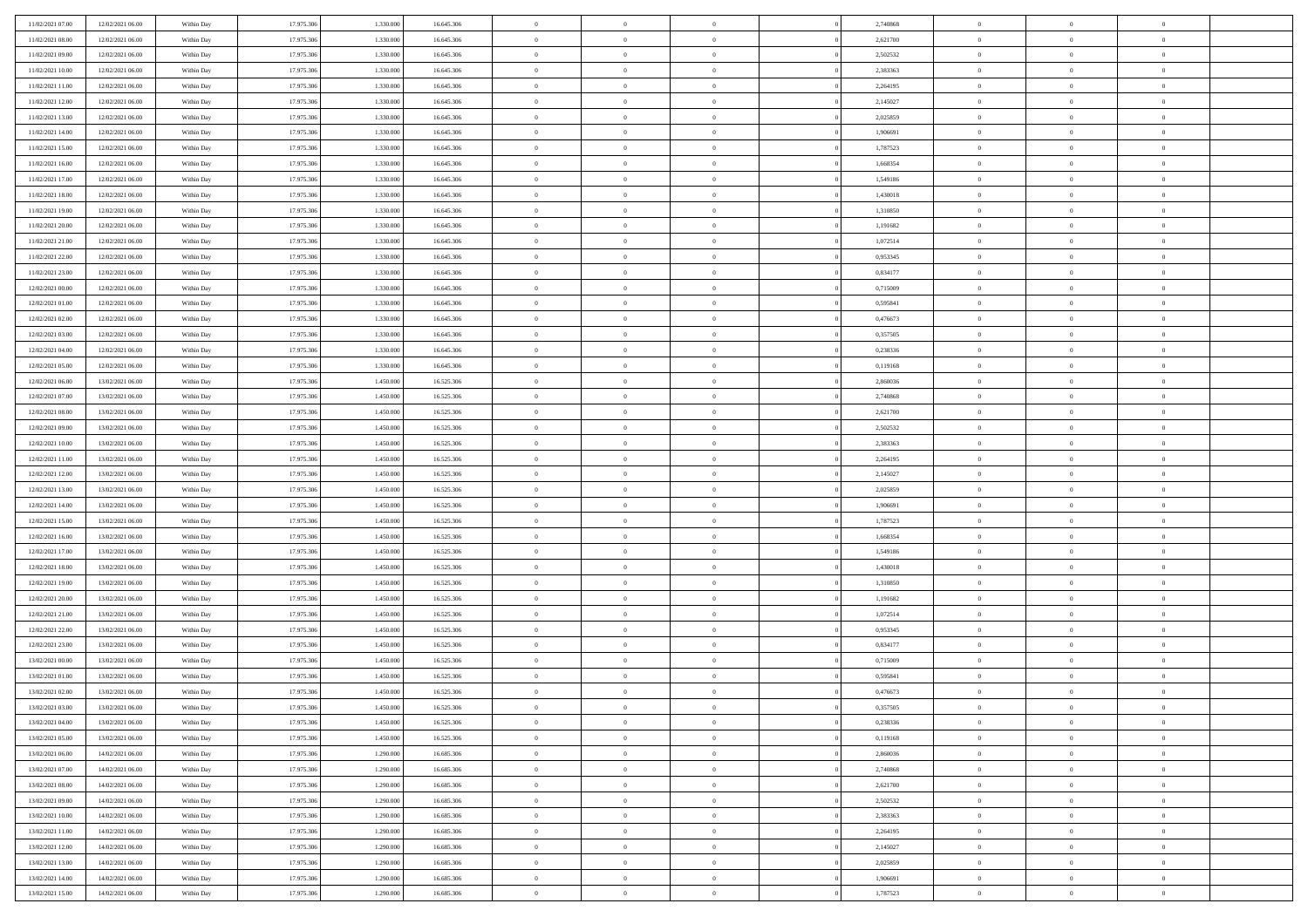| 13/02/2021 16:00 | 14/02/2021 06:00 | Within Day | 17.975.306 | 1.290.000 | 16.685.306 | $\overline{0}$ | $\overline{0}$ | $\Omega$       |          | 1,668354 | $\bf{0}$       | $\mathbf{0}$   | $\bf{0}$       |  |
|------------------|------------------|------------|------------|-----------|------------|----------------|----------------|----------------|----------|----------|----------------|----------------|----------------|--|
| 13/02/2021 17:00 | 14/02/2021 06:00 | Within Day | 17.975.306 | 1.290.000 | 16.685.306 | $\mathbf{0}$   | $\overline{0}$ | $\overline{0}$ |          | 1,549186 | $\overline{0}$ | $\overline{0}$ | $\overline{0}$ |  |
| 13/02/2021 18:00 | 14/02/2021 06:00 | Within Day | 17.975.306 | 1.290.000 | 16.685.306 | $\,$ 0         | $\overline{0}$ | $\bf{0}$       |          | 1,430018 | $\,$ 0         | $\overline{0}$ | $\,$ 0 $\,$    |  |
| 13/02/2021 19:00 | 14/02/2021 06:00 | Within Day | 17.975.306 | 1.290.000 | 16.685.306 | $\bf{0}$       | $\overline{0}$ | $\Omega$       |          | 1,310850 | $\bf{0}$       | $\mathbf{0}$   | $\theta$       |  |
| 13/02/2021 20:00 | 14/02/2021 06:00 | Within Day | 17.975.306 | 1.290.000 | 16.685.306 | $\bf{0}$       | $\overline{0}$ | $\overline{0}$ |          | 1,191682 | $\mathbf{0}$   | $\overline{0}$ | $\overline{0}$ |  |
| 13/02/2021 21:00 | 14/02/2021 06:00 | Within Day | 17.975.306 | 1.290.000 | 16.685.306 | $\bf{0}$       | $\overline{0}$ | $\bf{0}$       |          | 1,072514 | $\,$ 0         | $\overline{0}$ | $\,$ 0 $\,$    |  |
| 13/02/2021 22.00 | 14/02/2021 06:00 | Within Day | 17.975.306 | 1.290.000 | 16.685.306 | $\bf{0}$       | $\overline{0}$ | $\overline{0}$ |          | 0.953345 | $\bf{0}$       | $\overline{0}$ | $\theta$       |  |
| 13/02/2021 23:00 | 14/02/2021 06:00 | Within Day | 17.975.306 | 1.290.000 | 16.685.306 | $\overline{0}$ | $\overline{0}$ | $\overline{0}$ |          | 0,834177 | $\mathbf{0}$   | $\overline{0}$ | $\overline{0}$ |  |
| 14/02/2021 00:00 | 14/02/2021 06:00 | Within Day | 17.975.306 | 1.290.000 | 16.685.306 | $\bf{0}$       | $\overline{0}$ | $\bf{0}$       |          | 0,715009 | $\,$ 0         | $\overline{0}$ | $\,$ 0 $\,$    |  |
| 14/02/2021 01:00 | 14/02/2021 06:00 | Within Day | 17.975.306 | 1.290.000 | 16,685,306 | $\bf{0}$       | $\overline{0}$ | $\Omega$       |          | 0.595841 | $\theta$       | $\mathbf{0}$   | $\theta$       |  |
| 14/02/2021 02:00 | 14/02/2021 06:00 | Within Day | 17.975.306 | 1.290.000 | 16.685.306 | $\overline{0}$ | $\overline{0}$ | $\overline{0}$ |          | 0,476673 | $\mathbf{0}$   | $\overline{0}$ | $\overline{0}$ |  |
| 14/02/2021 03:00 | 14/02/2021 06:00 | Within Day | 17.975.306 | 1.290.000 | 16.685.306 | $\bf{0}$       | $\overline{0}$ | $\bf{0}$       |          | 0,357505 | $\,$ 0         | $\overline{0}$ | $\,$ 0 $\,$    |  |
| 14/02/2021 04:00 | 14/02/2021 06:00 | Within Day | 17.975.306 | 1.290.000 | 16.685.306 | $\bf{0}$       | $\overline{0}$ | $\Omega$       |          | 0.238336 | $\theta$       | $\mathbf{0}$   | $\theta$       |  |
| 14/02/2021 05:00 | 14/02/2021 06:00 | Within Day | 17.975.306 | 1.290.000 | 16.685.306 | $\overline{0}$ | $\overline{0}$ | $\overline{0}$ |          | 0,119168 | $\overline{0}$ | $\overline{0}$ | $\overline{0}$ |  |
| 14/02/2021 06:00 | 15/02/2021 06:00 | Within Day | 17.975.306 | 1.270.000 | 16.705.306 | $\bf{0}$       | $\overline{0}$ | $\bf{0}$       |          | 2,860036 | $\,$ 0         | $\overline{0}$ | $\,$ 0 $\,$    |  |
| 14/02/2021 07:00 | 15/02/2021 06:00 | Within Day | 17.975.306 | 1.270.000 | 16.705.306 | $\bf{0}$       | $\overline{0}$ | $\overline{0}$ |          | 2,740868 | $\bf{0}$       | $\overline{0}$ | $\theta$       |  |
| 14/02/2021 08:00 | 15/02/2021 06:00 | Within Day | 17.975.306 | 1.270.000 | 16.705.306 | $\overline{0}$ | $\overline{0}$ | $\overline{0}$ |          | 2,621700 | $\mathbf{0}$   | $\overline{0}$ | $\overline{0}$ |  |
| 14/02/2021 09:00 | 15/02/2021 06:00 | Within Day | 17.975.306 | 1.270.000 | 16.705.306 | $\bf{0}$       | $\overline{0}$ | $\bf{0}$       |          | 2,502532 | $\,$ 0         | $\overline{0}$ | $\,$ 0 $\,$    |  |
| 14/02/2021 11:00 | 15/02/2021 06:00 | Within Day | 17.975.306 | 1.270.000 | 16.705.306 | $\bf{0}$       | $\overline{0}$ | $\Omega$       |          | 2.264195 | $\theta$       | $\mathbf{0}$   | $\theta$       |  |
| 14/02/2021 12:00 | 15/02/2021 06:00 | Within Day | 17.975.306 | 1.270.000 | 16.705.306 | $\overline{0}$ | $\overline{0}$ | $\overline{0}$ |          | 2,145027 | $\mathbf{0}$   | $\overline{0}$ | $\overline{0}$ |  |
| 14/02/2021 13:00 | 15/02/2021 06:00 | Within Day | 17.975.306 | 1.270.000 | 16.705.306 | $\bf{0}$       | $\overline{0}$ | $\bf{0}$       |          | 2,025859 | $\,$ 0         | $\overline{0}$ | $\,$ 0 $\,$    |  |
| 14/02/2021 14:00 | 15/02/2021 06:00 | Within Day | 17.975.306 | 1.270.000 | 16,705,306 | $\bf{0}$       | $\overline{0}$ | $\Omega$       |          | 1.906691 | $\theta$       | $\mathbf{0}$   | $\theta$       |  |
| 14/02/2021 15:00 | 15/02/2021 06:00 | Within Day | 17.975.306 | 1.270.000 | 16.705.306 | $\overline{0}$ | $\overline{0}$ | $\overline{0}$ |          | 1,787523 | $\mathbf{0}$   | $\overline{0}$ | $\overline{0}$ |  |
| 14/02/2021 16:00 | 15/02/2021 06:00 | Within Day | 17.975.306 | 1.270.000 | 16.705.306 | $\bf{0}$       | $\overline{0}$ | $\bf{0}$       |          | 1,668354 | $\,$ 0         | $\overline{0}$ | $\,$ 0 $\,$    |  |
| 14/02/2021 17.00 | 15/02/2021 06:00 | Within Day | 17.975.306 | 1.270.000 | 16.705.306 | $\bf{0}$       | $\overline{0}$ | $\overline{0}$ |          | 1,549186 | $\bf{0}$       | $\overline{0}$ | $\bf{0}$       |  |
| 14/02/2021 18:00 | 15/02/2021 06:00 | Within Day | 17.975.306 | 1.270.000 | 16.705.306 | $\overline{0}$ | $\overline{0}$ | $\overline{0}$ |          | 1,430018 | $\mathbf{0}$   | $\overline{0}$ | $\overline{0}$ |  |
| 14/02/2021 19:00 | 15/02/2021 06:00 | Within Day | 17.975.306 | 1.270.000 | 16.705.306 | $\bf{0}$       | $\overline{0}$ | $\bf{0}$       |          | 1,310850 | $\,$ 0         | $\overline{0}$ | $\,$ 0 $\,$    |  |
| 14/02/2021 20:00 | 15/02/2021 06:00 | Within Day | 17.975.306 | 1.270.000 | 16,705,306 | $\bf{0}$       | $\overline{0}$ | $\Omega$       |          | 1.191682 | $\theta$       | $\mathbf{0}$   | $\theta$       |  |
| 14/02/2021 21:00 | 15/02/2021 06:00 | Within Day | 17.975.306 | 1.270.000 | 16.705.306 | $\overline{0}$ | $\overline{0}$ | $\overline{0}$ |          | 1,072514 | $\mathbf{0}$   | $\overline{0}$ | $\overline{0}$ |  |
| 14/02/2021 22.00 | 15/02/2021 06:00 | Within Day | 17.975.306 | 1.270.000 | 16.705.306 | $\bf{0}$       | $\overline{0}$ | $\bf{0}$       |          | 0,953345 | $\,$ 0         | $\overline{0}$ | $\,$ 0 $\,$    |  |
| 14/02/2021 23.00 | 15/02/2021 06:00 | Within Day | 17.975.306 | 1.270.000 | 16.705.306 | $\bf{0}$       | $\overline{0}$ | $\overline{0}$ |          | 0,834177 | $\bf{0}$       | $\overline{0}$ | $\,0\,$        |  |
| 15/02/2021 00:00 | 15/02/2021 06:00 | Within Day | 17.975.306 | 1.270.000 | 16.705.306 | $\overline{0}$ | $\overline{0}$ | $\overline{0}$ |          | 0,715009 | $\mathbf{0}$   | $\overline{0}$ | $\overline{0}$ |  |
| 15/02/2021 01:00 | 15/02/2021 06:00 | Within Day | 17.975.306 | 1.270.000 | 16.705.306 | $\bf{0}$       | $\overline{0}$ | $\bf{0}$       |          | 0,595841 | $\,$ 0         | $\overline{0}$ | $\,$ 0 $\,$    |  |
| 15/02/2021 02:00 | 15/02/2021 06:00 | Within Day | 17.975.306 | 1.270.000 | 16.705.306 | $\bf{0}$       | $\overline{0}$ | $\bf{0}$       |          | 0,476673 | $\bf{0}$       | $\overline{0}$ | $\,0\,$        |  |
| 15/02/2021 03:00 | 15/02/2021 06:00 | Within Day | 17.975.306 | 1.270.000 | 16.705.306 | $\overline{0}$ | $\overline{0}$ | $\overline{0}$ |          | 0,357505 | $\mathbf{0}$   | $\overline{0}$ | $\overline{0}$ |  |
| 15/02/2021 04:00 | 15/02/2021 06:00 | Within Day | 17.975.306 | 1.270.000 | 16.705.306 | $\bf{0}$       | $\overline{0}$ | $\bf{0}$       |          | 0,238336 | $\,$ 0         | $\overline{0}$ | $\,$ 0 $\,$    |  |
| 15/02/2021 05:00 | 15/02/2021 06:00 | Within Day | 17.975.306 | 1.270.000 | 16.705.306 | $\bf{0}$       | $\bf{0}$       | $\overline{0}$ |          | 0,119168 | $\bf{0}$       | $\overline{0}$ | $\,0\,$        |  |
| 15/02/2021 06:00 | 16/02/2021 06:00 | Within Day | 17.975.306 | 970.000   | 17.005.306 | $\overline{0}$ | $\overline{0}$ | $\overline{0}$ |          | 2,860036 | $\mathbf{0}$   | $\overline{0}$ | $\overline{0}$ |  |
| 15/02/2021 07:00 | 16/02/2021 06:00 | Within Day | 17.975.306 | 970.000   | 17.005.306 | $\bf{0}$       | $\overline{0}$ | $\bf{0}$       |          | 2,740868 | $\,$ 0         | $\overline{0}$ | $\,$ 0 $\,$    |  |
| 15/02/2021 08:00 | 16/02/2021 06:00 | Within Day | 17.975.306 | 970.000   | 17.005.306 | $\bf{0}$       | $\bf{0}$       | $\overline{0}$ |          | 2,621700 | $\bf{0}$       | $\overline{0}$ | $\,0\,$        |  |
| 15/02/2021 09:00 | 16/02/2021 06:00 | Within Day | 17.975.306 | 970.000   | 17.005.306 | $\overline{0}$ | $\overline{0}$ | $\overline{0}$ |          | 2,502532 | $\overline{0}$ | $\overline{0}$ | $\overline{0}$ |  |
| 15/02/2021 10:00 | 16/02/2021 06:00 | Within Day | 17.975.306 | 970.000   | 17.005.306 | $\bf{0}$       | $\overline{0}$ | $\bf{0}$       |          | 2,383363 | $\,$ 0         | $\overline{0}$ | $\,$ 0 $\,$    |  |
| 15/02/2021 11:00 | 16/02/2021 06:00 | Within Day | 17.975.306 | 970.000   | 17.005.306 | $\bf{0}$       | $\bf{0}$       | $\bf{0}$       |          | 2,264195 | $\bf{0}$       | $\overline{0}$ | $\,0\,$        |  |
| 15/02/2021 12:00 | 16/02/2021 06:00 | Within Dav | 17.975.306 | 970.000   | 17.005.306 | $\mathbf{0}$   | $\overline{0}$ | $\overline{0}$ |          | 2,145027 | $\overline{0}$ | $\overline{0}$ | $\overline{0}$ |  |
| 15/02/2021 13:00 | 16/02/2021 06:00 | Within Day | 17.975.306 | 970.000   | 17.005.306 | $\bf{0}$       | $\overline{0}$ | $\theta$       |          | 2,025859 | $\overline{0}$ | $\overline{0}$ | $\theta$       |  |
| 15/02/2021 14:00 | 16/02/2021 06:00 | Within Day | 17.975.306 | 970.000   | 17.005.306 | $\bf{0}$       | $\bf{0}$       | $\bf{0}$       |          | 1,906691 | $\bf{0}$       | $\overline{0}$ | $\bf{0}$       |  |
| 15/02/2021 15:00 | 16/02/2021 06:00 | Within Day | 17.975.306 | 970.000   | 17.005.306 | $\overline{0}$ | $\overline{0}$ | $\overline{0}$ |          | 1,787523 | $\overline{0}$ | $\overline{0}$ | $\overline{0}$ |  |
| 15/02/2021 16:00 | 16/02/2021 06:00 | Within Day | 17.975.306 | 970.000   | 17.005.306 | $\,$ 0 $\,$    | $\overline{0}$ | $\overline{0}$ |          | 1,668354 | $\mathbf{0}$   | $\,$ 0 $\,$    | $\,$ 0 $\,$    |  |
| 15/02/2021 17:00 | 16/02/2021 06:00 | Within Day | 17.975.306 | 970.000   | 17.005.306 | $\bf{0}$       | $\bf{0}$       | $\overline{0}$ |          | 1,549186 | $\bf{0}$       | $\overline{0}$ | $\bf{0}$       |  |
| 15/02/2021 18:00 | 16/02/2021 06:00 | Within Day | 17.975.306 | 970.000   | 17.005.306 | $\overline{0}$ | $\overline{0}$ | $\overline{0}$ |          | 1,430018 | $\overline{0}$ | $\bf{0}$       | $\overline{0}$ |  |
| 15/02/2021 19:00 | 16/02/2021 06:00 | Within Day | 17.975.306 | 970.000   | 17.005.306 | $\,$ 0 $\,$    | $\overline{0}$ | $\overline{0}$ |          | 1,310850 | $\,$ 0 $\,$    | $\overline{0}$ | $\,$ 0 $\,$    |  |
| 15/02/2021 20:00 | 16/02/2021 06:00 | Within Day | 17.975.306 | 970.000   | 17.005.306 | $\overline{0}$ | $\overline{0}$ | $\overline{0}$ | $\Omega$ | 1,191682 | $\bf{0}$       | $\overline{0}$ | $\overline{0}$ |  |
| 15/02/2021 21:00 | 16/02/2021 06:00 | Within Day | 17.975.306 | 970.000   | 17.005.306 | $\overline{0}$ | $\overline{0}$ | $\overline{0}$ |          | 1,072514 | $\overline{0}$ | $\bf{0}$       | $\overline{0}$ |  |
| 15/02/2021 22:00 | 16/02/2021 06:00 | Within Day | 17.975.306 | 970.000   | 17.005.306 | $\,$ 0 $\,$    | $\overline{0}$ | $\overline{0}$ |          | 0,953345 | $\mathbf{0}$   | $\,$ 0 $\,$    | $\,$ 0 $\,$    |  |
| 15/02/2021 23:00 | 16/02/2021 06:00 | Within Day | 17.975.306 | 970.000   | 17.005.306 | $\bf{0}$       | $\overline{0}$ | $\overline{0}$ |          | 0,834177 | $\mathbf{0}$   | $\overline{0}$ | $\bf{0}$       |  |
| 16/02/2021 00:00 | 16/02/2021 06:00 | Within Day | 17.975.306 | 970.000   | 17.005.306 | $\overline{0}$ | $\overline{0}$ | $\overline{0}$ |          | 0,715009 | $\mathbf{0}$   | $\bf{0}$       | $\overline{0}$ |  |
| 16/02/2021 01:00 | 16/02/2021 06:00 | Within Day | 17.975.306 | 970.000   | 17.005.306 | $\,0\,$        | $\overline{0}$ | $\overline{0}$ |          | 0,595841 | $\,$ 0 $\,$    | $\overline{0}$ | $\,$ 0 $\,$    |  |
|                  |                  |            |            |           |            |                |                |                |          |          |                |                |                |  |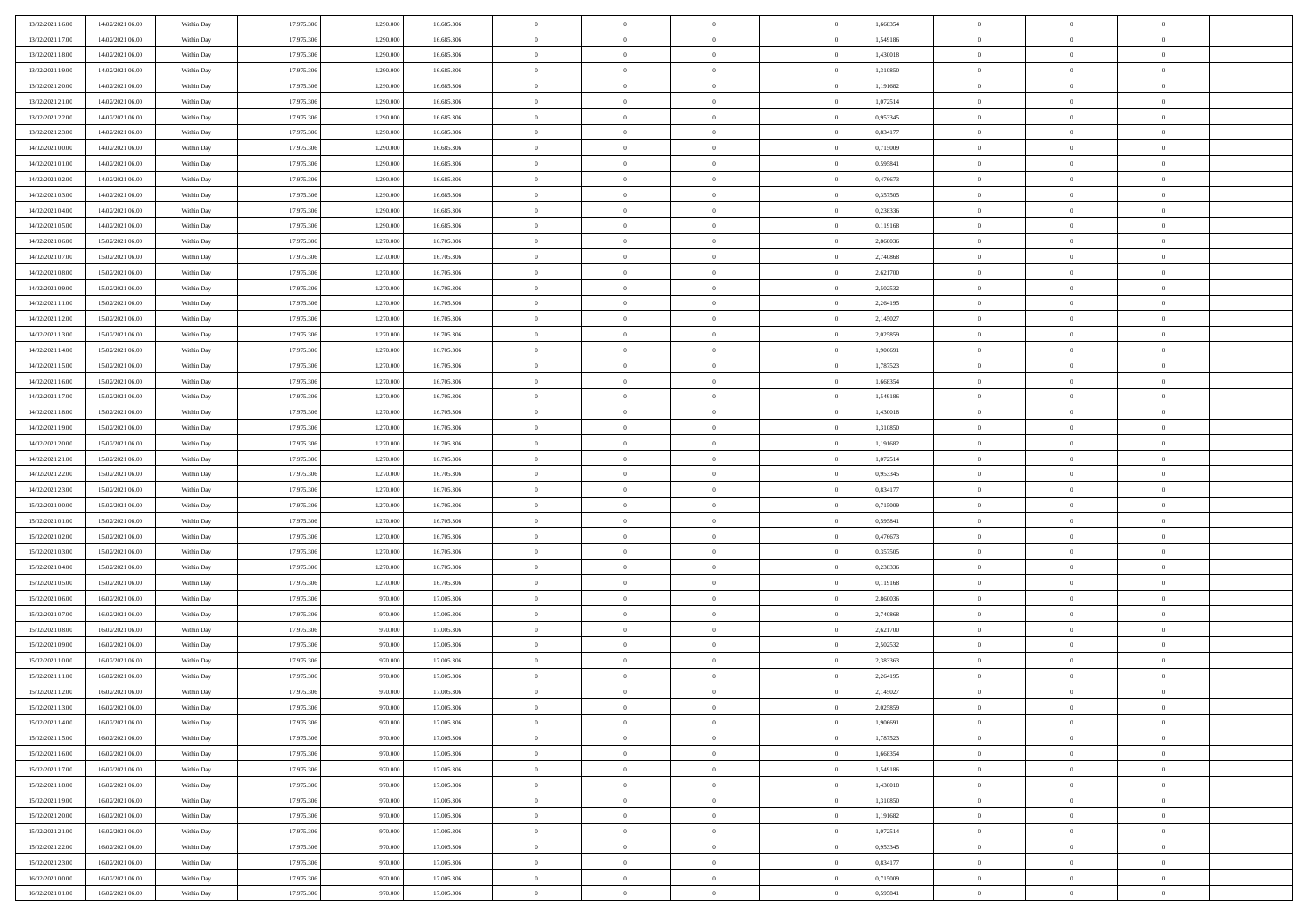| 16/02/2021 02:00                     | 16/02/2021 06:00 | Within Day               | 17.975.306 | 970.000 | 17.005.306               | $\,$ 0         | $\overline{0}$ | $\theta$       |          | 0,476673 | $\bf{0}$       | $\overline{0}$ | $\,0\,$        |  |
|--------------------------------------|------------------|--------------------------|------------|---------|--------------------------|----------------|----------------|----------------|----------|----------|----------------|----------------|----------------|--|
| 16/02/2021 03:00                     | 16/02/2021 06:00 | Within Day               | 17.975.306 | 970,000 | 17.005.306               | $\overline{0}$ | $\overline{0}$ | $\overline{0}$ |          | 0,357505 | $\overline{0}$ | $\overline{0}$ | $\theta$       |  |
| 16/02/2021 04:00                     | 16/02/2021 06:00 | Within Dav               | 17.975.306 | 970.000 | 17.005.306               | $\mathbf{0}$   | $\overline{0}$ | $\overline{0}$ |          | 0,238336 | $\mathbf{0}$   | $\overline{0}$ | $\overline{0}$ |  |
| 16/02/2021 05:00                     | 16/02/2021 06:00 | Within Day               | 17.975.306 | 970.000 | 17.005.306               | $\bf{0}$       | $\overline{0}$ | $\overline{0}$ |          | 0,119168 | $\bf{0}$       | $\overline{0}$ | $\bf{0}$       |  |
| 16/02/2021 06:00                     | 17/02/2021 06:00 | Within Day               | 17.975.306 | 970.000 | 17.005.306               | $\bf{0}$       | $\overline{0}$ | $\overline{0}$ |          | 2,860036 | $\bf{0}$       | $\bf{0}$       | $\,0\,$        |  |
| 16/02/2021 07:00                     | 17/02/2021 06:00 | Within Dav               | 17.975.306 | 970.000 | 17.005.306               | $\overline{0}$ | $\overline{0}$ | $\overline{0}$ |          | 2,740868 | $\mathbf{0}$   | $\overline{0}$ | $\overline{0}$ |  |
| 16/02/2021 08:00                     | 17/02/2021 06:00 | Within Day               | 17.975.306 | 970.000 | 17.005.306               | $\bf{0}$       | $\overline{0}$ | $\overline{0}$ |          | 2,621700 | $\bf{0}$       | $\overline{0}$ | $\,0\,$        |  |
| 16/02/2021 09:00                     | 17/02/2021 06:00 | Within Day               | 17.975.306 | 970,000 | 17.005.306               | $\overline{0}$ | $\overline{0}$ | $\overline{0}$ |          | 2,502532 | $\,$ 0 $\,$    | $\overline{0}$ | $\theta$       |  |
| 16/02/2021 10:00                     | 17/02/2021 06:00 | Within Day               | 17.975.306 | 970.000 | 17.005.306               | $\mathbf{0}$   | $\overline{0}$ | $\overline{0}$ |          | 2,383363 | $\mathbf{0}$   | $\overline{0}$ | $\overline{0}$ |  |
| 16/02/2021 11:00                     | 17/02/2021 06:00 | Within Day               | 17.975.306 | 970.000 | 17.005.306               | $\bf{0}$       | $\bf{0}$       | $\overline{0}$ |          | 2,264195 | $\bf{0}$       | $\overline{0}$ | $\,0\,$        |  |
| 16/02/2021 12:00                     | 17/02/2021 06:00 | Within Day               | 17.975.306 | 970,000 | 17.005.306               | $\bf{0}$       | $\overline{0}$ | $\overline{0}$ |          | 2,145027 | $\bf{0}$       | $\overline{0}$ | $\theta$       |  |
| 16/02/2021 13:00                     | 17/02/2021 06:00 | Within Dav               | 17.975.306 | 970.000 | 17.005.306               | $\mathbf{0}$   | $\overline{0}$ | $\overline{0}$ |          | 2,025859 | $\mathbf{0}$   | $\overline{0}$ | $\overline{0}$ |  |
| 16/02/2021 14:00                     | 17/02/2021 06:00 | Within Day               | 17.975.306 | 970.000 | 17.005.306               | $\bf{0}$       | $\overline{0}$ | $\bf{0}$       |          | 1,906691 | $\bf{0}$       | $\overline{0}$ | $\bf{0}$       |  |
|                                      | 17/02/2021 06:00 |                          | 17.975.306 | 970.000 |                          | $\bf{0}$       | $\overline{0}$ | $\overline{0}$ |          | 1,787523 | $\bf{0}$       | $\mathbf{0}$   | $\,0\,$        |  |
| 16/02/2021 15:00<br>16/02/2021 16:00 | 17/02/2021 06:00 | Within Day<br>Within Dav | 17.975.306 | 970.000 | 17.005.306<br>17.005.306 | $\overline{0}$ | $\overline{0}$ |                |          | 1,668354 | $\mathbf{0}$   | $\overline{0}$ | $\overline{0}$ |  |
|                                      |                  |                          |            |         |                          |                |                | $\overline{0}$ |          |          |                |                |                |  |
| 16/02/2021 17:00                     | 17/02/2021 06:00 | Within Day               | 17.975.306 | 970.000 | 17.005.306               | $\bf{0}$       | $\bf{0}$       | $\overline{0}$ |          | 1,549186 | $\bf{0}$       | $\overline{0}$ | $\bf{0}$       |  |
| 16/02/2021 18:00                     | 17/02/2021 06:00 | Within Day               | 17.975.306 | 970,000 | 17.005.306               | $\overline{0}$ | $\overline{0}$ | $\overline{0}$ |          | 1,430018 | $\,$ 0 $\,$    | $\overline{0}$ | $\theta$       |  |
| 16/02/2021 19:00                     | 17/02/2021 06:00 | Within Day               | 17.975.306 | 970.000 | 17.005.306               | $\mathbf{0}$   | $\overline{0}$ | $\overline{0}$ |          | 1,310850 | $\mathbf{0}$   | $\overline{0}$ | $\overline{0}$ |  |
| 16/02/2021 20:00                     | 17/02/2021 06:00 | Within Day               | 17.975.306 | 970.000 | 17.005.306               | $\bf{0}$       | $\bf{0}$       | $\overline{0}$ |          | 1,191682 | $\bf{0}$       | $\overline{0}$ | $\,0\,$        |  |
| 16/02/2021 21:00                     | 17/02/2021 06:00 | Within Day               | 17.975.306 | 970,000 | 17.005.306               | $\bf{0}$       | $\overline{0}$ | $\overline{0}$ |          | 1,072514 | $\bf{0}$       | $\overline{0}$ | $\overline{0}$ |  |
| 16/02/2021 22:00                     | 17/02/2021 06:00 | Within Dav               | 17.975.306 | 970.000 | 17.005.306               | $\mathbf{0}$   | $\overline{0}$ | $\overline{0}$ |          | 0,953345 | $\mathbf{0}$   | $\overline{0}$ | $\overline{0}$ |  |
| 16/02/2021 23:00                     | 17/02/2021 06:00 | Within Day               | 17.975.306 | 970.000 | 17.005.306               | $\bf{0}$       | $\overline{0}$ | $\overline{0}$ |          | 0,834177 | $\bf{0}$       | $\overline{0}$ | $\bf{0}$       |  |
| 17/02/2021 00:00                     | 17/02/2021 06:00 | Within Day               | 17.975.306 | 970.000 | 17.005.306               | $\bf{0}$       | $\bf{0}$       | $\overline{0}$ |          | 0,715009 | $\bf{0}$       | $\overline{0}$ | $\,0\,$        |  |
| 17/02/2021 01:00                     | 17/02/2021 06:00 | Within Dav               | 17.975.306 | 970.000 | 17.005.306               | $\mathbf{0}$   | $\overline{0}$ | $\overline{0}$ |          | 0,595841 | $\mathbf{0}$   | $\overline{0}$ | $\overline{0}$ |  |
| 17/02/2021 02:00                     | 17/02/2021 06:00 | Within Day               | 17.975.306 | 970.000 | 17.005.306               | $\bf{0}$       | $\bf{0}$       | $\overline{0}$ |          | 0,476673 | $\bf{0}$       | $\overline{0}$ | $\,0\,$        |  |
| 17/02/2021 03:00                     | 17/02/2021 06:00 | Within Day               | 17.975.306 | 970,000 | 17.005.306               | $\bf{0}$       | $\overline{0}$ | $\overline{0}$ |          | 0,357505 | $\bf{0}$       | $\mathbf{0}$   | $\overline{0}$ |  |
| 17/02/2021 04:00                     | 17/02/2021 06:00 | Within Day               | 17.975.306 | 970.000 | 17.005.306               | $\mathbf{0}$   | $\overline{0}$ | $\overline{0}$ |          | 0,238336 | $\mathbf{0}$   | $\overline{0}$ | $\overline{0}$ |  |
| 17/02/2021 05:00                     | 17/02/2021 06:00 | Within Day               | 17.975.306 | 970.000 | 17.005.306               | $\bf{0}$       | $\bf{0}$       | $\overline{0}$ |          | 0,119168 | $\bf{0}$       | $\overline{0}$ | $\,0\,$        |  |
| 17/02/2021 06:00                     | 18/02/2021 06:00 | Within Day               | 17.975.306 | 970,000 | 17.005.306               | $\bf{0}$       | $\overline{0}$ | $\overline{0}$ |          | 2,860036 | $\bf{0}$       | $\overline{0}$ | $\overline{0}$ |  |
| 17/02/2021 07:00                     | 18/02/2021 06:00 | Within Dav               | 17.975.306 | 970.000 | 17.005.306               | $\mathbf{0}$   | $\overline{0}$ | $\overline{0}$ |          | 2,740868 | $\mathbf{0}$   | $\overline{0}$ | $\overline{0}$ |  |
| 17/02/2021 08:00                     | 18/02/2021 06:00 | Within Day               | 17.975.306 | 970.000 | 17.005.306               | $\bf{0}$       | $\overline{0}$ | $\theta$       |          | 2,621700 | $\,$ 0         | $\overline{0}$ | $\theta$       |  |
| 17/02/2021 09:00                     | 18/02/2021 06:00 | Within Day               | 17.975.306 | 970.000 | 17.005.306               | $\bf{0}$       | $\bf{0}$       | $\overline{0}$ |          | 2,502532 | $\bf{0}$       | $\overline{0}$ | $\bf{0}$       |  |
| 17/02/2021 10:00                     | 18/02/2021 06:00 | Within Dav               | 17.975.306 | 970.000 | 17.005.306               | $\overline{0}$ | $\overline{0}$ | $\overline{0}$ |          | 2,383363 | $\mathbf{0}$   | $\overline{0}$ | $\overline{0}$ |  |
| 17/02/2021 11:00                     | 18/02/2021 06:00 | Within Day               | 17.975.306 | 970.000 | 17.005.306               | $\bf{0}$       | $\overline{0}$ | $\theta$       |          | 2,264195 | $\,$ 0         | $\overline{0}$ | $\theta$       |  |
| 17/02/2021 12:00                     | 18/02/2021 06:00 | Within Day               | 17.975.306 | 970,000 | 17.005.306               | $\bf{0}$       | $\overline{0}$ | $\overline{0}$ |          | 2,145027 | $\bf{0}$       | $\overline{0}$ | $\overline{0}$ |  |
| 17/02/2021 13:00                     | 18/02/2021 06:00 | Within Day               | 17.975.306 | 970.000 | 17.005.306               | $\mathbf{0}$   | $\overline{0}$ | $\overline{0}$ |          | 2,025859 | $\mathbf{0}$   | $\overline{0}$ | $\overline{0}$ |  |
| 17/02/2021 14:00                     | 18/02/2021 06:00 | Within Day               | 17.975.306 | 970.000 | 17.005.306               | $\bf{0}$       | $\overline{0}$ | $\theta$       |          | 1,906691 | $\,$ 0         | $\overline{0}$ | $\theta$       |  |
| 17/02/2021 15:00                     | 18/02/2021 06:00 | Within Day               | 17.975.306 | 970,000 | 17.005.306               | $\bf{0}$       | $\overline{0}$ | $\overline{0}$ |          | 1,787523 | $\bf{0}$       | $\overline{0}$ | $\overline{0}$ |  |
| 17/02/2021 16:00                     | 18/02/2021 06:00 | Within Dav               | 17.975.306 | 970.000 | 17.005.306               | $\mathbf{0}$   | $\overline{0}$ | $\overline{0}$ |          | 1,668354 | $\mathbf{0}$   | $\overline{0}$ | $\overline{0}$ |  |
| 17/02/2021 17:00                     | 18/02/2021 06:00 | Within Day               | 17.975.306 | 970.000 | 17.005.306               | $\,0\,$        | $\overline{0}$ | $\theta$       |          | 1,549186 | $\,$ 0         | $\overline{0}$ | $\theta$       |  |
| 17/02/2021 18:00                     | 18/02/2021 06:00 | Within Day               | 17.975.306 | 970.000 | 17.005.306               | $\bf{0}$       | $\overline{0}$ | $\overline{0}$ |          | 1,430018 | $\bf{0}$       | $\overline{0}$ | $\overline{0}$ |  |
| 17/02/2021 19:00                     | 18/02/2021 06:00 | Within Dav               | 17.975.306 | 970.000 | 17.005.306               | $\mathbf{0}$   | $\overline{0}$ | $\overline{0}$ |          | 1,310850 | $\mathbf{0}$   | $\overline{0}$ | $\overline{0}$ |  |
| 17/02/2021 20:00                     | 18/02/2021 06:00 | Within Day               | 17.975.306 | 970.000 | 17.005.306               | $\bf{0}$       | $\overline{0}$ | $\theta$       |          | 1,191682 | $\,$ 0         | $\overline{0}$ | $\theta$       |  |
| 17/02/2021 21:00                     | 18/02/2021 06:00 | Within Day               | 17.975.306 | 970.000 | 17.005.306               | $\bf{0}$       | $\overline{0}$ | $\overline{0}$ |          | 1,072514 | $\,$ 0 $\,$    | $\overline{0}$ | $\overline{0}$ |  |
| 17/02/2021 22:00                     | 18/02/2021 06:00 | Within Day               | 17.975.306 | 970.000 | 17.005.306               | $\bf{0}$       | $\overline{0}$ |                |          | 0,953345 | $\overline{0}$ | $\theta$       | $\theta$       |  |
| 17/02/2021 23:00                     | 18/02/2021 06:00 | Within Day               | 17.975.306 | 970.000 | 17.005.306               | $\,0\,$        | $\overline{0}$ | $\theta$       |          | 0,834177 | $\,$ 0 $\,$    | $\bf{0}$       | $\theta$       |  |
| 18/02/2021 00:00                     | 18/02/2021 06:00 | Within Day               | 17.975.306 | 970.000 | 17.005.306               | $\overline{0}$ | $\overline{0}$ | $\overline{0}$ |          | 0,715009 | $\overline{0}$ | $\overline{0}$ | $\overline{0}$ |  |
| 18/02/2021 01:00                     | 18/02/2021 06:00 | Within Day               | 17.975.306 | 970.000 | 17.005.306               | $\bf{0}$       | $\overline{0}$ | $\overline{0}$ |          | 0,595841 | $\overline{0}$ | $\bf{0}$       | $\mathbf{0}$   |  |
| 18/02/2021 02:00                     | 18/02/2021 06:00 | Within Day               | 17.975.306 | 970.000 | 17.005.306               | $\bf{0}$       | $\overline{0}$ | $\overline{0}$ | $\theta$ | 0,476673 | $\mathbf{0}$   | $\bf{0}$       | $\,$ 0 $\,$    |  |
| 18/02/2021 03:00                     | 18/02/2021 06:00 | Within Day               | 17.975.306 | 970.000 | 17.005.306               | $\bf{0}$       | $\overline{0}$ | $\overline{0}$ |          | 0,357505 | $\,$ 0 $\,$    | $\overline{0}$ | $\overline{0}$ |  |
| 18/02/2021 04:00                     | 18/02/2021 06:00 | Within Day               | 17.975.306 | 970.000 | 17.005.306               | $\bf{0}$       | $\overline{0}$ | $\overline{0}$ |          | 0,238336 | $\mathbf{0}$   | $\overline{0}$ | $\overline{0}$ |  |
| 18/02/2021 05:00                     | 18/02/2021 06:00 | Within Day               | 17.975.306 | 970.000 | 17.005.306               | $\,0\,$        | $\overline{0}$ | $\overline{0}$ | $\theta$ | 0,119168 | $\,$ 0 $\,$    | $\mathbf{0}$   | $\,$ 0 $\,$    |  |
| 18/02/2021 06:00                     | 19/02/2021 06:00 | Within Day               | 17.975.306 | 970.000 | 17.005.306               | $\bf{0}$       | $\overline{0}$ | $\overline{0}$ |          | 2,860036 | $\overline{0}$ | $\overline{0}$ | $\overline{0}$ |  |
| 18/02/2021 07:00                     | 19/02/2021 06:00 | Within Day               | 17.975.306 | 970.000 | 17.005.306               | $\bf{0}$       | $\overline{0}$ | $\overline{0}$ |          | 2,740868 | $\mathbf{0}$   | $\bf{0}$       | $\overline{0}$ |  |
| 18/02/2021 08:00                     | 19/02/2021 06:00 | Within Day               | 17.975.306 | 970.000 | 17.005.306               | $\,0\,$        | $\overline{0}$ | $\overline{0}$ |          | 2,621700 | $\mathbf{0}$   | $\mathbf{0}$   | $\,$ 0 $\,$    |  |
| 18/02/2021 09:00                     | 19/02/2021 06:00 | Within Day               | 17.975.306 | 970.000 | 17.005.306               | $\overline{0}$ | $\overline{0}$ | $\overline{0}$ |          | 2,502532 | $\mathbf{0}$   | $\mathbf{0}$   | $\overline{0}$ |  |
| 18/02/2021 10:00                     | 19/02/2021 06:00 | Within Day               | 17.975.306 | 970.000 | 17.005.306               | $\bf{0}$       | $\overline{0}$ | $\overline{0}$ |          | 2,383363 | $\mathbf{0}$   | $\overline{0}$ | $\overline{0}$ |  |
|                                      |                  |                          |            |         |                          |                |                |                |          |          |                |                |                |  |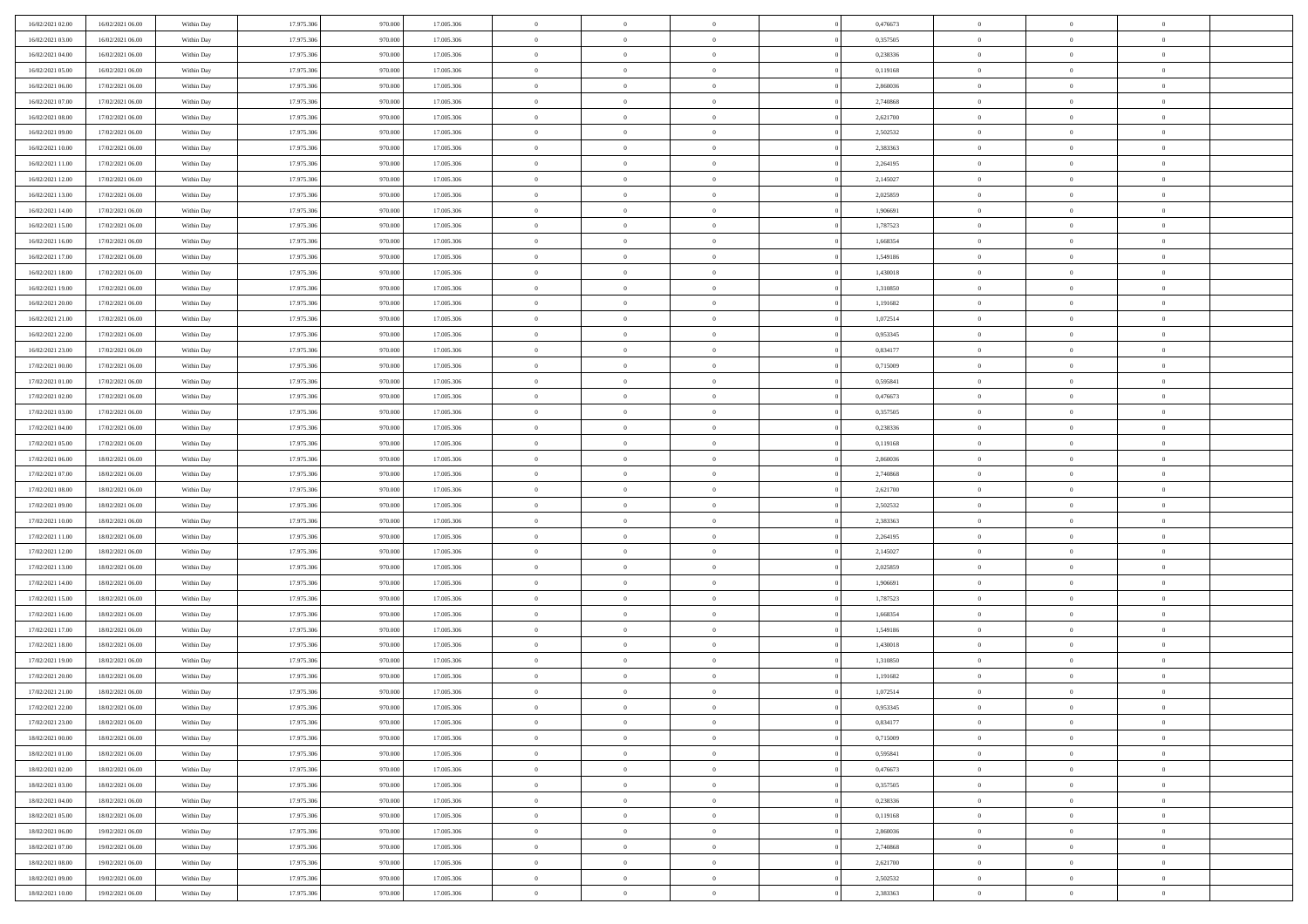| 18/02/2021 11:00                     | 19/02/2021 06:00 | Within Day               | 17.975.306 | 970.000 | 17.005.306               | $\,$ 0         | $\bf{0}$       | $\theta$       |          | 2,264195 | $\bf{0}$       | $\overline{0}$ | $\,0\,$        |  |
|--------------------------------------|------------------|--------------------------|------------|---------|--------------------------|----------------|----------------|----------------|----------|----------|----------------|----------------|----------------|--|
| 18/02/2021 12:00                     | 19/02/2021 06:00 | Within Day               | 17.975.306 | 970,000 | 17.005.306               | $\overline{0}$ | $\overline{0}$ | $\overline{0}$ |          | 2,145027 | $\overline{0}$ | $\overline{0}$ | $\theta$       |  |
| 18/02/2021 13:00                     | 19/02/2021 06:00 | Within Dav               | 17.975.306 | 970.000 | 17.005.306               | $\mathbf{0}$   | $\overline{0}$ | $\overline{0}$ |          | 2,025859 | $\mathbf{0}$   | $\overline{0}$ | $\overline{0}$ |  |
| 18/02/2021 14:00                     | 19/02/2021 06:00 | Within Day               | 17.975.306 | 970.000 | 17.005.306               | $\bf{0}$       | $\overline{0}$ | $\overline{0}$ |          | 1,906691 | $\bf{0}$       | $\overline{0}$ | $\bf{0}$       |  |
| 18/02/2021 15:00                     | 19/02/2021 06:00 | Within Day               | 17.975.306 | 970.000 | 17.005.306               | $\bf{0}$       | $\bf{0}$       | $\overline{0}$ |          | 1,787523 | $\bf{0}$       | $\bf{0}$       | $\,0\,$        |  |
| 18/02/2021 16:00                     | 19/02/2021 06:00 | Within Dav               | 17.975.306 | 970.000 | 17.005.306               | $\overline{0}$ | $\overline{0}$ | $\overline{0}$ |          | 1,668354 | $\mathbf{0}$   | $\overline{0}$ | $\overline{0}$ |  |
| 18/02/2021 17:00                     | 19/02/2021 06:00 | Within Day               | 17.975.306 | 970.000 | 17.005.306               | $\bf{0}$       | $\bf{0}$       | $\overline{0}$ |          | 1,549186 | $\bf{0}$       | $\overline{0}$ | $\,0\,$        |  |
| 18/02/2021 18:00                     | 19/02/2021 06:00 | Within Day               | 17.975.306 | 970,000 | 17.005.306               | $\overline{0}$ | $\overline{0}$ | $\overline{0}$ |          | 1,430018 | $\,$ 0 $\,$    | $\overline{0}$ | $\theta$       |  |
| 18/02/2021 19:00                     | 19/02/2021 06:00 | Within Day               | 17.975.306 | 970.000 | 17.005.306               | $\mathbf{0}$   | $\overline{0}$ | $\overline{0}$ |          | 1,310850 | $\mathbf{0}$   | $\overline{0}$ | $\overline{0}$ |  |
| 18/02/2021 20:00                     | 19/02/2021 06:00 | Within Day               | 17.975.306 | 970.000 | 17.005.306               | $\bf{0}$       | $\bf{0}$       | $\overline{0}$ |          | 1,191682 | $\bf{0}$       | $\overline{0}$ | $\,0\,$        |  |
| 18/02/2021 21:00                     | 19/02/2021 06:00 | Within Day               | 17.975.306 | 970,000 | 17.005.306               | $\bf{0}$       | $\overline{0}$ | $\overline{0}$ |          | 1,072514 | $\bf{0}$       | $\overline{0}$ | $\theta$       |  |
| 18/02/2021 22:00                     | 19/02/2021 06:00 | Within Dav               | 17.975.306 | 970.000 | 17.005.306               | $\mathbf{0}$   | $\overline{0}$ | $\overline{0}$ |          | 0,953345 | $\mathbf{0}$   | $\overline{0}$ | $\overline{0}$ |  |
| 18/02/2021 23:00                     | 19/02/2021 06:00 | Within Day               | 17.975.306 | 970.000 | 17.005.306               | $\bf{0}$       | $\overline{0}$ | $\bf{0}$       |          | 0,834177 | $\bf{0}$       | $\overline{0}$ | $\bf{0}$       |  |
|                                      | 19/02/2021 06:00 |                          | 17.975.306 | 970.000 |                          | $\bf{0}$       | $\overline{0}$ | $\overline{0}$ |          | 0,715009 | $\bf{0}$       | $\mathbf{0}$   | $\,0\,$        |  |
| 19/02/2021 00:00<br>19/02/2021 01:00 | 19/02/2021 06:00 | Within Day<br>Within Dav | 17.975.306 | 970.000 | 17.005.306<br>17.005.306 | $\overline{0}$ | $\overline{0}$ |                |          | 0,595841 | $\mathbf{0}$   | $\overline{0}$ | $\overline{0}$ |  |
|                                      |                  |                          |            |         |                          |                |                | $\overline{0}$ |          |          |                |                |                |  |
| 19/02/2021 02:00                     | 19/02/2021 06:00 | Within Day               | 17.975.306 | 970.000 | 17.005.306               | $\bf{0}$       | $\bf{0}$       | $\overline{0}$ |          | 0,476673 | $\bf{0}$       | $\overline{0}$ | $\bf{0}$       |  |
| 19/02/2021 03:00                     | 19/02/2021 06:00 | Within Day               | 17.975.306 | 970,000 | 17.005.306               | $\overline{0}$ | $\overline{0}$ | $\overline{0}$ |          | 0,357505 | $\,$ 0 $\,$    | $\overline{0}$ | $\theta$       |  |
| 19/02/2021 04:00                     | 19/02/2021 06:00 | Within Day               | 17.975.306 | 970.000 | 17.005.306               | $\mathbf{0}$   | $\overline{0}$ | $\overline{0}$ |          | 0,238336 | $\mathbf{0}$   | $\overline{0}$ | $\overline{0}$ |  |
| 19/02/2021 05:00                     | 19/02/2021 06:00 | Within Day               | 17.975.306 | 970.000 | 17.005.306               | $\bf{0}$       | $\bf{0}$       | $\overline{0}$ |          | 0,119168 | $\bf{0}$       | $\overline{0}$ | $\,0\,$        |  |
| 19/02/2021 06:00                     | 20/02/2021 06:00 | Within Day               | 17.975.306 | 970,000 | 17.005.306               | $\bf{0}$       | $\overline{0}$ | $\overline{0}$ |          | 2,860036 | $\bf{0}$       | $\overline{0}$ | $\overline{0}$ |  |
| 19/02/2021 07:00                     | 20/02/2021 06:00 | Within Dav               | 17.975.306 | 970.000 | 17.005.306               | $\mathbf{0}$   | $\overline{0}$ | $\overline{0}$ |          | 2,740868 | $\mathbf{0}$   | $\overline{0}$ | $\overline{0}$ |  |
| 19/02/2021 08:00                     | 20/02/2021 06:00 | Within Day               | 17.975.306 | 970.000 | 17.005.306               | $\bf{0}$       | $\overline{0}$ | $\overline{0}$ |          | 2,621700 | $\bf{0}$       | $\overline{0}$ | $\bf{0}$       |  |
| 19/02/2021 09:00                     | 20/02/2021 06:00 | Within Day               | 17.975.306 | 970.000 | 17.005.306               | $\bf{0}$       | $\bf{0}$       | $\overline{0}$ |          | 2,502532 | $\bf{0}$       | $\overline{0}$ | $\,0\,$        |  |
| 19/02/2021 10:00                     | 20/02/2021 06:00 | Within Dav               | 17.975.306 | 970.000 | 17.005.306               | $\mathbf{0}$   | $\overline{0}$ | $\overline{0}$ |          | 2,383363 | $\mathbf{0}$   | $\overline{0}$ | $\overline{0}$ |  |
| 19/02/2021 11:00                     | 20/02/2021 06:00 | Within Day               | 17.975.306 | 970.000 | 17.005.306               | $\bf{0}$       | $\bf{0}$       | $\overline{0}$ |          | 2,264195 | $\bf{0}$       | $\overline{0}$ | $\,0\,$        |  |
| 19/02/2021 12:00                     | 20/02/2021 06:00 | Within Day               | 17.975.306 | 970,000 | 17.005.306               | $\bf{0}$       | $\overline{0}$ | $\overline{0}$ |          | 2,145027 | $\bf{0}$       | $\mathbf{0}$   | $\overline{0}$ |  |
| 19/02/2021 13:00                     | 20/02/2021 06:00 | Within Dav               | 17.975.306 | 970.000 | 17.005.306               | $\mathbf{0}$   | $\overline{0}$ | $\overline{0}$ |          | 2,025859 | $\mathbf{0}$   | $\overline{0}$ | $\overline{0}$ |  |
| 19/02/2021 14:00                     | 20/02/2021 06:00 | Within Day               | 17.975.306 | 970.000 | 17.005.306               | $\bf{0}$       | $\bf{0}$       | $\overline{0}$ |          | 1,906691 | $\bf{0}$       | $\overline{0}$ | $\,0\,$        |  |
| 19/02/2021 15:00                     | 20/02/2021 06:00 | Within Day               | 17.975.306 | 970,000 | 17.005.306               | $\bf{0}$       | $\overline{0}$ | $\overline{0}$ |          | 1,787523 | $\bf{0}$       | $\overline{0}$ | $\overline{0}$ |  |
| 19/02/2021 16:00                     | 20/02/2021 06:00 | Within Dav               | 17.975.306 | 970.000 | 17.005.306               | $\mathbf{0}$   | $\overline{0}$ | $\overline{0}$ |          | 1,668354 | $\mathbf{0}$   | $\overline{0}$ | $\overline{0}$ |  |
| 19/02/2021 17:00                     | 20/02/2021 06:00 | Within Day               | 17.975.306 | 970.000 | 17.005.306               | $\bf{0}$       | $\overline{0}$ | $\theta$       |          | 1,549186 | $\,$ 0         | $\overline{0}$ | $\theta$       |  |
| 19/02/2021 18:00                     | 20/02/2021 06:00 | Within Day               | 17.975.306 | 970.000 | 17.005.306               | $\bf{0}$       | $\bf{0}$       | $\overline{0}$ |          | 1,430018 | $\bf{0}$       | $\overline{0}$ | $\overline{0}$ |  |
| 19/02/2021 19:00                     | 20/02/2021 06:00 | Within Dav               | 17.975.306 | 970.000 | 17.005.306               | $\overline{0}$ | $\overline{0}$ | $\overline{0}$ |          | 1,310850 | $\mathbf{0}$   | $\overline{0}$ | $\overline{0}$ |  |
| 19/02/2021 20:00                     | 20/02/2021 06:00 | Within Day               | 17.975.306 | 970.000 | 17.005.306               | $\bf{0}$       | $\overline{0}$ | $\theta$       |          | 1,191682 | $\,$ 0         | $\overline{0}$ | $\theta$       |  |
| 19/02/2021 21:00                     | 20/02/2021 06:00 | Within Day               | 17.975.306 | 970,000 | 17.005.306               | $\bf{0}$       | $\overline{0}$ | $\overline{0}$ |          | 1,072514 | $\bf{0}$       | $\overline{0}$ | $\overline{0}$ |  |
| 19/02/2021 22:00                     | 20/02/2021 06:00 | Within Day               | 17.975.306 | 970.000 | 17.005.306               | $\mathbf{0}$   | $\overline{0}$ | $\overline{0}$ |          | 0,953345 | $\mathbf{0}$   | $\overline{0}$ | $\overline{0}$ |  |
| 19/02/2021 23:00                     | 20/02/2021 06:00 | Within Day               | 17.975.306 | 970.000 | 17.005.306               | $\bf{0}$       | $\overline{0}$ | $\theta$       |          | 0,834177 | $\,$ 0         | $\overline{0}$ | $\theta$       |  |
| 20/02/2021 00:00                     | 20/02/2021 06:00 | Within Day               | 17.975.306 | 970,000 | 17.005.306               | $\bf{0}$       | $\overline{0}$ | $\overline{0}$ |          | 0,715009 | $\bf{0}$       | $\overline{0}$ | $\overline{0}$ |  |
| 20/02/2021 01:00                     | 20/02/2021 06:00 | Within Dav               | 17.975.306 | 970.000 | 17.005.306               | $\mathbf{0}$   | $\overline{0}$ | $\overline{0}$ |          | 0,595841 | $\mathbf{0}$   | $\overline{0}$ | $\overline{0}$ |  |
| 20/02/2021 02:00                     | 20/02/2021 06:00 | Within Day               | 17.975.306 | 970.000 | 17.005.306               | $\,0\,$        | $\overline{0}$ | $\theta$       |          | 0,476673 | $\,$ 0         | $\overline{0}$ | $\theta$       |  |
| 20/02/2021 03:00                     | 20/02/2021 06:00 | Within Day               | 17.975.306 | 970.000 | 17.005.306               | $\bf{0}$       | $\overline{0}$ | $\overline{0}$ |          | 0,357505 | $\bf{0}$       | $\overline{0}$ | $\bf{0}$       |  |
| 20/02/2021 04:00                     | 20/02/2021 06:00 | Within Dav               | 17.975.306 | 970.000 | 17.005.306               | $\mathbf{0}$   | $\overline{0}$ | $\overline{0}$ |          | 0,238336 | $\mathbf{0}$   | $\overline{0}$ | $\overline{0}$ |  |
| 20/02/2021 05:00                     | 20/02/2021 06:00 | Within Day               | 17.975.306 | 970.000 | 17.005.306               | $\bf{0}$       | $\overline{0}$ | $\theta$       |          | 0,119168 | $\,$ 0         | $\overline{0}$ | $\theta$       |  |
| 20/02/2021 06:00                     | 21/02/2021 06:00 | Within Day               | 17.975.306 | 970.000 | 17.005.306               | $\bf{0}$       | $\overline{0}$ | $\overline{0}$ |          | 2,860036 | $\,$ 0 $\,$    | $\overline{0}$ | $\bf{0}$       |  |
| 20/02/2021 07:00                     | 21/02/2021 06:00 | Within Day               | 17.975.306 | 970.000 | 17.005.306               | $\bf{0}$       | $\overline{0}$ |                |          | 2,740868 | $\overline{0}$ | $\theta$       | $\theta$       |  |
| 20/02/2021 08:00                     | 21/02/2021 06:00 | Within Day               | 17.975.306 | 970.000 | 17.005.306               | $\,0\,$        | $\overline{0}$ | $\theta$       |          | 2,621700 | $\,$ 0 $\,$    | $\bf{0}$       | $\theta$       |  |
| 20/02/2021 09:00                     | 21/02/2021 06:00 | Within Day               | 17.975.306 | 970.000 | 17.005.306               | $\overline{0}$ | $\overline{0}$ | $\overline{0}$ |          | 2,502532 | $\overline{0}$ | $\overline{0}$ | $\overline{0}$ |  |
| 20/02/2021 10:00                     | 21/02/2021 06:00 | Within Day               | 17.975.306 | 970.000 | 17.005.306               | $\bf{0}$       | $\overline{0}$ | $\overline{0}$ |          | 2,383363 | $\overline{0}$ | $\bf{0}$       | $\mathbf{0}$   |  |
| 20/02/2021 11:00                     | 21/02/2021 06:00 | Within Day               | 17.975.306 | 970.000 | 17.005.306               | $\bf{0}$       | $\overline{0}$ | $\overline{0}$ | $\theta$ | 2,264195 | $\mathbf{0}$   | $\bf{0}$       | $\,$ 0 $\,$    |  |
| 20/02/2021 12:00                     | 21/02/2021 06:00 | Within Day               | 17.975.306 | 970.000 | 17.005.306               | $\,$ 0 $\,$    | $\overline{0}$ | $\overline{0}$ |          | 2,145027 | $\,$ 0 $\,$    | $\overline{0}$ | $\overline{0}$ |  |
| 20/02/2021 13:00                     | 21/02/2021 06:00 | Within Day               | 17.975.306 | 970.000 | 17.005.306               | $\bf{0}$       | $\overline{0}$ | $\overline{0}$ |          | 2,025859 | $\mathbf{0}$   | $\overline{0}$ | $\overline{0}$ |  |
| 20/02/2021 14:00                     | 21/02/2021 06:00 | Within Day               | 17.975.306 | 970.000 | 17.005.306               | $\,$ 0 $\,$    | $\overline{0}$ | $\overline{0}$ | $\theta$ | 1,906691 | $\mathbf{0}$   | $\mathbf{0}$   | $\,$ 0 $\,$    |  |
| 20/02/2021 15:00                     | 21/02/2021 06:00 | Within Day               | 17.975.306 | 970.000 | 17.005.306               | $\bf{0}$       | $\overline{0}$ | $\overline{0}$ |          | 1,787523 | $\overline{0}$ | $\overline{0}$ | $\overline{0}$ |  |
| 20/02/2021 16:00                     | 21/02/2021 06:00 | Within Day               | 17.975.306 | 970.000 | 17.005.306               | $\bf{0}$       | $\overline{0}$ | $\overline{0}$ |          | 1,668354 | $\overline{0}$ | $\bf{0}$       | $\overline{0}$ |  |
| 20/02/2021 17:00                     | 21/02/2021 06:00 | Within Day               | 17.975.306 | 970.000 | 17.005.306               | $\,0\,$        | $\overline{0}$ | $\overline{0}$ |          | 1,549186 | $\mathbf{0}$   | $\mathbf{0}$   | $\,$ 0 $\,$    |  |
| 20/02/2021 18:00                     | 21/02/2021 06:00 | Within Day               | 17.975.306 | 970.000 | 17.005.306               | $\bf{0}$       | $\overline{0}$ | $\overline{0}$ |          | 1,430018 | $\mathbf 0$    | $\mathbf{0}$   | $\overline{0}$ |  |
| 20/02/2021 19:00                     | 21/02/2021 06:00 | Within Day               | 17.975.306 | 970.000 | 17.005.306               | $\bf{0}$       | $\overline{0}$ | $\overline{0}$ |          | 1,310850 | $\mathbf{0}$   | $\overline{0}$ | $\overline{0}$ |  |
|                                      |                  |                          |            |         |                          |                |                |                |          |          |                |                |                |  |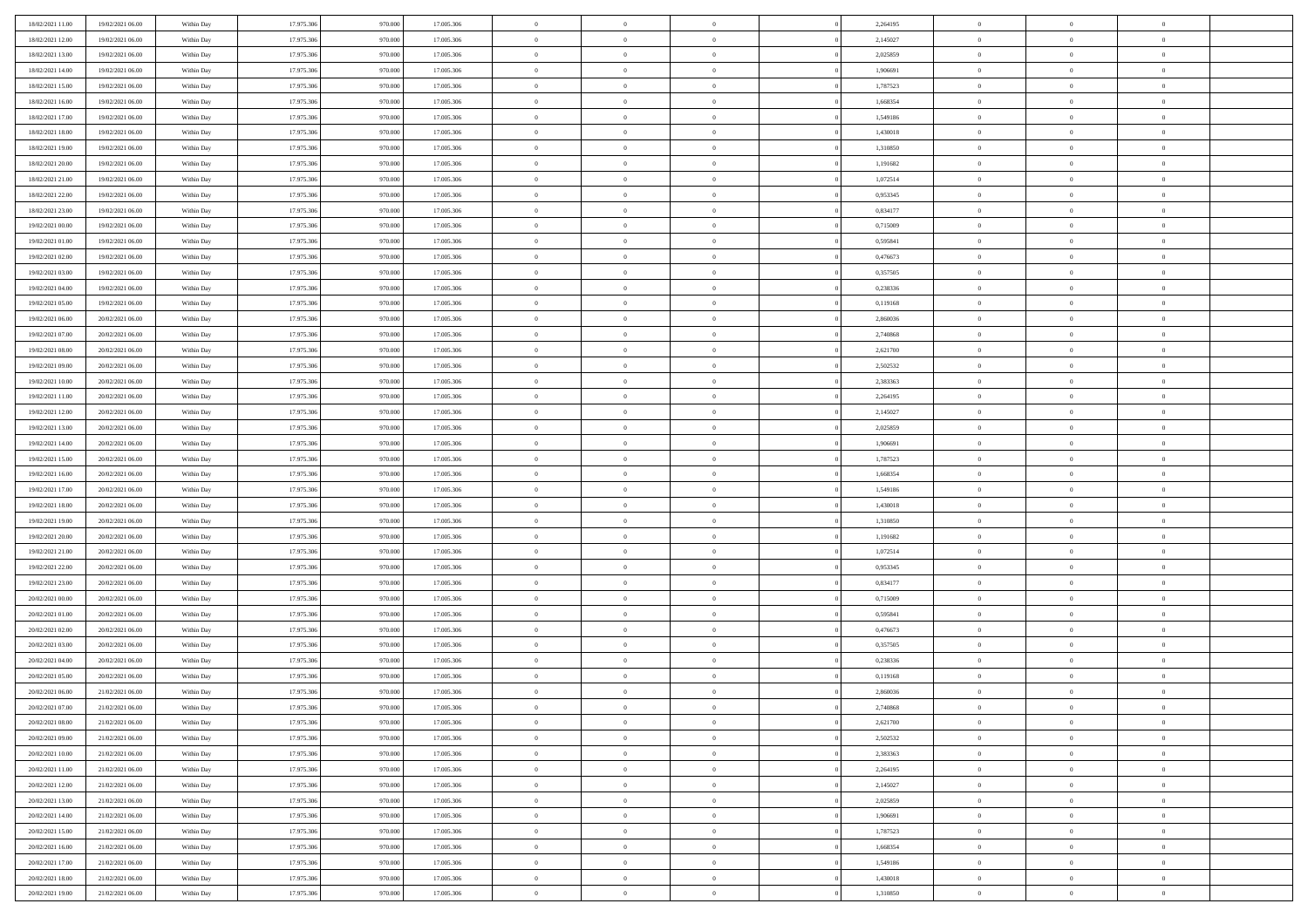| 20/02/2021 20:00 | 21/02/2021 06:00 | Within Day | 17.975.306 | 970.000 | 17.005.306 | $\,0\,$                        | $\overline{0}$ | $\bf{0}$       |                | 1,191682 | $\,$ 0 $\,$    | $\overline{0}$ | $\bf{0}$                         |  |
|------------------|------------------|------------|------------|---------|------------|--------------------------------|----------------|----------------|----------------|----------|----------------|----------------|----------------------------------|--|
| 20/02/2021 21:00 | 21/02/2021 06:00 | Within Day | 17.975.306 | 970.000 | 17.005.306 | $\overline{0}$                 | $\overline{0}$ | $\overline{0}$ |                | 1,072514 | $\theta$       | $\overline{0}$ | $\theta$                         |  |
| 20/02/2021 22:00 | 21/02/2021 06:00 | Within Day | 17.975.306 | 970.000 | 17.005.306 | $\mathbf{0}$                   | $\overline{0}$ | $\overline{0}$ |                | 0,953345 | $\theta$       | $\overline{0}$ | $\overline{0}$                   |  |
| 20/02/2021 23:00 | 21/02/2021 06:00 | Within Day | 17.975.306 | 970.000 | 17.005.306 | $\bf{0}$                       | $\overline{0}$ | $\bf{0}$       |                | 0,834177 | $\bf{0}$       | $\overline{0}$ | $\bf{0}$                         |  |
| 21/02/2021 00:00 | 21/02/2021 06:00 | Within Day | 17.975.306 | 970.000 | 17.005.306 | $\bf{0}$                       | $\overline{0}$ | $\overline{0}$ |                | 0,715009 | $\bf{0}$       | $\overline{0}$ | $\bf{0}$                         |  |
| 21/02/2021 01:00 | 21/02/2021 06:00 | Within Day | 17.975.306 | 970.000 | 17.005.306 | $\mathbf{0}$                   | $\overline{0}$ | $\overline{0}$ |                | 0,595841 | $\theta$       | $\overline{0}$ | $\theta$                         |  |
| 21/02/2021 02:00 |                  |            |            |         |            | $\mathbf{0}$                   | $\overline{0}$ | $\overline{0}$ |                |          | $\bf{0}$       | $\overline{0}$ | $\theta$                         |  |
|                  | 21/02/2021 06:00 | Within Day | 17.975.306 | 970.000 | 17.005.306 |                                |                |                |                | 0,476673 |                |                |                                  |  |
| 21/02/2021 03:00 | 21/02/2021 06:00 | Within Day | 17.975.306 | 970.000 | 17.005.306 | $\bf{0}$                       | $\overline{0}$ | $\overline{0}$ |                | 0,357505 | $\,$ 0 $\,$    | $\overline{0}$ | $\theta$                         |  |
| 21/02/2021 04:00 | 21/02/2021 06:00 | Within Day | 17.975.306 | 970.000 | 17.005.306 | $\mathbf{0}$                   | $\overline{0}$ | $\overline{0}$ |                | 0,238336 | $\theta$       | $\overline{0}$ | $\overline{0}$                   |  |
| 21/02/2021 05:00 | 21/02/2021 06:00 | Within Day | 17.975.306 | 970.000 | 17.005.306 | $\bf{0}$                       | $\overline{0}$ | $\overline{0}$ |                | 0,119168 | $\bf{0}$       | $\overline{0}$ | $\bf{0}$                         |  |
| 21/02/2021 06:00 | 22/02/2021 06:00 | Within Day | 17.975.306 | 970.000 | 17.005.306 | $\bf{0}$                       | $\overline{0}$ | $\overline{0}$ |                | 2,860036 | $\bf{0}$       | $\overline{0}$ | $\bf{0}$                         |  |
| 21/02/2021 07:00 | 22/02/2021 06:00 | Within Day | 17.975.306 | 970.000 | 17.005.306 | $\mathbf{0}$                   | $\overline{0}$ | $\overline{0}$ |                | 2,740868 | $\theta$       | $\overline{0}$ | $\overline{0}$                   |  |
| 21/02/2021 08:00 | 22/02/2021 06:00 | Within Day | 17.975.306 | 970.000 | 17.005.306 | $\,0\,$                        | $\overline{0}$ | $\overline{0}$ |                | 2,621700 | $\bf{0}$       | $\overline{0}$ | $\bf{0}$                         |  |
| 21/02/2021 09:00 | 22/02/2021 06:00 | Within Day | 17.975.306 | 970.000 | 17.005.306 | $\bf{0}$                       | $\overline{0}$ | $\overline{0}$ |                | 2,502532 | $\,$ 0 $\,$    | $\overline{0}$ | $\theta$                         |  |
| 21/02/2021 11:00 | 22/02/2021 06:00 | Within Day | 17.975.306 | 970.000 | 17.005.306 | $\mathbf{0}$                   | $\overline{0}$ | $\overline{0}$ |                | 2,264195 | $\theta$       | $\overline{0}$ | $\overline{0}$                   |  |
| 21/02/2021 12:00 | 22/02/2021 06:00 | Within Day | 17.975.306 | 970.000 | 17.005.306 | $\,0\,$                        | $\overline{0}$ | $\overline{0}$ |                | 2,145027 | $\bf{0}$       | $\overline{0}$ | $\bf{0}$                         |  |
| 21/02/2021 13:00 | 22/02/2021 06:00 | Within Day | 17.975.306 | 970.000 | 17.005.306 | $\bf{0}$                       | $\overline{0}$ | $\overline{0}$ |                | 2,025859 | $\bf{0}$       | $\overline{0}$ | $\bf{0}$                         |  |
| 21/02/2021 14:00 | 22/02/2021 06:00 | Within Day | 17.975.306 | 970.000 | 17.005.306 | $\mathbf{0}$                   | $\overline{0}$ | $\overline{0}$ |                | 1,906691 | $\theta$       | $\overline{0}$ | $\overline{0}$                   |  |
| 21/02/2021 15:00 | 22/02/2021 06:00 | Within Day | 17.975.306 | 970.000 | 17.005.306 | $\bf{0}$                       | $\overline{0}$ | $\bf{0}$       |                | 1,787523 | $\bf{0}$       | $\overline{0}$ | $\bf{0}$                         |  |
| 21/02/2021 16:00 | 22/02/2021 06:00 | Within Day | 17.975.306 | 970.000 | 17.005.306 | $\bf{0}$                       | $\overline{0}$ | $\overline{0}$ |                | 1,668354 | $\,$ 0 $\,$    | $\overline{0}$ | $\bf{0}$                         |  |
| 21/02/2021 17:00 | 22/02/2021 06:00 | Within Day | 17.975.306 | 970.000 | 17.005.306 | $\mathbf{0}$                   | $\overline{0}$ | $\overline{0}$ |                | 1,549186 | $\theta$       | $\overline{0}$ | $\overline{0}$                   |  |
| 21/02/2021 18:00 | 22/02/2021 06:00 | Within Day | 17.975.306 | 970.000 | 17.005.306 | $\mathbf{0}$                   | $\overline{0}$ | $\overline{0}$ |                | 1,430018 | $\bf{0}$       | $\overline{0}$ | $\theta$                         |  |
| 21/02/2021 19:00 | 22/02/2021 06:00 | Within Day | 17.975.306 | 970.00  | 17.005.306 | $\bf{0}$                       | $\overline{0}$ | $\overline{0}$ |                | 1,310850 | $\bf{0}$       | $\overline{0}$ | $\overline{0}$                   |  |
| 21/02/2021 20:00 | 22/02/2021 06:00 | Within Day | 17.975.306 | 970.000 | 17.005.306 | $\mathbf{0}$                   | $\overline{0}$ | $\overline{0}$ |                | 1,191682 | $\theta$       | $\overline{0}$ | $\overline{0}$                   |  |
| 21/02/2021 21:00 | 22/02/2021 06:00 | Within Day | 17.975.306 | 970.000 | 17.005.306 | $\bf{0}$                       | $\overline{0}$ | $\overline{0}$ |                | 1,072514 | $\bf{0}$       | $\overline{0}$ | $\bf{0}$                         |  |
| 21/02/2021 22:00 | 22/02/2021 06:00 | Within Day | 17.975.306 | 970.000 | 17.005.306 | $\bf{0}$                       | $\overline{0}$ | $\overline{0}$ |                | 0,953345 | $\,$ 0 $\,$    | $\overline{0}$ | $\bf{0}$                         |  |
| 21/02/2021 23:00 | 22/02/2021 06:00 | Within Day | 17.975.306 | 970.000 | 17.005.306 | $\mathbf{0}$                   | $\overline{0}$ | $\overline{0}$ |                | 0,834177 | $\theta$       | $\overline{0}$ | $\overline{0}$                   |  |
| 22/02/2021 00:00 | 22/02/2021 06:00 | Within Day | 17.975.306 | 970.000 | 17.005.306 | $\,0\,$                        | $\overline{0}$ | $\bf{0}$       |                | 0,715009 | $\bf{0}$       | $\overline{0}$ | $\bf{0}$                         |  |
|                  |                  |            | 17.975.306 |         |            |                                | $\overline{0}$ |                |                |          | $\,$ 0 $\,$    | $\overline{0}$ |                                  |  |
| 22/02/2021 01:00 | 22/02/2021 06:00 | Within Day | 17.975.306 | 970.000 | 17.005.306 | $\overline{0}$<br>$\mathbf{0}$ |                | $\overline{0}$ |                | 0,595841 | $\theta$       |                | $\overline{0}$<br>$\overline{0}$ |  |
| 22/02/2021 02:00 | 22/02/2021 06:00 | Within Day |            | 970.000 | 17.005.306 |                                | $\overline{0}$ | $\overline{0}$ |                | 0,476673 |                | $\overline{0}$ |                                  |  |
| 22/02/2021 03:00 | 22/02/2021 06:00 | Within Day | 17.975.306 | 970.000 | 17.005.306 | $\mathbf{0}$                   | $\overline{0}$ | $\overline{0}$ |                | 0,357505 | $\,$ 0 $\,$    | $\overline{0}$ | $\theta$                         |  |
| 22/02/2021 04:00 | 22/02/2021 06:00 | Within Day | 17.975.306 | 970.000 | 17.005.306 | $\bf{0}$                       | $\overline{0}$ | $\overline{0}$ |                | 0,238336 | $\bf{0}$       | $\overline{0}$ | $\overline{0}$                   |  |
| 22/02/2021 05:00 | 22/02/2021 06:00 | Within Day | 17.975.306 | 970.000 | 17.005.306 | $\mathbf{0}$                   | $\overline{0}$ | $\overline{0}$ |                | 0,119168 | $\theta$       | $\overline{0}$ | $\overline{0}$                   |  |
| 22/02/2021 06:00 | 23/02/2021 06:00 | Within Day | 17.975.306 | 970.000 | 17.005.306 | $\mathbf{0}$                   | $\overline{0}$ | $\overline{0}$ |                | 2,860036 | $\,$ 0 $\,$    | $\overline{0}$ | $\theta$                         |  |
| 22/02/2021 07:00 | 23/02/2021 06:00 | Within Day | 17.975.306 | 970.000 | 17.005.306 | $\overline{0}$                 | $\overline{0}$ | $\overline{0}$ |                | 2,740868 | $\,$ 0 $\,$    | $\overline{0}$ | $\overline{0}$                   |  |
| 22/02/2021 08:00 | 23/02/2021 06:00 | Within Day | 17.975.306 | 970.000 | 17.005.306 | $\mathbf{0}$                   | $\overline{0}$ | $\overline{0}$ |                | 2,621700 | $\theta$       | $\overline{0}$ | $\overline{0}$                   |  |
| 22/02/2021 09:00 | 23/02/2021 06:00 | Within Day | 17.975.306 | 970.000 | 17.005.306 | $\mathbf{0}$                   | $\overline{0}$ | $\theta$       |                | 2,502532 | $\,$ 0 $\,$    | $\overline{0}$ | $\theta$                         |  |
| 22/02/2021 10:00 | 23/02/2021 06:00 | Within Day | 17.975.306 | 970.000 | 17.005.306 | $\bf{0}$                       | $\overline{0}$ | $\overline{0}$ |                | 2,383363 | $\bf{0}$       | $\overline{0}$ | $\overline{0}$                   |  |
| 22/02/2021 11:00 | 23/02/2021 06:00 | Within Day | 17.975.306 | 970.000 | 17.005.306 | $\mathbf{0}$                   | $\overline{0}$ | $\overline{0}$ |                | 2,264195 | $\theta$       | $\overline{0}$ | $\overline{0}$                   |  |
| 22/02/2021 12:00 | 23/02/2021 06:00 | Within Day | 17.975.306 | 970.000 | 17.005.306 | $\,$ 0 $\,$                    | $\overline{0}$ | $\bf{0}$       |                | 2,145027 | $\,$ 0 $\,$    | $\overline{0}$ | $\theta$                         |  |
| 22/02/2021 13:00 | 23/02/2021 06:00 | Within Day | 17.975.306 | 970.000 | 17.005.306 | $\bf{0}$                       | $\overline{0}$ | $\overline{0}$ |                | 2,025859 | $\bf{0}$       | $\overline{0}$ | $\bf{0}$                         |  |
| 22/02/2021 14:00 | 23/02/2021 06:00 | Within Day | 17.975.306 | 970.000 | 17.005.306 | $\mathbf{0}$                   | $\overline{0}$ | $\overline{0}$ |                | 1,906691 | $\theta$       | $\overline{0}$ | $\overline{0}$                   |  |
| 22/02/2021 15:00 | 23/02/2021 06:00 | Within Day | 17.975.306 | 970.000 | 17.005.306 | $\mathbf{0}$                   | $\overline{0}$ | $\theta$       |                | 1,787523 | $\,$ 0 $\,$    | $\overline{0}$ | $\theta$                         |  |
| 22/02/2021 16:00 | 23/02/2021 06:00 | Within Day | 17.975.306 | 970.000 | 17.005.306 | $\bf{0}$                       | $\overline{0}$ | $\overline{0}$ |                | 1,668354 | $\,$ 0 $\,$    | $\overline{0}$ | $\bf{0}$                         |  |
| 22/02/2021 17:00 | 23/02/2021 06:00 | Within Day | 17.975.306 | 970.000 | 17.005.306 | $\bf{0}$                       | $\overline{0}$ | $\Omega$       |                | 1,549186 | $\overline{0}$ | $^{\circ}$     | $\theta$                         |  |
| 22/02/2021 18:00 | 23/02/2021 06:00 | Within Day | 17.975.306 | 970.000 | 17.005.306 | $\,$ 0 $\,$                    | $\overline{0}$ | $\bf{0}$       |                | 1,430018 | $\,$ 0 $\,$    | $\overline{0}$ | $\theta$                         |  |
| 22/02/2021 19:00 | 23/02/2021 06:00 | Within Day | 17.975.306 | 970.000 | 17.005.306 | $\mathbf{0}$                   | $\overline{0}$ | $\overline{0}$ |                | 1,310850 | $\,$ 0 $\,$    | $\overline{0}$ | $\overline{0}$                   |  |
| 22/02/2021 20:00 | 23/02/2021 06:00 | Within Day | 17.975.306 | 970.000 | 17.005.306 | $\mathbf{0}$                   | $\overline{0}$ | $\overline{0}$ |                | 1,191682 | $\mathbf{0}$   | $\overline{0}$ | $\mathbf{0}$                     |  |
| 22/02/2021 21:00 | 23/02/2021 06:00 | Within Day | 17.975.306 | 970.000 | 17.005.306 | $\,$ 0                         | $\overline{0}$ | $\overline{0}$ | $\overline{0}$ | 1,072514 | $\,$ 0 $\,$    | $\bf{0}$       | $\,$ 0 $\,$                      |  |
| 22/02/2021 22:00 | 23/02/2021 06:00 | Within Day | 17.975.306 | 970.000 | 17.005.306 | $\bf{0}$                       | $\overline{0}$ | $\overline{0}$ |                | 0,953345 | $\,$ 0 $\,$    | $\overline{0}$ | $\bf{0}$                         |  |
| 22/02/2021 23:00 | 23/02/2021 06:00 | Within Day | 17.975.306 | 970.000 | 17.005.306 | $\mathbf{0}$                   | $\overline{0}$ | $\overline{0}$ |                | 0,834177 | $\overline{0}$ | $\overline{0}$ | $\overline{0}$                   |  |
| 23/02/2021 00:00 | 23/02/2021 06:00 | Within Day | 17.975.306 | 970.000 | 17.005.306 | $\,$ 0 $\,$                    | $\overline{0}$ | $\overline{0}$ |                | 0,715009 | $\,$ 0 $\,$    | $\overline{0}$ | $\,$ 0 $\,$                      |  |
| 23/02/2021 01:00 | 23/02/2021 06:00 | Within Day | 17.975.306 | 970.000 | 17.005.306 | $\overline{0}$                 | $\overline{0}$ | $\overline{0}$ |                | 0,595841 | $\overline{0}$ | $\overline{0}$ | $\overline{0}$                   |  |
| 23/02/2021 02:00 | 23/02/2021 06:00 | Within Day | 17.975.306 | 970.000 | 17.005.306 | $\mathbf{0}$                   | $\overline{0}$ | $\overline{0}$ |                | 0,476673 | $\mathbf{0}$   | $\overline{0}$ | $\mathbf{0}$                     |  |
| 23/02/2021 03:00 | 23/02/2021 06:00 | Within Day | 17.975.306 | 970.000 | 17.005.306 | $\,$ 0 $\,$                    | $\overline{0}$ | $\overline{0}$ | $\overline{0}$ | 0,357505 | $\,$ 0 $\,$    | $\bf{0}$       | $\,$ 0 $\,$                      |  |
| 23/02/2021 04:00 | 23/02/2021 06:00 | Within Day | 17.975.306 | 970.000 | 17.005.306 | $\bf{0}$                       | $\overline{0}$ | $\overline{0}$ |                | 0,238336 | $\,$ 0 $\,$    | $\mathbf{0}$   | $\overline{0}$                   |  |
| 23/02/2021 05:00 | 23/02/2021 06:00 | Within Day | 17.975.306 | 970.000 | 17.005.306 | $\mathbf{0}$                   | $\overline{0}$ | $\overline{0}$ |                | 0,119168 | $\overline{0}$ | $\overline{0}$ | $\overline{0}$                   |  |
|                  |                  |            |            |         |            |                                |                |                |                |          |                |                |                                  |  |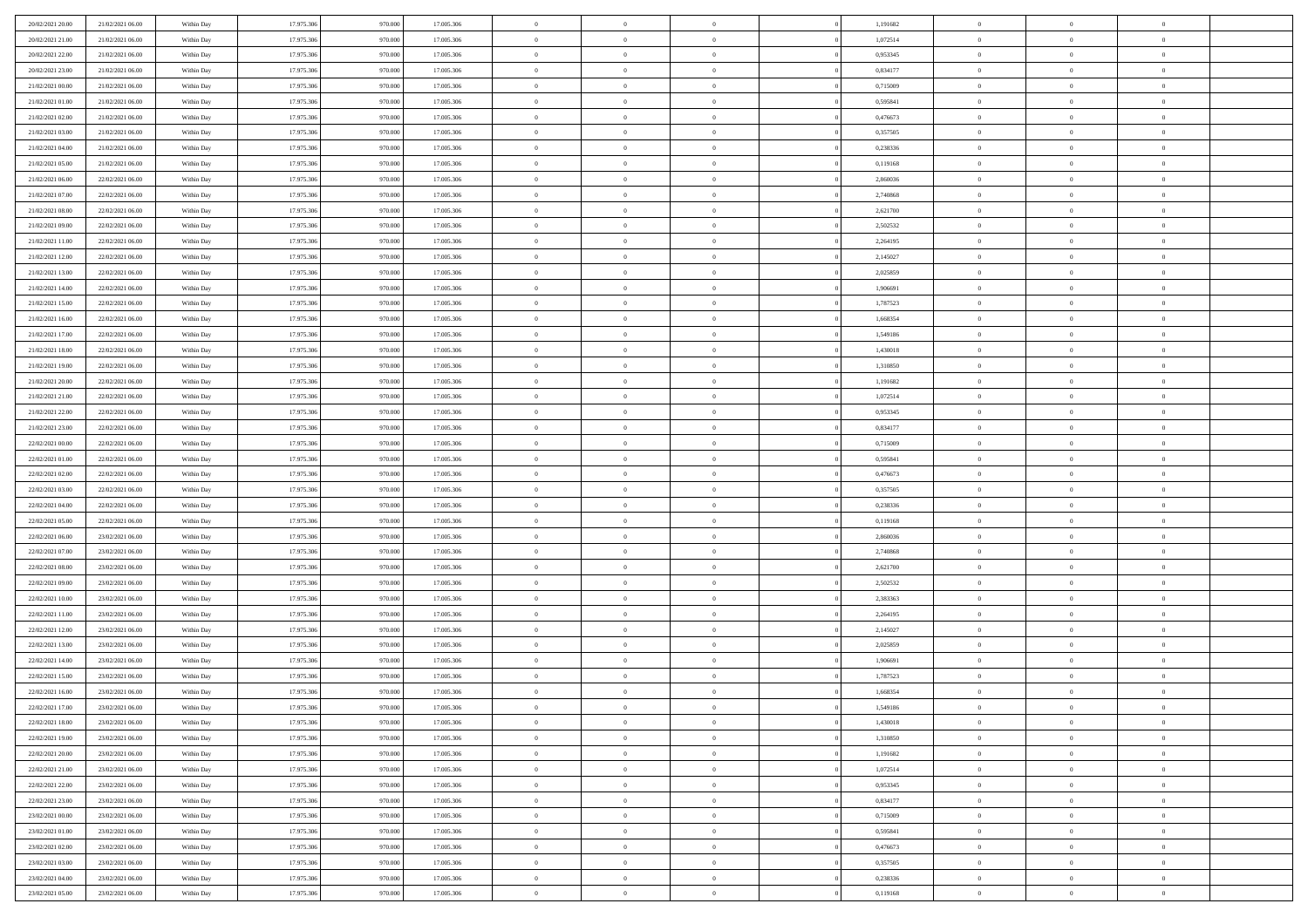| 23/02/2021 06:00 | 24/02/2021 06:00 | Within Day | 17.975.306 | 1.210.000 | 16.765.306 | $\overline{0}$ | $\overline{0}$ | $\Omega$       | 2,860036 | $\bf{0}$       | $\mathbf{0}$   | $\bf{0}$       |  |
|------------------|------------------|------------|------------|-----------|------------|----------------|----------------|----------------|----------|----------------|----------------|----------------|--|
| 23/02/2021 07:00 | 24/02/2021 06:00 | Within Day | 17.975.306 | 1.210.000 | 16.765.306 | $\mathbf{0}$   | $\overline{0}$ | $\overline{0}$ | 2,740868 | $\mathbf{0}$   | $\overline{0}$ | $\overline{0}$ |  |
| 23/02/2021 08:00 | 24/02/2021 06:00 | Within Day | 17.975.306 | 1.210.000 | 16.765.306 | $\,$ 0         | $\overline{0}$ | $\bf{0}$       | 2,621700 | $\,$ 0         | $\overline{0}$ | $\,$ 0 $\,$    |  |
| 23/02/2021 09:00 | 24/02/2021 06:00 | Within Day | 17.975.306 | 1.210.000 | 16.765.306 | $\bf{0}$       | $\overline{0}$ | $\Omega$       | 2,502532 | $\bf{0}$       | $\mathbf{0}$   | $\theta$       |  |
| 23/02/2021 10:00 | 24/02/2021 06:00 | Within Day | 17.975.306 | 1.210.000 | 16.765.306 | $\bf{0}$       | $\overline{0}$ | $\overline{0}$ | 2,383363 | $\mathbf{0}$   | $\bf{0}$       | $\overline{0}$ |  |
| 23/02/2021 11:00 | 24/02/2021 06:00 | Within Day | 17.975.306 | 1.210.000 | 16.765.306 | $\bf{0}$       | $\overline{0}$ | $\bf{0}$       | 2,264195 | $\,$ 0         | $\overline{0}$ | $\,$ 0 $\,$    |  |
| 23/02/2021 12:00 | 24/02/2021 06:00 | Within Day | 17.975.306 | 1.210.000 | 16.765.306 | $\bf{0}$       | $\overline{0}$ | $\overline{0}$ | 2,145027 | $\bf{0}$       | $\overline{0}$ | $\theta$       |  |
| 23/02/2021 13:00 | 24/02/2021 06:00 | Within Day | 17.975.306 | 1.210.000 | 16.765.306 | $\overline{0}$ | $\overline{0}$ | $\overline{0}$ | 2,025859 | $\mathbf{0}$   | $\overline{0}$ | $\overline{0}$ |  |
| 23/02/2021 14:00 | 24/02/2021 06:00 | Within Day | 17.975.306 | 1.210.000 | 16.765.306 | $\bf{0}$       | $\overline{0}$ | $\bf{0}$       | 1,906691 | $\,$ 0         | $\overline{0}$ | $\,$ 0 $\,$    |  |
| 23/02/2021 15:00 | 24/02/2021 06:00 | Within Day | 17.975.306 | 1.210.000 | 16.765.306 | $\bf{0}$       | $\overline{0}$ | $\Omega$       | 1,787523 | $\theta$       | $\mathbf{0}$   | $\theta$       |  |
| 23/02/2021 16:00 | 24/02/2021 06:00 | Within Day | 17.975.306 | 1.210.000 | 16.765.306 | $\bf{0}$       | $\overline{0}$ | $\overline{0}$ | 1,668354 | $\mathbf{0}$   | $\overline{0}$ | $\overline{0}$ |  |
| 23/02/2021 17:00 | 24/02/2021 06:00 | Within Day | 17.975.306 | 1.210.000 | 16.765.306 | $\bf{0}$       | $\overline{0}$ | $\bf{0}$       | 1,549186 | $\,$ 0         | $\overline{0}$ | $\,$ 0 $\,$    |  |
| 23/02/2021 18:00 | 24/02/2021 06:00 | Within Day | 17.975.306 | 1.210.000 | 16.765.306 | $\bf{0}$       | $\overline{0}$ | $\Omega$       | 1,430018 | $\theta$       | $\mathbf{0}$   | $\theta$       |  |
| 23/02/2021 19:00 | 24/02/2021 06:00 | Within Day | 17.975.306 | 1.210.000 | 16.765.306 | $\bf{0}$       | $\overline{0}$ | $\overline{0}$ | 1,310850 | $\mathbf{0}$   | $\overline{0}$ | $\overline{0}$ |  |
| 23/02/2021 20:00 | 24/02/2021 06:00 | Within Day | 17.975.306 | 1.210.000 | 16.765.306 | $\bf{0}$       | $\overline{0}$ | $\bf{0}$       | 1,191682 | $\,$ 0         | $\overline{0}$ | $\,$ 0 $\,$    |  |
| 23/02/2021 21:00 | 24/02/2021 06:00 | Within Day | 17.975.306 | 1.210.000 | 16.765.306 | $\bf{0}$       | $\overline{0}$ | $\overline{0}$ | 1,072514 | $\bf{0}$       | $\overline{0}$ | $\theta$       |  |
| 23/02/2021 22:00 | 24/02/2021 06:00 | Within Day | 17.975.306 | 1.210.000 | 16.765.306 | $\overline{0}$ | $\overline{0}$ | $\overline{0}$ | 0,953345 | $\mathbf{0}$   | $\overline{0}$ | $\overline{0}$ |  |
| 23/02/2021 23:00 | 24/02/2021 06:00 | Within Day | 17.975.306 | 1.210.000 | 16.765.306 | $\bf{0}$       | $\overline{0}$ | $\bf{0}$       | 0,834177 | $\,$ 0         | $\overline{0}$ | $\,$ 0 $\,$    |  |
| 24/02/2021 00:00 | 24/02/2021 06:00 | Within Day | 17.975.306 | 1.210.000 | 16.765.306 | $\bf{0}$       | $\overline{0}$ | $\Omega$       | 0,715009 | $\theta$       | $\mathbf{0}$   | $\theta$       |  |
| 24/02/2021 01:00 | 24/02/2021 06:00 | Within Day | 17.975.306 | 1.210.000 | 16.765.306 | $\overline{0}$ | $\overline{0}$ | $\overline{0}$ | 0,595841 | $\mathbf{0}$   | $\overline{0}$ | $\overline{0}$ |  |
| 24/02/2021 02:00 | 24/02/2021 06:00 | Within Day | 17.975.306 | 1.210.000 | 16.765.306 | $\bf{0}$       | $\overline{0}$ | $\bf{0}$       | 0,476673 | $\,$ 0         | $\overline{0}$ | $\,$ 0 $\,$    |  |
| 24/02/2021 03:00 | 24/02/2021 06:00 | Within Day | 17.975.306 | 1.210.000 | 16.765.306 | $\bf{0}$       | $\overline{0}$ | $\Omega$       | 0.357505 | $\theta$       | $\mathbf{0}$   | $\theta$       |  |
| 24/02/2021 04:00 | 24/02/2021 06:00 | Within Day | 17.975.306 | 1.210.000 | 16.765.306 | $\overline{0}$ | $\overline{0}$ | $\overline{0}$ | 0,238336 | $\overline{0}$ | $\overline{0}$ | $\overline{0}$ |  |
| 24/02/2021 05:00 | 24/02/2021 06:00 | Within Day | 17.975.306 | 1.210.000 | 16.765.306 | $\bf{0}$       | $\overline{0}$ | $\bf{0}$       | 0,119168 | $\,$ 0         | $\overline{0}$ | $\,$ 0 $\,$    |  |
| 24/02/2021 06:00 | 25/02/2021 06:00 | Within Day | 17.975.306 | 1.210.000 | 16.765.306 | $\bf{0}$       | $\overline{0}$ | $\overline{0}$ | 2.860036 | $\bf{0}$       | $\overline{0}$ | $\bf{0}$       |  |
| 24/02/2021 07:00 | 25/02/2021 06:00 | Within Day | 17.975.306 | 1.210.000 | 16.765.306 | $\overline{0}$ | $\overline{0}$ | $\overline{0}$ | 2,740868 | $\mathbf{0}$   | $\overline{0}$ | $\overline{0}$ |  |
| 24/02/2021 08:00 | 25/02/2021 06:00 | Within Day | 17.975.306 | 1.210.000 | 16.765.306 | $\bf{0}$       | $\overline{0}$ | $\bf{0}$       | 2,621700 | $\,$ 0         | $\overline{0}$ | $\,$ 0 $\,$    |  |
| 24/02/2021 09:00 | 25/02/2021 06:00 | Within Day | 17.975.306 | 1.210.000 | 16,765,306 | $\bf{0}$       | $\overline{0}$ | $\Omega$       | 2.502532 | $\theta$       | $\mathbf{0}$   | $\theta$       |  |
| 24/02/2021 10:00 | 25/02/2021 06:00 | Within Day | 17.975.306 | 1.210.000 | 16.765.306 | $\overline{0}$ | $\overline{0}$ | $\overline{0}$ | 2,383363 | $\mathbf{0}$   | $\overline{0}$ | $\overline{0}$ |  |
| 24/02/2021 11:00 | 25/02/2021 06:00 | Within Day | 17.975.306 | 1.210.000 | 16.765.306 | $\bf{0}$       | $\overline{0}$ | $\bf{0}$       | 2,264195 | $\,$ 0         | $\overline{0}$ | $\,$ 0 $\,$    |  |
| 24/02/2021 12:00 | 25/02/2021 06:00 | Within Day | 17.975.306 | 1.210.000 | 16.765.306 | $\bf{0}$       | $\bf{0}$       | $\overline{0}$ | 2,145027 | $\bf{0}$       | $\overline{0}$ | $\,0\,$        |  |
| 24/02/2021 13:00 | 25/02/2021 06:00 | Within Day | 17.975.306 | 1.210.000 | 16.765.306 | $\overline{0}$ | $\overline{0}$ | $\overline{0}$ | 2,025859 | $\mathbf{0}$   | $\overline{0}$ | $\overline{0}$ |  |
| 24/02/2021 14:00 | 25/02/2021 06:00 | Within Day | 17.975.306 | 1.210.000 | 16.765.306 | $\bf{0}$       | $\overline{0}$ | $\bf{0}$       | 1,906691 | $\,$ 0         | $\overline{0}$ | $\,$ 0 $\,$    |  |
| 24/02/2021 15:00 | 25/02/2021 06:00 | Within Day | 17.975.306 | 1.210.000 | 16.765.306 | $\bf{0}$       | $\bf{0}$       | $\bf{0}$       | 1,787523 | $\bf{0}$       | $\overline{0}$ | $\bf{0}$       |  |
| 24/02/2021 16:00 | 25/02/2021 06:00 | Within Day | 17.975.306 | 1.210.000 | 16.765.306 | $\overline{0}$ | $\overline{0}$ | $\overline{0}$ | 1,668354 | $\mathbf{0}$   | $\overline{0}$ | $\overline{0}$ |  |
| 24/02/2021 17:00 | 25/02/2021 06:00 | Within Day | 17.975.306 | 1.210.000 | 16.765.306 | $\bf{0}$       | $\overline{0}$ | $\bf{0}$       | 1,549186 | $\,$ 0         | $\overline{0}$ | $\,$ 0 $\,$    |  |
| 24/02/2021 18:00 | 25/02/2021 06:00 | Within Day | 17.975.306 | 1.210.000 | 16.765.306 | $\bf{0}$       | $\overline{0}$ | $\overline{0}$ | 1,430018 | $\bf{0}$       | $\overline{0}$ | $\,0\,$        |  |
| 24/02/2021 19:00 | 25/02/2021 06:00 | Within Day | 17.975.306 | 1.210.000 | 16.765.306 | $\overline{0}$ | $\overline{0}$ | $\overline{0}$ | 1,310850 | $\mathbf{0}$   | $\overline{0}$ | $\overline{0}$ |  |
| 24/02/2021 20:00 | 25/02/2021 06:00 | Within Day | 17.975.306 | 1.210.000 | 16.765.306 | $\bf{0}$       | $\overline{0}$ | $\bf{0}$       | 1,191682 | $\,$ 0         | $\overline{0}$ | $\,$ 0 $\,$    |  |
| 24/02/2021 21:00 | 25/02/2021 06:00 | Within Day | 17.975.306 | 1.210.000 | 16.765.306 | $\bf{0}$       | $\overline{0}$ | $\overline{0}$ | 1,072514 | $\bf{0}$       | $\overline{0}$ | $\,0\,$        |  |
| 24/02/2021 22:00 | 25/02/2021 06:00 | Within Day | 17.975.306 | 1.210.000 | 16.765.306 | $\overline{0}$ | $\overline{0}$ | $\overline{0}$ | 0,953345 | $\mathbf{0}$   | $\overline{0}$ | $\overline{0}$ |  |
| 24/02/2021 23:00 | 25/02/2021 06:00 | Within Day | 17.975.306 | 1.210.000 | 16.765.306 | $\bf{0}$       | $\overline{0}$ | $\bf{0}$       | 0,834177 | $\,$ 0         | $\overline{0}$ | $\,$ 0 $\,$    |  |
| 25/02/2021 00:00 | 25/02/2021 06:00 | Within Day | 17.975.306 | 1.210.000 | 16.765.306 | $\bf{0}$       | $\overline{0}$ | $\bf{0}$       | 0,715009 | $\bf{0}$       | $\overline{0}$ | $\bf{0}$       |  |
| 25/02/2021 01:00 | 25/02/2021 06:00 | Within Dav | 17.975.306 | 1.210.000 | 16.765.306 | $\mathbf{0}$   | $\overline{0}$ | $\overline{0}$ | 0,595841 | $\mathbf{0}$   | $\overline{0}$ | $\overline{0}$ |  |
| 25/02/2021 02:00 | 25/02/2021 06:00 | Within Day | 17.975.306 | 1.210.000 | 16.765.306 | $\bf{0}$       | $\overline{0}$ | $\overline{0}$ | 0,476673 | $\overline{0}$ | $\overline{0}$ | $\theta$       |  |
| 25/02/2021 03:00 | 25/02/2021 06:00 | Within Day | 17.975.306 | 1.210.000 | 16.765.306 | $\bf{0}$       | $\overline{0}$ | $\bf{0}$       | 0,357505 | $\bf{0}$       | $\overline{0}$ | $\bf{0}$       |  |
| 25/02/2021 04:00 | 25/02/2021 06:00 | Within Day | 17.975.306 | 1.210.000 | 16.765.306 | $\overline{0}$ | $\overline{0}$ | $\overline{0}$ | 0,238336 | $\overline{0}$ | $\overline{0}$ | $\overline{0}$ |  |
| 25/02/2021 05:00 | 25/02/2021 06:00 | Within Day | 17.975.306 | 1.210.000 | 16.765.306 | $\,$ 0 $\,$    | $\overline{0}$ | $\overline{0}$ | 0,119168 | $\mathbf{0}$   | $\,$ 0 $\,$    | $\,$ 0 $\,$    |  |
| 25/02/2021 06:00 | 26/02/2021 06:00 | Within Day | 17.975.306 | 970.000   | 17.005.306 | $\bf{0}$       | $\bf{0}$       | $\overline{0}$ | 2,860036 | $\bf{0}$       | $\overline{0}$ | $\bf{0}$       |  |
| 25/02/2021 07:00 | 26/02/2021 06:00 | Within Day | 17.975.306 | 970.000   | 17.005.306 | $\overline{0}$ | $\overline{0}$ | $\overline{0}$ | 2,740868 | $\overline{0}$ | $\bf{0}$       | $\overline{0}$ |  |
| 25/02/2021 08:00 | 26/02/2021 06:00 | Within Day | 17.975.306 | 970.000   | 17.005.306 | $\,$ 0 $\,$    | $\overline{0}$ | $\overline{0}$ | 2,621700 | $\,$ 0 $\,$    | $\overline{0}$ | $\,$ 0 $\,$    |  |
| 25/02/2021 09:00 | 26/02/2021 06:00 | Within Day | 17.975.306 | 970.000   | 17.005.306 | $\overline{0}$ | $\overline{0}$ | $\overline{0}$ | 2,502532 | $\bf{0}$       | $\overline{0}$ | $\overline{0}$ |  |
| 25/02/2021 10:00 | 26/02/2021 06:00 | Within Day | 17.975.306 | 970.000   | 17.005.306 | $\overline{0}$ | $\overline{0}$ | $\overline{0}$ | 2,383363 | $\overline{0}$ | $\bf{0}$       | $\mathbf{0}$   |  |
| 25/02/2021 11:00 | 26/02/2021 06:00 | Within Day | 17.975.306 | 970.000   | 17.005.306 | $\,$ 0 $\,$    | $\overline{0}$ | $\overline{0}$ | 2,264195 | $\mathbf{0}$   | $\,$ 0 $\,$    | $\,$ 0 $\,$    |  |
| 25/02/2021 12:00 | 26/02/2021 06:00 | Within Day | 17.975.306 | 970.000   | 17.005.306 | $\bf{0}$       | $\bf{0}$       | $\overline{0}$ | 2,145027 | $\mathbf{0}$   | $\overline{0}$ | $\bf{0}$       |  |
| 25/02/2021 13:00 | 26/02/2021 06:00 | Within Day | 17.975.306 | 970.000   | 17.005.306 | $\overline{0}$ | $\overline{0}$ | $\overline{0}$ | 2,025859 | $\mathbf{0}$   | $\bf{0}$       | $\overline{0}$ |  |
| 25/02/2021 14:00 | 26/02/2021 06:00 | Within Day | 17.975.306 | 970.000   | 17.005.306 | $\,0\,$        | $\overline{0}$ | $\overline{0}$ | 1,906691 | $\,$ 0 $\,$    | $\overline{0}$ | $\,$ 0 $\,$    |  |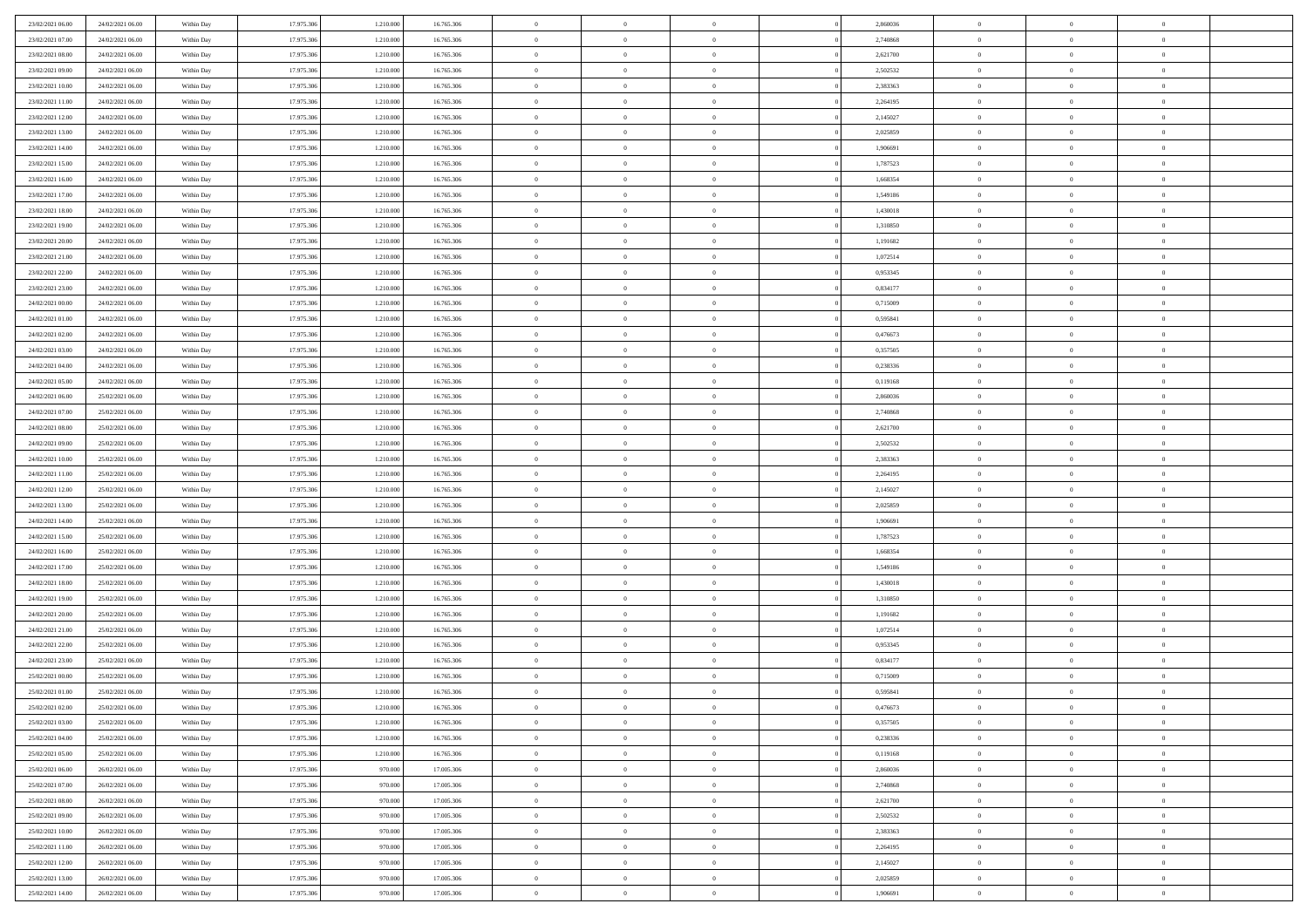| 25/02/2021 15:00                     | 26/02/2021 06:00                     | Within Day               | 17.975.306               | 970.000            | 17.005.306               | $\,$ 0                     | $\bf{0}$                         | $\theta$                         |          | 1,787523             | $\bf{0}$                 | $\overline{0}$                   | $\,0\,$                          |  |
|--------------------------------------|--------------------------------------|--------------------------|--------------------------|--------------------|--------------------------|----------------------------|----------------------------------|----------------------------------|----------|----------------------|--------------------------|----------------------------------|----------------------------------|--|
| 25/02/2021 16:00                     | 26/02/2021 06:00                     | Within Day               | 17.975.306               | 970,000            | 17.005.306               | $\overline{0}$             | $\overline{0}$                   | $\overline{0}$                   |          | 1,668354             | $\theta$                 | $\overline{0}$                   | $\theta$                         |  |
| 25/02/2021 17:00                     | 26/02/2021 06:00                     | Within Dav               | 17.975.306               | 970.000            | 17.005.306               | $\mathbf{0}$               | $\overline{0}$                   | $\overline{0}$                   |          | 1,549186             | $\mathbf{0}$             | $\overline{0}$                   | $\overline{0}$                   |  |
| 25/02/2021 18:00                     | 26/02/2021 06:00                     | Within Day               | 17.975.306               | 970.000            | 17.005.306               | $\bf{0}$                   | $\overline{0}$                   | $\overline{0}$                   |          | 1,430018             | $\bf{0}$                 | $\overline{0}$                   | $\bf{0}$                         |  |
| 25/02/2021 19:00                     | 26/02/2021 06:00                     | Within Day               | 17.975.306               | 970.000            | 17.005.306               | $\bf{0}$                   | $\bf{0}$                         | $\overline{0}$                   |          | 1,310850             | $\bf{0}$                 | $\bf{0}$                         | $\,0\,$                          |  |
| 25/02/2021 20:00                     | 26/02/2021 06:00                     | Within Dav               | 17.975.306               | 970.000            | 17.005.306               | $\overline{0}$             | $\overline{0}$                   | $\overline{0}$                   |          | 1,191682             | $\mathbf{0}$             | $\overline{0}$                   | $\overline{0}$                   |  |
| 25/02/2021 21:00                     | 26/02/2021 06:00                     | Within Day               | 17.975.306               | 970.000            | 17.005.306               | $\bf{0}$                   | $\bf{0}$                         | $\overline{0}$                   |          | 1,072514             | $\bf{0}$                 | $\overline{0}$                   | $\,0\,$                          |  |
| 25/02/2021 22.00                     | 26/02/2021 06:00                     | Within Day               | 17.975.306               | 970,000            | 17.005.306               | $\overline{0}$             | $\overline{0}$                   | $\overline{0}$                   |          | 0,953345             | $\,$ 0 $\,$              | $\overline{0}$                   | $\theta$                         |  |
| 25/02/2021 23:00                     | 26/02/2021 06:00                     | Within Day               | 17.975.306               | 970.000            | 17.005.306               | $\mathbf{0}$               | $\overline{0}$                   | $\overline{0}$                   |          | 0,834177             | $\mathbf{0}$             | $\overline{0}$                   | $\overline{0}$                   |  |
| 26/02/2021 00:00                     | 26/02/2021 06:00                     | Within Day               | 17.975.306               | 970.000            | 17.005.306               | $\bf{0}$                   | $\bf{0}$                         | $\overline{0}$                   |          | 0,715009             | $\bf{0}$                 | $\overline{0}$                   | $\,0\,$                          |  |
| 26/02/2021 01:00                     | 26/02/2021 06:00                     | Within Day               | 17.975.306               | 970,000            | 17.005.306               | $\bf{0}$                   | $\overline{0}$                   | $\overline{0}$                   |          | 0.595841             | $\bf{0}$                 | $\overline{0}$                   | $\theta$                         |  |
| 26/02/2021 02:00                     | 26/02/2021 06:00                     | Within Dav               | 17.975.306               | 970.000            | 17.005.306               | $\mathbf{0}$               | $\overline{0}$                   | $\overline{0}$                   |          | 0,476673             | $\mathbf{0}$             | $\overline{0}$                   | $\overline{0}$                   |  |
| 26/02/2021 03:00                     | 26/02/2021 06:00                     | Within Day               | 17.975.306               | 970.000            | 17.005.306               | $\bf{0}$                   | $\overline{0}$                   | $\bf{0}$                         |          | 0,357505             | $\bf{0}$                 | $\overline{0}$                   | $\bf{0}$                         |  |
| 26/02/2021 04:00                     | 26/02/2021 06:00                     | Within Day               | 17.975.306               | 970.000            | 17.005.306               | $\bf{0}$                   | $\overline{0}$                   | $\overline{0}$                   |          | 0,238336             | $\bf{0}$                 | $\overline{0}$                   | $\,0\,$                          |  |
| 26/02/2021 05:00                     | 26/02/2021 06:00                     | Within Dav               | 17.975.306               | 970.000            | 17.005.306               | $\overline{0}$             | $\overline{0}$                   | $\overline{0}$                   |          | 0,119168             | $\mathbf{0}$             | $\overline{0}$                   | $\overline{0}$                   |  |
| 26/02/2021 06:00                     | 27/02/2021 06:00                     | Within Day               | 17.975.306               | 970.000            | 17.005.306               | $\bf{0}$                   | $\bf{0}$                         | $\overline{0}$                   |          | 2,860036             | $\bf{0}$                 | $\overline{0}$                   | $\bf{0}$                         |  |
| 26/02/2021 07:00                     | 27/02/2021 06:00                     | Within Day               | 17.975.306               | 970,000            | 17.005.306               | $\bf{0}$                   | $\overline{0}$                   | $\overline{0}$                   |          | 2,740868             | $\,$ 0 $\,$              | $\overline{0}$                   | $\theta$                         |  |
| 26/02/2021 08:00                     | 27/02/2021 06:00                     | Within Day               | 17.975.306               | 970.000            | 17.005.306               | $\mathbf{0}$               | $\overline{0}$                   | $\overline{0}$                   |          | 2,621700             | $\mathbf{0}$             | $\overline{0}$                   | $\overline{0}$                   |  |
| 26/02/2021 09:00                     | 27/02/2021 06:00                     | Within Day               | 17.975.306               | 970.000            | 17.005.306               | $\bf{0}$                   | $\bf{0}$                         | $\overline{0}$                   |          | 2,502532             | $\bf{0}$                 | $\overline{0}$                   | $\,0\,$                          |  |
| 26/02/2021 10:00                     | 27/02/2021 06:00                     | Within Day               | 17.975.306               | 970,000            | 17.005.306               | $\bf{0}$                   | $\overline{0}$                   | $\overline{0}$                   |          | 2,383363             | $\bf{0}$                 | $\overline{0}$                   | $\overline{0}$                   |  |
| 26/02/2021 11:00                     | 27/02/2021 06:00                     | Within Day               | 17.975.306               | 970.000            | 17.005.306               | $\mathbf{0}$               | $\overline{0}$                   | $\overline{0}$                   |          | 2,264195             | $\mathbf{0}$             | $\overline{0}$                   | $\overline{0}$                   |  |
| 26/02/2021 12:00                     | 27/02/2021 06:00                     | Within Day               | 17.975.306               | 970.000            | 17.005.306               | $\bf{0}$                   | $\overline{0}$                   | $\overline{0}$                   |          | 2,145027             | $\bf{0}$                 | $\overline{0}$                   | $\bf{0}$                         |  |
| 26/02/2021 13:00                     | 27/02/2021 06:00                     |                          | 17.975.306               | 970.000            | 17.005.306               | $\bf{0}$                   | $\bf{0}$                         | $\overline{0}$                   |          | 2,025859             | $\bf{0}$                 | $\overline{0}$                   | $\,0\,$                          |  |
| 26/02/2021 14:00                     | 27/02/2021 06:00                     | Within Day<br>Within Dav | 17.975.306               | 970.000            | 17.005.306               | $\mathbf{0}$               | $\overline{0}$                   | $\overline{0}$                   |          | 1,906691             | $\mathbf{0}$             | $\overline{0}$                   | $\overline{0}$                   |  |
| 26/02/2021 15:00                     | 27/02/2021 06:00                     | Within Day               | 17.975.306               | 970.000            | 17.005.306               | $\bf{0}$                   | $\bf{0}$                         | $\overline{0}$                   |          | 1,787523             | $\bf{0}$                 | $\overline{0}$                   | $\,0\,$                          |  |
|                                      |                                      |                          |                          | 970,000            |                          | $\bf{0}$                   | $\overline{0}$                   | $\overline{0}$                   |          |                      |                          | $\mathbf{0}$                     | $\overline{0}$                   |  |
| 26/02/2021 16:00<br>26/02/2021 17:00 | 27/02/2021 06:00                     | Within Day               | 17.975.306<br>17.975.306 |                    | 17.005.306               | $\mathbf{0}$               |                                  |                                  |          | 1,668354             | $\bf{0}$<br>$\mathbf{0}$ |                                  | $\overline{0}$                   |  |
|                                      | 27/02/2021 06:00<br>27/02/2021 06:00 | Within Dav               |                          | 970.000            | 17.005.306               |                            | $\overline{0}$                   | $\overline{0}$<br>$\overline{0}$ |          | 1,549186             |                          | $\overline{0}$<br>$\overline{0}$ |                                  |  |
| 26/02/2021 18:00                     |                                      | Within Day               | 17.975.306               | 970.000<br>970,000 | 17.005.306               | $\bf{0}$                   | $\bf{0}$                         |                                  |          | 1,430018             | $\bf{0}$                 |                                  | $\,0\,$<br>$\overline{0}$        |  |
| 26/02/2021 19:00                     | 27/02/2021 06:00                     | Within Day               | 17.975.306               |                    | 17.005.306               | $\bf{0}$<br>$\mathbf{0}$   | $\overline{0}$                   | $\overline{0}$                   |          | 1,310850             | $\bf{0}$<br>$\mathbf{0}$ | $\overline{0}$                   | $\overline{0}$                   |  |
| 26/02/2021 20:00                     | 27/02/2021 06:00                     | Within Dav               | 17.975.306               | 970.000            | 17.005.306               |                            | $\overline{0}$                   | $\overline{0}$                   |          | 1,191682             |                          | $\overline{0}$<br>$\overline{0}$ | $\theta$                         |  |
| 26/02/2021 21:00                     | 27/02/2021 06:00                     | Within Day               | 17.975.306               | 970.000            | 17.005.306               | $\bf{0}$                   | $\overline{0}$                   | $\theta$                         |          | 1,072514             | $\,$ 0                   | $\overline{0}$                   |                                  |  |
| 26/02/2021 22:00                     | 27/02/2021 06:00                     | Within Day               | 17.975.306               | 970.000            | 17.005.306               | $\bf{0}$<br>$\overline{0}$ | $\bf{0}$                         | $\overline{0}$                   |          | 0,953345             | $\bf{0}$<br>$\mathbf{0}$ |                                  | $\bf{0}$<br>$\overline{0}$       |  |
| 26/02/2021 23:00                     | 27/02/2021 06:00                     | Within Dav               | 17.975.306               | 970.000            | 17.005.306               |                            | $\overline{0}$                   | $\overline{0}$                   |          | 0,834177             |                          | $\overline{0}$                   |                                  |  |
| 27/02/2021 00:00                     | 27/02/2021 06:00                     | Within Day               | 17.975.306               | 970.000            | 17.005.306               | $\bf{0}$                   | $\overline{0}$                   | $\theta$                         |          | 0,715009             | $\,$ 0                   | $\overline{0}$                   | $\theta$                         |  |
| 27/02/2021 01:00                     | 27/02/2021 06:00                     | Within Day               | 17.975.306<br>17.975.306 | 970,000            | 17.005.306               | $\bf{0}$<br>$\mathbf{0}$   | $\overline{0}$                   | $\overline{0}$                   |          | 0,595841             | $\bf{0}$<br>$\mathbf{0}$ | $\overline{0}$                   | $\overline{0}$<br>$\overline{0}$ |  |
| 27/02/2021 02:00                     | 27/02/2021 06:00                     | Within Day               |                          | 970.000            | 17.005.306               | $\bf{0}$                   | $\overline{0}$                   | $\overline{0}$                   |          | 0,476673             |                          | $\overline{0}$<br>$\overline{0}$ | $\theta$                         |  |
| 27/02/2021 03:00                     | 27/02/2021 06:00                     | Within Day               | 17.975.306               | 970.000            | 17.005.306               | $\bf{0}$                   | $\overline{0}$                   | $\theta$<br>$\overline{0}$       |          | 0,357505             | $\,$ 0                   | $\overline{0}$                   |                                  |  |
| 27/02/2021 04:00<br>27/02/2021 05:00 | 27/02/2021 06:00<br>27/02/2021 06:00 | Within Day<br>Within Dav | 17.975.306<br>17.975.306 | 970.000<br>970.000 | 17.005.306<br>17.005.306 | $\mathbf{0}$               | $\overline{0}$<br>$\overline{0}$ | $\overline{0}$                   |          | 0,238336<br>0,119168 | $\bf{0}$<br>$\mathbf{0}$ | $\overline{0}$                   | $\overline{0}$<br>$\overline{0}$ |  |
|                                      |                                      |                          |                          |                    |                          |                            |                                  |                                  |          |                      |                          | $\overline{0}$                   | $\theta$                         |  |
| 27/02/2021 06:00                     | 28/02/2021 06:00                     | Within Day               | 17.975.306<br>17.975.306 | 970.000<br>970.000 | 17.005.306               | $\,0\,$<br>$\bf{0}$        | $\overline{0}$<br>$\overline{0}$ | $\theta$<br>$\overline{0}$       |          | 2,860036<br>2,740868 | $\,$ 0                   | $\overline{0}$                   | $\overline{0}$                   |  |
| 27/02/2021 07:00<br>27/02/2021 08:00 | 28/02/2021 06:00<br>28/02/2021 06:00 | Within Day<br>Within Dav | 17.975.306               | 970.000            | 17.005.306<br>17.005.306 | $\mathbf{0}$               | $\overline{0}$                   | $\overline{0}$                   |          | 2,621700             | $\bf{0}$<br>$\mathbf{0}$ | $\overline{0}$                   | $\overline{0}$                   |  |
| 27/02/2021 09:00                     | 28/02/2021 06:00                     | Within Day               | 17.975.306               | 970.000            | 17.005.306               | $\bf{0}$                   | $\overline{0}$                   | $\theta$                         |          | 2,502532             | $\,$ 0                   | $\overline{0}$                   | $\theta$                         |  |
| 27/02/2021 10:00                     | 28/02/2021 06:00                     |                          | 17.975.306               | 970.000            | 17.005.306               | $\bf{0}$                   | $\overline{0}$                   | $\overline{0}$                   |          | 2,383363             | $\,$ 0 $\,$              | $\overline{0}$                   | $\overline{0}$                   |  |
| 27/02/2021 11:00                     | 28/02/2021 06:00                     | Within Day<br>Within Day | 17.975.306               | 970.000            | 17.005.306               | $\bf{0}$                   | $\overline{0}$                   |                                  |          | 2,264195             | $\overline{0}$           | $\theta$                         | $\theta$                         |  |
| 27/02/2021 12:00                     | 28/02/2021 06:00                     | Within Day               | 17.975.306               | 970.000            | 17.005.306               | $\,0\,$                    | $\overline{0}$                   | $\theta$                         |          | 2,145027             | $\,$ 0 $\,$              | $\bf{0}$                         | $\theta$                         |  |
| 27/02/2021 13:00                     | 28/02/2021 06:00                     |                          | 17.975.306               | 970.000            | 17.005.306               | $\overline{0}$             | $\overline{0}$                   | $\overline{0}$                   |          | 2,025859             | $\overline{0}$           | $\overline{0}$                   | $\overline{0}$                   |  |
| 27/02/2021 14:00                     | 28/02/2021 06:00                     | Within Day               | 17.975.306               | 970.000            | 17.005.306               | $\bf{0}$                   | $\overline{0}$                   | $\overline{0}$                   |          | 1,906691             | $\overline{0}$           | $\bf{0}$                         | $\mathbf{0}$                     |  |
| 27/02/2021 15:00                     | 28/02/2021 06:00                     | Within Day<br>Within Day | 17.975.306               | 970.000            | 17.005.306               | $\bf{0}$                   | $\overline{0}$                   | $\overline{0}$                   | $\theta$ | 1,787523             | $\mathbf{0}$             | $\bf{0}$                         | $\,$ 0 $\,$                      |  |
|                                      | 28/02/2021 06:00                     |                          | 17.975.306               | 970.000            | 17.005.306               | $\,$ 0 $\,$                | $\overline{0}$                   | $\overline{0}$                   |          | 1,668354             | $\,$ 0 $\,$              | $\overline{0}$                   | $\overline{0}$                   |  |
| 27/02/2021 16:00<br>27/02/2021 17:00 | 28/02/2021 06:00                     | Within Day               | 17.975.306               | 970.000            | 17.005.306               | $\bf{0}$                   | $\overline{0}$                   | $\overline{0}$                   |          | 1,549186             | $\mathbf{0}$             | $\overline{0}$                   | $\overline{0}$                   |  |
|                                      |                                      | Within Day               |                          |                    |                          |                            |                                  |                                  |          |                      |                          |                                  |                                  |  |
| 27/02/2021 18:00                     | 28/02/2021 06:00                     | Within Day               | 17.975.306               | 970.000            | 17.005.306               | $\,$ 0 $\,$                | $\overline{0}$                   | $\overline{0}$                   | $\theta$ | 1,430018             | $\mathbf{0}$             | $\mathbf{0}$                     | $\,$ 0 $\,$                      |  |
| 27/02/2021 19:00                     | 28/02/2021 06:00                     | Within Day               | 17.975.306               | 970.000            | 17.005.306               | $\bf{0}$                   | $\overline{0}$                   | $\overline{0}$                   |          | 1,310850             | $\overline{0}$           | $\overline{0}$                   | $\overline{0}$                   |  |
| 27/02/2021 20:00                     | 28/02/2021 06:00                     | Within Day               | 17.975.306               | 970.000            | 17.005.306               | $\bf{0}$                   | $\overline{0}$                   | $\overline{0}$                   |          | 1,191682             | $\overline{0}$           | $\bf{0}$                         | $\overline{0}$                   |  |
| 27/02/2021 21:00                     | 28/02/2021 06:00                     | Within Day               | 17.975.306               | 970.000            | 17.005.306               | $\,0\,$                    | $\overline{0}$                   | $\overline{0}$                   |          | 1,072514             | $\mathbf{0}$             | $\mathbf{0}$                     | $\,$ 0 $\,$                      |  |
| 27/02/2021 22.00                     | 28/02/2021 06:00                     | Within Day               | 17.975.306               | 970.000            | 17.005.306               | $\bf{0}$                   | $\overline{0}$                   | $\overline{0}$                   |          | 0,953345             | $\mathbf{0}$             | $\mathbf{0}$                     | $\overline{0}$                   |  |
| 27/02/2021 23:00                     | 28/02/2021 06:00                     | Within Day               | 17.975.306               | 970.000            | 17.005.306               | $\bf{0}$                   | $\overline{0}$                   | $\overline{0}$                   |          | 0,834177             | $\mathbf{0}$             | $\overline{0}$                   | $\overline{0}$                   |  |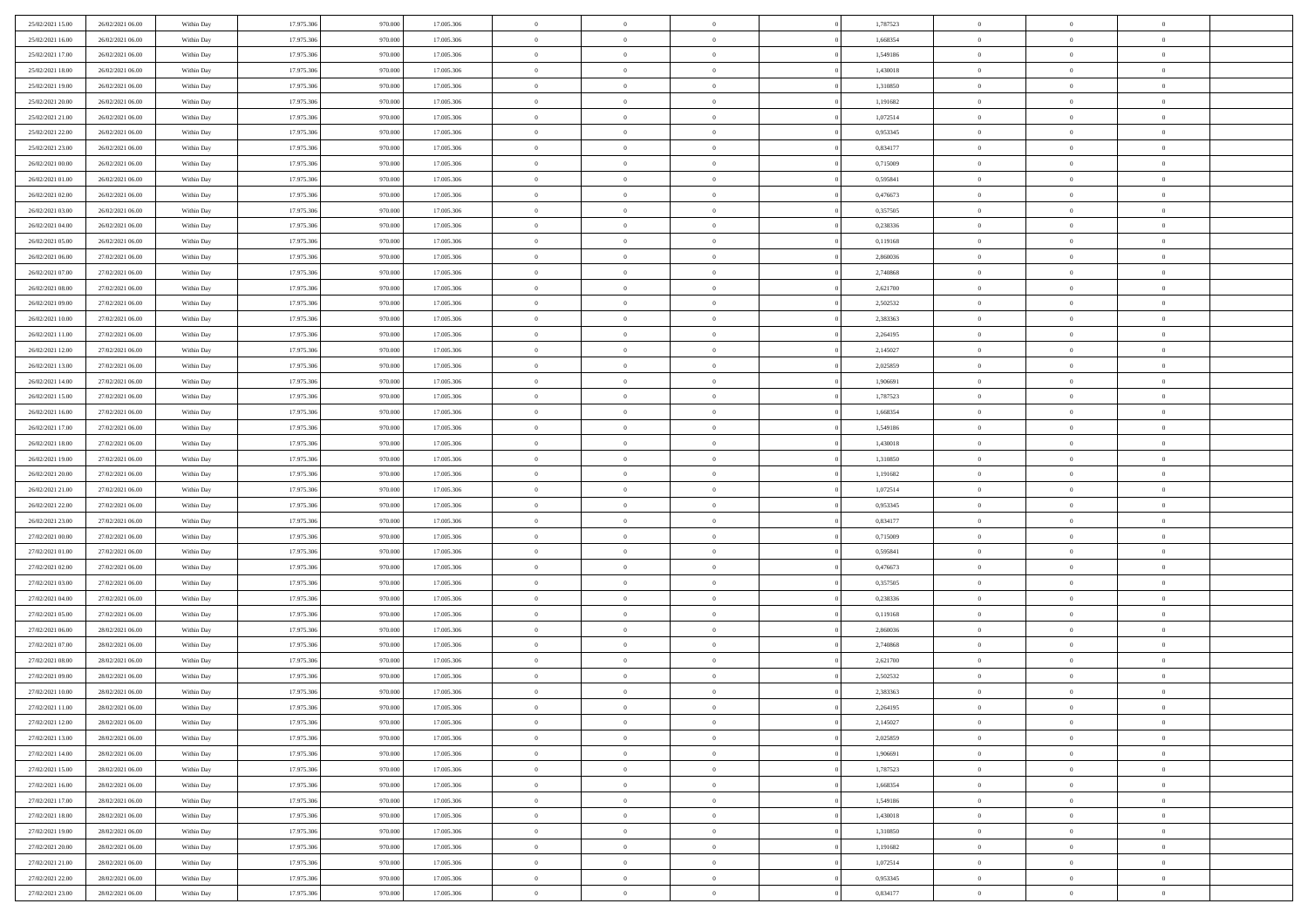| 28/02/2021 00:00 | 28/02/2021 06:00 | Within Day | 17.975.306 | 970.000 | 17.005.306 |  |  | 0,715009 |  |  |
|------------------|------------------|------------|------------|---------|------------|--|--|----------|--|--|
| 28/02/2021 01:00 | 28/02/2021 06:00 | Within Day | 17.975.306 | 970,000 | 17.005.306 |  |  | 0,595841 |  |  |
| 28/02/2021 02:00 | 28/02/2021 06:00 | Within Day | 17.975.306 | 970,000 | 17,005,306 |  |  | 0,476673 |  |  |
| 28/02/2021 03:00 | 28/02/2021 06:00 | Within Day | 17.975.306 | 970,000 | 17.005.306 |  |  | 0,357505 |  |  |
| 28/02/2021 04:00 | 28/02/2021 06:00 | Within Day | 17.975.306 | 970,000 | 17.005.306 |  |  | 0.238336 |  |  |
| 28/02/2021 06:00 | 01/03/2021 06:00 | Within Day | 17.975.306 | 970.000 | 17.005.306 |  |  | 2,860036 |  |  |

(\*) GCV used for the purpose of the conversion does not corresponding to the actual GCV of the Gas Day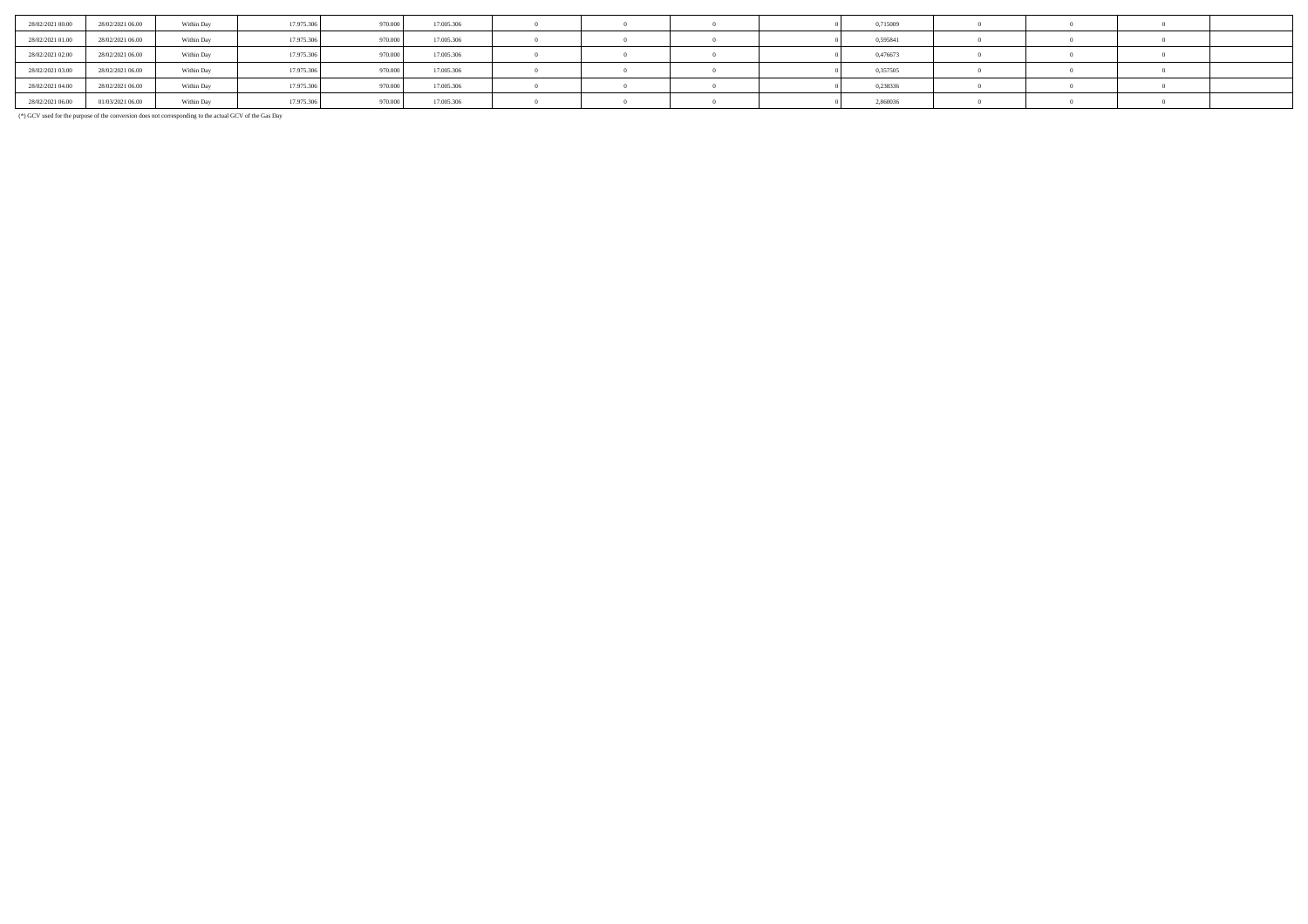# **SNAM RETE GAS**

**Transportation capacity at Exit Point interconnected with foreign pipelines**

**Update to 27/02/2021 of offered and assigned capacity in auction day-ahead and within-day**

**Thermal Year 2020/2021**

(Values in Scm/day (15° C; 1,01325 bar); Prices in c/Scm)

| <b>Exit Point</b> |
|-------------------|
|                   |

**PASSO-GRIES**

|                  | <b>Timeframe</b> |                     |                            |                                              |            | <b>Offered capacity</b> |                | <b>Assigned capacity</b> | Day-Ahead                                    |                             | Prices                        |                                  |                                         |             |
|------------------|------------------|---------------------|----------------------------|----------------------------------------------|------------|-------------------------|----------------|--------------------------|----------------------------------------------|-----------------------------|-------------------------------|----------------------------------|-----------------------------------------|-------------|
| From             | To               | <b>Auction type</b> | Transportation<br>capacity | <b>Assigned capacity</b><br>(before auction) | Firm       | Interruptible           | Firm           | Interruptible            | <b>Interrupted Capacity</b><br>Interruptible | <b>Reserve price - Firm</b> | <b>Auction premium - Firm</b> | Reserve price -<br>Interruptible | <b>Auction premium</b><br>Interruptible | <b>Note</b> |
| 01/02/2021 06:00 | 02/02/2021 06:00 | Day Ahead           | 40.000.000                 | 2.158.51                                     | 37.841.483 | $\overline{0}$          | $\overline{0}$ | $\overline{0}$           |                                              | 0,012852                    | $\overline{0}$                | 0,012852                         | $\theta$                                |             |
| 02/02/2021 06:00 | 03/02/2021 06:00 | Day Ahead           | 40.000.000                 | 2.158.51                                     | 37.841.483 | $\overline{0}$          | $\theta$       | $\Omega$                 |                                              | 0.012852                    | $\Omega$                      | 0.012852                         | $\theta$                                |             |
| 03/02/2021 06:00 | 04/02/2021 06:00 | Day Ahead           | 40,000,000                 | 2.158.517                                    | 37.841.483 | $\theta$                | $\theta$       | $\theta$                 |                                              | 0,012852                    | $\Omega$                      | 0,012852                         | $\Omega$                                |             |
| 04/02/2021 06:00 | 05/02/2021 06:00 | Day Ahead           | 40.000.000                 | 2.158.517                                    | 37.841.483 | $\overline{0}$          | $\overline{0}$ | $\Omega$                 |                                              | 0,012852                    | $\theta$                      | 0,012852                         | $\theta$                                |             |
| 05/02/2021 06:00 | 06/02/2021 06:00 | Day Ahead           | 40,000,000                 | 2.158.51                                     | 37.841.483 | $\overline{0}$          | $\overline{0}$ | $\overline{0}$           |                                              | 0.012852                    | $\overline{0}$                | 0.012852                         | $\mathbf{0}$                            |             |
| 06/02/2021 06:00 | 07/02/2021 06:00 | Day Ahead           | 40,000,000                 | 2.158.517                                    | 37.841.483 | $\overline{0}$          | $\theta$       | $\overline{0}$           |                                              | 0.012852                    | $\Omega$                      | 0,012852                         | $\overline{0}$                          |             |
| 07/02/2021 06:00 | 08/02/2021 06:00 | Day Ahead           | 40.000.000                 | 2.158.517                                    | 37.841.483 | $\theta$                | $\overline{0}$ | $\theta$                 |                                              | 0,012852                    | $\overline{0}$                | 0,012852                         | $\theta$                                |             |
| 08/02/2021 06:00 | 09/02/2021 06:00 | Day Ahead           | 40.000.00                  | 2.158.517                                    | 37.841.483 | $\theta$                | 22.253         | $\Omega$                 |                                              | 0,012852                    | $\overline{0}$                | 0,012852                         | $\Omega$                                |             |
| 09/02/2021 06:00 | 10/02/2021 06:00 | Day Ahead           | 40,000,000                 | 2.158.517                                    | 37.841.483 | $\overline{0}$          | 534,066        | $\overline{0}$           |                                              | 0.012852                    | $\mathbf{0}$                  | 0.012852                         | $\mathbf{0}$                            |             |
| 10/02/2021 06:00 | 11/02/2021 06:00 | Day Ahead           | 40,000,000                 | 2.158.51                                     | 37.841.483 | $\overline{0}$          | 712.088        | $\theta$                 |                                              | 0,012852                    | $\mathbf{0}$                  | 0,012852                         | $\overline{0}$                          |             |
| 11/02/2021 06:00 | 12/02/2021 06:00 | Day Ahead           | 40.000.00                  | 2.158.517                                    | 37.841.483 | $\overline{0}$          | 801.099        | $\overline{0}$           |                                              | 0,012852                    | $\overline{0}$                | 0,012852                         | $\mathbf{0}$                            |             |
| 12/02/2021 06:00 | 13/02/2021 06:00 | Day Ahead           | 40.000.000                 | 2.158.517                                    | 37.841.483 | $\theta$                | 1.068.132      | $\overline{0}$           |                                              | 0.012852                    | $\Omega$                      | 0,012852                         | $\Omega$                                |             |
| 13/02/2021 06:00 | 14/02/2021 06:00 | Day Ahead           | 40.000.000                 | 2.158.517                                    | 37.841.483 | $\overline{0}$          | 712.088        | $\theta$                 |                                              | 0.012852                    | $\theta$                      | 0.012852                         | $\Omega$                                |             |
| 14/02/2021 06:00 | 15/02/2021 06:00 | Day Ahead           | 40.000.00                  | 2.158.517                                    | 37.841.483 | $\theta$                | 667.583        | $\Omega$                 |                                              | 0,012852                    | $\overline{0}$                | 0,012852                         | $\theta$                                |             |
| 15/02/2021 06:00 | 16/02/2021 06:00 | Day Ahead           | 40,000,000                 | 2.158.517                                    | 37.841.483 | $\overline{0}$          | $\theta$       | $\overline{0}$           |                                              | 0.012852                    | $\theta$                      | 0.012852                         | $\Omega$                                |             |
| 16/02/2021 06:00 | 17/02/2021 06:00 | Day Ahead           | 40,000,000                 | 2.158.51                                     | 37.841.483 | $\overline{0}$          | $\theta$       | $\theta$                 |                                              | 0.012852                    | $\mathbf{0}$                  | 0,012852                         | $\mathbf{0}$                            |             |
| 17/02/2021 06:00 | 18/02/2021 06:00 | Day Ahead           | 40.000.00                  | 2.158.517                                    | 37.841.483 | $\theta$                | $\overline{0}$ | $\theta$                 |                                              | 0,012852                    | $\overline{0}$                | 0,012852                         | $\overline{0}$                          |             |
| 18/02/2021 06:00 | 19/02/2021 06:00 | Day Ahead           | 40.000.000                 | 2.158.517                                    | 37.841.483 | $\theta$                | $\overline{0}$ | $\theta$                 |                                              | 0,012852                    | $\overline{0}$                | 0,012852                         | $\mathbf{0}$                            |             |
| 19/02/2021 06:00 | 20/02/2021 06:00 | Day Ahead           | 40,000,000                 | 2.158.51                                     | 37.841.483 | $\theta$                | $\overline{0}$ | $\overline{0}$           |                                              | 0.012852                    | $\theta$                      | 0.012852                         | $\mathbf{0}$                            |             |
| 20/02/2021 06:00 | 21/02/2021 06:00 | Day Ahead           | 40.000.000                 | 2.158.517                                    | 37.841.483 | $\alpha$                | $\overline{0}$ | $\theta$                 |                                              | 0,012852                    | $\mathbf{0}$                  | 0,012852                         | $\Omega$                                |             |
| 21/02/2021 06:00 | 22/02/2021 06:00 | Day Ahead           | 40.000.000                 | 2.158.51                                     | 37.841.483 | $\theta$                | $\overline{0}$ | $\theta$                 |                                              | 0,012852                    | $\mathbf{0}$                  | 0,012852                         | $\theta$                                |             |
| 22/02/2021 06:00 | 23/02/2021 06:00 | Day Ahead           | 40.000.00                  | 2.158.51                                     | 37.841.483 | $\theta$                | $\overline{0}$ | $\Omega$                 |                                              | 0,012852                    | $\overline{0}$                | 0,012852                         | $\theta$                                |             |
| 23/02/2021 06:00 | 24/02/2021 06:00 | Day Ahead           | 40.000.000                 | 2.158.517                                    | 37.841.483 | $\theta$                | 534,066        | $\overline{0}$           |                                              | 0.012852                    | $\theta$                      | 0.012852                         | $\Omega$                                |             |
| 24/02/2021 06:00 | 25/02/2021 06:00 | Day Ahead           | 40.000.000                 | 2.158.517                                    | 37.841.483 | $\theta$                | 534.066        | $\Omega$                 |                                              | 0,012852                    | $\overline{0}$                | 0,012852                         | $\theta$                                |             |
| 25/02/2021 06:00 | 26/02/2021 06:00 | Day Ahead           | 40.000.00                  | 2.158.517                                    | 37.841.483 | $\theta$                | $\theta$       | $\Omega$                 |                                              | 0,012852                    | $\overline{0}$                | 0,012852                         | $\theta$                                |             |
| 26/02/2021 06:00 | 27/02/2021 06:00 | Day Ahead           | 40,000,000                 | 2.158.517                                    | 37.841.483 | $\overline{0}$          | $\theta$       | $\theta$                 |                                              | 0,012852                    | $\theta$                      | 0,012852                         | $\mathbf{0}$                            |             |
| 27/02/2021 06:00 | 28/02/2021 06:00 | Day Ahead           | 40.000.000                 | 2.158.51                                     | 37.841.483 | $\overline{0}$          | $\overline{0}$ | $\theta$                 |                                              | 0,012852                    | $\mathbf{0}$                  | 0,012852                         | $\overline{0}$                          |             |
| 28/02/2021 06:00 | 01/03/2021 06:00 | Day Ahead           | 40.000.00                  | 2.158.51                                     | 37.841.483 | $\theta$                | $\overline{0}$ | $\overline{0}$           |                                              | 0,012852                    | $\overline{0}$                | 0,012852                         | $\overline{0}$                          |             |
| 01/02/2021 06:00 | 02/02/2021 06:00 | Within Day          | 40.000.000                 | 2.158.517                                    | 37.841.482 | $\theta$                | $\theta$       | $\overline{0}$           |                                              | 1,285251                    | $\theta$                      | $\theta$                         | $\Omega$                                |             |
| 01/02/2021 07:00 | 02/02/2021 06:00 | Within Day          | 40.000.000                 | 2.158.51                                     | 36.264.754 | $\overline{0}$          | $\theta$       | $\alpha$                 |                                              | 1,285251                    | $\theta$                      | $\mathbf{a}$                     | $\Omega$                                |             |
| 01/02/2021 08:00 | 02/02/2021 06:00 | Within Day          | 40.000.00                  | 2.158.517                                    | 34.688.025 | $\theta$                | $\overline{0}$ | $\theta$                 |                                              | 1,285251                    | $\overline{0}$                | $\Omega$                         | $\Omega$                                |             |
| 01/02/2021 09:00 | 02/02/2021 06:00 | Within Day          | 40.000.000                 | 2.158.517                                    | 33.111.297 | $\theta$                | $\overline{0}$ | $\theta$                 |                                              | 1,285251                    | $\overline{0}$                | $\theta$                         | $\overline{0}$                          |             |
| 01/02/2021 10:00 | 02/02/2021 06:00 | Within Day          | 40,000,000                 | 2.158.51                                     | 31.534.568 | $\overline{0}$          | $\theta$       | $\alpha$                 |                                              | 1.285250                    | $\theta$                      | $\alpha$                         | $\Omega$                                |             |
| 01/02/2021 11:00 | 02/02/2021 06:00 | Within Day          | 40.000.000                 | 2.158.517                                    | 29.957.840 | $\Omega$                | $\overline{0}$ | $\theta$                 |                                              | 1,285250                    | $\overline{0}$                | $\Omega$                         | $\overline{0}$                          |             |
| 01/02/2021 12:00 | 02/02/2021 06:00 | Within Day          | 40.000.000                 | 2.158.517                                    | 28.381.112 | $\theta$                | $\theta$       | $\Omega$                 |                                              | 1,285251                    | $\theta$                      | $\theta$                         | $\theta$                                |             |
| 01/02/2021 13:00 | 02/02/2021 06:00 | Within Day          | 40.000.000                 | 2.158.517                                    | 26.804.383 | $\Omega$                | $\theta$       | $\theta$                 |                                              | 1,285251                    | $\theta$                      | $\Omega$                         | $\Omega$                                |             |
| 01/02/2021 14:00 | 02/02/2021 06:00 | Within Day          | 40,000,000                 | 2.158.517                                    | 25.227.655 | $\theta$                | $\theta$       | $\overline{0}$           |                                              | 1,285251                    | $\theta$                      | $\theta$                         | $\Omega$                                |             |
| 01/02/2021 15:00 | 02/02/2021 06:00 | Within Day          | 40.000.000                 | 2.158.517                                    | 23.650.926 | $\theta$                | $\overline{0}$ | $\Omega$                 |                                              | 1,285251                    | $\overline{0}$                | $\theta$                         | $\theta$                                |             |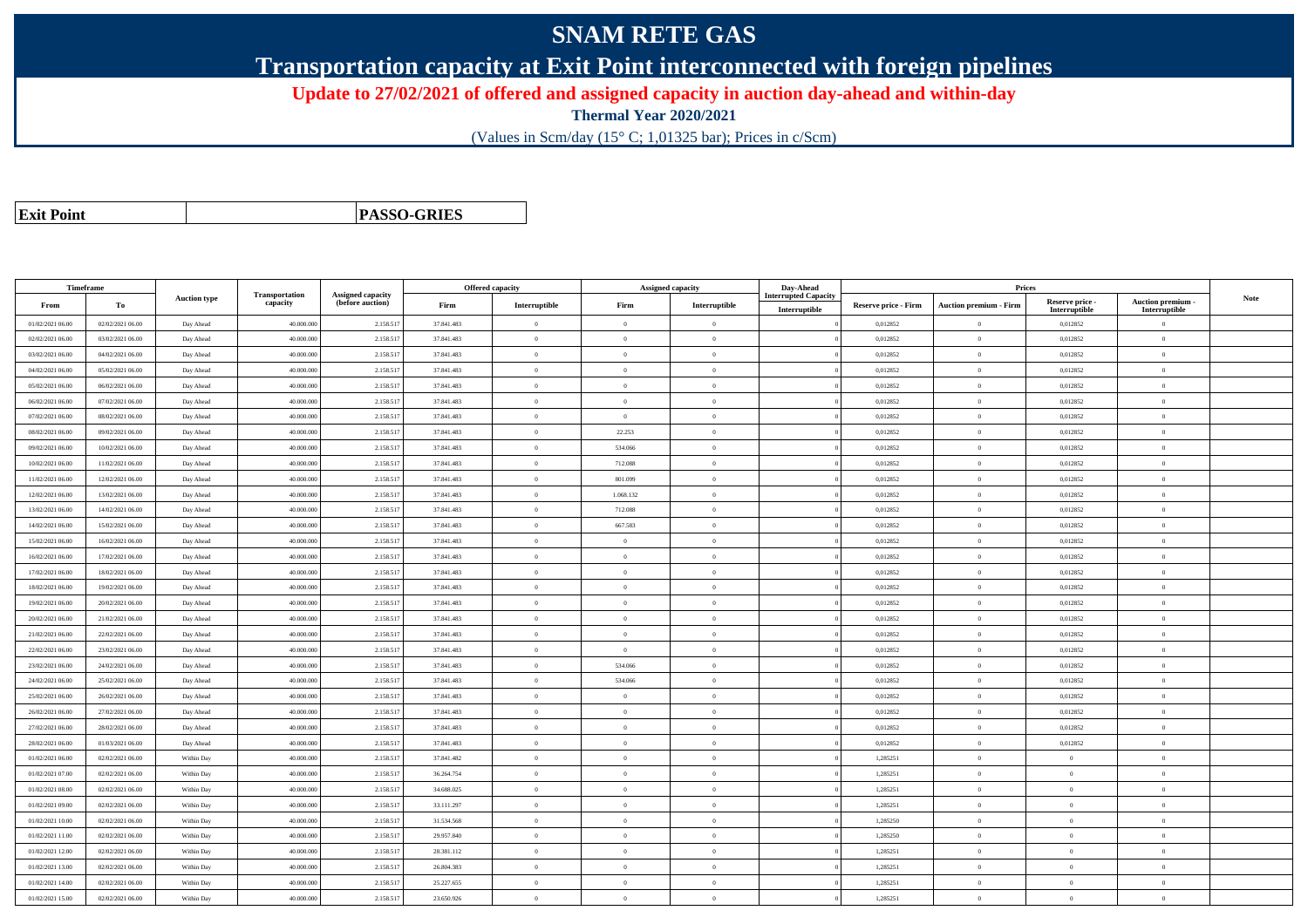| 01/02/2021 16:00                     | 02/02/2021 06:00                     | Within Day               | 40.000.000               | 2.158.517              | 22.074.198               | $\,$ 0                   | $\bf{0}$                   | $\theta$                         |          | 1,285250             | $\bf{0}$                 | $\overline{0}$                   | $\,0\,$                          |  |
|--------------------------------------|--------------------------------------|--------------------------|--------------------------|------------------------|--------------------------|--------------------------|----------------------------|----------------------------------|----------|----------------------|--------------------------|----------------------------------|----------------------------------|--|
| 01/02/2021 17:00                     | 02/02/2021 06:00                     | Within Day               | 40,000,000               | 2.158.517              | 20.497.469               | $\overline{0}$           | $\overline{0}$             | $\overline{0}$                   |          | 1,285250             | $\overline{0}$           | $\overline{0}$                   | $\theta$                         |  |
| 01/02/2021 18:00                     | 02/02/2021 06:00                     | Within Dav               | 40.000.000               | 2.158.517              | 18.920.741               | $\mathbf{0}$             | $\overline{0}$             | $\overline{0}$                   |          | 1,285251             | $\mathbf{0}$             | $\overline{0}$                   | $\overline{0}$                   |  |
| 01/02/2021 19:00                     | 02/02/2021 06:00                     | Within Day               | 40.000.000               | 2.158.517              | 17.344.012               | $\bf{0}$                 | $\overline{0}$             | $\bf{0}$                         |          | 1,285251             | $\bf{0}$                 | $\overline{0}$                   | $\bf{0}$                         |  |
| 01/02/2021 20:00                     | 02/02/2021 06:00                     | Within Day               | 40,000,000               | 2.158.517              | 15.767.284               | $\bf{0}$                 | $\bf{0}$                   | $\overline{0}$                   |          | 1,285251             | $\bf{0}$                 | $\bf{0}$                         | $\,0\,$                          |  |
| 01/02/2021 21:00                     | 02/02/2021 06:00                     | Within Dav               | 40.000.000               | 2.158.517              | 14.190.556               | $\mathbf{0}$             | $\overline{0}$             | $\overline{0}$                   |          | 1,285251             | $\mathbf{0}$             | $\overline{0}$                   | $\overline{0}$                   |  |
| 01/02/2021 22:00                     | 02/02/2021 06:00                     | Within Day               | 40.000.000               | 2.158.517              | 12.613.827               | $\bf{0}$                 | $\bf{0}$                   | $\overline{0}$                   |          | 1,285250             | $\bf{0}$                 | $\overline{0}$                   | $\,0\,$                          |  |
| 01/02/2021 23.00                     | 02/02/2021 06:00                     | Within Day               | 40,000,000               | 2.158.517              | 11.037.099               | $\overline{0}$           | $\overline{0}$             | $\overline{0}$                   |          | 1,285250             | $\,$ 0 $\,$              | $\overline{0}$                   | $\theta$                         |  |
| 02/02/2021 00:00                     | 02/02/2021 06:00                     | Within Dav               | 40.000.000               | 2.158.517              | 9.460.370                | $\mathbf{0}$             | $\overline{0}$             | $\overline{0}$                   |          | 1,285251             | $\mathbf{0}$             | $\overline{0}$                   | $\overline{0}$                   |  |
| 02/02/2021 01:00                     | 02/02/2021 06:00                     | Within Day               | 40.000.000               | 2.158.517              | 7.883.642                | $\bf{0}$                 | $\bf{0}$                   | $\overline{0}$                   |          | 1,285251             | $\bf{0}$                 | $\overline{0}$                   | $\,0\,$                          |  |
| 02/02/2021 02:00                     | 02/02/2021 06:00                     | Within Day               | 40,000,000               | 2.158.517              | 6.306.913                | $\overline{0}$           | $\overline{0}$             | $\overline{0}$                   |          | 1,285251             | $\bf{0}$                 | $\overline{0}$                   | $\theta$                         |  |
| 02/02/2021 03:00                     | 02/02/2021 06:00                     | Within Dav               | 40.000.000               | 2.158.517              | 4.730.185                | $\mathbf{0}$             | $\overline{0}$             | $\overline{0}$                   |          | 1,285252             | $\mathbf{0}$             | $\overline{0}$                   | $\overline{0}$                   |  |
| 02/02/2021 04:00                     | 02/02/2021 06:00                     | Within Day               | 40.000.000               | 2.158.517              | 3.153.456                | $\bf{0}$                 | $\overline{0}$             | $\bf{0}$                         |          | 1,285249             | $\bf{0}$                 | $\overline{0}$                   | $\bf{0}$                         |  |
| 02/02/2021 05:00                     | 02/02/2021 06:00                     | Within Day               | 40.000.000               | 2.158.517              | 1.576.728                | $\bf{0}$                 | $\overline{0}$             | $\overline{0}$                   |          | 1,285249             | $\bf{0}$                 | $\mathbf{0}$                     | $\,0\,$                          |  |
| 02/02/2021 06:00                     | 03/02/2021 06:00                     | Within Dav               | 40.000.000               | 2.158.517              | 37.841.482               | $\overline{0}$           | $\overline{0}$             | $\overline{0}$                   |          | 1,285251             | $\mathbf{0}$             | $\overline{0}$                   | $\overline{0}$                   |  |
| 02/02/2021 07:00                     | 03/02/2021 06:00                     | Within Day               | 40.000.000               | 2.158.517              | 36.264.754               | $\bf{0}$                 | $\bf{0}$                   | $\overline{0}$                   |          | 1,285251             | $\bf{0}$                 | $\overline{0}$                   | $\bf{0}$                         |  |
| 02/02/2021 08:00                     | 03/02/2021 06:00                     | Within Day               | 40,000,000               | 2.158.517              | 34,688,025               | $\overline{0}$           | $\overline{0}$             | $\overline{0}$                   |          | 1,285251             | $\bf{0}$                 | $\overline{0}$                   | $\theta$                         |  |
| 02/02/2021 09:00                     | 03/02/2021 06:00                     | Within Day               | 40.000.000               | 2.158.517              | 33.111.297               | $\mathbf{0}$             | $\overline{0}$             | $\overline{0}$                   |          | 1,285251             | $\mathbf{0}$             | $\overline{0}$                   | $\overline{0}$                   |  |
| 02/02/2021 10:00                     | 03/02/2021 06:00                     | Within Day               | 40.000.000               | 2.158.517              | 31.534.568               | $\bf{0}$                 | $\bf{0}$                   | $\overline{0}$                   |          | 1,285250             | $\bf{0}$                 | $\overline{0}$                   | $\,0\,$                          |  |
| 02/02/2021 11:00                     | 03/02/2021 06:00                     | Within Day               | 40,000,000               | 2.158.517              | 29.957.840               | $\bf{0}$                 | $\overline{0}$             | $\overline{0}$                   |          | 1,285250             | $\bf{0}$                 | $\overline{0}$                   | $\overline{0}$                   |  |
| 02/02/2021 12:00                     | 03/02/2021 06:00                     | Within Dav               | 40.000.000               | 2.158.517              | 28.381.112               | $\mathbf{0}$             | $\overline{0}$             | $\overline{0}$                   |          | 1,285251             | $\mathbf{0}$             | $\overline{0}$                   | $\overline{0}$                   |  |
| 02/02/2021 13:00                     | 03/02/2021 06:00                     | Within Day               | 40.000.000               | 2.158.517              | 26.804.383               | $\bf{0}$                 | $\overline{0}$             | $\overline{0}$                   |          | 1,285251             | $\bf{0}$                 | $\overline{0}$                   | $\bf{0}$                         |  |
| 02/02/2021 14:00                     | 03/02/2021 06:00                     | Within Day               | 40,000,000               | 2.158.517              | 25.227.655               | $\bf{0}$                 | $\bf{0}$                   | $\overline{0}$                   |          | 1,285251             | $\bf{0}$                 | $\overline{0}$                   | $\,0\,$                          |  |
| 02/02/2021 15:00                     | 03/02/2021 06:00                     | Within Dav               | 40.000.000               | 2.158.517              | 23.650.926               | $\mathbf{0}$             | $\overline{0}$             | $\overline{0}$                   |          | 1,285251             | $\mathbf{0}$             | $\overline{0}$                   | $\overline{0}$                   |  |
| 02/02/2021 16:00                     | 03/02/2021 06:00                     | Within Day               | 40.000.000               | 2.158.517              | 22.074.198               | $\bf{0}$                 | $\bf{0}$                   | $\overline{0}$                   |          | 1,285250             | $\bf{0}$                 | $\overline{0}$                   | $\,0\,$                          |  |
| 02/02/2021 17:00                     | 03/02/2021 06:00                     | Within Day               | 40,000,000               | 2.158.517              | 20.497.469               | $\overline{0}$           | $\overline{0}$             | $\overline{0}$                   |          | 1,285250             | $\bf{0}$                 | $\mathbf{0}$                     | $\overline{0}$                   |  |
| 02/02/2021 18:00                     | 03/02/2021 06:00                     | Within Dav               | 40.000.000               | 2.158.517              | 18.920.741               | $\mathbf{0}$             | $\overline{0}$             | $\overline{0}$                   |          | 1,285251             | $\mathbf{0}$             | $\overline{0}$                   | $\overline{0}$                   |  |
| 02/02/2021 19:00                     | 03/02/2021 06:00                     | Within Day               | 40.000.000               | 2.158.517              | 17.344.012               | $\bf{0}$                 | $\bf{0}$                   | $\overline{0}$                   |          | 1,285251             | $\bf{0}$                 | $\overline{0}$                   | $\,0\,$                          |  |
| 02/02/2021 20:00                     | 03/02/2021 06:00                     | Within Day               | 40,000,000               | 2.158.517              | 15.767.284               | $\bf{0}$                 | $\bf{0}$                   | $\overline{0}$                   |          | 1,285251             | $\bf{0}$                 | $\overline{0}$                   | $\overline{0}$                   |  |
| 02/02/2021 21:00                     | 03/02/2021 06:00                     | Within Dav               | 40.000.000               | 2.158.517              | 14.190.556               | $\mathbf{0}$             | $\overline{0}$             | $\overline{0}$                   |          | 1,285251             | $\mathbf{0}$             | $\overline{0}$                   | $\overline{0}$                   |  |
| 02/02/2021 22:00                     | 03/02/2021 06:00                     | Within Day               | 40.000.000               | 2.158.517              | 12.613.827               | $\bf{0}$                 | $\overline{0}$             | $\theta$                         |          | 1,285250             | $\,$ 0                   | $\overline{0}$                   | $\theta$                         |  |
| 02/02/2021 23:00                     | 03/02/2021 06:00                     | Within Day               | 40.000.000               | 2.158.517              | 11.037.099               | $\bf{0}$                 | $\bf{0}$                   | $\overline{0}$                   |          | 1,285250             | $\bf{0}$                 | $\overline{0}$                   | $\overline{0}$                   |  |
| 03/02/2021 00:00                     | 03/02/2021 06:00                     | Within Dav               | 40.000.000               | 2.158.517              | 9.460.370                | $\mathbf{0}$             | $\overline{0}$             | $\overline{0}$                   |          | 1,285251             | $\mathbf{0}$             | $\overline{0}$                   | $\overline{0}$                   |  |
| 03/02/2021 01:00                     | 03/02/2021 06:00                     | Within Day               | 40.000.000               | 2.158.517              | 7.883.642                | $\bf{0}$                 | $\overline{0}$             | $\theta$                         |          | 1,285251             | $\,$ 0                   | $\overline{0}$                   | $\theta$                         |  |
| 03/02/2021 02:00                     | 03/02/2021 06:00                     | Within Day               | 40,000,000               | 2.158.517              | 6.306.913                | $\bf{0}$                 | $\overline{0}$             | $\overline{0}$                   |          | 1,285251             | $\bf{0}$                 | $\overline{0}$                   | $\overline{0}$                   |  |
| 03/02/2021 03:00                     | 03/02/2021 06:00                     | Within Day               | 40.000.000               | 2.158.517              | 4.730.185                | $\mathbf{0}$             | $\overline{0}$             | $\overline{0}$                   |          | 1,285252             | $\mathbf{0}$             | $\overline{0}$                   | $\overline{0}$                   |  |
| 03/02/2021 04:00                     | 03/02/2021 06:00                     | Within Day               | 40.000.000               | 2.158.517              | 3.153.456                | $\bf{0}$                 | $\overline{0}$             | $\overline{0}$                   |          | 1,285249             | $\,$ 0                   | $\overline{0}$                   | $\theta$                         |  |
| 03/02/2021 05:00                     | 03/02/2021 06:00                     | Within Day               | 40,000,000               | 2.158.517              | 1.576.728                | $\bf{0}$                 | $\overline{0}$             | $\overline{0}$                   |          | 1,285249             | $\bf{0}$                 | $\overline{0}$                   | $\overline{0}$                   |  |
| 03/02/2021 06:00                     | 04/02/2021 06:00                     | Within Dav               | 40.000.000               | 2.158.517              | 37.841.482               | $\mathbf{0}$             | $\overline{0}$             | $\overline{0}$                   |          | 1,285251             | $\mathbf{0}$             | $\overline{0}$                   | $\overline{0}$                   |  |
| 03/02/2021 07:00                     | 04/02/2021 06:00                     | Within Day               | 40.000.000<br>40,000,000 | 2.158.517              | 36.264.754               | $\,0\,$                  | $\overline{0}$             | $\overline{0}$                   |          | 1,285251             | $\,$ 0                   | $\overline{0}$<br>$\overline{0}$ | $\theta$                         |  |
| 03/02/2021 08:00<br>03/02/2021 09:00 | 04/02/2021 06:00<br>04/02/2021 06:00 | Within Day<br>Within Dav | 40.000.000               | 2.158.517<br>2.158.517 | 34.688.025<br>33.111.297 | $\bf{0}$<br>$\mathbf{0}$ | $\bf{0}$<br>$\overline{0}$ | $\overline{0}$<br>$\overline{0}$ |          | 1,285251<br>1,285251 | $\bf{0}$<br>$\mathbf{0}$ | $\overline{0}$                   | $\overline{0}$<br>$\overline{0}$ |  |
| 03/02/2021 10:00                     | 04/02/2021 06:00                     | Within Day               | 40.000.000               | 2.158.517              | 31.534.568               | $\bf{0}$                 | $\overline{0}$             | $\overline{0}$                   |          | 1,285250             | $\,$ 0                   | $\overline{0}$                   | $\theta$                         |  |
| 03/02/2021 11:00                     | 04/02/2021 06:00                     | Within Day               | 40,000,000               | 2.158.517              | 29.957.840               | $\bf{0}$                 | $\overline{0}$             | $\overline{0}$                   |          | 1,285250             | $\,$ 0 $\,$              | $\overline{0}$                   | $\bf{0}$                         |  |
| 03/02/2021 12:00                     | 04/02/2021 06:00                     | Within Day               | 40.000.000               | 2.158.517              | 28.381.112               | $\bf{0}$                 | $\overline{0}$             |                                  |          | 1,285251             | $\overline{0}$           | $\theta$                         | $\theta$                         |  |
| 03/02/2021 13:00                     | 04/02/2021 06:00                     | Within Day               | 40.000.000               | 2.158.517              | 26.804.383               | $\,0\,$                  | $\overline{0}$             | $\overline{0}$                   |          | 1,285251             | $\,$ 0 $\,$              | $\bf{0}$                         | $\theta$                         |  |
| 03/02/2021 14:00                     | 04/02/2021 06:00                     | Within Day               | 40.000.000               | 2.158.517              | 25.227.655               | $\overline{0}$           | $\overline{0}$             | $\overline{0}$                   |          | 1,285251             | $\overline{0}$           | $\overline{0}$                   | $\overline{0}$                   |  |
| 03/02/2021 15:00                     | 04/02/2021 06:00                     | Within Day               | 40.000.000               | 2.158.517              | 23.650.926               | $\bf{0}$                 | $\overline{0}$             | $\overline{0}$                   |          | 1,285251             | $\overline{0}$           | $\bf{0}$                         | $\mathbf{0}$                     |  |
| 03/02/2021 16:00                     | 04/02/2021 06:00                     | Within Day               | 40.000.000               | 2.158.517              | 22.074.198               | $\bf{0}$                 | $\overline{0}$             | $\overline{0}$                   | $\theta$ | 1,285250             | $\mathbf{0}$             | $\bf{0}$                         | $\,$ 0 $\,$                      |  |
| 03/02/2021 17:00                     | 04/02/2021 06:00                     | Within Day               | 40.000.000               | 2.158.517              | 20.497.469               | $\bf{0}$                 | $\overline{0}$             | $\overline{0}$                   |          | 1,285250             | $\,$ 0 $\,$              | $\overline{0}$                   | $\overline{0}$                   |  |
| 03/02/2021 18:00                     | 04/02/2021 06:00                     | Within Day               | 40.000.000               | 2.158.517              | 18.920.741               | $\bf{0}$                 | $\overline{0}$             | $\overline{0}$                   |          | 1,285251             | $\mathbf{0}$             | $\overline{0}$                   | $\overline{0}$                   |  |
| 03/02/2021 19:00                     | 04/02/2021 06:00                     | Within Day               | 40.000.000               | 2.158.517              | 17.344.012               | $\,0\,$                  | $\overline{0}$             | $\overline{0}$                   | $\theta$ | 1,285251             | $\,$ 0 $\,$              | $\overline{0}$                   | $\overline{0}$                   |  |
| 03/02/2021 20:00                     | 04/02/2021 06:00                     | Within Day               | 40.000.000               | 2.158.517              | 15.767.284               | $\bf{0}$                 | $\overline{0}$             | $\overline{0}$                   |          | 1,285251             | $\overline{0}$           | $\overline{0}$                   | $\overline{0}$                   |  |
| 03/02/2021 21:00                     | 04/02/2021 06:00                     | Within Day               | 40.000.000               | 2.158.517              | 14.190.556               | $\bf{0}$                 | $\overline{0}$             | $\overline{0}$                   |          | 1,285251             | $\mathbf{0}$             | $\overline{0}$                   | $\overline{0}$                   |  |
| 03/02/2021 22.00                     | 04/02/2021 06:00                     | Within Day               | 40.000.000               | 2.158.517              | 12.613.827               | $\,0\,$                  | $\overline{0}$             | $\overline{0}$                   |          | 1,285250             | $\,$ 0 $\,$              | $\mathbf{0}$                     | $\,$ 0 $\,$                      |  |
| 03/02/2021 23.00                     | 04/02/2021 06:00                     | Within Day               | 40,000,000               | 2.158.517              | 11.037.099               | $\bf{0}$                 | $\overline{0}$             | $\overline{0}$                   |          | 1,285250             | $\mathbf{0}$             | $\mathbf{0}$                     | $\overline{0}$                   |  |
| 04/02/2021 00:00                     | 04/02/2021 06:00                     | Within Day               | 40.000.000               | 2.158.517              | 9.460.370                | $\bf{0}$                 | $\overline{0}$             | $\overline{0}$                   |          | 1,285251             | $\mathbf{0}$             | $\overline{0}$                   | $\overline{0}$                   |  |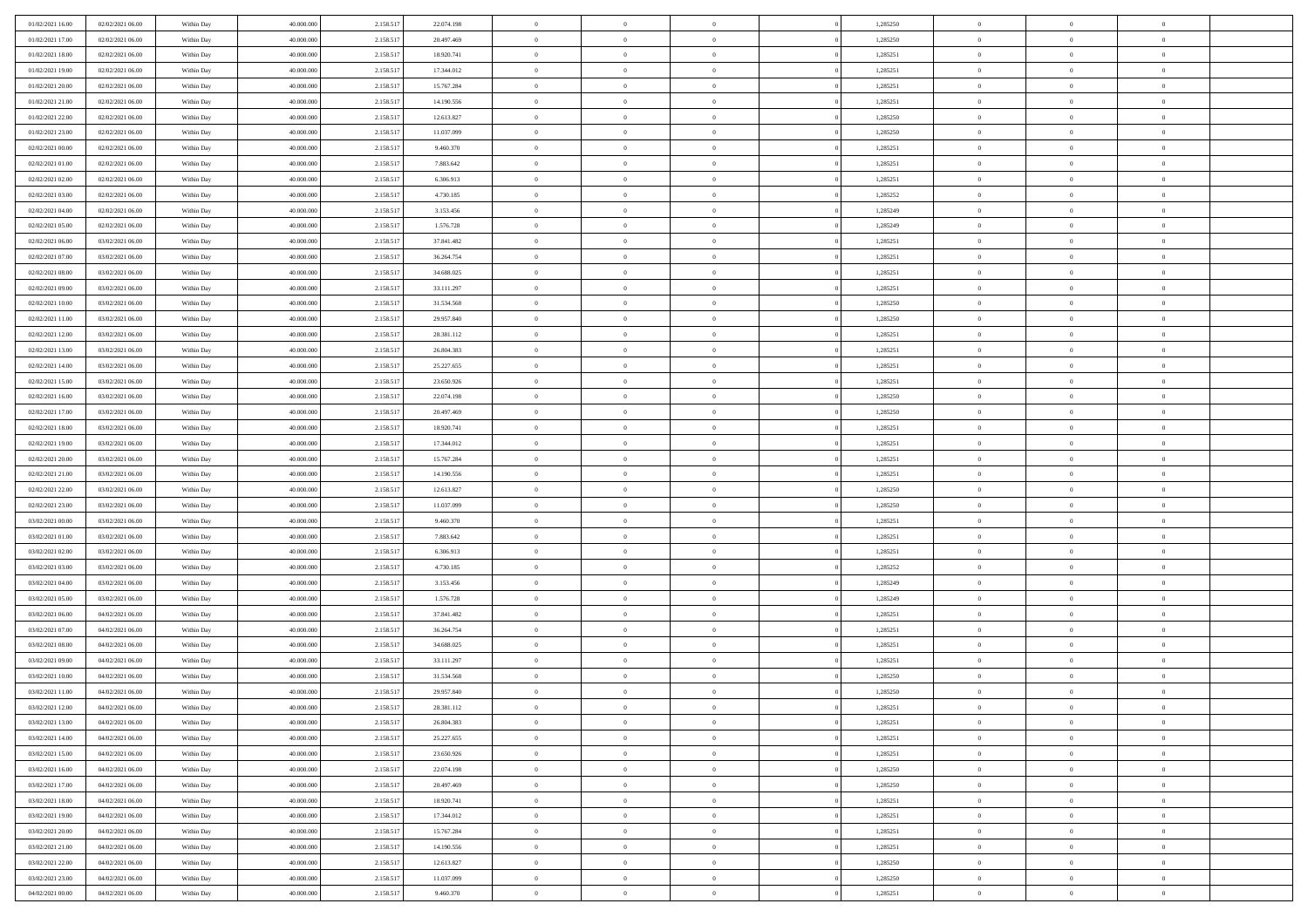| 04/02/2021 01:00                     | 04/02/2021 06:00                     | Within Day               | 40.000.000               | 2.158.517              | 7.883.642                | $\bf{0}$                 | $\bf{0}$                   | $\overline{0}$                   |          | 1,285251             | $\bf{0}$                 | $\overline{0}$                   | $\,0\,$                    |  |
|--------------------------------------|--------------------------------------|--------------------------|--------------------------|------------------------|--------------------------|--------------------------|----------------------------|----------------------------------|----------|----------------------|--------------------------|----------------------------------|----------------------------|--|
| 04/02/2021 02:00                     | 04/02/2021 06:00                     | Within Day               | 40,000,000               | 2.158.517              | 6.306.913                | $\overline{0}$           | $\overline{0}$             | $\overline{0}$                   |          | 1,285251             | $\overline{0}$           | $\overline{0}$                   | $\theta$                   |  |
| 04/02/2021 03:00                     | 04/02/2021 06:00                     | Within Dav               | 40.000.000               | 2.158.517              | 4.730.185                | $\mathbf{0}$             | $\overline{0}$             | $\overline{0}$                   |          | 1,285252             | $\mathbf{0}$             | $\overline{0}$                   | $\overline{0}$             |  |
| 04/02/2021 04:00                     | 04/02/2021 06:00                     | Within Day               | 40.000.000               | 2.158.517              | 3.153.456                | $\bf{0}$                 | $\overline{0}$             | $\bf{0}$                         |          | 1,285249             | $\bf{0}$                 | $\overline{0}$                   | $\bf{0}$                   |  |
| 04/02/2021 05:00                     | 04/02/2021 06:00                     | Within Day               | 40,000,000               | 2.158.517              | 1.576.728                | $\bf{0}$                 | $\bf{0}$                   | $\overline{0}$                   |          | 1,285249             | $\bf{0}$                 | $\bf{0}$                         | $\,0\,$                    |  |
| 04/02/2021 06:00                     | 05/02/2021 06:00                     | Within Dav               | 40.000.000               | 2.158.517              | 37.841.482               | $\mathbf{0}$             | $\overline{0}$             | $\overline{0}$                   |          | 1,285251             | $\mathbf{0}$             | $\overline{0}$                   | $\overline{0}$             |  |
| 04/02/2021 07:00                     | 05/02/2021 06:00                     | Within Day               | 40.000.000               | 2.158.517              | 36.264.754               | $\bf{0}$                 | $\bf{0}$                   | $\overline{0}$                   |          | 1,285251             | $\bf{0}$                 | $\overline{0}$                   | $\,0\,$                    |  |
| 04/02/2021 08:00                     | 05/02/2021 06:00                     | Within Day               | 40,000,000               | 2.158.517              | 34.688.025               | $\overline{0}$           | $\overline{0}$             | $\overline{0}$                   |          | 1,285251             | $\,$ 0 $\,$              | $\overline{0}$                   | $\theta$                   |  |
| 04/02/2021 09:00                     | 05/02/2021 06:00                     | Within Day               | 40.000.000               | 2.158.517              | 33.111.297               | $\mathbf{0}$             | $\overline{0}$             | $\overline{0}$                   |          | 1,285251             | $\mathbf{0}$             | $\overline{0}$                   | $\overline{0}$             |  |
| 04/02/2021 10:00                     | 05/02/2021 06:00                     | Within Day               | 40.000.000               | 2.158.517              | 31.534.568               | $\bf{0}$                 | $\bf{0}$                   | $\overline{0}$                   |          | 1,285250             | $\bf{0}$                 | $\overline{0}$                   | $\,0\,$                    |  |
| 04/02/2021 11:00                     | 05/02/2021 06:00                     | Within Day               | 40,000,000               | 2.158.517              | 29.957.840               | $\overline{0}$           | $\overline{0}$             | $\overline{0}$                   |          | 1,285250             | $\bf{0}$                 | $\overline{0}$                   | $\theta$                   |  |
| 04/02/2021 12:00                     | 05/02/2021 06:00                     | Within Dav               | 40.000.000               | 2.158.517              | 28.381.112               | $\mathbf{0}$             | $\overline{0}$             | $\overline{0}$                   |          | 1,285251             | $\mathbf{0}$             | $\overline{0}$                   | $\overline{0}$             |  |
| 04/02/2021 13:00                     | 05/02/2021 06:00                     | Within Day               | 40.000.000               | 2.158.517              | 26.804.383               | $\bf{0}$                 | $\overline{0}$             | $\bf{0}$                         |          | 1,285251             | $\bf{0}$                 | $\overline{0}$                   | $\overline{0}$             |  |
| 04/02/2021 14:00                     | 05/02/2021 06:00                     | Within Day               | 40.000.000               | 2.158.517              | 25.227.655               | $\bf{0}$                 | $\overline{0}$             | $\overline{0}$                   |          | 1,285251             | $\bf{0}$                 | $\mathbf{0}$                     | $\,0\,$                    |  |
| 04/02/2021 15:00                     | 05/02/2021 06:00                     | Within Dav               | 40.000.000               | 2.158.517              | 23.650.926               | $\mathbf{0}$             | $\overline{0}$             | $\overline{0}$                   |          | 1,285251             | $\mathbf{0}$             | $\overline{0}$                   | $\overline{0}$             |  |
| 04/02/2021 16:00                     | 05/02/2021 06:00                     | Within Day               | 40.000.000               | 2.158.517              | 22.074.198               | $\bf{0}$                 | $\overline{0}$             | $\overline{0}$                   |          | 1,285250             | $\bf{0}$                 | $\overline{0}$                   | $\bf{0}$                   |  |
| 04/02/2021 17.00                     | 05/02/2021 06:00                     | Within Day               | 40,000,000               | 2.158.517              | 20.497.469               | $\overline{0}$           | $\overline{0}$             | $\overline{0}$                   |          | 1,285250             | $\bf{0}$                 | $\overline{0}$                   | $\theta$                   |  |
| 04/02/2021 18:00                     | 05/02/2021 06:00                     | Within Day               | 40.000.000               | 2.158.517              | 18.920.741               | $\mathbf{0}$             | $\overline{0}$             | $\overline{0}$                   |          | 1,285251             | $\mathbf{0}$             | $\overline{0}$                   | $\overline{0}$             |  |
| 04/02/2021 19:00                     | 05/02/2021 06:00                     | Within Day               | 40.000.000               | 2.158.517              | 17.344.012               | $\bf{0}$                 | $\overline{0}$             | $\overline{0}$                   |          | 1,285251             | $\bf{0}$                 | $\overline{0}$                   | $\,0\,$                    |  |
| 04/02/2021 20:00                     | 05/02/2021 06:00                     | Within Day               | 40,000,000               | 2.158.517              | 15.767.284               | $\bf{0}$                 | $\overline{0}$             | $\overline{0}$                   |          | 1,285251             | $\bf{0}$                 | $\overline{0}$                   | $\overline{0}$             |  |
| 04/02/2021 21:00                     | 05/02/2021 06:00                     | Within Dav               | 40.000.000               | 2.158.517              | 14.190.556               | $\mathbf{0}$             | $\overline{0}$             | $\overline{0}$                   |          | 1,285251             | $\mathbf{0}$             | $\overline{0}$                   | $\overline{0}$             |  |
| 04/02/2021 22.00                     | 05/02/2021 06:00                     | Within Day               | 40.000.000               | 2.158.517              | 12.613.827               | $\bf{0}$                 | $\overline{0}$             | $\bf{0}$                         |          | 1,285250             | $\bf{0}$                 | $\overline{0}$                   | $\bf{0}$                   |  |
| 04/02/2021 23:00                     | 05/02/2021 06:00                     | Within Day               | 40,000,000               | 2.158.517              | 11.037.099               | $\bf{0}$                 | $\overline{0}$             | $\overline{0}$                   |          | 1,285250             | $\bf{0}$                 | $\overline{0}$                   | $\,0\,$                    |  |
| 05/02/2021 00:00                     | 05/02/2021 06:00                     | Within Dav               | 40.000.000               | 2.158.517              | 9.460.370                | $\mathbf{0}$             | $\overline{0}$             | $\overline{0}$                   |          | 1,285251             | $\mathbf{0}$             | $\overline{0}$                   | $\overline{0}$             |  |
| 05/02/2021 01:00                     | 05/02/2021 06:00                     | Within Day               | 40.000.000               | 2.158.517              | 7.883.642                | $\bf{0}$                 | $\overline{0}$             | $\overline{0}$                   |          | 1,285251             | $\bf{0}$                 | $\overline{0}$                   | $\,0\,$                    |  |
| 05/02/2021 02:00                     | 05/02/2021 06:00                     | Within Day               | 40,000,000               | 2.158.517              | 6.306.913                | $\overline{0}$           | $\overline{0}$             | $\overline{0}$                   |          | 1,285251             | $\bf{0}$                 | $\overline{0}$                   | $\overline{0}$             |  |
| 05/02/2021 03:00                     | 05/02/2021 06:00                     | Within Dav               | 40.000.000               | 2.158.517              | 4.730.185                | $\mathbf{0}$             | $\overline{0}$             | $\overline{0}$                   |          | 1,285252             | $\mathbf{0}$             | $\overline{0}$                   | $\overline{0}$             |  |
| 05/02/2021 04:00                     | 05/02/2021 06:00                     | Within Day               | 40.000.000               | 2.158.517              | 3.153.456                | $\bf{0}$                 | $\overline{0}$             | $\overline{0}$                   |          | 1,285249             | $\bf{0}$                 | $\overline{0}$                   | $\,0\,$                    |  |
| 05/02/2021 05:00                     | 05/02/2021 06:00                     | Within Day               | 40,000,000               | 2.158.517              | 1.576.728                | $\bf{0}$                 | $\overline{0}$             | $\overline{0}$                   |          | 1,285249             | $\bf{0}$                 | $\overline{0}$                   | $\overline{0}$             |  |
| 05/02/2021 06:00                     | 06/02/2021 06:00                     | Within Dav               | 40.000.000               | 2.158.517              | 37.841.482               | $\mathbf{0}$             | $\overline{0}$             | $\overline{0}$                   |          | 1,285251             | $\mathbf{0}$             | $\overline{0}$                   | $\overline{0}$             |  |
| 05/02/2021 07:00                     | 06/02/2021 06:00                     | Within Day               | 40.000.000               | 2.158.517              | 36.264.754               | $\bf{0}$                 | $\overline{0}$             | $\overline{0}$                   |          | 1,285251             | $\,$ 0                   | $\overline{0}$                   | $\theta$                   |  |
| 05/02/2021 08:00                     | 06/02/2021 06:00                     | Within Day               | 40.000.000               | 2.158.517              | 34.688.025               | $\bf{0}$                 | $\overline{0}$             | $\overline{0}$                   |          | 1,285251             | $\bf{0}$                 | $\mathbf{0}$                     | $\bf{0}$                   |  |
| 05/02/2021 09:00                     | 06/02/2021 06:00                     | Within Dav               | 40.000.000               | 2.158.517              | 33.111.297               | $\mathbf{0}$             | $\overline{0}$             | $\overline{0}$                   |          | 1,285251             | $\mathbf{0}$             | $\overline{0}$                   | $\overline{0}$             |  |
| 05/02/2021 10:00                     | 06/02/2021 06:00                     | Within Day               | 40.000.000               | 2.158.517              | 31.534.568               | $\bf{0}$                 | $\overline{0}$             | $\overline{0}$                   |          | 1,285250             | $\,$ 0                   | $\overline{0}$                   | $\theta$                   |  |
| 05/02/2021 11:00                     | 06/02/2021 06:00                     | Within Day               | 40,000,000               | 2.158.517              | 29.957.840               | $\bf{0}$                 | $\overline{0}$             | $\overline{0}$                   |          | 1,285250             | $\bf{0}$                 | $\overline{0}$                   | $\overline{0}$             |  |
| 05/02/2021 12:00                     | 06/02/2021 06:00                     | Within Day               | 40.000.000               | 2.158.517              | 28.381.112               | $\mathbf{0}$             | $\overline{0}$             | $\overline{0}$                   |          | 1,285251             | $\mathbf{0}$             | $\overline{0}$                   | $\overline{0}$             |  |
| 05/02/2021 13:00                     | 06/02/2021 06:00                     | Within Day               | 40.000.000               | 2.158.517              | 26.804.383               | $\bf{0}$                 | $\overline{0}$             | $\theta$                         |          | 1,285251             | $\,$ 0                   | $\overline{0}$                   | $\theta$                   |  |
| 05/02/2021 14:00                     | 06/02/2021 06:00                     | Within Day               | 40,000,000               | 2.158.517              | 25.227.655               | $\bf{0}$                 | $\overline{0}$             | $\overline{0}$                   |          | 1,285251             | $\bf{0}$                 | $\mathbf{0}$                     | $\bf{0}$                   |  |
| 05/02/2021 15:00                     | 06/02/2021 06:00                     | Within Dav               | 40.000.000               | 2.158.517              | 23.650.926               | $\mathbf{0}$             | $\overline{0}$             | $\overline{0}$                   |          | 1,285251             | $\mathbf{0}$             | $\overline{0}$                   | $\overline{0}$             |  |
| 05/02/2021 16:00                     | 06/02/2021 06:00                     | Within Day               | 40.000.000<br>40,000,000 | 2.158.517              | 22.074.198               | $\bf{0}$                 | $\overline{0}$             | $\theta$                         |          | 1,285250             | $\,$ 0                   | $\overline{0}$<br>$\overline{0}$ | $\theta$                   |  |
| 05/02/2021 17:00<br>05/02/2021 18:00 | 06/02/2021 06:00<br>06/02/2021 06:00 | Within Day<br>Within Dav | 40.000.000               | 2.158.517<br>2.158.517 | 20.497.469<br>18.920.741 | $\bf{0}$<br>$\mathbf{0}$ | $\bf{0}$<br>$\overline{0}$ | $\overline{0}$<br>$\overline{0}$ |          | 1,285250<br>1,285251 | $\bf{0}$<br>$\mathbf{0}$ | $\overline{0}$                   | $\bf{0}$<br>$\overline{0}$ |  |
| 05/02/2021 19:00                     | 06/02/2021 06:00                     | Within Day               | 40.000.000               | 2.158.517              | 17.344.012               | $\bf{0}$                 | $\overline{0}$             | $\theta$                         |          | 1,285251             | $\,$ 0                   | $\overline{0}$                   | $\theta$                   |  |
| 05/02/2021 20:00                     | 06/02/2021 06:00                     | Within Day               | 40,000,000               | 2.158.517              | 15.767.284               | $\bf{0}$                 | $\overline{0}$             | $\overline{0}$                   |          | 1,285251             | $\,$ 0 $\,$              | $\overline{0}$                   | $\bf{0}$                   |  |
| 05/02/2021 21:00                     | 06/02/2021 06:00                     | Within Day               | 40.000.000               | 2.158.517              | 14.190.556               | $\bf{0}$                 | $\overline{0}$             |                                  |          | 1,285251             | $\overline{0}$           | $\theta$                         | $\theta$                   |  |
| 05/02/2021 22.00                     | 06/02/2021 06:00                     | Within Day               | 40.000.000               | 2.158.517              | 12.613.827               | $\,0\,$                  | $\overline{0}$             | $\theta$                         |          | 1,285250             | $\,$ 0 $\,$              | $\bf{0}$                         | $\theta$                   |  |
| 05/02/2021 23:00                     | 06/02/2021 06:00                     | Within Day               | 40,000,000               | 2.158.517              | 11.037.099               | $\overline{0}$           | $\overline{0}$             | $\overline{0}$                   |          | 1,285250             | $\overline{0}$           | $\overline{0}$                   | $\overline{0}$             |  |
| 06/02/2021 00:00                     | 06/02/2021 06:00                     | Within Day               | 40.000.000               | 2.158.517              | 9.460.370                | $\bf{0}$                 | $\overline{0}$             | $\overline{0}$                   |          | 1,285251             | $\overline{0}$           | $\bf{0}$                         | $\mathbf{0}$               |  |
| 06/02/2021 01:00                     | 06/02/2021 06:00                     | Within Day               | 40.000.000               | 2.158.517              | 7.883.642                | $\bf{0}$                 | $\overline{0}$             | $\overline{0}$                   | $\theta$ | 1,285251             | $\mathbf{0}$             | $\bf{0}$                         | $\,$ 0 $\,$                |  |
| 06/02/2021 02:00                     | 06/02/2021 06:00                     | Within Day               | 40,000,000               | 2.158.517              | 6.306.913                | $\bf{0}$                 | $\overline{0}$             | $\overline{0}$                   |          | 1,285251             | $\,$ 0 $\,$              | $\overline{0}$                   | $\overline{0}$             |  |
| 06/02/2021 03:00                     | 06/02/2021 06:00                     | Within Day               | 40.000.000               | 2.158.517              | 4.730.185                | $\bf{0}$                 | $\overline{0}$             | $\overline{0}$                   |          | 1,285252             | $\mathbf{0}$             | $\overline{0}$                   | $\overline{0}$             |  |
| 06/02/2021 04:00                     | 06/02/2021 06:00                     | Within Day               | 40.000.000               | 2.158.517              | 3.153.456                | $\,0\,$                  | $\overline{0}$             | $\overline{0}$                   | $\theta$ | 1,285249             | $\,$ 0 $\,$              | $\overline{0}$                   | $\overline{0}$             |  |
| 06/02/2021 05:00                     | 06/02/2021 06:00                     | Within Day               | 40.000.000               | 2.158.517              | 1.576.728                | $\bf{0}$                 | $\overline{0}$             | $\overline{0}$                   |          | 1,285249             | $\overline{0}$           | $\overline{0}$                   | $\overline{0}$             |  |
| 06/02/2021 06:00                     | 07/02/2021 06:00                     | Within Day               | 40.000.000               | 2.158.517              | 37.841.482               | $\bf{0}$                 | $\overline{0}$             | $\overline{0}$                   |          | 1,285251             | $\mathbf{0}$             | $\overline{0}$                   | $\overline{0}$             |  |
| 06/02/2021 07:00                     | 07/02/2021 06:00                     | Within Day               | 40.000.000               | 2.158.517              | 36.264.754               | $\,0\,$                  | $\overline{0}$             | $\overline{0}$                   |          | 1,285251             | $\,$ 0 $\,$              | $\mathbf{0}$                     | $\overline{0}$             |  |
| 06/02/2021 08:00                     | 07/02/2021 06:00                     | Within Day               | 40,000,000               | 2.158.517              | 34.688.025               | $\bf{0}$                 | $\bf{0}$                   | $\overline{0}$                   |          | 1,285251             | $\mathbf{0}$             | $\mathbf{0}$                     | $\overline{0}$             |  |
| 06/02/2021 09:00                     | 07/02/2021 06:00                     | Within Day               | 40.000.000               | 2.158.517              | 33.111.297               | $\bf{0}$                 | $\overline{0}$             | $\overline{0}$                   |          | 1,285251             | $\mathbf{0}$             | $\overline{0}$                   | $\overline{0}$             |  |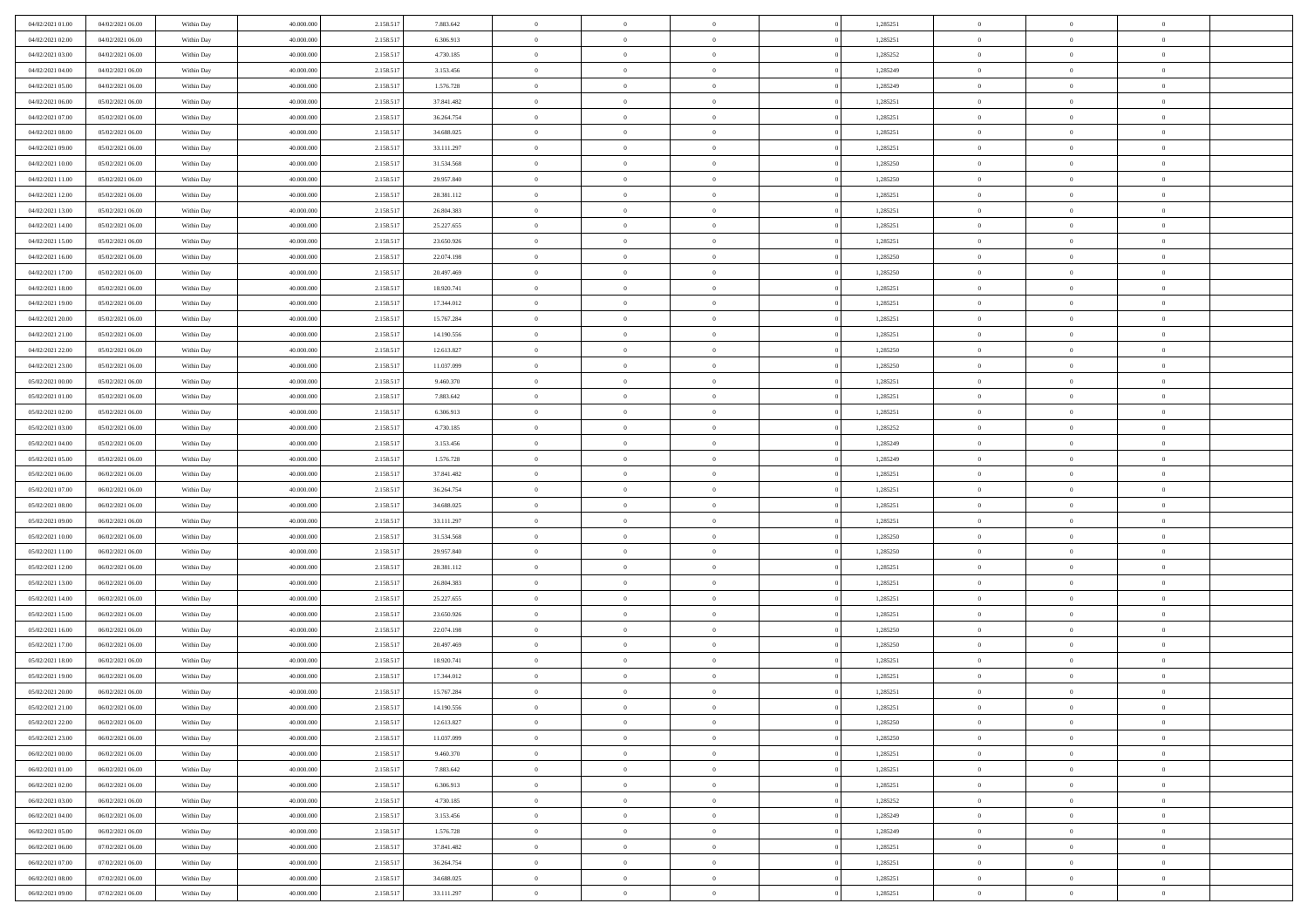| 06/02/2021 10:00                     | 07/02/2021 06:00                     | Within Day               | 40.000.000               | 2.158.517              | 31.534.568               | $\bf{0}$             | $\overline{0}$                   | $\theta$                         |          | 1,285250             | $\bf{0}$                       | $\overline{0}$                   | $\,0\,$                          |  |
|--------------------------------------|--------------------------------------|--------------------------|--------------------------|------------------------|--------------------------|----------------------|----------------------------------|----------------------------------|----------|----------------------|--------------------------------|----------------------------------|----------------------------------|--|
| 06/02/2021 11:00                     | 07/02/2021 06:00                     | Within Day               | 40,000,000               | 2.158.517              | 29.957.840               | $\overline{0}$       | $\overline{0}$                   | $\overline{0}$                   |          | 1,285250             | $\overline{0}$                 | $\overline{0}$                   | $\theta$                         |  |
| 06/02/2021 12:00                     | 07/02/2021 06:00                     | Within Dav               | 40.000.000               | 2.158.517              | 28.381.112               | $\mathbf{0}$         | $\overline{0}$                   | $\overline{0}$                   |          | 1,285251             | $\mathbf{0}$                   | $\overline{0}$                   | $\overline{0}$                   |  |
| 06/02/2021 13:00                     | 07/02/2021 06:00                     | Within Day               | 40.000.000               | 2.158.517              | 26.804.383               | $\bf{0}$             | $\overline{0}$                   | $\bf{0}$                         |          | 1,285251             | $\bf{0}$                       | $\overline{0}$                   | $\bf{0}$                         |  |
| 06/02/2021 14:00                     | 07/02/2021 06:00                     | Within Day               | 40,000,000               | 2.158.517              | 25.227.655               | $\bf{0}$             | $\overline{0}$                   | $\overline{0}$                   |          | 1,285251             | $\bf{0}$                       | $\bf{0}$                         | $\,0\,$                          |  |
| 06/02/2021 15:00                     | 07/02/2021 06:00                     | Within Dav               | 40.000.000               | 2.158.517              | 23.650.926               | $\mathbf{0}$         | $\overline{0}$                   | $\overline{0}$                   |          | 1,285251             | $\mathbf{0}$                   | $\overline{0}$                   | $\overline{0}$                   |  |
| 06/02/2021 16:00                     | 07/02/2021 06:00                     | Within Day               | 40.000.000               | 2.158.517              | 22.074.198               | $\bf{0}$             | $\overline{0}$                   | $\overline{0}$                   |          | 1,285250             | $\bf{0}$                       | $\overline{0}$                   | $\,0\,$                          |  |
| 06/02/2021 17:00                     | 07/02/2021 06:00                     | Within Day               | 40,000,000               | 2.158.517              | 20.497.469               | $\overline{0}$       | $\overline{0}$                   | $\overline{0}$                   |          | 1,285250             | $\,$ 0 $\,$                    | $\overline{0}$                   | $\theta$                         |  |
| 06/02/2021 18:00                     | 07/02/2021 06:00                     | Within Day               | 40.000.000               | 2.158.517              | 18.920.741               | $\mathbf{0}$         | $\overline{0}$                   | $\overline{0}$                   |          | 1,285251             | $\mathbf{0}$                   | $\overline{0}$                   | $\overline{0}$                   |  |
| 06/02/2021 19:00                     | 07/02/2021 06:00                     | Within Day               | 40.000.000               | 2.158.517              | 17.344.012               | $\bf{0}$             | $\overline{0}$                   | $\overline{0}$                   |          | 1,285251             | $\bf{0}$                       | $\overline{0}$                   | $\,0\,$                          |  |
| 06/02/2021 20:00                     | 07/02/2021 06:00                     | Within Day               | 40,000,000               | 2.158.517              | 15.767.284               | $\bf{0}$             | $\overline{0}$                   | $\overline{0}$                   |          | 1,285251             | $\bf{0}$                       | $\overline{0}$                   | $\theta$                         |  |
| 06/02/2021 21:00                     | 07/02/2021 06:00                     | Within Dav               | 40.000.000               | 2.158.517              | 14.190.556               | $\mathbf{0}$         | $\overline{0}$                   | $\overline{0}$                   |          | 1,285251             | $\mathbf{0}$                   | $\overline{0}$                   | $\overline{0}$                   |  |
| 06/02/2021 22.00                     | 07/02/2021 06:00                     | Within Day               | 40.000.000               | 2.158.517              | 12.613.827               | $\bf{0}$             | $\overline{0}$                   | $\bf{0}$                         |          | 1,285250             | $\bf{0}$                       | $\overline{0}$                   | $\bf{0}$                         |  |
| 06/02/2021 23:00                     | 07/02/2021 06:00                     | Within Day               | 40.000.000               | 2.158.517              | 11.037.099               | $\bf{0}$             | $\overline{0}$                   | $\overline{0}$                   |          | 1,285250             | $\bf{0}$                       | $\mathbf{0}$                     | $\,0\,$                          |  |
| 07/02/2021 00:00                     | 07/02/2021 06:00                     | Within Dav               | 40.000.000               | 2.158.517              | 9.460.370                | $\overline{0}$       | $\overline{0}$                   | $\overline{0}$                   |          | 1,285251             | $\mathbf{0}$                   | $\overline{0}$                   | $\overline{0}$                   |  |
| 07/02/2021 01:00                     | 07/02/2021 06:00                     | Within Day               | 40.000.000               | 2.158.517              | 7.883.642                | $\bf{0}$             | $\overline{0}$                   | $\overline{0}$                   |          | 1,285251             | $\bf{0}$                       | $\overline{0}$                   | $\bf{0}$                         |  |
| 07/02/2021 02:00                     | 07/02/2021 06:00                     | Within Day               | 40,000,000               | 2.158.517              | 6.306.913                | $\overline{0}$       | $\overline{0}$                   | $\overline{0}$                   |          | 1,285251             | $\bf{0}$                       | $\overline{0}$                   | $\theta$                         |  |
| 07/02/2021 03:00                     | 07/02/2021 06:00                     | Within Day               | 40.000.000               | 2.158.517              | 4.730.185                | $\mathbf{0}$         | $\overline{0}$                   | $\overline{0}$                   |          | 1,285252             | $\mathbf{0}$                   | $\overline{0}$                   | $\overline{0}$                   |  |
| 07/02/2021 04:00                     | 07/02/2021 06:00                     | Within Day               | 40.000.000               | 2.158.517              | 3.153.456                | $\bf{0}$             | $\overline{0}$                   | $\overline{0}$                   |          | 1,285249             | $\bf{0}$                       | $\overline{0}$                   | $\,0\,$                          |  |
| 07/02/2021 05:00                     | 07/02/2021 06:00                     | Within Day               | 40,000,000               | 2.158.517              | 1.576.728                | $\bf{0}$             | $\overline{0}$                   | $\overline{0}$                   |          | 1,285249             | $\bf{0}$                       | $\overline{0}$                   | $\overline{0}$                   |  |
| 07/02/2021 06:00                     | 08/02/2021 06:00                     | Within Dav               | 40.000.000               | 2.158.517              | 37.841.482               | $\mathbf{0}$         | $\overline{0}$                   | $\overline{0}$                   |          | 1,285251             | $\mathbf{0}$                   | $\overline{0}$                   | $\overline{0}$                   |  |
| 07/02/2021 07:00                     | 08/02/2021 06:00                     | Within Day               | 40.000.000               | 2.158.517              | 36.264.754               | $\bf{0}$             | $\overline{0}$                   | $\overline{0}$                   |          | 1,285251             | $\bf{0}$                       | $\overline{0}$                   | $\bf{0}$                         |  |
| 07/02/2021 08:00                     | 08/02/2021 06:00                     | Within Day               | 40,000,000               | 2.158.517              | 34.688.025               | $\bf{0}$             | $\bf{0}$                         | $\overline{0}$                   |          | 1,285251             | $\bf{0}$                       | $\overline{0}$                   | $\,0\,$                          |  |
| 07/02/2021 09:00                     | 08/02/2021 06:00                     | Within Dav               | 40.000.000               | 2.158.517              | 33.111.297               | $\mathbf{0}$         | $\overline{0}$                   | $\overline{0}$                   |          | 1,285251             | $\mathbf{0}$                   | $\overline{0}$                   | $\overline{0}$                   |  |
| 07/02/2021 11:00                     | 08/02/2021 06:00                     | Within Day               | 40.000.000               | 2.158.517              | 29.957.840               | $\bf{0}$             | $\bf{0}$                         | $\overline{0}$                   |          | 1,285250             | $\bf{0}$                       | $\overline{0}$                   | $\,0\,$                          |  |
| 07/02/2021 12:00                     | 08/02/2021 06:00                     | Within Day               | 40,000,000               | 2.158.517              | 28.381.112               | $\overline{0}$       | $\overline{0}$                   | $\overline{0}$                   |          | 1,285251             | $\bf{0}$                       | $\mathbf{0}$                     | $\overline{0}$                   |  |
| 07/02/2021 13:00                     | 08/02/2021 06:00                     | Within Dav               | 40.000.000               | 2.158.517              | 26.804.383               | $\mathbf{0}$         | $\overline{0}$                   | $\overline{0}$                   |          | 1,285251             | $\mathbf{0}$                   | $\overline{0}$                   | $\overline{0}$                   |  |
| 07/02/2021 14:00                     | 08/02/2021 06:00                     | Within Day               | 40.000.000               | 2.158.517              | 25.227.655               | $\bf{0}$             | $\bf{0}$                         | $\overline{0}$                   |          | 1,285251             | $\bf{0}$                       | $\overline{0}$                   | $\,0\,$                          |  |
| 07/02/2021 15:00                     | 08/02/2021 06:00                     | Within Day               | 40,000,000               | 2.158.517              | 23.650.926               | $\bf{0}$             | $\bf{0}$                         | $\overline{0}$                   |          | 1,285251             | $\bf{0}$                       | $\overline{0}$                   | $\bf{0}$                         |  |
| 07/02/2021 16:00                     | 08/02/2021 06:00                     | Within Dav               | 40.000.000               | 2.158.517              | 22.074.198               | $\mathbf{0}$         | $\overline{0}$                   | $\overline{0}$                   |          | 1,285250             | $\mathbf{0}$                   | $\overline{0}$                   | $\overline{0}$                   |  |
| 07/02/2021 17:00                     | 08/02/2021 06:00                     | Within Day               | 40.000.000               | 2.158.517              | 20.497.469               | $\bf{0}$             | $\overline{0}$                   | $\theta$                         |          | 1,285250             | $\,$ 0                         | $\overline{0}$                   | $\theta$                         |  |
| 07/02/2021 18:00                     | 08/02/2021 06:00                     | Within Day               | 40.000.000               | 2.158.517              | 18.920.741               | $\bf{0}$             | $\bf{0}$                         | $\overline{0}$                   |          | 1,285251             | $\bf{0}$                       | $\overline{0}$                   | $\bf{0}$                         |  |
| 07/02/2021 19:00                     | 08/02/2021 06:00                     | Within Dav               | 40.000.000               | 2.158.517              | 17.344.012               | $\mathbf{0}$         | $\overline{0}$                   | $\overline{0}$                   |          | 1,285251             | $\mathbf{0}$                   | $\overline{0}$                   | $\overline{0}$                   |  |
| 07/02/2021 20:00                     | 08/02/2021 06:00                     | Within Day               | 40.000.000               | 2.158.517              | 15.767.284               | $\bf{0}$             | $\overline{0}$                   | $\theta$                         |          | 1,285251             | $\,$ 0                         | $\overline{0}$                   | $\theta$                         |  |
| 07/02/2021 21:00                     | 08/02/2021 06:00                     | Within Day               | 40,000,000               | 2.158.517              | 14.190.556               | $\overline{0}$       | $\overline{0}$                   | $\overline{0}$                   |          | 1,285251             | $\bf{0}$                       | $\overline{0}$                   | $\overline{0}$                   |  |
| 07/02/2021 22:00                     | 08/02/2021 06:00                     | Within Day               | 40.000.000               | 2.158.517              | 12.613.827               | $\mathbf{0}$         | $\overline{0}$                   | $\overline{0}$                   |          | 1,285250             | $\mathbf{0}$                   | $\overline{0}$                   | $\overline{0}$                   |  |
| 07/02/2021 23:00                     | 08/02/2021 06:00                     | Within Day               | 40.000.000               | 2.158.517              | 11.037.099               | $\bf{0}$             | $\overline{0}$                   | $\theta$                         |          | 1,285250             | $\,$ 0                         | $\overline{0}$                   | $\theta$                         |  |
| 08/02/2021 00:00                     | 08/02/2021 06:00                     | Within Day               | 40,000,000               | 2.158.517              | 9.460.370                | $\bf{0}$             | $\overline{0}$                   | $\overline{0}$                   |          | 1,285251             | $\bf{0}$                       | $\overline{0}$                   | $\overline{0}$                   |  |
| 08/02/2021 01:00                     | 08/02/2021 06:00                     | Within Dav               | 40.000.000               | 2.158.517              | 7.883.642                | $\mathbf{0}$         | $\overline{0}$                   | $\overline{0}$                   |          | 1,285251             | $\mathbf{0}$                   | $\overline{0}$                   | $\overline{0}$                   |  |
| 08/02/2021 02:00                     | 08/02/2021 06:00                     | Within Day               | 40.000.000               | 2.158.517              | 6.306.913                | $\,0\,$              | $\overline{0}$                   | $\theta$                         |          | 1,285251             | $\,$ 0                         | $\overline{0}$                   | $\theta$                         |  |
| 08/02/2021 03:00                     | 08/02/2021 06:00                     | Within Day               | 40,000,000               | 2.158.517              | 4.730.185                | $\bf{0}$             | $\bf{0}$                         | $\overline{0}$                   |          | 1,285252             | $\bf{0}$                       | $\overline{0}$                   | $\overline{0}$                   |  |
| 08/02/2021 04:00                     | 08/02/2021 06:00                     | Within Dav               | 40.000.000               | 2.158.517              | 3.153.456                | $\mathbf{0}$         | $\overline{0}$                   | $\overline{0}$                   |          | 1,285249             | $\mathbf{0}$                   | $\overline{0}$                   | $\overline{0}$                   |  |
| 08/02/2021 05:00                     | 08/02/2021 06:00                     | Within Day               | 40.000.000               | 2.158.517              | 1.576.728                | $\bf{0}$             | $\overline{0}$                   | $\theta$                         |          | 1,285249             | $\,$ 0                         | $\overline{0}$                   | $\theta$                         |  |
| 08/02/2021 06:00                     | 09/02/2021 06:00                     | Within Day               | 40,000,000               | 2.180.770              | 37.819.229               | $\bf{0}$             | $\overline{0}$                   | $\overline{0}$                   |          | 1,285251             | $\,$ 0 $\,$                    | $\overline{0}$                   | $\overline{0}$                   |  |
| 08/02/2021 07:00                     | 09/02/2021 06:00                     | Within Day               | 40.000.000               | 2.180.770              | 36.243.428               | $\bf{0}$             | $\overline{0}$                   |                                  |          | 1,285251             | $\overline{0}$                 | $\theta$                         | $\theta$                         |  |
| 08/02/2021 08:00                     | 09/02/2021 06:00                     | Within Day               | 40.000.000               | 2.180.770              | 34.667.627               | $\,0\,$              | $\overline{0}$                   | $\theta$                         |          | 1,285251             | $\,$ 0 $\,$                    | $\bf{0}$                         | $\theta$                         |  |
| 08/02/2021 09:00                     | 09/02/2021 06:00                     | Within Day               | 40.000.000               | 2.180.770              | 33.091.826               | $\overline{0}$       | $\overline{0}$                   | $\overline{0}$                   |          | 1,285251             | $\overline{0}$                 | $\overline{0}$                   | $\overline{0}$                   |  |
| 08/02/2021 10:00                     | 09/02/2021 06:00                     | Within Day               | 40.000.000               | 2.180.770              | 31.516.024               | $\bf{0}$             | $\overline{0}$                   | $\overline{0}$                   |          | 1,285250             | $\overline{0}$                 | $\bf{0}$                         | $\mathbf{0}$                     |  |
| 08/02/2021 11:00                     | 09/02/2021 06:00                     | Within Day               | 40.000.000               | 2.180.770              | 29.940.223               | $\bf{0}$             | $\overline{0}$                   | $\overline{0}$                   | $\theta$ | 1,285250             | $\,$ 0 $\,$                    | $\bf{0}$                         | $\,$ 0 $\,$                      |  |
| 08/02/2021 12:00                     | 09/02/2021 06:00                     | Within Day               | 40.000.000               | 2.180.770              | 28.364.422               | $\bf{0}$             | $\overline{0}$                   | $\overline{0}$                   |          | 1,285251             | $\,$ 0 $\,$                    | $\overline{0}$                   | $\overline{0}$                   |  |
| 08/02/2021 13:00                     | 09/02/2021 06:00                     | Within Day               | 40.000.000               | 2.180.770              | 26.788.621               | $\bf{0}$             | $\overline{0}$                   | $\overline{0}$                   |          | 1,285251             | $\mathbf{0}$                   | $\overline{0}$                   | $\overline{0}$                   |  |
| 08/02/2021 14:00                     | 09/02/2021 06:00                     | Within Day               | 40.000.000               | 2.180.770              | 25.212.819               | $\,0\,$              | $\overline{0}$                   | $\overline{0}$                   | $\theta$ | 1,285251             | $\,$ 0 $\,$                    | $\overline{0}$                   | $\overline{0}$                   |  |
| 08/02/2021 15:00<br>08/02/2021 16:00 | 09/02/2021 06:00<br>09/02/2021 06:00 | Within Day<br>Within Day | 40.000.000<br>40.000.000 | 2.180.770<br>2.180.770 | 23.637.018<br>22.061.217 | $\bf{0}$<br>$\bf{0}$ | $\overline{0}$<br>$\overline{0}$ | $\overline{0}$<br>$\overline{0}$ |          | 1,285251<br>1,285250 | $\overline{0}$<br>$\mathbf{0}$ | $\overline{0}$<br>$\overline{0}$ | $\overline{0}$<br>$\overline{0}$ |  |
|                                      |                                      |                          |                          |                        |                          | $\,0\,$              | $\overline{0}$                   | $\overline{0}$                   |          |                      | $\,$ 0 $\,$                    | $\overline{0}$                   | $\overline{0}$                   |  |
| 08/02/2021 17:00<br>08/02/2021 18:00 | 09/02/2021 06:00<br>09/02/2021 06:00 | Within Day<br>Within Day | 40.000.000<br>40,000,000 | 2.180.770<br>2.180.770 | 20.485.416<br>18.909.614 | $\bf{0}$             | $\overline{0}$                   | $\overline{0}$                   |          | 1,285250<br>1,285251 |                                | $\mathbf{0}$                     | $\overline{0}$                   |  |
|                                      |                                      |                          |                          |                        |                          |                      |                                  |                                  |          |                      | $\bf{0}$<br>$\mathbf{0}$       | $\overline{0}$                   |                                  |  |
| 08/02/2021 19:00                     | 09/02/2021 06:00                     | Within Day               | 40.000.000               | 2.180.770              | 17.333.813               | $\bf{0}$             | $\overline{0}$                   | $\overline{0}$                   |          | 1,285251             |                                |                                  | $\overline{0}$                   |  |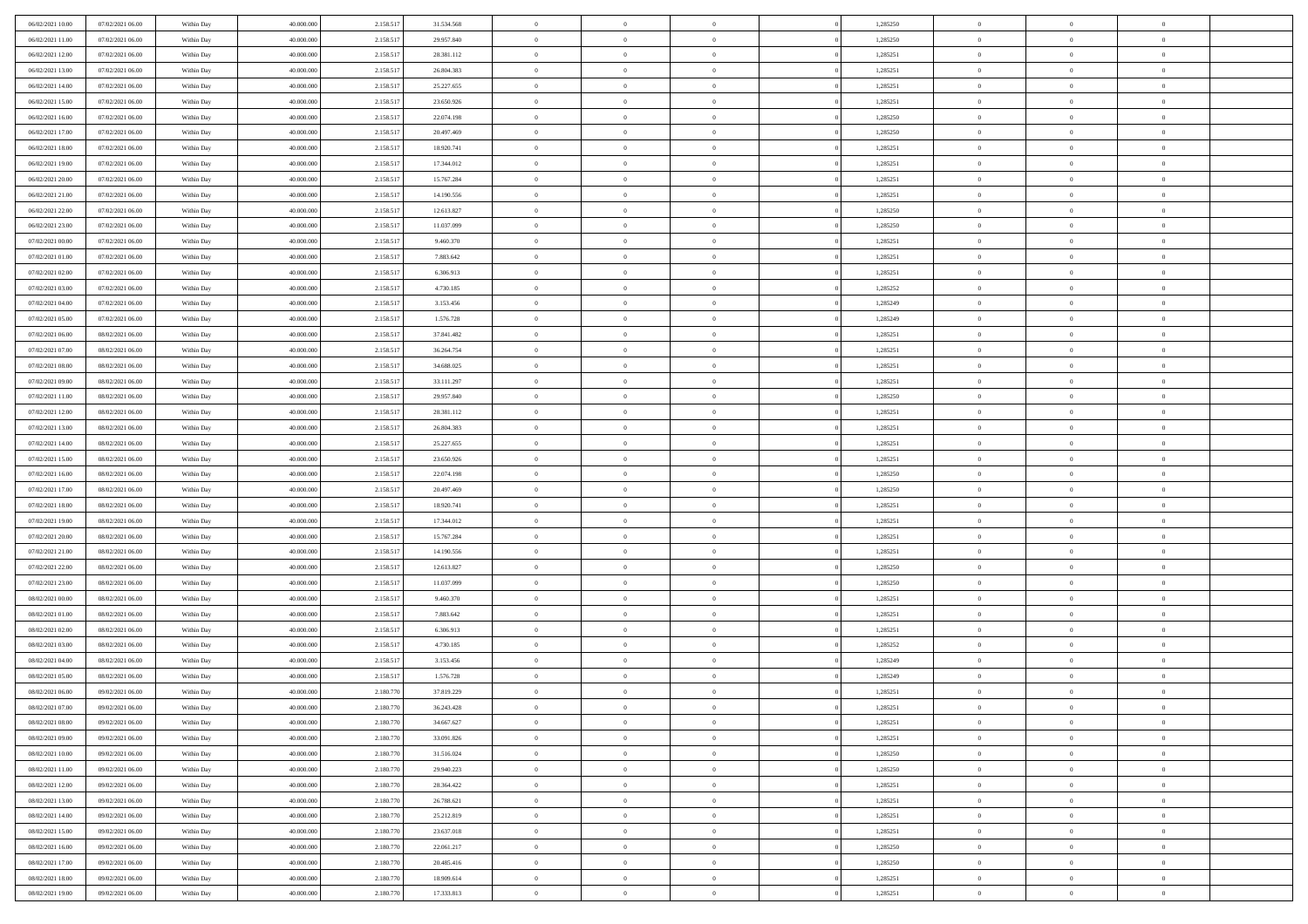| 08/02/2021 20:00 | 09/02/2021 06:00 | Within Day | 40,000,000 | 2.180.770 | 15.758.012 | $\overline{0}$ | $\overline{0}$ | $\Omega$       | 1,285251 | $\bf{0}$       | $\mathbf{0}$   | $\bf{0}$       |  |
|------------------|------------------|------------|------------|-----------|------------|----------------|----------------|----------------|----------|----------------|----------------|----------------|--|
| 08/02/2021 21:00 | 09/02/2021 06:00 | Within Day | 40.000.000 | 2.180.770 | 14.182.211 | $\mathbf{0}$   | $\overline{0}$ | $\overline{0}$ | 1,285251 | $\mathbf{0}$   | $\overline{0}$ | $\overline{0}$ |  |
| 08/02/2021 22:00 | 09/02/2021 06:00 | Within Day | 40.000.000 | 2.180.770 | 12.606.409 | $\,$ 0         | $\overline{0}$ | $\bf{0}$       | 1,285250 | $\,$ 0         | $\overline{0}$ | $\,$ 0 $\,$    |  |
| 08/02/2021 23:00 | 09/02/2021 06:00 | Within Day | 40,000,000 | 2.180.770 | 11.030.608 | $\bf{0}$       | $\overline{0}$ | $\Omega$       | 1,285250 | $\bf{0}$       | $\mathbf{0}$   | $\theta$       |  |
| 09/02/2021 00:00 | 09/02/2021 06:00 | Within Day | 40.000.000 | 2.180.770 | 9.454.807  | $\bf{0}$       | $\overline{0}$ | $\overline{0}$ | 1,285251 | $\mathbf{0}$   | $\overline{0}$ | $\overline{0}$ |  |
| 09/02/2021 01:00 | 09/02/2021 06:00 | Within Day | 40.000.000 | 2.180.770 | 7.879.006  | $\bf{0}$       | $\overline{0}$ | $\bf{0}$       | 1,285251 | $\,$ 0         | $\overline{0}$ | $\,$ 0 $\,$    |  |
| 09/02/2021 02:00 | 09/02/2021 06:00 | Within Day | 40,000,000 | 2.180.770 | 6.303.204  | $\bf{0}$       | $\overline{0}$ | $\Omega$       | 1,285251 | $\theta$       | $\mathbf{0}$   | $\theta$       |  |
| 09/02/2021 03:00 | 09/02/2021 06:00 | Within Day | 40.000.000 | 2.180.770 | 4.727.403  | $\overline{0}$ | $\overline{0}$ | $\overline{0}$ | 1,285252 | $\mathbf{0}$   | $\overline{0}$ | $\overline{0}$ |  |
| 09/02/2021 04:00 | 09/02/2021 06:00 | Within Day | 40.000.000 | 2.180.770 | 3.151.602  | $\bf{0}$       | $\overline{0}$ | $\bf{0}$       | 1,285249 | $\,$ 0         | $\overline{0}$ | $\,$ 0 $\,$    |  |
| 09/02/2021 05:00 | 09/02/2021 06:00 | Within Day | 40,000,000 | 2.180.770 | 1.575.801  | $\bf{0}$       | $\overline{0}$ | $\Omega$       | 1,285249 | $\theta$       | $\mathbf{0}$   | $\theta$       |  |
| 09/02/2021 06:00 | 10/02/2021 06:00 | Within Day | 40.000.000 | 2.692.583 | 37.307.416 | $\overline{0}$ | $\overline{0}$ | $\overline{0}$ | 1,285251 | $\mathbf{0}$   | $\overline{0}$ | $\overline{0}$ |  |
| 09/02/2021 07:00 | 10/02/2021 06:00 | Within Day | 40.000.000 | 2.692.583 | 35.752.941 | $\bf{0}$       | $\overline{0}$ | $\bf{0}$       | 1,285251 | $\,$ 0         | $\overline{0}$ | $\,$ 0 $\,$    |  |
| 09/02/2021 08:00 | 10/02/2021 06:00 | Within Day | 40.000.000 | 2.692.583 | 34.198.465 | $\bf{0}$       | $\overline{0}$ | $\Omega$       | 1,285251 | $\bf{0}$       | $\mathbf{0}$   | $\theta$       |  |
| 09/02/2021 09:00 | 10/02/2021 06:00 | Within Day | 40.000.000 | 2.692.583 | 32.643.989 | $\overline{0}$ | $\overline{0}$ | $\overline{0}$ | 1,285251 | $\mathbf{0}$   | $\overline{0}$ | $\overline{0}$ |  |
| 09/02/2021 10:00 | 10/02/2021 06:00 | Within Day | 40.000.000 | 2.692.583 | 31.089.513 | $\bf{0}$       | $\overline{0}$ | $\bf{0}$       | 1,285250 | $\,$ 0         | $\overline{0}$ | $\,$ 0 $\,$    |  |
| 09/02/2021 11:00 | 10/02/2021 06:00 | Within Day | 40,000,000 | 2.692.583 | 29.535.038 | $\bf{0}$       | $\overline{0}$ | $\overline{0}$ | 1,285250 | $\theta$       | $\mathbf{0}$   | $\theta$       |  |
| 09/02/2021 12:00 | 10/02/2021 06:00 | Within Day | 40.000.000 | 2.692.583 | 27.980.562 | $\overline{0}$ | $\overline{0}$ | $\overline{0}$ | 1,285251 | $\mathbf{0}$   | $\overline{0}$ | $\overline{0}$ |  |
| 09/02/2021 13:00 | 10/02/2021 06:00 | Within Day | 40.000.000 | 2.692.583 | 26.426.086 | $\bf{0}$       | $\overline{0}$ | $\bf{0}$       | 1,285251 | $\,$ 0         | $\overline{0}$ | $\,$ 0 $\,$    |  |
| 09/02/2021 14:00 | 10/02/2021 06:00 | Within Day | 40.000.000 | 2.692.583 | 24.871.611 | $\bf{0}$       | $\overline{0}$ | $\Omega$       | 1,285251 | $\theta$       | $\mathbf{0}$   | $\theta$       |  |
| 09/02/2021 15:00 | 10/02/2021 06:00 | Within Day | 40.000.000 | 2.692.583 | 23.317.135 | $\overline{0}$ | $\overline{0}$ | $\overline{0}$ | 1,285251 | $\mathbf{0}$   | $\overline{0}$ | $\overline{0}$ |  |
| 09/02/2021 16:00 | 10/02/2021 06:00 | Within Day | 40.000.000 | 2.692.583 | 21.762.659 | $\bf{0}$       | $\overline{0}$ | $\bf{0}$       | 1,285250 | $\,$ 0         | $\overline{0}$ | $\,$ 0 $\,$    |  |
| 09/02/2021 17:00 | 10/02/2021 06:00 | Within Day | 40,000,000 | 2.692.583 | 20.208.184 | $\bf{0}$       | $\overline{0}$ | $\Omega$       | 1,285250 | $\bf{0}$       | $\mathbf{0}$   | $\theta$       |  |
| 09/02/2021 18:00 | 10/02/2021 06:00 | Within Day | 40.000.000 | 2.692.583 | 18.653.708 | $\overline{0}$ | $\overline{0}$ | $\overline{0}$ | 1,285251 | $\mathbf{0}$   | $\overline{0}$ | $\overline{0}$ |  |
| 09/02/2021 19:00 | 10/02/2021 06:00 | Within Day | 40.000.000 | 2.692.583 | 17.099.232 | $\bf{0}$       | $\overline{0}$ | $\bf{0}$       | 1,285251 | $\,$ 0         | $\overline{0}$ | $\,$ 0 $\,$    |  |
| 09/02/2021 20:00 | 10/02/2021 06:00 | Within Day | 40,000,000 | 2.692.583 | 15.544.756 | $\bf{0}$       | $\overline{0}$ | $\overline{0}$ | 1,285251 | $\bf{0}$       | $\overline{0}$ | $\bf{0}$       |  |
| 09/02/2021 21:00 | 10/02/2021 06:00 | Within Day | 40.000.000 | 2.692.583 | 13.990.281 | $\overline{0}$ | $\overline{0}$ | $\overline{0}$ | 1,285251 | $\mathbf{0}$   | $\overline{0}$ | $\overline{0}$ |  |
| 09/02/2021 22.00 | 10/02/2021 06:00 | Within Day | 40.000.000 | 2.692.583 | 12.435.805 | $\bf{0}$       | $\overline{0}$ | $\bf{0}$       | 1,285250 | $\,$ 0         | $\overline{0}$ | $\,$ 0 $\,$    |  |
| 09/02/2021 23.00 | 10/02/2021 06:00 | Within Day | 40,000,000 | 2.692.583 | 10.881.329 | $\bf{0}$       | $\overline{0}$ | $\Omega$       | 1.285250 | $\theta$       | $\mathbf{0}$   | $\theta$       |  |
| 10/02/2021 00:00 | 10/02/2021 06:00 | Within Day | 40.000.000 | 2.692.583 | 9.326.854  | $\overline{0}$ | $\overline{0}$ | $\overline{0}$ | 1,285251 | $\mathbf{0}$   | $\overline{0}$ | $\overline{0}$ |  |
| 10/02/2021 01:00 | 10/02/2021 06:00 | Within Day | 40.000.000 | 2.692.583 | 7.772.378  | $\bf{0}$       | $\overline{0}$ | $\bf{0}$       | 1,285251 | $\,$ 0         | $\overline{0}$ | $\,$ 0 $\,$    |  |
| 10/02/2021 02:00 | 10/02/2021 06:00 | Within Day | 40.000.000 | 2.692.583 | 6.217.902  | $\bf{0}$       | $\bf{0}$       | $\overline{0}$ | 1,285251 | $\bf{0}$       | $\overline{0}$ | $\,0\,$        |  |
| 10/02/2021 03:00 | 10/02/2021 06:00 | Within Day | 40.000.000 | 2.692.583 | 4.663.427  | $\overline{0}$ | $\overline{0}$ | $\overline{0}$ | 1,285252 | $\mathbf{0}$   | $\overline{0}$ | $\overline{0}$ |  |
| 10/02/2021 04:00 | 10/02/2021 06:00 | Within Day | 40.000.000 | 2.692.583 | 3.108.951  | $\bf{0}$       | $\overline{0}$ | $\bf{0}$       | 1,285249 | $\,$ 0         | $\overline{0}$ | $\,$ 0 $\,$    |  |
| 10/02/2021 05:00 | 10/02/2021 06:00 | Within Day | 40.000.000 | 2.692.583 | 1.554.475  | $\bf{0}$       | $\bf{0}$       | $\bf{0}$       | 1,285249 | $\bf{0}$       | $\overline{0}$ | $\,0\,$        |  |
| 10/02/2021 06:00 | 11/02/2021 06:00 | Within Day | 40.000.000 | 2.870.605 | 37.129.394 | $\overline{0}$ | $\overline{0}$ | $\overline{0}$ | 1,285251 | $\overline{0}$ | $\overline{0}$ | $\overline{0}$ |  |
| 10/02/2021 07:00 | 11/02/2021 06:00 | Within Day | 40.000.000 | 2.870.605 | 35.582.336 | $\bf{0}$       | $\overline{0}$ | $\bf{0}$       | 1,285251 | $\,$ 0         | $\overline{0}$ | $\,$ 0 $\,$    |  |
| 10/02/2021 08:00 | 11/02/2021 06:00 | Within Day | 40.000.000 | 2.870.605 | 34.035.278 | $\bf{0}$       | $\bf{0}$       | $\overline{0}$ | 1,285251 | $\bf{0}$       | $\overline{0}$ | $\,0\,$        |  |
| 10/02/2021 09:00 | 11/02/2021 06:00 | Within Day | 40.000.000 | 2.870.605 | 32.488.220 | $\overline{0}$ | $\overline{0}$ | $\overline{0}$ | 1,285251 | $\mathbf{0}$   | $\overline{0}$ | $\overline{0}$ |  |
| 10/02/2021 10:00 | 11/02/2021 06:00 | Within Day | 40.000.000 | 2.870.605 | 30.941.162 | $\bf{0}$       | $\overline{0}$ | $\bf{0}$       | 1,285250 | $\,$ 0         | $\overline{0}$ | $\,$ 0 $\,$    |  |
| 10/02/2021 11:00 | 11/02/2021 06:00 | Within Day | 40.000.000 | 2.870.605 | 29.394.104 | $\bf{0}$       | $\overline{0}$ | $\overline{0}$ | 1,285250 | $\bf{0}$       | $\overline{0}$ | $\,0\,$        |  |
| 10/02/2021 12:00 | 11/02/2021 06:00 | Within Day | 40.000.000 | 2.870.605 | 27.847.046 | $\overline{0}$ | $\overline{0}$ | $\overline{0}$ | 1,285251 | $\overline{0}$ | $\overline{0}$ | $\overline{0}$ |  |
| 10/02/2021 13:00 | 11/02/2021 06:00 | Within Day | 40.000.000 | 2.870.605 | 26.299.987 | $\bf{0}$       | $\overline{0}$ | $\bf{0}$       | 1,285251 | $\,$ 0         | $\overline{0}$ | $\,$ 0 $\,$    |  |
| 10/02/2021 14:00 | 11/02/2021 06:00 | Within Day | 40.000.000 | 2.870.605 | 24.752.929 | $\bf{0}$       | $\overline{0}$ | $\bf{0}$       | 1,285251 | $\bf{0}$       | $\overline{0}$ | $\,0\,$        |  |
| 10/02/2021 15:00 | 11/02/2021 06:00 | Within Dav | 40.000.000 | 2.870.605 | 23.205.871 | $\mathbf{0}$   | $\overline{0}$ | $\overline{0}$ | 1,285251 | $\mathbf{0}$   | $\overline{0}$ | $\overline{0}$ |  |
| 10/02/2021 16:00 | 11/02/2021 06:00 | Within Day | 40.000.000 | 2.870.605 | 21.658.813 | $\bf{0}$       | $\overline{0}$ | $\theta$       | 1,285250 | $\overline{0}$ | $\theta$       | $\theta$       |  |
| 10/02/2021 17:00 | 11/02/2021 06:00 | Within Day | 40.000.000 | 2.870.605 | 20.111.755 | $\bf{0}$       | $\overline{0}$ | $\bf{0}$       | 1,285250 | $\bf{0}$       | $\overline{0}$ | $\bf{0}$       |  |
| 10/02/2021 18:00 | 11/02/2021 06:00 | Within Day | 40.000.000 | 2.870.605 | 18.564.697 | $\overline{0}$ | $\overline{0}$ | $\overline{0}$ | 1,285251 | $\overline{0}$ | $\overline{0}$ | $\overline{0}$ |  |
| 10/02/2021 19:00 | 11/02/2021 06:00 | Within Day | 40.000.000 | 2.870.605 | 17.017.639 | $\,$ 0 $\,$    | $\overline{0}$ | $\overline{0}$ | 1,285251 | $\mathbf{0}$   | $\,$ 0 $\,$    | $\,$ 0 $\,$    |  |
| 10/02/2021 20:00 | 11/02/2021 06:00 | Within Day | 40.000.000 | 2.870.605 | 15.470.581 | $\bf{0}$       | $\overline{0}$ | $\overline{0}$ | 1,285251 | $\bf{0}$       | $\overline{0}$ | $\bf{0}$       |  |
| 10/02/2021 21:00 | 11/02/2021 06:00 | Within Day | 40.000.000 | 2.870.605 | 13.923.523 | $\overline{0}$ | $\overline{0}$ | $\overline{0}$ | 1,285251 | $\overline{0}$ | $\bf{0}$       | $\overline{0}$ |  |
| 10/02/2021 22:00 | 11/02/2021 06:00 | Within Day | 40.000.000 | 2.870.605 | 12.376.464 | $\,$ 0 $\,$    | $\overline{0}$ | $\overline{0}$ | 1,285250 | $\mathbf{0}$   | $\overline{0}$ | $\,$ 0 $\,$    |  |
| 10/02/2021 23:00 | 11/02/2021 06:00 | Within Day | 40.000.000 | 2.870.605 | 10.829.406 | $\overline{0}$ | $\overline{0}$ | $\overline{0}$ | 1,285250 | $\bf{0}$       | $\overline{0}$ | $\overline{0}$ |  |
| 11/02/2021 00:00 | 11/02/2021 06:00 | Within Day | 40.000.000 | 2.870.605 | 9.282.348  | $\overline{0}$ | $\overline{0}$ | $\overline{0}$ | 1,285251 | $\overline{0}$ | $\bf{0}$       | $\overline{0}$ |  |
| 11/02/2021 01:00 | 11/02/2021 06:00 | Within Day | 40.000.000 | 2.870.605 | 7.735.290  | $\,$ 0 $\,$    | $\overline{0}$ | $\overline{0}$ | 1,285251 | $\mathbf{0}$   | $\,$ 0 $\,$    | $\,$ 0 $\,$    |  |
| 11/02/2021 02:00 | 11/02/2021 06:00 | Within Day | 40.000.000 | 2.870.605 | 6.188.232  | $\bf{0}$       | $\overline{0}$ | $\overline{0}$ | 1,285251 | $\bf{0}$       | $\overline{0}$ | $\bf{0}$       |  |
| 11/02/2021 03:00 | 11/02/2021 06:00 | Within Day | 40.000.000 | 2.870.605 | 4.641.174  | $\overline{0}$ | $\overline{0}$ | $\overline{0}$ | 1,285252 | $\mathbf{0}$   | $\bf{0}$       | $\overline{0}$ |  |
| 11/02/2021 04:00 | 11/02/2021 06:00 | Within Day | 40.000.000 | 2.870.605 | 3.094.116  | $\,0\,$        | $\overline{0}$ | $\overline{0}$ | 1,285249 | $\,$ 0 $\,$    | $\overline{0}$ | $\,$ 0 $\,$    |  |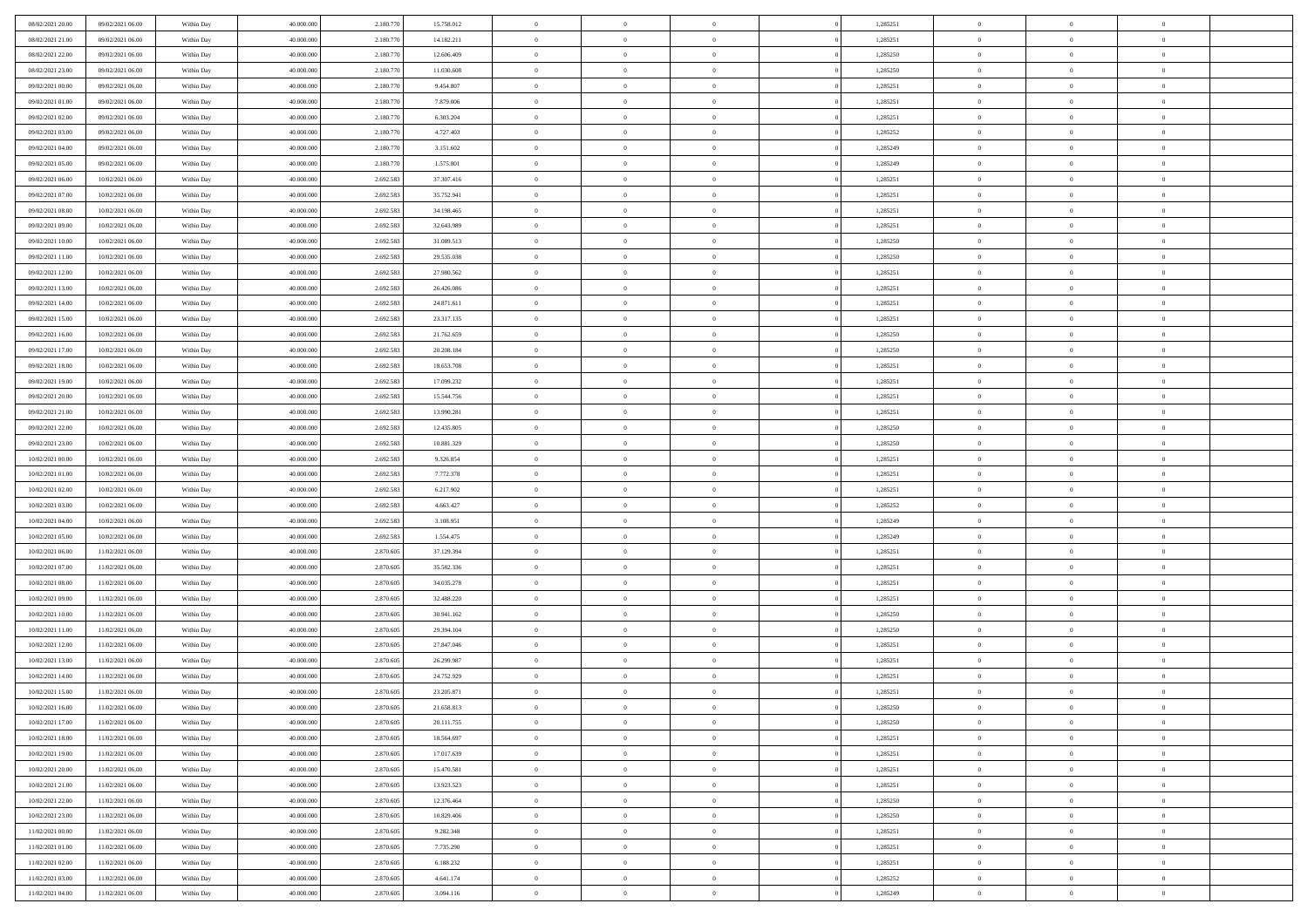| 11/02/2021 05:00 | 11/02/2021 06:00 | Within Day | 40,000,000 | 2.870.605 | 1.547.058  | $\bf{0}$       | $\overline{0}$ | $\overline{0}$ | 1,285249 | $\mathbf{0}$   | $\overline{0}$ | $\bf{0}$       |  |
|------------------|------------------|------------|------------|-----------|------------|----------------|----------------|----------------|----------|----------------|----------------|----------------|--|
| 11/02/2021 06:00 | 12/02/2021 06:00 | Within Day | 40.000.000 | 2.959.616 | 37.040.383 | $\mathbf{0}$   | $\overline{0}$ | $\overline{0}$ | 1,285251 | $\mathbf{0}$   | $\bf{0}$       | $\theta$       |  |
| 11/02/2021 07:00 | 12/02/2021 06:00 | Within Day | 40.000.000 | 2.959.616 | 35.497.034 | $\,$ 0         | $\overline{0}$ | $\overline{0}$ | 1,285251 | $\,$ 0 $\,$    | $\overline{0}$ | $\,0\,$        |  |
| 11/02/2021 08:00 | 12/02/2021 06:00 | Within Day | 40,000,000 | 2.959.616 | 33.953.685 | $\overline{0}$ | $\overline{0}$ | $\Omega$       | 1,285251 | $\overline{0}$ | $\theta$       | $\overline{0}$ |  |
| 11/02/2021 09:00 | 12/02/2021 06:00 | Within Day | 40.000.000 | 2.959.616 | 32.410.335 | $\mathbf{0}$   | $\overline{0}$ | $\overline{0}$ | 1,285251 | $\mathbf{0}$   | $\bf{0}$       | $\overline{0}$ |  |
| 11/02/2021 10:00 | 12/02/2021 06:00 | Within Day | 40.000.000 | 2.959.616 | 30.866.986 | $\,$ 0         | $\overline{0}$ | $\overline{0}$ | 1,285250 | $\,$ 0 $\,$    | $\overline{0}$ | $\,0\,$        |  |
| 11/02/2021 11:00 | 12/02/2021 06:00 | Within Day | 40,000,000 | 2.959.616 | 29.323.637 | $\bf{0}$       | $\overline{0}$ | $\Omega$       | 1,285250 | $\bf{0}$       | $\overline{0}$ | $\overline{0}$ |  |
| 11/02/2021 12:00 | 12/02/2021 06:00 | Within Day | 40.000.000 | 2.959.616 | 27.780.287 | $\mathbf{0}$   | $\overline{0}$ | $\overline{0}$ | 1,285251 | $\mathbf{0}$   | $\bf{0}$       | $\theta$       |  |
| 11/02/2021 13:00 | 12/02/2021 06:00 | Within Day | 40.000.000 | 2.959.616 | 26.236.938 | $\,$ 0         | $\overline{0}$ | $\overline{0}$ | 1,285251 | $\,$ 0 $\,$    | $\overline{0}$ | $\,0\,$        |  |
| 11/02/2021 14:00 | 12/02/2021 06:00 | Within Day | 40,000,000 | 2.959.616 | 24.693.589 | $\overline{0}$ | $\overline{0}$ | $\Omega$       | 1,285251 | $\overline{0}$ | $\theta$       | $\overline{0}$ |  |
| 11/02/2021 15:00 | 12/02/2021 06:00 | Within Day | 40.000.000 | 2.959.616 | 23.150.239 | $\mathbf{0}$   | $\overline{0}$ | $\overline{0}$ | 1,285251 | $\mathbf{0}$   | $\bf{0}$       | $\theta$       |  |
| 11/02/2021 16:00 | 12/02/2021 06:00 | Within Day | 40.000.000 | 2.959.616 | 21.606.890 | $\,$ 0         | $\overline{0}$ | $\overline{0}$ | 1,285250 | $\,$ 0 $\,$    | $\overline{0}$ | $\,0\,$        |  |
| 11/02/2021 17:00 | 12/02/2021 06:00 | Within Day | 40,000,000 | 2.959.616 | 20.063.541 | $\overline{0}$ | $\overline{0}$ | $\Omega$       | 1,285250 | $\overline{0}$ | $\theta$       | $\overline{0}$ |  |
| 11/02/2021 18:00 | 12/02/2021 06:00 | Within Day | 40.000.000 | 2.959.616 | 18.520.191 | $\mathbf{0}$   | $\overline{0}$ | $\overline{0}$ | 1,285251 | $\mathbf{0}$   | $\bf{0}$       | $\overline{0}$ |  |
| 11/02/2021 19:00 | 12/02/2021 06:00 | Within Day | 40.000.000 | 2.959.616 | 16.976.842 | $\,$ 0         | $\overline{0}$ | $\overline{0}$ | 1,285251 | $\,$ 0 $\,$    | $\overline{0}$ | $\,0\,$        |  |
| 11/02/2021 20:00 | 12/02/2021 06:00 | Within Day | 40,000,000 | 2.959.616 | 15.433.493 | $\bf{0}$       | $\overline{0}$ | $\Omega$       | 1,285251 | $\bf{0}$       | $\theta$       | $\overline{0}$ |  |
| 11/02/2021 21:00 | 12/02/2021 06:00 | Within Day | 40.000.000 | 2.959.616 | 13.890.143 | $\mathbf{0}$   | $\overline{0}$ | $\overline{0}$ | 1,285251 | $\mathbf{0}$   | $\bf{0}$       | $\theta$       |  |
| 11/02/2021 22:00 | 12/02/2021 06:00 | Within Day | 40.000.000 | 2.959.616 | 12.346.794 | $\,$ 0         | $\overline{0}$ | $\overline{0}$ | 1,285250 | $\,$ 0 $\,$    | $\overline{0}$ | $\,0\,$        |  |
| 11/02/2021 23.00 | 12/02/2021 06:00 | Within Day | 40,000,000 | 2.959.616 | 10.803.445 | $\overline{0}$ | $\overline{0}$ | $\Omega$       | 1.285250 | $\overline{0}$ | $\theta$       | $\overline{0}$ |  |
| 12/02/2021 00:00 | 12/02/2021 06:00 | Within Day | 40.000.000 | 2.959.616 | 9.260.095  | $\mathbf{0}$   | $\overline{0}$ | $\overline{0}$ | 1,285251 | $\mathbf{0}$   | $\bf{0}$       | $\theta$       |  |
| 12/02/2021 01:00 | 12/02/2021 06:00 | Within Day | 40.000.000 | 2.959.616 | 7.716.746  | $\,$ 0         | $\overline{0}$ | $\overline{0}$ | 1,285251 | $\,$ 0 $\,$    | $\overline{0}$ | $\,0\,$        |  |
| 12/02/2021 02:00 | 12/02/2021 06:00 | Within Day | 40,000,000 | 2.959.616 | 6.173.397  | $\overline{0}$ | $\overline{0}$ | $\Omega$       | 1,285251 | $\overline{0}$ | $\theta$       | $\overline{0}$ |  |
| 12/02/2021 03:00 | 12/02/2021 06:00 | Within Day | 40.000.000 | 2.959.616 | 4.630.047  | $\mathbf{0}$   | $\overline{0}$ | $\overline{0}$ | 1,285252 | $\mathbf{0}$   | $\bf{0}$       | $\theta$       |  |
| 12/02/2021 04:00 | 12/02/2021 06:00 | Within Day | 40.000.000 | 2.959.616 | 3.086.698  | $\,$ 0         | $\overline{0}$ | $\overline{0}$ | 1,285249 | $\,$ 0 $\,$    | $\overline{0}$ | $\,0\,$        |  |
| 12/02/2021 05:00 | 12/02/2021 06:00 | Within Day | 40,000,000 | 2.959.616 | 1.543.349  | $\bf{0}$       | $\overline{0}$ | $\Omega$       | 1,285249 | $\bf{0}$       | $\overline{0}$ | $\bf{0}$       |  |
| 12/02/2021 06:00 | 13/02/2021 06:00 | Within Day | 40.000.000 | 3.226.649 | 36.773.350 | $\mathbf{0}$   | $\overline{0}$ | $\overline{0}$ | 1,285251 | $\mathbf{0}$   | $\bf{0}$       | $\theta$       |  |
| 12/02/2021 07:00 | 13/02/2021 06:00 | Within Day | 40.000.000 | 3.226.649 | 35.241.127 | $\,$ 0         | $\overline{0}$ | $\overline{0}$ | 1,285251 | $\,$ 0 $\,$    | $\overline{0}$ | $\,0\,$        |  |
| 12/02/2021 08:00 | 13/02/2021 06:00 | Within Day | 40,000,000 | 3.226.649 | 33,708,904 | $\overline{0}$ | $\overline{0}$ | $\Omega$       | 1,285251 | $\overline{0}$ | $\theta$       | $\overline{0}$ |  |
| 12/02/2021 09:00 | 13/02/2021 06:00 | Within Day | 40.000.000 | 3.226.649 | 32.176.681 | $\mathbf{0}$   | $\overline{0}$ | $\overline{0}$ | 1,285251 | $\mathbf{0}$   | $\bf{0}$       | $\overline{0}$ |  |
| 12/02/2021 10:00 | 13/02/2021 06:00 | Within Day | 40.000.000 | 3.226.649 | 30.644.458 | $\,$ 0         | $\overline{0}$ | $\overline{0}$ | 1,285250 | $\,$ 0 $\,$    | $\overline{0}$ | $\,0\,$        |  |
| 12/02/2021 11:00 | 13/02/2021 06:00 | Within Day | 40.000.000 | 3.226.64  | 29.112.235 | $\bf{0}$       | $\overline{0}$ | $\Omega$       | 1,285250 | $\bf{0}$       | $\overline{0}$ | $\bf{0}$       |  |
| 12/02/2021 12:00 | 13/02/2021 06:00 | Within Day | 40.000.000 | 3.226.649 | 27.580.013 | $\mathbf{0}$   | $\overline{0}$ | $\overline{0}$ | 1,285251 | $\mathbf{0}$   | $\bf{0}$       | $\theta$       |  |
| 12/02/2021 13:00 | 13/02/2021 06:00 | Within Day | 40.000.000 | 3.226.649 | 26.047.790 | $\,$ 0         | $\overline{0}$ | $\overline{0}$ | 1,285251 | $\,$ 0 $\,$    | $\overline{0}$ | $\,0\,$        |  |
| 12/02/2021 14:00 | 13/02/2021 06:00 | Within Day | 40.000.000 | 3.226.649 | 24.515.567 | $\bf{0}$       | $\overline{0}$ | $\overline{0}$ | 1,285251 | $\mathbf{0}$   | $\overline{0}$ | $\bf{0}$       |  |
| 12/02/2021 15:00 | 13/02/2021 06:00 | Within Day | 40.000.000 | 3.226.649 | 22.983.344 | $\mathbf{0}$   | $\overline{0}$ | $\overline{0}$ | 1,285251 | $\overline{0}$ | $\bf{0}$       | $\theta$       |  |
| 12/02/2021 16:00 | 13/02/2021 06:00 | Within Day | 40.000.000 | 3.226.649 | 21.451.121 | $\overline{0}$ | $\overline{0}$ | $\overline{0}$ | 1,285250 | $\,$ 0 $\,$    | $\overline{0}$ | $\,0\,$        |  |
| 12/02/2021 17:00 | 13/02/2021 06:00 | Within Day | 40.000.000 | 3.226.649 | 19.918.898 | $\bf{0}$       | $\overline{0}$ | $\Omega$       | 1,285250 | $\bf{0}$       | $\overline{0}$ | $\bf{0}$       |  |
| 12/02/2021 18:00 | 13/02/2021 06:00 | Within Day | 40.000.000 | 3.226.649 | 18.386.675 | $\mathbf{0}$   | $\overline{0}$ | $\overline{0}$ | 1,285251 | $\mathbf{0}$   | $\bf{0}$       | $\overline{0}$ |  |
| 12/02/2021 19:00 | 13/02/2021 06:00 | Within Day | 40.000.000 | 3.226.649 | 16.854.452 | $\,$ 0         | $\overline{0}$ | $\overline{0}$ | 1,285251 | $\,$ 0 $\,$    | $\overline{0}$ | $\,0\,$        |  |
| 12/02/2021 20:00 | 13/02/2021 06:00 | Within Day | 40.000.000 | 3.226.649 | 15.322.229 | $\bf{0}$       | $\overline{0}$ | $\Omega$       | 1,285251 | $\bf{0}$       | $\overline{0}$ | $\bf{0}$       |  |
| 12/02/2021 21:00 | 13/02/2021 06:00 | Within Day | 40.000.000 | 3.226.649 | 13.790.006 | $\mathbf{0}$   | $\overline{0}$ | $\overline{0}$ | 1,285251 | $\overline{0}$ | $\bf{0}$       | $\theta$       |  |
| 12/02/2021 22:00 | 13/02/2021 06:00 | Within Day | 40.000.000 | 3.226.649 | 12.257.783 | $\,$ 0         | $\overline{0}$ | $\overline{0}$ | 1,285250 | $\,$ 0 $\,$    | $\overline{0}$ | $\,0\,$        |  |
| 12/02/2021 23.00 | 13/02/2021 06:00 | Within Day | 40.000.000 | 3.226.64  | 10.725.560 | $\bf{0}$       | $\overline{0}$ | $\overline{0}$ | 1,285250 | $\mathbf{0}$   | $\overline{0}$ | $\bf{0}$       |  |
| 13/02/2021 00:00 | 13/02/2021 06:00 | Within Day | 40.000.000 | 3.226.649 | 9.193.337  | $\mathbf{0}$   | $\overline{0}$ | $\overline{0}$ | 1,285251 | $\mathbf{0}$   | $\bf{0}$       | $\theta$       |  |
| 13/02/2021 01:00 | 13/02/2021 06:00 | Within Day | 40.000.000 | 3.226.649 | 7.661.114  | $\theta$       | $\overline{0}$ | $\theta$       | 1,285251 | $\overline{0}$ | $\overline{0}$ | $\overline{0}$ |  |
| 13/02/2021 02:00 | 13/02/2021 06:00 | Within Day | 40.000.000 | 3.226.649 | 6.128.891  | $\bf{0}$       | $\overline{0}$ | $\overline{0}$ | 1,285251 | $\mathbf{0}$   | $\overline{0}$ | $\bf{0}$       |  |
| 13/02/2021 03:00 | 13/02/2021 06:00 | Within Day | 40.000.000 | 3.226.649 | 4.596.668  | $\overline{0}$ | $\overline{0}$ | $\overline{0}$ | 1,285252 | $\,$ 0 $\,$    | $\overline{0}$ | $\overline{0}$ |  |
| 13/02/2021 04:00 | 13/02/2021 06:00 | Within Day | 40.000.000 | 3.226.649 | 3.064.445  | $\,$ 0 $\,$    | $\overline{0}$ | $\overline{0}$ | 1,285249 | $\,$ 0 $\,$    | $\,$ 0 $\,$    | $\theta$       |  |
| 13/02/2021 05:00 | 13/02/2021 06:00 | Within Day | 40.000.000 | 3.226.649 | 1.532.222  | $\mathbf{0}$   | $\overline{0}$ | $\overline{0}$ | 1,285249 | $\mathbf{0}$   | $\overline{0}$ | $\mathbf{0}$   |  |
| 13/02/2021 06:00 | 14/02/2021 06:00 | Within Day | 40.000.000 | 2.870.605 | 37.129.394 | $\,$ 0 $\,$    | $\overline{0}$ | $\overline{0}$ | 1,285251 | $\,$ 0 $\,$    | $\bf{0}$       | $\overline{0}$ |  |
| 13/02/2021 07:00 | 14/02/2021 06:00 | Within Day | 40.000.000 | 2.870.605 | 35.582.336 | $\,$ 0 $\,$    | $\overline{0}$ | $\overline{0}$ | 1,285251 | $\,$ 0 $\,$    | $\overline{0}$ | $\theta$       |  |
| 13/02/2021 08:00 | 14/02/2021 06:00 | Within Day | 40.000.000 | 2.870.605 | 34.035.278 | $\mathbf{0}$   | $\overline{0}$ | $\overline{0}$ | 1,285251 | $\mathbf{0}$   | $\overline{0}$ | $\overline{0}$ |  |
| 13/02/2021 09:00 | 14/02/2021 06:00 | Within Day | 40.000.000 | 2.870.605 | 32.488.220 | $\,$ 0 $\,$    | $\overline{0}$ | $\overline{0}$ | 1,285251 | $\,$ 0 $\,$    | $\bf{0}$       | $\overline{0}$ |  |
| 13/02/2021 10:00 | 14/02/2021 06:00 | Within Day | 40.000.000 | 2.870.605 | 30.941.162 | $\,$ 0 $\,$    | $\overline{0}$ | $\overline{0}$ | 1,285250 | $\,$ 0 $\,$    | $\,$ 0         | $\theta$       |  |
| 13/02/2021 11:00 | 14/02/2021 06:00 | Within Day | 40.000.000 | 2.870.605 | 29.394.104 | $\bf{0}$       | $\overline{0}$ | $\overline{0}$ | 1,285250 | $\mathbf{0}$   | $\overline{0}$ | $\mathbf{0}$   |  |
| 13/02/2021 12:00 | 14/02/2021 06:00 | Within Day | 40.000.000 | 2.870.605 | 27.847.046 | $\mathbf{0}$   | $\overline{0}$ | $\overline{0}$ | 1,285251 | $\mathbf{0}$   | $\bf{0}$       | $\overline{0}$ |  |
| 13/02/2021 13:00 | 14/02/2021 06:00 | Within Day | 40.000.000 | 2.870.605 | 26.299.987 | $\,$ 0         | $\overline{0}$ | $\overline{0}$ | 1,285251 | $\,$ 0 $\,$    | $\overline{0}$ | $\theta$       |  |
|                  |                  |            |            |           |            |                |                |                |          |                |                |                |  |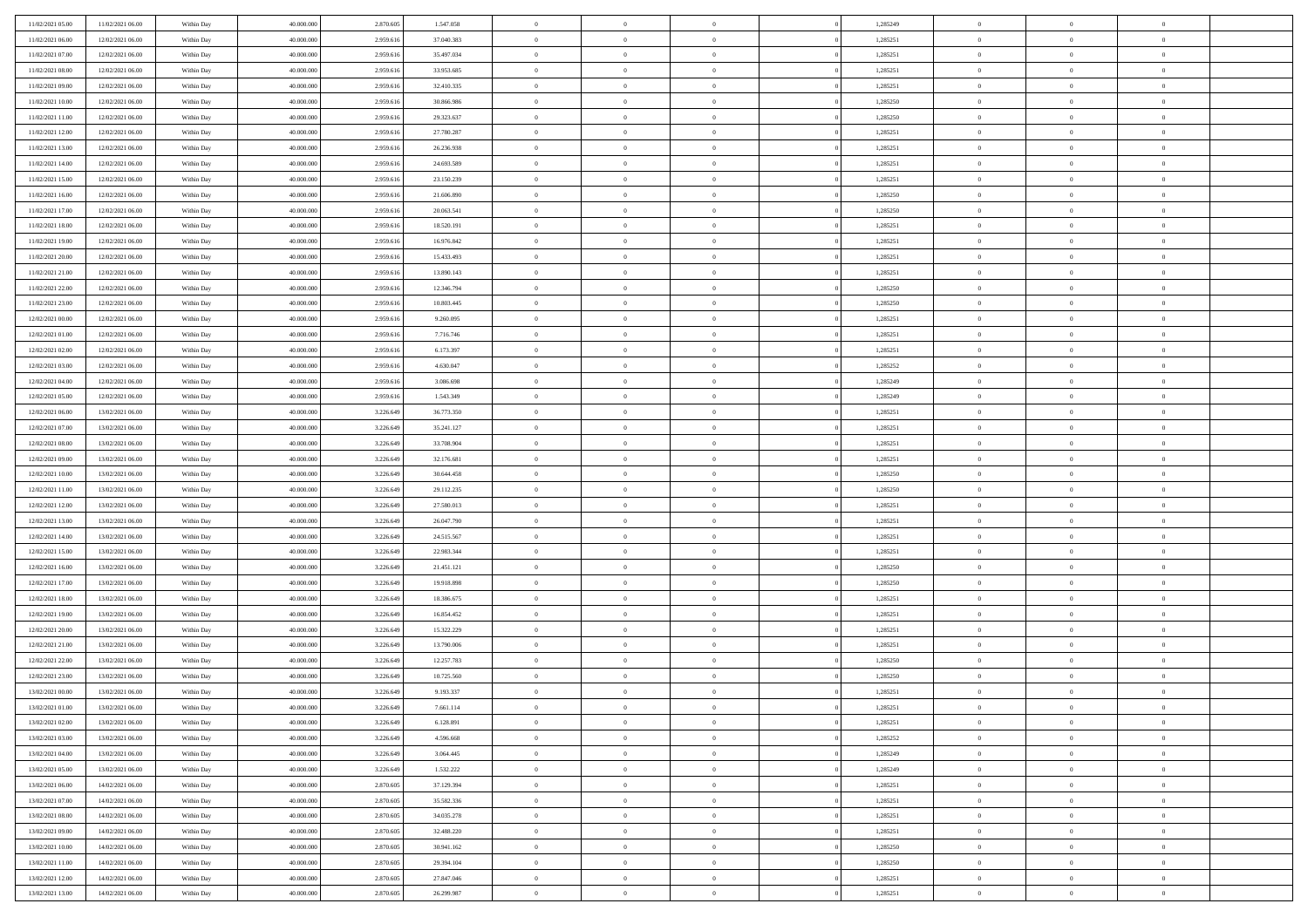| 13/02/2021 14:00                     | 14/02/2021 06:00                     | Within Day               | 40,000,000               | 2.870.605              | 24.752.929               | $\overline{0}$             | $\overline{0}$                   | $\Omega$                         | 1,285251             | $\bf{0}$                 | $\mathbf{0}$                     | $\bf{0}$                  |  |
|--------------------------------------|--------------------------------------|--------------------------|--------------------------|------------------------|--------------------------|----------------------------|----------------------------------|----------------------------------|----------------------|--------------------------|----------------------------------|---------------------------|--|
| 13/02/2021 15:00                     | 14/02/2021 06:00                     | Within Day               | 40.000.000               | 2.870.605              | 23.205.871               | $\mathbf{0}$               | $\overline{0}$                   | $\overline{0}$                   | 1,285251             | $\mathbf{0}$             | $\overline{0}$                   | $\overline{0}$            |  |
| 13/02/2021 16:00                     | 14/02/2021 06:00                     | Within Day               | 40.000.000               | 2.870.605              | 21.658.813               | $\,$ 0                     | $\overline{0}$                   | $\bf{0}$                         | 1,285250             | $\,$ 0                   | $\overline{0}$                   | $\,$ 0 $\,$               |  |
| 13/02/2021 17:00                     | 14/02/2021 06:00                     | Within Day               | 40,000,000               | 2.870.605              | 20.111.755               | $\bf{0}$                   | $\overline{0}$                   | $\Omega$                         | 1,285250             | $\bf{0}$                 | $\mathbf{0}$                     | $\theta$                  |  |
| 13/02/2021 18:00                     | 14/02/2021 06:00                     | Within Day               | 40.000.000               | 2.870.605              | 18.564.697               | $\bf{0}$                   | $\overline{0}$                   | $\overline{0}$                   | 1,285251             | $\mathbf{0}$             | $\overline{0}$                   | $\overline{0}$            |  |
| 13/02/2021 19:00                     | 14/02/2021 06:00                     | Within Day               | 40.000.000               | 2.870.605              | 17.017.639               | $\bf{0}$                   | $\overline{0}$                   | $\bf{0}$                         | 1,285251             | $\,$ 0                   | $\overline{0}$                   | $\,$ 0 $\,$               |  |
| 13/02/2021 20:00                     | 14/02/2021 06:00                     | Within Day               | 40,000,000               | 2.870.605              | 15.470.581               | $\bf{0}$                   | $\overline{0}$                   | $\overline{0}$                   | 1,285251             | $\bf{0}$                 | $\overline{0}$                   | $\theta$                  |  |
| 13/02/2021 21:00                     | 14/02/2021 06:00                     | Within Day               | 40.000.000               | 2.870.605              | 13.923.523               | $\overline{0}$             | $\overline{0}$                   | $\overline{0}$                   | 1,285251             | $\mathbf{0}$             | $\overline{0}$                   | $\overline{0}$            |  |
| 13/02/2021 22:00                     | 14/02/2021 06:00                     | Within Day               | 40.000.000               | 2.870.605              | 12.376.464               | $\bf{0}$                   | $\overline{0}$                   | $\bf{0}$                         | 1,285250             | $\,$ 0                   | $\overline{0}$                   | $\,$ 0 $\,$               |  |
| 13/02/2021 23:00                     | 14/02/2021 06:00                     | Within Day               | 40.000.000               | 2.870.605              | 10.829.406               | $\bf{0}$                   | $\overline{0}$                   | $\Omega$                         | 1,285250             | $\theta$                 | $\mathbf{0}$                     | $\theta$                  |  |
| 14/02/2021 00:00                     | 14/02/2021 06:00                     | Within Day               | 40.000.000               | 2.870.605              | 9.282.348                | $\bf{0}$                   | $\overline{0}$                   | $\overline{0}$                   | 1,285251             | $\mathbf{0}$             | $\overline{0}$                   | $\overline{0}$            |  |
| 14/02/2021 01:00                     | 14/02/2021 06:00                     | Within Day               | 40.000.000               | 2.870.605              | 7.735.290                | $\bf{0}$                   | $\overline{0}$                   | $\bf{0}$                         | 1,285251             | $\,$ 0                   | $\overline{0}$                   | $\,$ 0 $\,$               |  |
| 14/02/2021 02.00                     | 14/02/2021 06:00                     | Within Day               | 40.000.000               | 2.870.605              | 6.188.232                | $\bf{0}$                   | $\overline{0}$                   | $\Omega$                         | 1,285251             | $\theta$                 | $\mathbf{0}$                     | $\theta$                  |  |
| 14/02/2021 03:00                     | 14/02/2021 06:00                     | Within Day               | 40.000.000               | 2.870.605              | 4.641.174                | $\overline{0}$             | $\overline{0}$                   | $\overline{0}$                   | 1,285252             | $\overline{0}$           | $\overline{0}$                   | $\overline{0}$            |  |
| 14/02/2021 04:00                     | 14/02/2021 06:00                     | Within Day               | 40.000.000               | 2.870.605              | 3.094.116                | $\bf{0}$                   | $\overline{0}$                   | $\bf{0}$                         | 1,285249             | $\,$ 0                   | $\overline{0}$                   | $\,$ 0 $\,$               |  |
| 14/02/2021 05:00                     | 14/02/2021 06:00                     | Within Day               | 40,000,000               | 2.870.605              | 1.547.058                | $\bf{0}$                   | $\overline{0}$                   | $\overline{0}$                   | 1,285249             | $\bf{0}$                 | $\overline{0}$                   | $\theta$                  |  |
| 14/02/2021 06:00                     | 15/02/2021 06:00                     | Within Day               | 40.000.000               | 2.826.100              | 37.173.900               | $\overline{0}$             | $\overline{0}$                   | $\overline{0}$                   | 1,285251             | $\mathbf{0}$             | $\overline{0}$                   | $\overline{0}$            |  |
| 14/02/2021 07:00                     | 15/02/2021 06:00                     | Within Day               | 40.000.000               | 2.826.100              | 35.624.987               | $\bf{0}$                   | $\overline{0}$                   | $\bf{0}$                         | 1,285251             | $\,$ 0                   | $\overline{0}$                   | $\,$ 0 $\,$               |  |
| 14/02/2021 08:00                     | 15/02/2021 06:00                     | Within Day               | 40.000.000               | 2.826.100              | 34.076.075               | $\bf{0}$                   | $\overline{0}$                   | $\Omega$                         | 1,285251             | $\theta$                 | $\mathbf{0}$                     | $\theta$                  |  |
| 14/02/2021 09:00                     | 15/02/2021 06:00                     | Within Day               | 40.000.000               | 2.826.100              | 32.527.162               | $\overline{0}$             | $\overline{0}$                   | $\overline{0}$                   | 1,285251             | $\mathbf{0}$             | $\overline{0}$                   | $\overline{0}$            |  |
| 14/02/2021 11:00                     | 15/02/2021 06:00                     | Within Day               | 40.000.000               | 2.826.100              | 29.429.337               | $\bf{0}$                   | $\overline{0}$                   | $\bf{0}$                         | 1,285250             | $\,$ 0                   | $\overline{0}$                   | $\,$ 0 $\,$               |  |
| 14/02/2021 12:00                     | 15/02/2021 06:00                     | Within Day               | 40,000,000               | 2.826.100              | 27.880.425               | $\bf{0}$                   | $\overline{0}$                   | $\Omega$                         | 1,285251             | $\theta$                 | $\mathbf{0}$                     | $\theta$                  |  |
| 14/02/2021 13:00                     | 15/02/2021 06:00                     | Within Day               | 40.000.000               | 2.826.100              | 26.331.512               | $\overline{0}$             | $\overline{0}$                   | $\overline{0}$                   | 1,285251             | $\mathbf{0}$             | $\overline{0}$                   | $\overline{0}$            |  |
| 14/02/2021 14:00                     | 15/02/2021 06:00                     | Within Day               | 40.000.000               | 2.826.100              | 24.782.600               | $\bf{0}$                   | $\overline{0}$                   | $\bf{0}$                         | 1,285251             | $\,$ 0                   | $\overline{0}$                   | $\,$ 0 $\,$               |  |
| 14/02/2021 15:00                     | 15/02/2021 06:00                     | Within Day               | 40,000,000               | 2.826.100              | 23.233.687               | $\bf{0}$                   | $\overline{0}$                   | $\overline{0}$                   | 1,285251             | $\bf{0}$                 | $\overline{0}$                   | $\bf{0}$                  |  |
| 14/02/2021 16:00                     | 15/02/2021 06:00                     | Within Day               | 40.000.000               | 2.826.100              | 21.684.775               | $\overline{0}$             | $\overline{0}$                   | $\overline{0}$                   | 1,285250             | $\mathbf{0}$             | $\overline{0}$                   | $\overline{0}$            |  |
| 14/02/2021 17:00                     | 15/02/2021 06:00                     | Within Day               | 40.000.000               | 2.826.100              | 20.135.862               | $\bf{0}$                   | $\overline{0}$                   | $\bf{0}$                         | 1,285250             | $\,$ 0                   | $\overline{0}$                   | $\,$ 0 $\,$               |  |
| 14/02/2021 18:00                     | 15/02/2021 06:00                     | Within Day               | 40,000,000               | 2.826.100              | 18,586,950               | $\bf{0}$                   | $\overline{0}$                   | $\Omega$                         | 1.285251             | $\theta$                 | $\mathbf{0}$                     | $\theta$                  |  |
| 14/02/2021 19:00                     | 15/02/2021 06:00                     | Within Day               | 40.000.000               | 2.826.100              | 17.038.037               | $\overline{0}$             | $\overline{0}$                   | $\overline{0}$                   | 1,285251             | $\mathbf{0}$             | $\overline{0}$                   | $\overline{0}$            |  |
| 14/02/2021 20:00                     | 15/02/2021 06:00                     | Within Day               | 40.000.000               | 2.826.100              | 15.489.125               | $\bf{0}$                   | $\overline{0}$                   | $\bf{0}$                         | 1,285251             | $\,$ 0                   | $\overline{0}$                   | $\,$ 0 $\,$               |  |
| 14/02/2021 21:00                     | 15/02/2021 06:00                     | Within Day               | 40.000.000               | 2.826.100              | 13.940.212               | $\bf{0}$                   | $\overline{0}$                   | $\overline{0}$                   | 1,285251             | $\bf{0}$                 | $\overline{0}$                   | $\,0\,$                   |  |
| 14/02/2021 22:00                     | 15/02/2021 06:00                     | Within Day               | 40.000.000               | 2.826.100              | 12.391.300               | $\overline{0}$             | $\overline{0}$                   | $\overline{0}$                   | 1,285250             | $\mathbf{0}$             | $\overline{0}$                   | $\overline{0}$            |  |
| 14/02/2021 23:00                     | 15/02/2021 06:00                     | Within Day               | 40.000.000               | 2.826.100              | 10.842.387               | $\bf{0}$                   | $\overline{0}$                   | $\bf{0}$                         | 1,285250             | $\,$ 0                   | $\overline{0}$                   | $\,$ 0 $\,$               |  |
| 15/02/2021 00:00                     | 15/02/2021 06:00                     | Within Day               | 40.000.000               | 2.826.100              | 9.293.475                | $\bf{0}$                   | $\overline{0}$                   | $\bf{0}$                         | 1,285251             | $\bf{0}$                 | $\overline{0}$                   | $\bf{0}$                  |  |
| 15/02/2021 01:00                     | 15/02/2021 06:00                     | Within Day               | 40.000.000               | 2.826.100              | 7.744.562                | $\overline{0}$             | $\overline{0}$                   | $\overline{0}$                   | 1,285251             | $\mathbf{0}$             | $\overline{0}$                   | $\overline{0}$            |  |
| 15/02/2021 02:00                     | 15/02/2021 06:00                     | Within Day               | 40.000.000               | 2.826.100              | 6.195.650                | $\bf{0}$                   | $\overline{0}$                   | $\bf{0}$                         | 1,285251             | $\,$ 0                   | $\overline{0}$                   | $\,$ 0 $\,$               |  |
| 15/02/2021 03:00<br>15/02/2021 04:00 | 15/02/2021 06:00<br>15/02/2021 06:00 | Within Day               | 40.000.000<br>40.000.000 | 2.826.100<br>2.826.100 | 4.646.737<br>3.097.825   | $\bf{0}$<br>$\overline{0}$ | $\overline{0}$<br>$\overline{0}$ | $\overline{0}$<br>$\overline{0}$ | 1,285252<br>1,285249 | $\bf{0}$<br>$\mathbf{0}$ | $\overline{0}$<br>$\overline{0}$ | $\,0\,$<br>$\overline{0}$ |  |
| 15/02/2021 05:00                     | 15/02/2021 06:00                     | Within Day<br>Within Day | 40.000.000               | 2.826.100              | 1.548.912                | $\bf{0}$                   | $\overline{0}$                   |                                  | 1,285249             | $\,$ 0                   | $\overline{0}$                   | $\,$ 0 $\,$               |  |
|                                      |                                      |                          |                          |                        |                          |                            |                                  | $\bf{0}$<br>$\overline{0}$       |                      |                          | $\overline{0}$                   |                           |  |
| 15/02/2021 06:00<br>15/02/2021 07:00 | 16/02/2021 06:00<br>16/02/2021 06:00 | Within Day<br>Within Day | 40.000.000<br>40.000.000 | 2.158.517<br>2.158.517 | 37.841.482<br>36.264.754 | $\bf{0}$<br>$\overline{0}$ | $\bf{0}$<br>$\overline{0}$       | $\overline{0}$                   | 1,285251<br>1,285251 | $\bf{0}$<br>$\mathbf{0}$ | $\overline{0}$                   | $\,0\,$<br>$\overline{0}$ |  |
| 15/02/2021 08:00                     | 16/02/2021 06:00                     | Within Day               | 40.000.000               | 2.158.517              | 34.688.025               | $\bf{0}$                   | $\overline{0}$                   | $\bf{0}$                         | 1,285251             | $\,$ 0                   | $\overline{0}$                   | $\,$ 0 $\,$               |  |
| 15/02/2021 09:00                     | 16/02/2021 06:00                     | Within Day               | 40.000.000               | 2.158.517              | 33.111.297               | $\bf{0}$                   | $\bf{0}$                         | $\bf{0}$                         | 1,285251             | $\bf{0}$                 | $\overline{0}$                   | $\,0\,$                   |  |
| 15/02/2021 10:00                     | 16/02/2021 06:00                     | Within Dav               | 40.000.000               | 2.158.517              | 31.534.568               | $\mathbf{0}$               | $\overline{0}$                   | $\overline{0}$                   | 1,285250             | $\mathbf{0}$             | $\overline{0}$                   | $\overline{0}$            |  |
| 15/02/2021 11:00                     | 16/02/2021 06:00                     | Within Day               | 40.000.000               | 2.158.517              | 29.957.840               | $\bf{0}$                   | $\overline{0}$                   | $\overline{0}$                   | 1,285250             | $\overline{0}$           | $\overline{0}$                   | $\theta$                  |  |
| 15/02/2021 12:00                     | 16/02/2021 06:00                     | Within Day               | 40.000.000               | 2.158.517              | 28.381.112               | $\bf{0}$                   | $\bf{0}$                         | $\bf{0}$                         | 1,285251             | $\bf{0}$                 | $\overline{0}$                   | $\bf{0}$                  |  |
| 15/02/2021 13:00                     | 16/02/2021 06:00                     | Within Day               | 40.000.000               | 2.158.517              | 26.804.383               | $\overline{0}$             | $\overline{0}$                   | $\overline{0}$                   | 1,285251             | $\overline{0}$           | $\overline{0}$                   | $\overline{0}$            |  |
| 15/02/2021 14:00                     | 16/02/2021 06:00                     | Within Day               | 40.000.000               | 2.158.517              | 25.227.655               | $\,$ 0 $\,$                | $\overline{0}$                   | $\overline{0}$                   | 1,285251             | $\mathbf{0}$             | $\,$ 0 $\,$                      | $\,$ 0 $\,$               |  |
| 15/02/2021 15:00                     | 16/02/2021 06:00                     | Within Day               | 40.000.000               | 2.158.517              | 23.650.926               | $\bf{0}$                   | $\bf{0}$                         | $\overline{0}$                   | 1,285251             | $\bf{0}$                 | $\overline{0}$                   | $\bf{0}$                  |  |
| 15/02/2021 16:00                     | 16/02/2021 06:00                     | Within Day               | 40.000.000               | 2.158.517              | 22.074.198               | $\bf{0}$                   | $\overline{0}$                   | $\overline{0}$                   | 1,285250             | $\overline{0}$           | $\bf{0}$                         | $\overline{0}$            |  |
| 15/02/2021 17:00                     | 16/02/2021 06:00                     | Within Day               | 40.000.000               | 2.158.517              | 20.497.469               | $\,$ 0 $\,$                | $\overline{0}$                   | $\overline{0}$                   | 1,285250             | $\mathbf{0}$             | $\overline{0}$                   | $\,$ 0 $\,$               |  |
| 15/02/2021 18:00                     | 16/02/2021 06:00                     | Within Day               | 40.000.000               | 2.158.517              | 18.920.741               | $\overline{0}$             | $\overline{0}$                   | $\overline{0}$                   | 1,285251             | $\bf{0}$                 | $\overline{0}$                   | $\overline{0}$            |  |
| 15/02/2021 19:00                     | 16/02/2021 06:00                     | Within Day               | 40.000.000               | 2.158.517              | 17.344.012               | $\overline{0}$             | $\overline{0}$                   | $\overline{0}$                   | 1,285251             | $\overline{0}$           | $\bf{0}$                         | $\overline{0}$            |  |
| 15/02/2021 20:00                     | 16/02/2021 06:00                     | Within Day               | 40.000.000               | 2.158.517              | 15.767.284               | $\,$ 0 $\,$                | $\overline{0}$                   | $\overline{0}$                   | 1,285251             | $\mathbf{0}$             | $\,$ 0 $\,$                      | $\,$ 0 $\,$               |  |
| 15/02/2021 21:00                     | 16/02/2021 06:00                     | Within Day               | 40.000.000               | 2.158.517              | 14.190.556               | $\bf{0}$                   | $\bf{0}$                         | $\overline{0}$                   | 1,285251             | $\mathbf{0}$             | $\overline{0}$                   | $\bf{0}$                  |  |
| 15/02/2021 22:00                     | 16/02/2021 06:00                     | Within Day               | 40.000.000               | 2.158.517              | 12.613.827               | $\bf{0}$                   | $\overline{0}$                   | $\overline{0}$                   | 1,285250             | $\mathbf{0}$             | $\bf{0}$                         | $\overline{0}$            |  |
| 15/02/2021 23:00                     | 16/02/2021 06:00                     | Within Day               | 40.000.000               | 2.158.517              | 11.037.099               | $\,0\,$                    | $\overline{0}$                   | $\overline{0}$                   | 1,285250             | $\,$ 0                   | $\overline{0}$                   | $\,$ 0 $\,$               |  |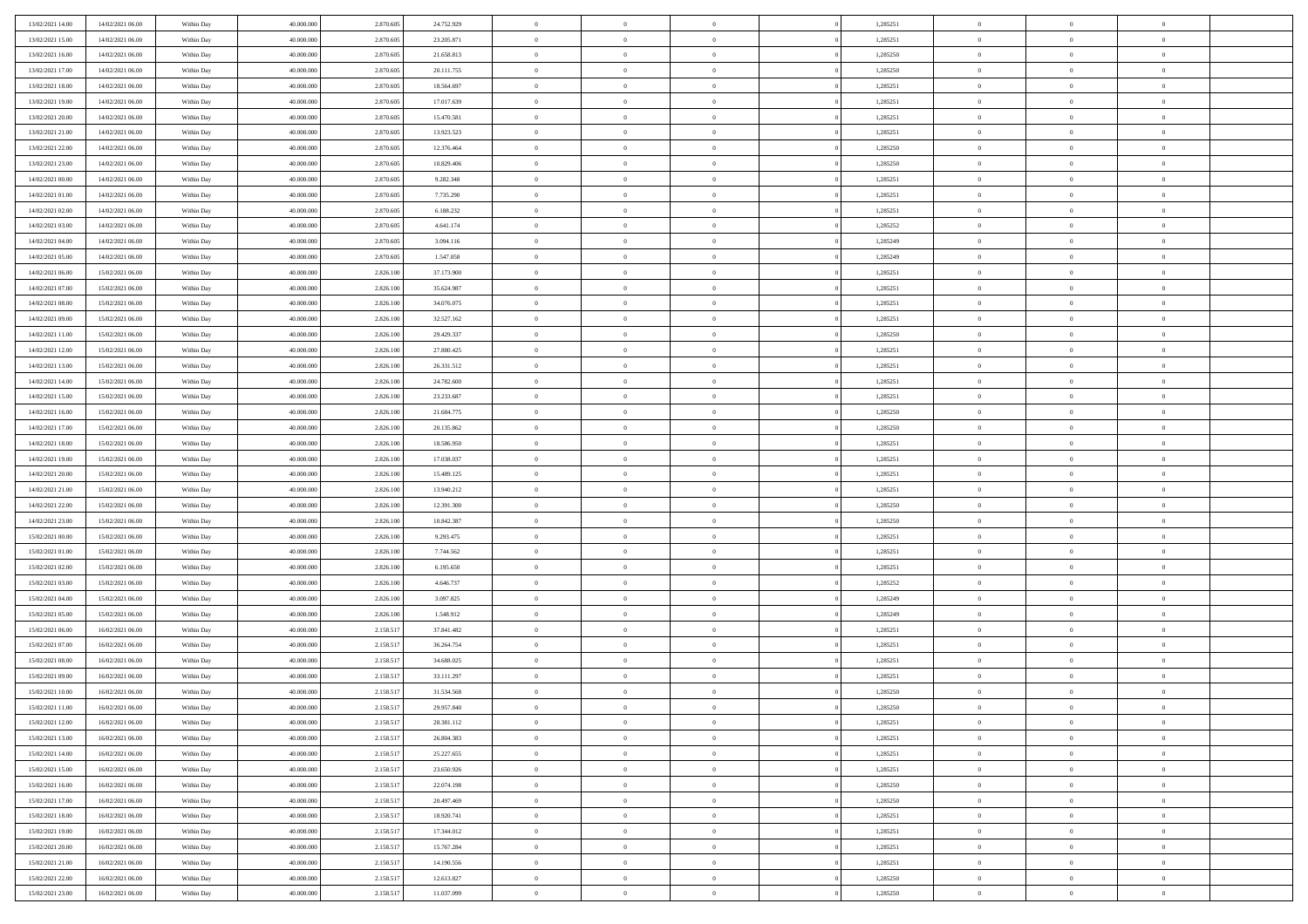| 16/02/2021 00:00                     | 16/02/2021 06:00                     | Within Day               | 40,000,000               | 2.158.517              | 9.460.370                | $\overline{0}$             | $\overline{0}$                   | $\Omega$                   | 1,285251             | $\bf{0}$                   | $\mathbf{0}$                     | $\bf{0}$                   |  |
|--------------------------------------|--------------------------------------|--------------------------|--------------------------|------------------------|--------------------------|----------------------------|----------------------------------|----------------------------|----------------------|----------------------------|----------------------------------|----------------------------|--|
| 16/02/2021 01:00                     | 16/02/2021 06:00                     | Within Dav               | 40.000.000               | 2.158.517              | 7.883.642                | $\mathbf{0}$               | $\overline{0}$                   | $\overline{0}$             | 1,285251             | $\mathbf{0}$               | $\overline{0}$                   | $\overline{0}$             |  |
| 16/02/2021 02:00                     | 16/02/2021 06:00                     | Within Day               | 40.000.000               | 2.158.517              | 6.306.913                | $\,$ 0                     | $\overline{0}$                   | $\bf{0}$                   | 1,285251             | $\,$ 0                     | $\overline{0}$                   | $\,$ 0 $\,$                |  |
| 16/02/2021 03:00                     | 16/02/2021 06:00                     | Within Day               | 40,000,000               | 2.158.517              | 4.730.185                | $\bf{0}$                   | $\overline{0}$                   | $\Omega$                   | 1,285252             | $\bf{0}$                   | $\mathbf{0}$                     | $\theta$                   |  |
| 16/02/2021 04:00                     | 16/02/2021 06:00                     | Within Day               | 40.000.000               | 2.158.517              | 3.153.456                | $\bf{0}$                   | $\overline{0}$                   | $\overline{0}$             | 1,285249             | $\mathbf{0}$               | $\overline{0}$                   | $\overline{0}$             |  |
| 16/02/2021 05:00                     | 16/02/2021 06:00                     | Within Day               | 40.000.000               | 2.158.517              | 1.576.728                | $\bf{0}$                   | $\overline{0}$                   | $\bf{0}$                   | 1,285249             | $\,$ 0                     | $\overline{0}$                   | $\,$ 0 $\,$                |  |
| 16/02/2021 06:00                     | 17/02/2021 06:00                     | Within Day               | 40,000,000               | 2.158.517              | 37.841.482               | $\bf{0}$                   | $\overline{0}$                   | $\Omega$                   | 1,285251             | $\theta$                   | $\overline{0}$                   | $\theta$                   |  |
| 16/02/2021 07:00                     | 17/02/2021 06:00                     | Within Day               | 40.000.000               | 2.158.517              | 36.264.754               | $\overline{0}$             | $\overline{0}$                   | $\overline{0}$             | 1,285251             | $\mathbf{0}$               | $\overline{0}$                   | $\overline{0}$             |  |
| 16/02/2021 08:00                     | 17/02/2021 06:00                     | Within Day               | 40.000.000               | 2.158.517              | 34.688.025               | $\bf{0}$                   | $\overline{0}$                   | $\bf{0}$                   | 1,285251             | $\,$ 0                     | $\overline{0}$                   | $\,$ 0 $\,$                |  |
| 16/02/2021 09:00                     | 17/02/2021 06:00                     | Within Day               | 40,000,000               | 2.158.517              | 33.111.297               | $\bf{0}$                   | $\overline{0}$                   | $\Omega$                   | 1,285251             | $\theta$                   | $\mathbf{0}$                     | $\theta$                   |  |
| 16/02/2021 10:00                     | 17/02/2021 06:00                     | Within Day               | 40.000.000               | 2.158.517              | 31.534.568               | $\overline{0}$             | $\overline{0}$                   | $\overline{0}$             | 1,285250             | $\mathbf{0}$               | $\overline{0}$                   | $\overline{0}$             |  |
| 16/02/2021 11:00                     | 17/02/2021 06:00                     | Within Day               | 40.000.000               | 2.158.517              | 29.957.840               | $\bf{0}$                   | $\overline{0}$                   | $\bf{0}$                   | 1,285250             | $\,$ 0                     | $\overline{0}$                   | $\,$ 0 $\,$                |  |
| 16/02/2021 12:00                     | 17/02/2021 06:00                     | Within Day               | 40,000,000               | 2.158.517              | 28.381.112               | $\bf{0}$                   | $\overline{0}$                   | $\Omega$                   | 1,285251             | $\bf{0}$                   | $\mathbf{0}$                     | $\theta$                   |  |
| 16/02/2021 13:00                     | 17/02/2021 06:00                     | Within Day               | 40.000.000               | 2.158.517              | 26.804.383               | $\overline{0}$             | $\overline{0}$                   | $\overline{0}$             | 1,285251             | $\mathbf{0}$               | $\overline{0}$                   | $\overline{0}$             |  |
| 16/02/2021 14:00                     | 17/02/2021 06:00                     | Within Day               | 40.000.000               | 2.158.517              | 25.227.655               | $\bf{0}$                   | $\overline{0}$                   | $\bf{0}$                   | 1,285251             | $\,$ 0                     | $\overline{0}$                   | $\,$ 0 $\,$                |  |
| 16/02/2021 15:00                     | 17/02/2021 06:00                     | Within Day               | 40,000,000               | 2.158.517              | 23.650.926               | $\bf{0}$                   | $\overline{0}$                   | $\overline{0}$             | 1,285251             | $\theta$                   | $\overline{0}$                   | $\theta$                   |  |
| 16/02/2021 16:00                     | 17/02/2021 06:00                     | Within Day               | 40.000.000               | 2.158.517              | 22.074.198               | $\overline{0}$             | $\overline{0}$                   | $\overline{0}$             | 1,285250             | $\mathbf{0}$               | $\overline{0}$                   | $\overline{0}$             |  |
| 16/02/2021 17:00                     | 17/02/2021 06:00                     | Within Day               | 40.000.000               | 2.158.517              | 20.497.469               | $\bf{0}$                   | $\overline{0}$                   | $\bf{0}$                   | 1,285250             | $\,$ 0                     | $\overline{0}$                   | $\,$ 0 $\,$                |  |
| 16/02/2021 18:00                     | 17/02/2021 06:00                     | Within Day               | 40,000,000               | 2.158.517              | 18.920.741               | $\bf{0}$                   | $\overline{0}$                   | $\Omega$                   | 1,285251             | $\theta$                   | $\mathbf{0}$                     | $\theta$                   |  |
| 16/02/2021 19:00                     | 17/02/2021 06:00                     | Within Day               | 40.000.000               | 2.158.517              | 17.344.012               | $\overline{0}$             | $\overline{0}$                   | $\overline{0}$             | 1,285251             | $\mathbf{0}$               | $\overline{0}$                   | $\overline{0}$             |  |
| 16/02/2021 20:00                     | 17/02/2021 06:00                     | Within Day               | 40.000.000               | 2.158.517              | 15.767.284               | $\bf{0}$                   | $\overline{0}$                   | $\bf{0}$                   | 1,285251             | $\,$ 0                     | $\overline{0}$                   | $\,$ 0 $\,$                |  |
| 16/02/2021 21:00                     | 17/02/2021 06:00                     | Within Day               | 40,000,000               | 2.158.517              | 14.190.556               | $\bf{0}$                   | $\overline{0}$                   | $\Omega$                   | 1,285251             | $\bf{0}$                   | $\mathbf{0}$                     | $\theta$                   |  |
| 16/02/2021 22:00                     | 17/02/2021 06:00                     | Within Day               | 40.000.000               | 2.158.517              | 12.613.827               | $\overline{0}$             | $\overline{0}$                   | $\overline{0}$             | 1,285250             | $\mathbf{0}$               | $\overline{0}$                   | $\overline{0}$             |  |
| 16/02/2021 23:00                     | 17/02/2021 06:00                     | Within Day               | 40.000.000               | 2.158.517              | 11.037.099               | $\bf{0}$                   | $\overline{0}$                   | $\bf{0}$                   | 1,285250             | $\,$ 0                     | $\overline{0}$                   | $\,$ 0 $\,$                |  |
| 17/02/2021 00:00                     | 17/02/2021 06:00                     | Within Day               | 40,000,000               | 2.158.517              | 9.460.370                | $\bf{0}$                   | $\overline{0}$                   | $\overline{0}$             | 1,285251             | $\bf{0}$                   | $\overline{0}$                   | $\bf{0}$                   |  |
| 17/02/2021 01:00                     | 17/02/2021 06:00                     | Within Day               | 40.000.000               | 2.158.517              | 7.883.642                | $\overline{0}$             | $\overline{0}$                   | $\overline{0}$             | 1,285251             | $\mathbf{0}$               | $\overline{0}$                   | $\overline{0}$             |  |
| 17/02/2021 02:00                     | 17/02/2021 06:00                     | Within Day               | 40.000.000               | 2.158.517              | 6.306.913                | $\bf{0}$                   | $\overline{0}$                   | $\bf{0}$                   | 1,285251             | $\,$ 0                     | $\overline{0}$                   | $\,$ 0 $\,$                |  |
| 17/02/2021 03:00                     | 17/02/2021 06:00                     | Within Day               | 40,000,000               | 2.158.517              | 4.730.185                | $\bf{0}$                   | $\overline{0}$                   | $\Omega$                   | 1.285252             | $\theta$                   | $\mathbf{0}$                     | $\theta$                   |  |
| 17/02/2021 04:00                     | 17/02/2021 06:00                     | Within Day               | 40.000.000               | 2.158.517              | 3.153.456                | $\overline{0}$             | $\overline{0}$                   | $\overline{0}$             | 1,285249             | $\mathbf{0}$               | $\overline{0}$                   | $\overline{0}$             |  |
| 17/02/2021 05:00                     | 17/02/2021 06:00                     | Within Day               | 40.000.000               | 2.158.517              | 1.576.728                | $\bf{0}$                   | $\overline{0}$                   | $\bf{0}$                   | 1,285249             | $\,$ 0                     | $\overline{0}$                   | $\,$ 0 $\,$                |  |
| 17/02/2021 06:00                     | 18/02/2021 06:00                     | Within Day               | 40.000.000               | 2.158.517              | 37.841.482               | $\bf{0}$                   | $\overline{0}$                   | $\overline{0}$             | 1,285251             | $\bf{0}$                   | $\overline{0}$                   | $\,0\,$                    |  |
| 17/02/2021 07:00                     | 18/02/2021 06:00                     | Within Dav               | 40.000.000               | 2.158.517              | 36.264.754               | $\overline{0}$             | $\overline{0}$                   | $\overline{0}$             | 1,285251             | $\mathbf{0}$               | $\overline{0}$                   | $\overline{0}$             |  |
| 17/02/2021 08:00                     | 18/02/2021 06:00                     | Within Day               | 40.000.000               | 2.158.517              | 34.688.025               | $\bf{0}$                   | $\overline{0}$                   | $\bf{0}$                   | 1,285251             | $\,$ 0                     | $\overline{0}$                   | $\,$ 0 $\,$                |  |
| 17/02/2021 09:00                     | 18/02/2021 06:00                     | Within Day               | 40.000.000               | 2.158.517              | 33.111.297               | $\bf{0}$                   | $\overline{0}$                   | $\bf{0}$                   | 1,285251             | $\bf{0}$                   | $\overline{0}$                   | $\,0\,$                    |  |
| 17/02/2021 10:00                     | 18/02/2021 06:00                     | Within Day               | 40.000.000               | 2.158.517              | 31.534.568               | $\overline{0}$             | $\overline{0}$                   | $\overline{0}$             | 1,285250             | $\mathbf{0}$               | $\overline{0}$                   | $\overline{0}$             |  |
| 17/02/2021 11:00                     | 18/02/2021 06:00                     | Within Day               | 40.000.000               | 2.158.517              | 29.957.840               | $\bf{0}$                   | $\overline{0}$                   | $\bf{0}$                   | 1,285250             | $\,$ 0                     | $\overline{0}$                   | $\,$ 0 $\,$                |  |
| 17/02/2021 12:00                     | 18/02/2021 06:00                     | Within Day               | 40.000.000               | 2.158.517              | 28.381.112               | $\bf{0}$                   | $\bf{0}$                         | $\overline{0}$             | 1,285251             | $\bf{0}$                   | $\overline{0}$                   | $\,0\,$                    |  |
| 17/02/2021 13:00                     | 18/02/2021 06:00                     | Within Day               | 40.000.000               | 2.158.517              | 26.804.383               | $\overline{0}$             | $\overline{0}$                   | $\overline{0}$             | 1,285251             | $\mathbf{0}$               | $\overline{0}$                   | $\overline{0}$             |  |
| 17/02/2021 14:00                     | 18/02/2021 06:00                     | Within Day               | 40.000.000               | 2.158.517              | 25.227.655               | $\bf{0}$                   | $\overline{0}$                   | $\bf{0}$                   | 1,285251             | $\,$ 0                     | $\overline{0}$                   | $\,$ 0 $\,$                |  |
| 17/02/2021 15:00                     | 18/02/2021 06:00                     | Within Day               | 40.000.000               | 2.158.517              | 23.650.926               | $\bf{0}$                   | $\bf{0}$                         | $\overline{0}$             | 1,285251             | $\bf{0}$                   | $\overline{0}$                   | $\,0\,$                    |  |
| 17/02/2021 16:00                     | 18/02/2021 06:00                     | Within Day               | 40.000.000               | 2.158.517              | 22.074.198               | $\overline{0}$             | $\overline{0}$                   | $\overline{0}$             | 1,285250             | $\mathbf{0}$               | $\overline{0}$                   | $\overline{0}$             |  |
| 17/02/2021 17:00                     | 18/02/2021 06:00                     | Within Day               | 40.000.000               | 2.158.517              | 20.497.469               | $\bf{0}$                   | $\overline{0}$                   | $\bf{0}$                   | 1,285250             | $\,$ 0                     | $\overline{0}$                   | $\,$ 0 $\,$                |  |
| 17/02/2021 18:00<br>17/02/2021 19:00 | 18/02/2021 06:00                     | Within Day               | 40.000.000               | 2.158.517              | 18.920.741               | $\bf{0}$<br>$\mathbf{0}$   | $\bf{0}$                         | $\bf{0}$                   | 1,285251             | $\bf{0}$<br>$\mathbf{0}$   | $\overline{0}$                   | $\,0\,$<br>$\overline{0}$  |  |
|                                      | 18/02/2021 06:00                     | Within Dav               | 40.000.000               | 2.158.517              | 17.344.012               | $\bf{0}$                   | $\overline{0}$<br>$\overline{0}$ | $\overline{0}$             | 1,285251             | $\overline{0}$             | $\overline{0}$                   | $\theta$                   |  |
| 17/02/2021 20:00                     | 18/02/2021 06:00<br>18/02/2021 06:00 | Within Day               | 40.000.000               | 2.158.517              | 15.767.284               |                            |                                  | $\theta$                   | 1,285251             |                            | $\overline{0}$                   |                            |  |
| 17/02/2021 21:00<br>17/02/2021 22:00 | 18/02/2021 06:00                     | Within Day<br>Within Day | 40.000.000<br>40.000.000 | 2.158.517<br>2.158.517 | 14.190.556<br>12.613.827 | $\bf{0}$<br>$\overline{0}$ | $\bf{0}$<br>$\overline{0}$       | $\bf{0}$<br>$\overline{0}$ | 1,285251<br>1,285250 | $\bf{0}$<br>$\overline{0}$ | $\overline{0}$<br>$\overline{0}$ | $\bf{0}$<br>$\overline{0}$ |  |
| 17/02/2021 23:00                     | 18/02/2021 06:00                     | Within Day               | 40.000.000               | 2.158.517              | 11.037.099               | $\,$ 0 $\,$                | $\overline{0}$                   | $\overline{0}$             | 1,285250             | $\mathbf{0}$               | $\,$ 0 $\,$                      | $\,$ 0 $\,$                |  |
| 18/02/2021 00:00                     | 18/02/2021 06:00                     | Within Day               | 40.000.000               | 2.158.517              | 9.460.370                | $\bf{0}$                   | $\bf{0}$                         | $\overline{0}$             | 1,285251             | $\bf{0}$                   | $\overline{0}$                   | $\bf{0}$                   |  |
| 18/02/2021 01:00                     | 18/02/2021 06:00                     | Within Day               | 40.000.000               | 2.158.517              | 7.883.642                | $\bf{0}$                   | $\overline{0}$                   | $\overline{0}$             | 1,285251             | $\overline{0}$             | $\bf{0}$                         | $\overline{0}$             |  |
| 18/02/2021 02:00                     | 18/02/2021 06:00                     | Within Day               | 40.000.000               | 2.158.517              | 6.306.913                | $\,$ 0 $\,$                | $\overline{0}$                   | $\overline{0}$             | 1,285251             | $\,$ 0 $\,$                | $\overline{0}$                   | $\,$ 0 $\,$                |  |
| 18/02/2021 03:00                     | 18/02/2021 06:00                     | Within Day               | 40.000.000               | 2.158.517              | 4.730.185                | $\overline{0}$             | $\overline{0}$                   | $\overline{0}$             | 1,285252             | $\bf{0}$                   | $\overline{0}$                   | $\overline{0}$             |  |
| 18/02/2021 04:00                     | 18/02/2021 06:00                     | Within Day               | 40.000.000               | 2.158.517              | 3.153.456                | $\overline{0}$             | $\overline{0}$                   | $\overline{0}$             | 1,285249             | $\overline{0}$             | $\bf{0}$                         | $\overline{0}$             |  |
| 18/02/2021 05:00                     | 18/02/2021 06:00                     | Within Day               | 40.000.000               | 2.158.517              | 1.576.728                | $\,$ 0 $\,$                | $\overline{0}$                   | $\overline{0}$             | 1,285249             | $\mathbf{0}$               | $\,$ 0 $\,$                      | $\,$ 0 $\,$                |  |
| 18/02/2021 06:00                     | 19/02/2021 06:00                     | Within Day               | 40.000.000               | 2.158.517              | 37.841.482               | $\bf{0}$                   | $\bf{0}$                         | $\overline{0}$             | 1,285251             | $\mathbf{0}$               | $\overline{0}$                   | $\bf{0}$                   |  |
| 18/02/2021 07:00                     | 19/02/2021 06:00                     | Within Day               | 40.000.000               | 2.158.517              | 36.264.754               | $\overline{0}$             | $\overline{0}$                   | $\overline{0}$             | 1,285251             | $\mathbf{0}$               | $\bf{0}$                         | $\overline{0}$             |  |
| 18/02/2021 08:00                     | 19/02/2021 06:00                     | Within Day               | 40.000.000               | 2.158.517              | 34.688.025               | $\,0\,$                    | $\overline{0}$                   | $\overline{0}$             | 1,285251             | $\,$ 0                     | $\overline{0}$                   | $\,$ 0 $\,$                |  |
|                                      |                                      |                          |                          |                        |                          |                            |                                  |                            |                      |                            |                                  |                            |  |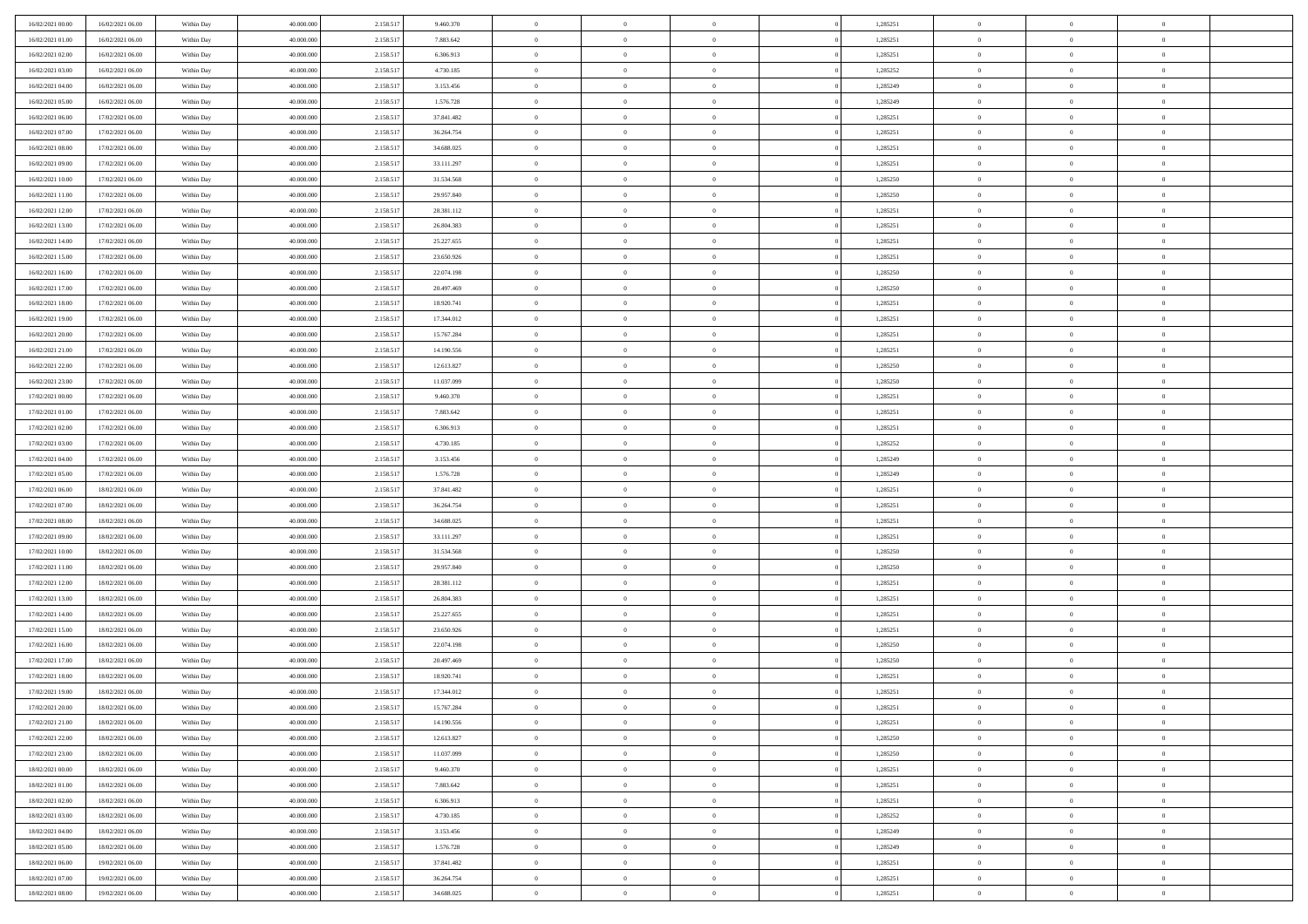| 18/02/2021 09:00                     | 19/02/2021 06:00                     | Within Day               | 40.000.000               | 2.158.517              | 33.111.297               | $\bf{0}$                 | $\bf{0}$                         | $\theta$                   |          | 1,285251             | $\bf{0}$           | $\overline{0}$                   | $\,0\,$                    |  |
|--------------------------------------|--------------------------------------|--------------------------|--------------------------|------------------------|--------------------------|--------------------------|----------------------------------|----------------------------|----------|----------------------|--------------------|----------------------------------|----------------------------|--|
| 18/02/2021 10:00                     | 19/02/2021 06:00                     | Within Day               | 40,000,000               | 2.158.517              | 31.534.568               | $\overline{0}$           | $\overline{0}$                   | $\overline{0}$             |          | 1,285250             | $\overline{0}$     | $\overline{0}$                   | $\theta$                   |  |
| 18/02/2021 11:00                     | 19/02/2021 06:00                     | Within Dav               | 40.000.000               | 2.158.517              | 29.957.840               | $\mathbf{0}$             | $\overline{0}$                   | $\overline{0}$             |          | 1,285250             | $\mathbf{0}$       | $\overline{0}$                   | $\overline{0}$             |  |
| 18/02/2021 12:00                     | 19/02/2021 06:00                     | Within Day               | 40.000.000               | 2.158.517              | 28.381.112               | $\bf{0}$                 | $\overline{0}$                   | $\overline{0}$             |          | 1,285251             | $\bf{0}$           | $\overline{0}$                   | $\bf{0}$                   |  |
| 18/02/2021 13:00                     | 19/02/2021 06:00                     | Within Day               | 40,000,000               | 2.158.517              | 26.804.383               | $\bf{0}$                 | $\bf{0}$                         | $\overline{0}$             |          | 1,285251             | $\bf{0}$           | $\bf{0}$                         | $\,0\,$                    |  |
| 18/02/2021 14:00                     | 19/02/2021 06:00                     | Within Dav               | 40.000.000               | 2.158.517              | 25.227.655               | $\overline{0}$           | $\overline{0}$                   | $\overline{0}$             |          | 1,285251             | $\mathbf{0}$       | $\overline{0}$                   | $\overline{0}$             |  |
| 18/02/2021 15:00                     | 19/02/2021 06:00                     | Within Day               | 40.000.000               | 2.158.517              | 23.650.926               | $\bf{0}$                 | $\overline{0}$                   | $\overline{0}$             |          | 1,285251             | $\bf{0}$           | $\overline{0}$                   | $\,0\,$                    |  |
| 18/02/2021 16:00                     | 19/02/2021 06:00                     | Within Day               | 40,000,000               | 2.158.517              | 22.074.198               | $\overline{0}$           | $\overline{0}$                   | $\overline{0}$             |          | 1,285250             | $\,$ 0 $\,$        | $\overline{0}$                   | $\theta$                   |  |
| 18/02/2021 17:00                     | 19/02/2021 06:00                     | Within Dav               | 40.000.000               | 2.158.517              | 20.497.469               | $\mathbf{0}$             | $\overline{0}$                   | $\overline{0}$             |          | 1,285250             | $\mathbf{0}$       | $\overline{0}$                   | $\overline{0}$             |  |
| 18/02/2021 18:00                     | 19/02/2021 06:00                     | Within Day               | 40.000.000               | 2.158.517              | 18.920.741               | $\bf{0}$                 | $\overline{0}$                   | $\overline{0}$             |          | 1,285251             | $\bf{0}$           | $\overline{0}$                   | $\,0\,$                    |  |
| 18/02/2021 19:00                     | 19/02/2021 06:00                     | Within Day               | 40,000,000               | 2.158.517              | 17.344.012               | $\overline{0}$           | $\overline{0}$                   | $\overline{0}$             |          | 1,285251             | $\bf{0}$           | $\overline{0}$                   | $\theta$                   |  |
| 18/02/2021 20:00                     | 19/02/2021 06:00                     | Within Dav               | 40.000.000               | 2.158.517              | 15.767.284               | $\mathbf{0}$             | $\overline{0}$                   | $\overline{0}$             |          | 1,285251             | $\mathbf{0}$       | $\overline{0}$                   | $\overline{0}$             |  |
| 18/02/2021 21:00                     | 19/02/2021 06:00                     | Within Day               | 40.000.000               | 2.158.517              | 14.190.556               | $\bf{0}$                 | $\overline{0}$                   | $\bf{0}$                   |          | 1,285251             | $\bf{0}$           | $\overline{0}$                   | $\overline{0}$             |  |
| 18/02/2021 22:00                     | 19/02/2021 06:00                     | Within Day               | 40.000.000               | 2.158.517              | 12.613.827               | $\bf{0}$                 | $\overline{0}$                   | $\overline{0}$             |          | 1,285250             | $\bf{0}$           | $\mathbf{0}$                     | $\,0\,$                    |  |
| 18/02/2021 23:00                     | 19/02/2021 06:00                     | Within Dav               | 40.000.000               | 2.158.517              | 11.037.099               | $\overline{0}$           | $\overline{0}$                   | $\overline{0}$             |          | 1,285250             | $\mathbf{0}$       | $\overline{0}$                   | $\overline{0}$             |  |
| 19/02/2021 00:00                     | 19/02/2021 06:00                     | Within Day               | 40.000.000               | 2.158.517              | 9.460.370                | $\bf{0}$                 | $\overline{0}$                   | $\overline{0}$             |          | 1,285251             | $\bf{0}$           | $\overline{0}$                   | $\bf{0}$                   |  |
| 19/02/2021 01:00                     | 19/02/2021 06:00                     | Within Day               | 40,000,000               | 2.158.517              | 7.883.642                | $\overline{0}$           | $\overline{0}$                   | $\overline{0}$             |          | 1,285251             | $\bf{0}$           | $\overline{0}$                   | $\theta$                   |  |
| 19/02/2021 02:00                     | 19/02/2021 06:00                     | Within Day               | 40.000.000               | 2.158.517              | 6.306.913                | $\mathbf{0}$             | $\overline{0}$                   | $\overline{0}$             |          | 1,285251             | $\mathbf{0}$       | $\overline{0}$                   | $\overline{0}$             |  |
| 19/02/2021 03:00                     | 19/02/2021 06:00                     | Within Day               | 40.000.000               | 2.158.517              | 4.730.185                | $\bf{0}$                 | $\overline{0}$                   | $\overline{0}$             |          | 1,285252             | $\bf{0}$           | $\overline{0}$                   | $\,0\,$                    |  |
| 19/02/2021 04:00                     | 19/02/2021 06:00                     | Within Day               | 40,000,000               | 2.158.517              | 3.153.456                | $\overline{0}$           | $\overline{0}$                   | $\overline{0}$             |          | 1,285249             | $\bf{0}$           | $\overline{0}$                   | $\overline{0}$             |  |
| 19/02/2021 05:00                     | 19/02/2021 06:00                     | Within Dav               | 40.000.000               | 2.158.517              | 1.576.728                | $\mathbf{0}$             | $\overline{0}$                   | $\overline{0}$             |          | 1,285249             | $\mathbf{0}$       | $\overline{0}$                   | $\overline{0}$             |  |
| 19/02/2021 06:00                     | 20/02/2021 06:00                     | Within Day               | 40.000.000               | 2.158.517              | 37.841.482               | $\bf{0}$                 | $\overline{0}$                   | $\overline{0}$             |          | 1,285251             | $\bf{0}$           | $\overline{0}$                   | $\bf{0}$                   |  |
| 19/02/2021 07:00                     | 20/02/2021 06:00                     | Within Day               | 40,000,000               | 2.158.517              | 36.264.754               | $\bf{0}$                 | $\overline{0}$                   | $\overline{0}$             |          | 1,285251             | $\bf{0}$           | $\overline{0}$                   | $\,0\,$                    |  |
| 19/02/2021 08:00                     | 20/02/2021 06:00                     | Within Dav               | 40.000.000               | 2.158.517              | 34.688.025               | $\mathbf{0}$             | $\overline{0}$                   | $\overline{0}$             |          | 1,285251             | $\mathbf{0}$       | $\overline{0}$                   | $\overline{0}$             |  |
| 19/02/2021 09:00                     | 20/02/2021 06:00                     | Within Day               | 40.000.000               | 2.158.517              | 33.111.297               | $\bf{0}$                 | $\overline{0}$                   | $\overline{0}$             |          | 1,285251             | $\bf{0}$           | $\overline{0}$                   | $\,0\,$                    |  |
| 19/02/2021 10:00                     | 20/02/2021 06:00                     | Within Day               | 40,000,000               | 2.158.517              | 31.534.568               | $\overline{0}$           | $\overline{0}$                   | $\overline{0}$             |          | 1,285250             | $\bf{0}$           | $\mathbf{0}$                     | $\overline{0}$             |  |
| 19/02/2021 11:00                     | 20/02/2021 06:00                     | Within Dav               | 40.000.000               | 2.158.517              | 29.957.840               | $\mathbf{0}$             | $\overline{0}$                   | $\overline{0}$             |          | 1,285250             | $\mathbf{0}$       | $\overline{0}$                   | $\overline{0}$             |  |
| 19/02/2021 12:00                     | 20/02/2021 06:00                     | Within Day               | 40.000.000               | 2.158.517              | 28.381.112               | $\bf{0}$                 | $\bf{0}$                         | $\overline{0}$             |          | 1,285251             | $\bf{0}$           | $\overline{0}$                   | $\,0\,$                    |  |
| 19/02/2021 13:00                     | 20/02/2021 06:00                     | Within Day               | 40,000,000               | 2.158.517              | 26.804.383               | $\bf{0}$                 | $\bf{0}$                         | $\overline{0}$             |          | 1,285251             | $\bf{0}$           | $\overline{0}$                   | $\bf{0}$                   |  |
| 19/02/2021 14:00                     | 20/02/2021 06:00                     | Within Dav               | 40.000.000               | 2.158.517              | 25.227.655               | $\mathbf{0}$             | $\overline{0}$                   | $\overline{0}$             |          | 1,285251             | $\mathbf{0}$       | $\overline{0}$                   | $\overline{0}$             |  |
| 19/02/2021 15:00                     | 20/02/2021 06:00                     | Within Day               | 40.000.000               | 2.158.517              | 23.650.926               | $\bf{0}$                 | $\overline{0}$                   | $\theta$                   |          | 1,285251             | $\,$ 0             | $\overline{0}$                   | $\theta$                   |  |
| 19/02/2021 16:00                     | 20/02/2021 06:00                     | Within Day               | 40,000,000               | 2.158.517              | 22.074.198               | $\bf{0}$                 | $\bf{0}$                         | $\overline{0}$             |          | 1,285250             | $\bf{0}$           | $\overline{0}$                   | $\bf{0}$                   |  |
| 19/02/2021 17:00                     | 20/02/2021 06:00                     | Within Dav               | 40.000.000               | 2.158.517              | 20.497.469               | $\mathbf{0}$             | $\overline{0}$                   | $\overline{0}$             |          | 1,285250             | $\mathbf{0}$       | $\overline{0}$                   | $\overline{0}$             |  |
| 19/02/2021 18:00                     | 20/02/2021 06:00                     | Within Day               | 40.000.000               | 2.158.517              | 18.920.741               | $\bf{0}$                 | $\overline{0}$                   | $\theta$                   |          | 1,285251             | $\,$ 0             | $\overline{0}$                   | $\theta$                   |  |
| 19/02/2021 19:00                     | 20/02/2021 06:00                     | Within Day               | 40,000,000               | 2.158.517              | 17.344.012               | $\bf{0}$                 | $\overline{0}$                   | $\overline{0}$             |          | 1,285251             | $\bf{0}$           | $\overline{0}$                   | $\overline{0}$             |  |
| 19/02/2021 20:00                     | 20/02/2021 06:00                     | Within Day               | 40.000.000               | 2.158.517              | 15.767.284               | $\mathbf{0}$<br>$\bf{0}$ | $\overline{0}$                   | $\overline{0}$             |          | 1,285251             | $\mathbf{0}$       | $\overline{0}$                   | $\overline{0}$<br>$\theta$ |  |
| 19/02/2021 21:00<br>19/02/2021 22.00 | 20/02/2021 06:00<br>20/02/2021 06:00 | Within Day               | 40.000.000<br>40,000,000 | 2.158.517<br>2.158.517 | 14.190.556<br>12.613.827 | $\bf{0}$                 | $\overline{0}$<br>$\overline{0}$ | $\theta$<br>$\overline{0}$ |          | 1,285251<br>1,285250 | $\,$ 0<br>$\bf{0}$ | $\overline{0}$<br>$\overline{0}$ | $\bf{0}$                   |  |
| 19/02/2021 23:00                     | 20/02/2021 06:00                     | Within Day<br>Within Dav | 40.000.000               | 2.158.517              | 11.037.099               | $\mathbf{0}$             | $\overline{0}$                   | $\overline{0}$             |          | 1,285250             | $\mathbf{0}$       | $\overline{0}$                   | $\overline{0}$             |  |
| 20/02/2021 00:00                     | 20/02/2021 06:00                     | Within Day               | 40.000.000               | 2.158.517              | 9.460.370                | $\,0\,$                  | $\overline{0}$                   | $\theta$                   |          | 1,285251             | $\,$ 0             | $\overline{0}$                   | $\theta$                   |  |
| 20/02/2021 01:00                     | 20/02/2021 06:00                     | Within Day               | 40,000,000               | 2.158.517              | 7.883.642                | $\bf{0}$                 | $\bf{0}$                         | $\overline{0}$             |          | 1,285251             | $\bf{0}$           | $\overline{0}$                   | $\overline{0}$             |  |
| 20/02/2021 02:00                     | 20/02/2021 06:00                     | Within Dav               | 40.000.000               | 2.158.517              | 6.306.913                | $\mathbf{0}$             | $\overline{0}$                   | $\overline{0}$             |          | 1,285251             | $\mathbf{0}$       | $\overline{0}$                   | $\overline{0}$             |  |
| 20/02/2021 03:00                     | 20/02/2021 06:00                     | Within Day               | 40.000.000               | 2.158.517              | 4.730.185                | $\bf{0}$                 | $\overline{0}$                   | $\theta$                   |          | 1,285252             | $\,$ 0             | $\overline{0}$                   | $\theta$                   |  |
| 20/02/2021 04:00                     | 20/02/2021 06:00                     | Within Day               | 40,000,000               | 2.158.517              | 3.153.456                | $\bf{0}$                 | $\overline{0}$                   | $\overline{0}$             |          | 1,285249             | $\bf{0}$           | $\overline{0}$                   | $\overline{0}$             |  |
| 20/02/2021 05:00                     | 20/02/2021 06:00                     | Within Day               | 40.000.000               | 2.158.517              | 1.576.728                | $\bf{0}$                 | $\overline{0}$                   |                            |          | 1,285249             | $\overline{0}$     | $\theta$                         | $\theta$                   |  |
| 20/02/2021 06:00                     | 21/02/2021 06:00                     | Within Day               | 40.000.000               | 2.158.517              | 37.841.482               | $\,0\,$                  | $\overline{0}$                   | $\theta$                   |          | 1,285251             | $\,$ 0 $\,$        | $\bf{0}$                         | $\theta$                   |  |
| 20/02/2021 07:00                     | 21/02/2021 06:00                     | Within Day               | 40,000,000               | 2.158.517              | 36.264.754               | $\overline{0}$           | $\overline{0}$                   | $\overline{0}$             |          | 1,285251             | $\overline{0}$     | $\overline{0}$                   | $\overline{0}$             |  |
| 20/02/2021 08:00                     | 21/02/2021 06:00                     | Within Day               | 40.000.000               | 2.158.517              | 34.688.025               | $\bf{0}$                 | $\overline{0}$                   | $\overline{0}$             |          | 1,285251             | $\overline{0}$     | $\bf{0}$                         | $\mathbf{0}$               |  |
| 20/02/2021 09:00                     | 21/02/2021 06:00                     | Within Day               | 40.000.000               | 2.158.517              | 33.111.297               | $\bf{0}$                 | $\overline{0}$                   | $\overline{0}$             | $\theta$ | 1,285251             | $\mathbf{0}$       | $\bf{0}$                         | $\,$ 0 $\,$                |  |
| 20/02/2021 10:00                     | 21/02/2021 06:00                     | Within Day               | 40,000,000               | 2.158.517              | 31.534.568               | $\,$ 0 $\,$              | $\overline{0}$                   | $\overline{0}$             |          | 1,285250             | $\,$ 0 $\,$        | $\overline{0}$                   | $\overline{0}$             |  |
| 20/02/2021 11:00                     | 21/02/2021 06:00                     | Within Day               | 40.000.000               | 2.158.517              | 29.957.840               | $\bf{0}$                 | $\overline{0}$                   | $\overline{0}$             |          | 1,285250             | $\mathbf{0}$       | $\overline{0}$                   | $\overline{0}$             |  |
| 20/02/2021 12:00                     | 21/02/2021 06:00                     | Within Day               | 40.000.000               | 2.158.517              | 28.381.112               | $\,$ 0 $\,$              | $\overline{0}$                   | $\overline{0}$             | $\theta$ | 1,285251             | $\mathbf{0}$       | $\overline{0}$                   | $\,$ 0 $\,$                |  |
| 20/02/2021 13:00                     | 21/02/2021 06:00                     | Within Day               | 40.000.000               | 2.158.517              | 26.804.383               | $\bf{0}$                 | $\overline{0}$                   | $\overline{0}$             |          | 1,285251             | $\,$ 0 $\,$        | $\overline{0}$                   | $\overline{0}$             |  |
| 20/02/2021 14:00                     | 21/02/2021 06:00                     | Within Day               | 40.000.000               | 2.158.517              | 25.227.655               | $\bf{0}$                 | $\overline{0}$                   | $\overline{0}$             |          | 1,285251             | $\mathbf{0}$       | $\bf{0}$                         | $\overline{0}$             |  |
| 20/02/2021 15:00                     | 21/02/2021 06:00                     | Within Day               | 40.000.000               | 2.158.517              | 23.650.926               | $\,0\,$                  | $\overline{0}$                   | $\overline{0}$             |          | 1,285251             | $\mathbf{0}$       | $\overline{0}$                   | $\,$ 0 $\,$                |  |
| 20/02/2021 16:00                     | 21/02/2021 06:00                     | Within Day               | 40,000,000               | 2.158.517              | 22.074.198               | $\bf{0}$                 | $\overline{0}$                   | $\overline{0}$             |          | 1,285250             | $\mathbf{0}$       | $\mathbf{0}$                     | $\overline{0}$             |  |
| 20/02/2021 17:00                     | 21/02/2021 06:00                     | Within Day               | 40.000.000               | 2.158.517              | 20.497.469               | $\bf{0}$                 | $\overline{0}$                   | $\overline{0}$             |          | 1,285250             | $\mathbf{0}$       | $\overline{0}$                   | $\overline{0}$             |  |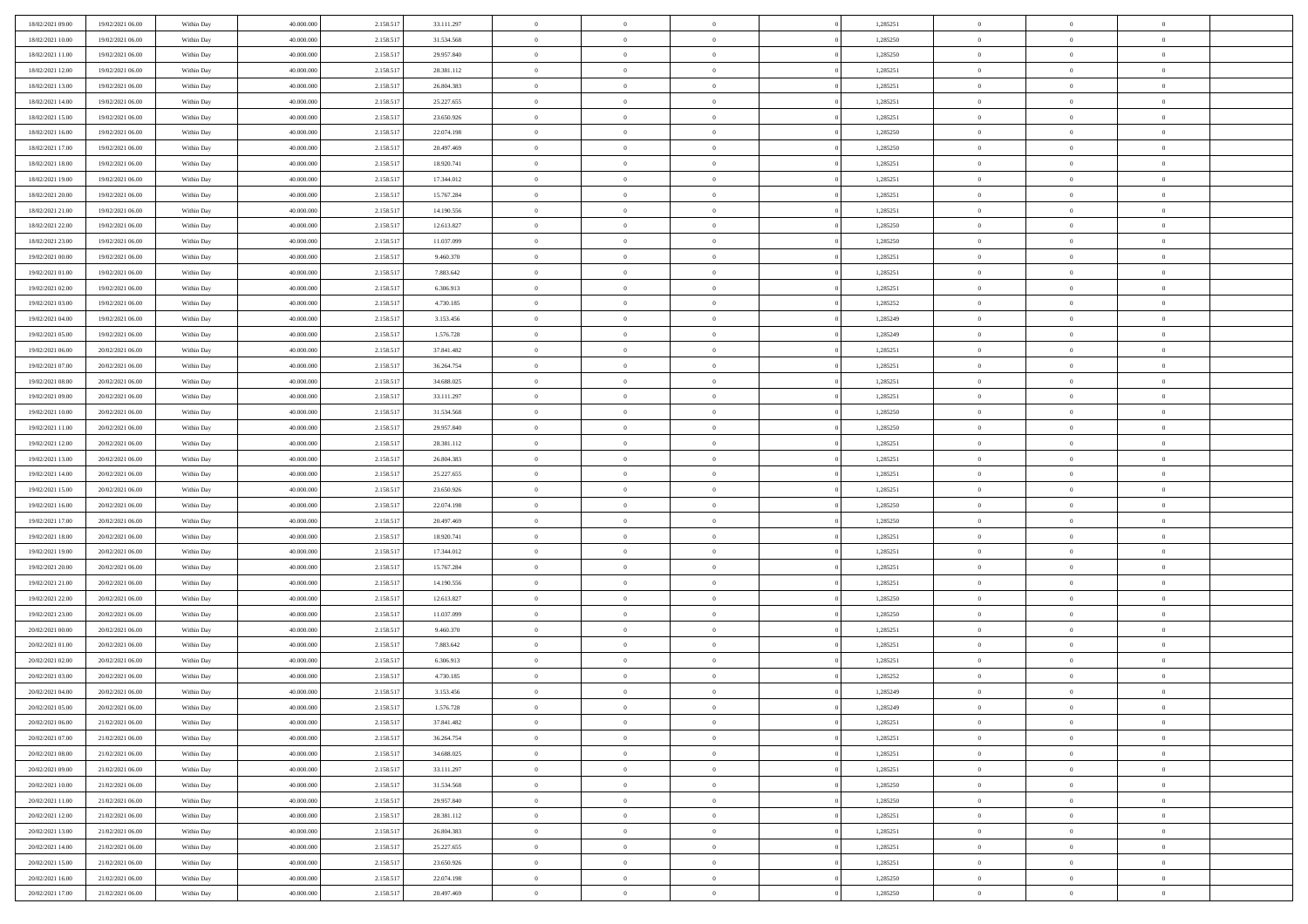| 20/02/2021 18:00                     | 21/02/2021 06:00                     | Within Day               | 40.000.000               | 2.158.517              | 18.920.741               | $\bf{0}$                 | $\overline{0}$                   | $\theta$                   |          | 1,285251             | $\bf{0}$                 | $\overline{0}$                   | $\,0\,$                          |  |
|--------------------------------------|--------------------------------------|--------------------------|--------------------------|------------------------|--------------------------|--------------------------|----------------------------------|----------------------------|----------|----------------------|--------------------------|----------------------------------|----------------------------------|--|
| 20/02/2021 19:00                     | 21/02/2021 06:00                     | Within Day               | 40,000,000               | 2.158.517              | 17.344.012               | $\overline{0}$           | $\overline{0}$                   | $\overline{0}$             |          | 1,285251             | $\theta$                 | $\overline{0}$                   | $\theta$                         |  |
| 20/02/2021 20:00                     | 21/02/2021 06:00                     | Within Dav               | 40.000.000               | 2.158.517              | 15.767.284               | $\mathbf{0}$             | $\overline{0}$                   | $\overline{0}$             |          | 1,285251             | $\mathbf{0}$             | $\overline{0}$                   | $\overline{0}$                   |  |
| 20/02/2021 21:00                     | 21/02/2021 06:00                     | Within Day               | 40.000.000               | 2.158.517              | 14.190.556               | $\bf{0}$                 | $\overline{0}$                   | $\overline{0}$             |          | 1,285251             | $\bf{0}$                 | $\overline{0}$                   | $\bf{0}$                         |  |
| 20/02/2021 22:00                     | 21/02/2021 06:00                     | Within Day               | 40,000,000               | 2.158.517              | 12.613.827               | $\bf{0}$                 | $\overline{0}$                   | $\overline{0}$             |          | 1,285250             | $\bf{0}$                 | $\bf{0}$                         | $\,0\,$                          |  |
| 20/02/2021 23:00                     | 21/02/2021 06:00                     | Within Dav               | 40.000.000               | 2.158.517              | 11.037.099               | $\mathbf{0}$             | $\overline{0}$                   | $\overline{0}$             |          | 1,285250             | $\mathbf{0}$             | $\overline{0}$                   | $\overline{0}$                   |  |
| 21/02/2021 00:00                     | 21/02/2021 06:00                     | Within Day               | 40.000.000               | 2.158.517              | 9.460.370                | $\bf{0}$                 | $\overline{0}$                   | $\overline{0}$             |          | 1,285251             | $\bf{0}$                 | $\overline{0}$                   | $\,0\,$                          |  |
| 21/02/2021 01:00                     | 21/02/2021 06:00                     | Within Day               | 40,000,000               | 2.158.517              | 7.883.642                | $\overline{0}$           | $\overline{0}$                   | $\overline{0}$             |          | 1,285251             | $\,$ 0 $\,$              | $\overline{0}$                   | $\theta$                         |  |
| 21/02/2021 02:00                     | 21/02/2021 06:00                     | Within Dav               | 40.000.000               | 2.158.517              | 6.306.913                | $\mathbf{0}$             | $\overline{0}$                   | $\overline{0}$             |          | 1,285251             | $\mathbf{0}$             | $\overline{0}$                   | $\overline{0}$                   |  |
| 21/02/2021 03:00                     | 21/02/2021 06:00                     | Within Day               | 40.000.000               | 2.158.517              | 4.730.185                | $\bf{0}$                 | $\overline{0}$                   | $\overline{0}$             |          | 1,285252             | $\bf{0}$                 | $\overline{0}$                   | $\,0\,$                          |  |
| 21/02/2021 04:00                     | 21/02/2021 06:00                     | Within Day               | 40,000,000               | 2.158.517              | 3.153.456                | $\bf{0}$                 | $\overline{0}$                   | $\overline{0}$             |          | 1,285249             | $\bf{0}$                 | $\overline{0}$                   | $\theta$                         |  |
| 21/02/2021 05:00                     | 21/02/2021 06:00                     | Within Dav               | 40.000.000               | 2.158.517              | 1.576.728                | $\mathbf{0}$             | $\overline{0}$                   | $\overline{0}$             |          | 1,285249             | $\mathbf{0}$             | $\overline{0}$                   | $\overline{0}$                   |  |
| 21/02/2021 06:00                     | 22/02/2021 06:00                     | Within Day               | 40.000.000               | 2.158.517              | 37.841.482               | $\bf{0}$                 | $\overline{0}$                   | $\bf{0}$                   |          | 1,285251             | $\bf{0}$                 | $\overline{0}$                   | $\bf{0}$                         |  |
| 21/02/2021 07:00                     | 22/02/2021 06:00                     | Within Day               | 40.000.000               | 2.158.517              | 36.264.754               | $\bf{0}$                 | $\overline{0}$                   | $\overline{0}$             |          | 1,285251             | $\bf{0}$                 | $\overline{0}$                   | $\,0\,$                          |  |
| 21/02/2021 08:00                     | 22/02/2021 06:00                     | Within Dav               | 40.000.000               | 2.158.517              | 34.688.025               | $\overline{0}$           | $\overline{0}$                   | $\overline{0}$             |          | 1,285251             | $\mathbf{0}$             | $\overline{0}$                   | $\overline{0}$                   |  |
| 21/02/2021 09:00                     | 22/02/2021 06:00                     | Within Day               | 40.000.000               | 2.158.517              | 33.111.297               | $\bf{0}$                 | $\bf{0}$                         | $\overline{0}$             |          | 1,285251             | $\bf{0}$                 | $\overline{0}$                   | $\bf{0}$                         |  |
| 21/02/2021 11:00                     | 22/02/2021 06:00                     | Within Day               | 40,000,000               | 2.158.517              | 29.957.840               | $\bf{0}$                 | $\overline{0}$                   | $\overline{0}$             |          | 1,285250             | $\bf{0}$                 | $\overline{0}$                   | $\theta$                         |  |
| 21/02/2021 12:00                     | 22/02/2021 06:00                     | Within Day               | 40.000.000               | 2.158.517              | 28.381.112               | $\mathbf{0}$             | $\overline{0}$                   | $\overline{0}$             |          | 1,285251             | $\mathbf{0}$             | $\overline{0}$                   | $\overline{0}$                   |  |
| 21/02/2021 13:00                     | 22/02/2021 06:00                     | Within Day               | 40.000.000               | 2.158.517              | 26.804.383               | $\bf{0}$                 | $\bf{0}$                         | $\overline{0}$             |          | 1,285251             | $\bf{0}$                 | $\overline{0}$                   | $\,0\,$                          |  |
| 21/02/2021 14:00                     | 22/02/2021 06:00                     | Within Day               | 40,000,000               | 2.158.517              | 25.227.655               | $\bf{0}$                 | $\overline{0}$                   | $\overline{0}$             |          | 1,285251             | $\bf{0}$                 | $\overline{0}$                   | $\overline{0}$                   |  |
| 21/02/2021 15:00                     | 22/02/2021 06:00                     | Within Dav               | 40.000.000               | 2.158.517              | 23.650.926               | $\mathbf{0}$             | $\overline{0}$                   | $\overline{0}$             |          | 1,285251             | $\mathbf{0}$             | $\overline{0}$                   | $\overline{0}$                   |  |
| 21/02/2021 16:00                     | 22/02/2021 06:00                     | Within Day               | 40.000.000               | 2.158.517              | 22.074.198               | $\bf{0}$                 | $\overline{0}$                   | $\overline{0}$             |          | 1,285250             | $\bf{0}$                 | $\overline{0}$                   | $\bf{0}$                         |  |
| 21/02/2021 17:00                     | 22/02/2021 06:00                     | Within Day               | 40,000,000               | 2.158.517              | 20.497.469               | $\bf{0}$                 | $\bf{0}$                         | $\overline{0}$             |          | 1,285250             | $\,$ 0 $\,$              | $\overline{0}$                   | $\bf{0}$                         |  |
| 21/02/2021 18:00                     | 22/02/2021 06:00                     | Within Dav               | 40.000.000               | 2.158.517              | 18.920.741               | $\mathbf{0}$             | $\overline{0}$                   | $\overline{0}$             |          | 1,285251             | $\mathbf{0}$             | $\overline{0}$                   | $\overline{0}$                   |  |
| 21/02/2021 19:00                     | 22/02/2021 06:00                     | Within Day               | 40.000.000               | 2.158.517              | 17.344.012               | $\bf{0}$                 | $\bf{0}$                         | $\overline{0}$             |          | 1,285251             | $\bf{0}$                 | $\overline{0}$                   | $\bf{0}$                         |  |
| 21/02/2021 20:00                     | 22/02/2021 06:00                     | Within Day               | 40,000,000               | 2.158.517              | 15.767.284               | $\bf{0}$                 | $\overline{0}$                   | $\overline{0}$             |          | 1,285251             | $\bf{0}$                 | $\mathbf{0}$                     | $\overline{0}$                   |  |
| 21/02/2021 21:00                     | 22/02/2021 06:00                     | Within Dav               | 40.000.000               | 2.158.517              | 14.190.556               | $\overline{0}$           | $\overline{0}$                   | $\overline{0}$             |          | 1,285251             | $\mathbf{0}$             | $\overline{0}$                   | $\overline{0}$                   |  |
| 21/02/2021 22:00                     | 22/02/2021 06:00                     | Within Day               | 40.000.000               | 2.158.517              | 12.613.827               | $\bf{0}$                 | $\bf{0}$                         | $\overline{0}$             |          | 1,285250             | $\bf{0}$                 | $\overline{0}$                   | $\,0\,$                          |  |
| 21/02/2021 23:00                     | 22/02/2021 06:00                     | Within Day               | 40,000,000               | 2.158.517              | 11.037.099               | $\bf{0}$                 | $\bf{0}$                         | $\overline{0}$             |          | 1,285250             | $\bf{0}$                 | $\overline{0}$                   | $\overline{0}$                   |  |
| 22/02/2021 00:00                     | 22/02/2021 06:00                     | Within Dav               | 40.000.000               | 2.158.517              | 9.460.370                | $\mathbf{0}$             | $\overline{0}$                   | $\overline{0}$             |          | 1,285251             | $\mathbf{0}$             | $\overline{0}$                   | $\overline{0}$                   |  |
| 22/02/2021 01:00                     | 22/02/2021 06:00                     | Within Day               | 40.000.000               | 2.158.517              | 7.883.642                | $\bf{0}$                 | $\overline{0}$                   | $\theta$                   |          | 1,285251             | $\,$ 0                   | $\overline{0}$                   | $\theta$                         |  |
| 22/02/2021 02:00                     | 22/02/2021 06:00                     | Within Day               | 40.000.000               | 2.158.517              | 6.306.913                | $\bf{0}$                 | $\bf{0}$                         | $\overline{0}$             |          | 1,285251             | $\bf{0}$                 | $\overline{0}$                   | $\overline{0}$                   |  |
| 22/02/2021 03:00                     | 22/02/2021 06:00                     | Within Dav               | 40.000.000               | 2.158.517              | 4.730.185                | $\mathbf{0}$             | $\overline{0}$                   | $\overline{0}$             |          | 1,285252             | $\mathbf{0}$             | $\overline{0}$                   | $\overline{0}$                   |  |
| 22/02/2021 04:00                     | 22/02/2021 06:00                     | Within Day               | 40.000.000               | 2.158.517              | 3.153.456                | $\bf{0}$                 | $\overline{0}$                   | $\theta$                   |          | 1,285249             | $\,$ 0                   | $\overline{0}$                   | $\theta$                         |  |
| 22/02/2021 05:00                     | 22/02/2021 06:00                     | Within Day               | 40,000,000               | 2.158.517              | 1.576.728                | $\bf{0}$                 | $\overline{0}$                   | $\overline{0}$             |          | 1,285249             | $\bf{0}$                 | $\overline{0}$                   | $\overline{0}$                   |  |
| 22/02/2021 06:00                     | 23/02/2021 06:00                     | Within Day               | 40.000.000               | 2.158.517              | 37.841.482               | $\mathbf{0}$             | $\overline{0}$                   | $\overline{0}$             |          | 1,285251             | $\mathbf{0}$             | $\overline{0}$                   | $\overline{0}$                   |  |
| 22/02/2021 07:00                     | 23/02/2021 06:00                     | Within Day               | 40.000.000               | 2.158.517              | 36.264.754               | $\bf{0}$                 | $\overline{0}$                   | $\theta$                   |          | 1,285251             | $\,$ 0                   | $\overline{0}$                   | $\theta$                         |  |
| 22/02/2021 08:00<br>22/02/2021 09:00 | 23/02/2021 06:00<br>23/02/2021 06:00 | Within Day               | 40,000,000               | 2.158.517              | 34.688.025               | $\bf{0}$<br>$\mathbf{0}$ | $\overline{0}$                   | $\overline{0}$             |          | 1,285251             | $\bf{0}$<br>$\mathbf{0}$ | $\overline{0}$                   | $\overline{0}$<br>$\overline{0}$ |  |
|                                      |                                      | Within Dav               | 40.000.000               | 2.158.517              | 33.111.297               |                          | $\overline{0}$                   | $\overline{0}$             |          | 1,285251             |                          | $\overline{0}$                   |                                  |  |
| 22/02/2021 10:00<br>22/02/2021 11:00 | 23/02/2021 06:00<br>23/02/2021 06:00 | Within Day               | 40.000.000<br>40,000,000 | 2.158.517<br>2.158.517 | 31.534.568<br>29.957.840 | $\,0\,$<br>$\bf{0}$      | $\overline{0}$<br>$\overline{0}$ | $\theta$<br>$\overline{0}$ |          | 1,285250<br>1,285250 | $\,$ 0<br>$\bf{0}$       | $\overline{0}$<br>$\overline{0}$ | $\theta$<br>$\overline{0}$       |  |
| 22/02/2021 12:00                     | 23/02/2021 06:00                     | Within Day<br>Within Dav | 40.000.000               | 2.158.517              | 28.381.112               | $\mathbf{0}$             | $\overline{0}$                   | $\overline{0}$             |          | 1,285251             | $\mathbf{0}$             | $\overline{0}$                   | $\overline{0}$                   |  |
| 22/02/2021 13:00                     | 23/02/2021 06:00                     | Within Day               | 40.000.000               | 2.158.517              | 26.804.383               | $\bf{0}$                 | $\overline{0}$                   | $\theta$                   |          | 1,285251             | $\,$ 0                   | $\overline{0}$                   | $\theta$                         |  |
| 22/02/2021 14:00                     | 23/02/2021 06:00                     | Within Day               | 40,000,000               | 2.158.517              | 25.227.655               | $\bf{0}$                 | $\overline{0}$                   | $\overline{0}$             |          | 1,285251             | $\,$ 0 $\,$              | $\overline{0}$                   | $\overline{0}$                   |  |
| 22/02/2021 15:00                     | 23/02/2021 06:00                     | Within Day               | 40.000.000               | 2.158.517              | 23.650.926               | $\bf{0}$                 | $\overline{0}$                   |                            |          | 1,285251             | $\overline{0}$           | $\theta$                         | $\theta$                         |  |
| 22/02/2021 16:00                     | 23/02/2021 06:00                     | Within Day               | 40.000.000               | 2.158.517              | 22.074.198               | $\,0\,$                  | $\overline{0}$                   | $\theta$                   |          | 1,285250             | $\,$ 0 $\,$              | $\bf{0}$                         | $\theta$                         |  |
| 22/02/2021 17:00                     | 23/02/2021 06:00                     | Within Day               | 40,000,000               | 2.158.517              | 20.497.469               | $\overline{0}$           | $\overline{0}$                   | $\overline{0}$             |          | 1,285250             | $\overline{0}$           | $\overline{0}$                   | $\overline{0}$                   |  |
| 22/02/2021 18:00                     | 23/02/2021 06:00                     | Within Day               | 40.000.000               | 2.158.517              | 18.920.741               | $\bf{0}$                 | $\overline{0}$                   | $\overline{0}$             |          | 1,285251             | $\overline{0}$           | $\bf{0}$                         | $\mathbf{0}$                     |  |
| 22/02/2021 19:00                     | 23/02/2021 06:00                     | Within Day               | 40.000.000               | 2.158.517              | 17.344.012               | $\bf{0}$                 | $\overline{0}$                   | $\overline{0}$             | $\theta$ | 1,285251             | $\mathbf{0}$             | $\bf{0}$                         | $\,$ 0 $\,$                      |  |
| 22/02/2021 20:00                     | 23/02/2021 06:00                     | Within Day               | 40,000,000               | 2.158.517              | 15.767.284               | $\bf{0}$                 | $\overline{0}$                   | $\overline{0}$             |          | 1,285251             | $\,$ 0 $\,$              | $\overline{0}$                   | $\overline{0}$                   |  |
| 22/02/2021 21:00                     | 23/02/2021 06:00                     | Within Day               | 40.000.000               | 2.158.517              | 14.190.556               | $\bf{0}$                 | $\overline{0}$                   | $\overline{0}$             |          | 1,285251             | $\mathbf{0}$             | $\overline{0}$                   | $\overline{0}$                   |  |
| 22/02/2021 22:00                     | 23/02/2021 06:00                     | Within Day               | 40.000.000               | 2.158.517              | 12.613.827               | $\,$ 0 $\,$              | $\overline{0}$                   | $\overline{0}$             | $\theta$ | 1,285250             | $\,$ 0 $\,$              | $\overline{0}$                   | $\,$ 0 $\,$                      |  |
| 22/02/2021 23:00                     | 23/02/2021 06:00                     | Within Day               | 40.000.000               | 2.158.517              | 11.037.099               | $\bf{0}$                 | $\overline{0}$                   | $\overline{0}$             |          | 1,285250             | $\overline{0}$           | $\overline{0}$                   | $\overline{0}$                   |  |
| 23/02/2021 00:00                     | 23/02/2021 06:00                     | Within Day               | 40.000.000               | 2.158.517              | 9.460.370                | $\bf{0}$                 | $\overline{0}$                   | $\overline{0}$             |          | 1,285251             | $\mathbf{0}$             | $\bf{0}$                         | $\overline{0}$                   |  |
| 23/02/2021 01:00                     | 23/02/2021 06:00                     | Within Day               | 40.000.000               | 2.158.517              | 7.883.642                | $\,0\,$                  | $\overline{0}$                   | $\overline{0}$             |          | 1,285251             | $\,$ 0 $\,$              | $\overline{0}$                   | $\,$ 0 $\,$                      |  |
| 23/02/2021 02:00                     | 23/02/2021 06:00                     | Within Day               | 40,000,000               | 2.158.517              | 6.306.913                | $\bf{0}$                 | $\overline{0}$                   | $\overline{0}$             |          | 1,285251             | $\bf{0}$                 | $\mathbf{0}$                     | $\overline{0}$                   |  |
| 23/02/2021 03:00                     | 23/02/2021 06:00                     | Within Day               | 40.000.000               | 2.158.517              | 4.730.185                | $\bf{0}$                 | $\overline{0}$                   | $\overline{0}$             |          | 1,285252             | $\mathbf{0}$             | $\overline{0}$                   | $\overline{0}$                   |  |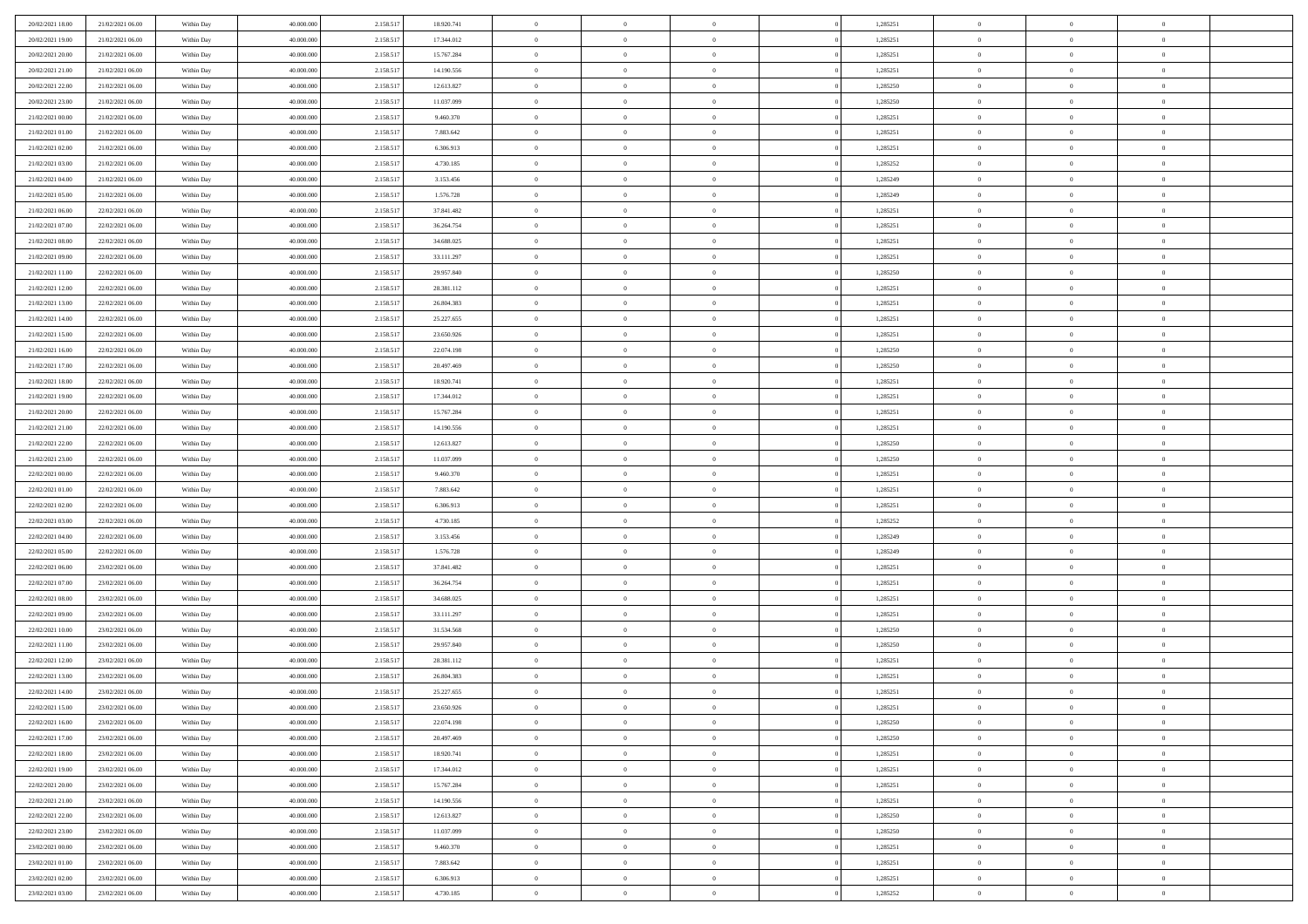| 23/02/2021 04:00 | 23/02/2021 06:00 | Within Day | 40.000.000 | 2.158.517 | 3.153.456  | $\bf{0}$       | $\bf{0}$       | $\theta$       |          | 1,285249 | $\bf{0}$       | $\overline{0}$ | $\,0\,$        |  |
|------------------|------------------|------------|------------|-----------|------------|----------------|----------------|----------------|----------|----------|----------------|----------------|----------------|--|
| 23/02/2021 05:00 | 23/02/2021 06:00 | Within Day | 40,000,000 | 2.158.517 | 1.576.728  | $\overline{0}$ | $\overline{0}$ | $\overline{0}$ |          | 1,285249 | $\theta$       | $\overline{0}$ | $\theta$       |  |
| 23/02/2021 06:00 | 24/02/2021 06:00 | Within Dav | 40.000.000 | 2.692.583 | 37.307.416 | $\mathbf{0}$   | $\overline{0}$ | $\overline{0}$ |          | 1,285251 | $\mathbf{0}$   | $\overline{0}$ | $\overline{0}$ |  |
| 23/02/2021 07:00 | 24/02/2021 06:00 | Within Day | 40.000.000 | 2.692.583 | 35.752.941 | $\bf{0}$       | $\overline{0}$ | $\overline{0}$ |          | 1,285251 | $\bf{0}$       | $\overline{0}$ | $\bf{0}$       |  |
| 23/02/2021 08:00 | 24/02/2021 06:00 | Within Day | 40,000,000 | 2.692.583 | 34.198.465 | $\bf{0}$       | $\bf{0}$       | $\overline{0}$ |          | 1,285251 | $\bf{0}$       | $\bf{0}$       | $\,0\,$        |  |
| 23/02/2021 09:00 | 24/02/2021 06:00 | Within Dav | 40.000.000 | 2.692.583 | 32.643.989 | $\overline{0}$ | $\overline{0}$ | $\overline{0}$ |          | 1,285251 | $\mathbf{0}$   | $\overline{0}$ | $\overline{0}$ |  |
| 23/02/2021 10:00 | 24/02/2021 06:00 | Within Day | 40.000.000 | 2.692.583 | 31.089.513 | $\bf{0}$       | $\bf{0}$       | $\overline{0}$ |          | 1,285250 | $\bf{0}$       | $\overline{0}$ | $\,0\,$        |  |
| 23/02/2021 11:00 | 24/02/2021 06:00 | Within Day | 40,000,000 | 2.692.583 | 29.535.038 | $\overline{0}$ | $\overline{0}$ | $\overline{0}$ |          | 1,285250 | $\,$ 0 $\,$    | $\overline{0}$ | $\theta$       |  |
| 23/02/2021 12:00 | 24/02/2021 06:00 | Within Dav | 40.000.000 | 2.692.583 | 27.980.562 | $\mathbf{0}$   | $\overline{0}$ | $\overline{0}$ |          | 1,285251 | $\mathbf{0}$   | $\overline{0}$ | $\overline{0}$ |  |
| 23/02/2021 13:00 | 24/02/2021 06:00 | Within Day | 40.000.000 | 2.692.583 | 26.426.086 | $\bf{0}$       | $\bf{0}$       | $\overline{0}$ |          | 1,285251 | $\bf{0}$       | $\overline{0}$ | $\,0\,$        |  |
| 23/02/2021 14:00 | 24/02/2021 06:00 | Within Day | 40,000,000 | 2.692.583 | 24.871.611 | $\bf{0}$       | $\overline{0}$ | $\overline{0}$ |          | 1,285251 | $\bf{0}$       | $\overline{0}$ | $\theta$       |  |
| 23/02/2021 15:00 | 24/02/2021 06:00 | Within Dav | 40.000.000 | 2.692.583 | 23.317.135 | $\mathbf{0}$   | $\overline{0}$ | $\overline{0}$ |          | 1,285251 | $\mathbf{0}$   | $\overline{0}$ | $\overline{0}$ |  |
| 23/02/2021 16:00 | 24/02/2021 06:00 | Within Day | 40.000.000 | 2.692.583 | 21.762.659 | $\bf{0}$       | $\overline{0}$ | $\bf{0}$       |          | 1,285250 | $\bf{0}$       | $\overline{0}$ | $\bf{0}$       |  |
| 23/02/2021 17:00 | 24/02/2021 06:00 | Within Day | 40.000.000 | 2.692.583 | 20.208.184 | $\bf{0}$       | $\overline{0}$ | $\overline{0}$ |          | 1,285250 | $\bf{0}$       | $\overline{0}$ | $\,0\,$        |  |
| 23/02/2021 18:00 | 24/02/2021 06:00 | Within Dav | 40.000.000 | 2.692.583 | 18.653.708 | $\overline{0}$ | $\overline{0}$ | $\overline{0}$ |          | 1,285251 | $\mathbf{0}$   | $\overline{0}$ | $\overline{0}$ |  |
| 23/02/2021 19:00 | 24/02/2021 06:00 | Within Day | 40.000.000 | 2.692.583 | 17.099.232 | $\bf{0}$       | $\bf{0}$       | $\overline{0}$ |          | 1,285251 | $\bf{0}$       | $\overline{0}$ | $\bf{0}$       |  |
| 23/02/2021 20:00 | 24/02/2021 06:00 | Within Day | 40,000,000 | 2.692.583 | 15.544.756 | $\bf{0}$       | $\overline{0}$ | $\overline{0}$ |          | 1,285251 | $\bf{0}$       | $\overline{0}$ | $\theta$       |  |
| 23/02/2021 21:00 | 24/02/2021 06:00 | Within Day | 40.000.000 | 2.692.583 | 13.990.281 | $\mathbf{0}$   | $\overline{0}$ | $\overline{0}$ |          | 1,285251 | $\mathbf{0}$   | $\overline{0}$ | $\overline{0}$ |  |
| 23/02/2021 22:00 | 24/02/2021 06:00 | Within Day | 40.000.000 | 2.692.583 | 12.435.805 | $\bf{0}$       | $\bf{0}$       | $\overline{0}$ |          | 1,285250 | $\bf{0}$       | $\overline{0}$ | $\,0\,$        |  |
| 23/02/2021 23:00 | 24/02/2021 06:00 | Within Day | 40,000,000 | 2.692.583 | 10.881.329 | $\bf{0}$       | $\overline{0}$ | $\overline{0}$ |          | 1,285250 | $\bf{0}$       | $\overline{0}$ | $\overline{0}$ |  |
| 24/02/2021 00:00 | 24/02/2021 06:00 | Within Dav | 40.000.000 | 2.692.583 | 9.326.854  | $\mathbf{0}$   | $\overline{0}$ | $\overline{0}$ |          | 1,285251 | $\mathbf{0}$   | $\overline{0}$ | $\overline{0}$ |  |
| 24/02/2021 01:00 | 24/02/2021 06:00 | Within Day | 40.000.000 | 2.692.583 | 7.772.378  | $\bf{0}$       | $\overline{0}$ | $\overline{0}$ |          | 1,285251 | $\bf{0}$       | $\overline{0}$ | $\bf{0}$       |  |
| 24/02/2021 02:00 | 24/02/2021 06:00 | Within Day | 40,000,000 | 2.692.583 | 6.217.902  | $\bf{0}$       | $\bf{0}$       | $\overline{0}$ |          | 1,285251 | $\bf{0}$       | $\overline{0}$ | $\,0\,$        |  |
| 24/02/2021 03:00 | 24/02/2021 06:00 | Within Dav | 40.000.000 | 2.692.583 | 4.663.427  | $\mathbf{0}$   | $\overline{0}$ | $\overline{0}$ |          | 1,285252 | $\mathbf{0}$   | $\overline{0}$ | $\overline{0}$ |  |
| 24/02/2021 04:00 | 24/02/2021 06:00 | Within Day | 40.000.000 | 2.692.583 | 3.108.951  | $\bf{0}$       | $\bf{0}$       | $\overline{0}$ |          | 1,285249 | $\bf{0}$       | $\overline{0}$ | $\bf{0}$       |  |
| 24/02/2021 05:00 | 24/02/2021 06:00 | Within Day | 40,000,000 | 2.692.583 | 1.554.475  | $\bf{0}$       | $\overline{0}$ | $\overline{0}$ |          | 1,285249 | $\bf{0}$       | $\mathbf{0}$   | $\overline{0}$ |  |
| 24/02/2021 06:00 | 25/02/2021 06:00 | Within Dav | 40.000.000 | 2.692.583 | 37.307.416 | $\mathbf{0}$   | $\overline{0}$ | $\overline{0}$ |          | 1,285251 | $\mathbf{0}$   | $\overline{0}$ | $\overline{0}$ |  |
| 24/02/2021 07:00 | 25/02/2021 06:00 | Within Day | 40.000.000 | 2.692.583 | 35.752.941 | $\bf{0}$       | $\overline{0}$ | $\overline{0}$ |          | 1,285251 | $\bf{0}$       | $\overline{0}$ | $\,0\,$        |  |
| 24/02/2021 08:00 | 25/02/2021 06:00 | Within Day | 40,000,000 | 2.692.583 | 34.198.465 | $\bf{0}$       | $\overline{0}$ | $\overline{0}$ |          | 1,285251 | $\bf{0}$       | $\overline{0}$ | $\overline{0}$ |  |
| 24/02/2021 09:00 | 25/02/2021 06:00 | Within Dav | 40.000.000 | 2.692.583 | 32.643.989 | $\mathbf{0}$   | $\overline{0}$ | $\overline{0}$ |          | 1,285251 | $\mathbf{0}$   | $\overline{0}$ | $\overline{0}$ |  |
| 24/02/2021 10:00 | 25/02/2021 06:00 | Within Day | 40.000.000 | 2.692.583 | 31.089.513 | $\bf{0}$       | $\overline{0}$ | $\theta$       |          | 1,285250 | $\,$ 0         | $\overline{0}$ | $\theta$       |  |
| 24/02/2021 11:00 | 25/02/2021 06:00 | Within Day | 40.000.000 | 2.692.583 | 29.535.038 | $\bf{0}$       | $\overline{0}$ | $\overline{0}$ |          | 1,285250 | $\bf{0}$       | $\overline{0}$ | $\overline{0}$ |  |
| 24/02/2021 12:00 | 25/02/2021 06:00 | Within Dav | 40.000.000 | 2.692.583 | 27.980.562 | $\mathbf{0}$   | $\overline{0}$ | $\overline{0}$ |          | 1,285251 | $\mathbf{0}$   | $\overline{0}$ | $\overline{0}$ |  |
| 24/02/2021 13:00 | 25/02/2021 06:00 | Within Day | 40.000.000 | 2.692.583 | 26.426.086 | $\bf{0}$       | $\overline{0}$ | $\theta$       |          | 1,285251 | $\,$ 0         | $\overline{0}$ | $\theta$       |  |
| 24/02/2021 14:00 | 25/02/2021 06:00 | Within Day | 40,000,000 | 2.692.583 | 24.871.611 | $\bf{0}$       | $\overline{0}$ | $\overline{0}$ |          | 1,285251 | $\bf{0}$       | $\overline{0}$ | $\overline{0}$ |  |
| 24/02/2021 15:00 | 25/02/2021 06:00 | Within Day | 40.000.000 | 2.692.583 | 23.317.135 | $\mathbf{0}$   | $\overline{0}$ | $\overline{0}$ |          | 1,285251 | $\mathbf{0}$   | $\overline{0}$ | $\overline{0}$ |  |
| 24/02/2021 16:00 | 25/02/2021 06:00 | Within Day | 40.000.000 | 2.692.583 | 21.762.659 | $\bf{0}$       | $\overline{0}$ | $\theta$       |          | 1,285250 | $\,$ 0         | $\overline{0}$ | $\theta$       |  |
| 24/02/2021 17:00 | 25/02/2021 06:00 | Within Day | 40,000,000 | 2.692.583 | 20.208.184 | $\bf{0}$       | $\overline{0}$ | $\overline{0}$ |          | 1,285250 | $\bf{0}$       | $\overline{0}$ | $\overline{0}$ |  |
| 24/02/2021 18:00 | 25/02/2021 06:00 | Within Dav | 40.000.000 | 2.692.583 | 18.653.708 | $\mathbf{0}$   | $\overline{0}$ | $\overline{0}$ |          | 1,285251 | $\mathbf{0}$   | $\overline{0}$ | $\overline{0}$ |  |
| 24/02/2021 19:00 | 25/02/2021 06:00 | Within Day | 40.000.000 | 2.692.583 | 17.099.232 | $\,0\,$        | $\overline{0}$ | $\theta$       |          | 1,285251 | $\,$ 0         | $\overline{0}$ | $\theta$       |  |
| 24/02/2021 20:00 | 25/02/2021 06:00 | Within Day | 40,000,000 | 2.692.583 | 15.544.756 | $\bf{0}$       | $\overline{0}$ | $\overline{0}$ |          | 1,285251 | $\bf{0}$       | $\overline{0}$ | $\overline{0}$ |  |
| 24/02/2021 21:00 | 25/02/2021 06:00 | Within Dav | 40.000.000 | 2.692.583 | 13.990.281 | $\mathbf{0}$   | $\overline{0}$ | $\overline{0}$ |          | 1,285251 | $\mathbf{0}$   | $\overline{0}$ | $\overline{0}$ |  |
| 24/02/2021 22:00 | 25/02/2021 06:00 | Within Day | 40.000.000 | 2.692.583 | 12.435.805 | $\bf{0}$       | $\overline{0}$ | $\theta$       |          | 1,285250 | $\,$ 0         | $\overline{0}$ | $\theta$       |  |
| 24/02/2021 23.00 | 25/02/2021 06:00 | Within Day | 40,000,000 | 2.692.583 | 10.881.329 | $\bf{0}$       | $\overline{0}$ | $\overline{0}$ |          | 1,285250 | $\,$ 0 $\,$    | $\overline{0}$ | $\overline{0}$ |  |
| 25/02/2021 00:00 | 25/02/2021 06:00 | Within Day | 40.000.000 | 2.692.583 | 9.326.854  | $\bf{0}$       | $\overline{0}$ |                |          | 1,285251 | $\overline{0}$ | $\theta$       | $\theta$       |  |
| 25/02/2021 01:00 | 25/02/2021 06:00 | Within Day | 40.000.000 | 2.692.583 | 7.772.378  | $\,0\,$        | $\overline{0}$ | $\theta$       |          | 1,285251 | $\,$ 0 $\,$    | $\bf{0}$       | $\theta$       |  |
| 25/02/2021 02:00 | 25/02/2021 06:00 | Within Day | 40,000,000 | 2.692.583 | 6.217.902  | $\overline{0}$ | $\overline{0}$ | $\overline{0}$ |          | 1,285251 | $\overline{0}$ | $\overline{0}$ | $\overline{0}$ |  |
| 25/02/2021 03:00 | 25/02/2021 06:00 | Within Day | 40.000.000 | 2.692.583 | 4.663.427  | $\bf{0}$       | $\overline{0}$ | $\overline{0}$ |          | 1,285252 | $\overline{0}$ | $\bf{0}$       | $\mathbf{0}$   |  |
| 25/02/2021 04:00 | 25/02/2021 06:00 | Within Day | 40.000.000 | 2.692.583 | 3.108.951  | $\bf{0}$       | $\overline{0}$ | $\overline{0}$ | $\theta$ | 1,285249 | $\mathbf{0}$   | $\bf{0}$       | $\,$ 0 $\,$    |  |
| 25/02/2021 05:00 | 25/02/2021 06:00 | Within Day | 40,000,000 | 2.692.583 | 1.554.475  | $\bf{0}$       | $\overline{0}$ | $\overline{0}$ |          | 1,285249 | $\,$ 0 $\,$    | $\overline{0}$ | $\overline{0}$ |  |
| 25/02/2021 06:00 | 26/02/2021 06:00 | Within Day | 40.000.000 | 2.158.517 | 37.841.482 | $\bf{0}$       | $\overline{0}$ | $\overline{0}$ |          | 1,285251 | $\mathbf{0}$   | $\overline{0}$ | $\overline{0}$ |  |
| 25/02/2021 07:00 | 26/02/2021 06:00 | Within Day | 40.000.000 | 2.158.517 | 36.264.754 | $\,$ 0 $\,$    | $\overline{0}$ | $\overline{0}$ | $\theta$ | 1,285251 | $\,$ 0 $\,$    | $\mathbf{0}$   | $\,$ 0 $\,$    |  |
| 25/02/2021 08:00 | 26/02/2021 06:00 | Within Day | 40,000,000 | 2.158.517 | 34.688.025 | $\bf{0}$       | $\overline{0}$ | $\overline{0}$ |          | 1,285251 | $\overline{0}$ | $\overline{0}$ | $\overline{0}$ |  |
| 25/02/2021 09:00 | 26/02/2021 06:00 | Within Day | 40.000.000 | 2.158.517 | 33.111.297 | $\bf{0}$       | $\overline{0}$ | $\overline{0}$ |          | 1,285251 | $\mathbf{0}$   | $\bf{0}$       | $\overline{0}$ |  |
| 25/02/2021 10:00 | 26/02/2021 06:00 | Within Day | 40.000.000 | 2.158.517 | 31.534.568 | $\,0\,$        | $\overline{0}$ | $\overline{0}$ |          | 1,285250 | $\,$ 0 $\,$    | $\mathbf{0}$   | $\,$ 0 $\,$    |  |
| 25/02/2021 11:00 | 26/02/2021 06:00 | Within Day | 40.000.000 | 2.158.517 | 29.957.840 | $\bf{0}$       | $\bf{0}$       | $\overline{0}$ |          | 1,285250 | $\mathbf{0}$   | $\mathbf{0}$   | $\overline{0}$ |  |
| 25/02/2021 12:00 | 26/02/2021 06:00 | Within Day | 40.000.000 | 2.158.517 | 28.381.112 | $\bf{0}$       | $\overline{0}$ | $\overline{0}$ |          | 1,285251 | $\mathbf{0}$   | $\overline{0}$ | $\overline{0}$ |  |
|                  |                  |            |            |           |            |                |                |                |          |          |                |                |                |  |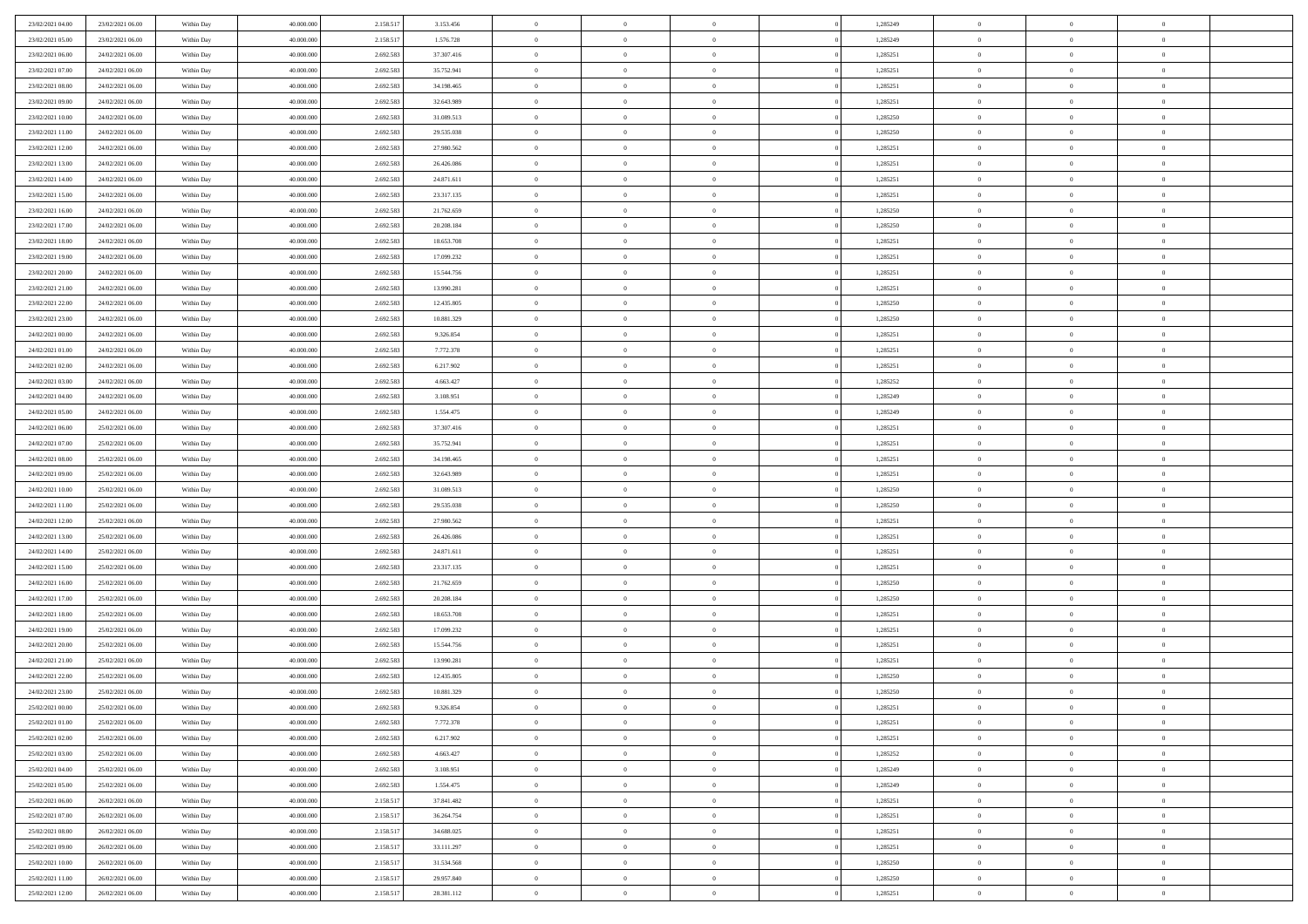| 25/02/2021 13:00                     | 26/02/2021 06:00                     | Within Day               | 40.000.000               | 2.158.517              | 26.804.383               | $\,$ 0               | $\bf{0}$                         | $\theta$                         |          | 1,285251             | $\bf{0}$              | $\overline{0}$                   | $\,0\,$                    |  |
|--------------------------------------|--------------------------------------|--------------------------|--------------------------|------------------------|--------------------------|----------------------|----------------------------------|----------------------------------|----------|----------------------|-----------------------|----------------------------------|----------------------------|--|
| 25/02/2021 14:00                     | 26/02/2021 06:00                     | Within Day               | 40,000,000               | 2.158.517              | 25.227.655               | $\overline{0}$       | $\overline{0}$                   | $\overline{0}$                   |          | 1,285251             | $\theta$              | $\overline{0}$                   | $\theta$                   |  |
| 25/02/2021 15:00                     | 26/02/2021 06:00                     | Within Dav               | 40.000.000               | 2.158.517              | 23.650.926               | $\mathbf{0}$         | $\overline{0}$                   | $\overline{0}$                   |          | 1,285251             | $\mathbf{0}$          | $\overline{0}$                   | $\overline{0}$             |  |
| 25/02/2021 16:00                     | 26/02/2021 06:00                     | Within Day               | 40.000.000               | 2.158.517              | 22.074.198               | $\bf{0}$             | $\overline{0}$                   | $\overline{0}$                   |          | 1,285250             | $\bf{0}$              | $\overline{0}$                   | $\bf{0}$                   |  |
| 25/02/2021 17:00                     | 26/02/2021 06:00                     | Within Day               | 40,000,000               | 2.158.517              | 20.497.469               | $\bf{0}$             | $\bf{0}$                         | $\overline{0}$                   |          | 1,285250             | $\bf{0}$              | $\bf{0}$                         | $\,0\,$                    |  |
| 25/02/2021 18:00                     | 26/02/2021 06:00                     | Within Dav               | 40.000.000               | 2.158.517              | 18.920.741               | $\overline{0}$       | $\overline{0}$                   | $\overline{0}$                   |          | 1,285251             | $\mathbf{0}$          | $\overline{0}$                   | $\overline{0}$             |  |
| 25/02/2021 19:00                     | 26/02/2021 06:00                     | Within Day               | 40.000.000               | 2.158.517              | 17.344.012               | $\bf{0}$             | $\bf{0}$                         | $\overline{0}$                   |          | 1,285251             | $\bf{0}$              | $\overline{0}$                   | $\,0\,$                    |  |
| 25/02/2021 20:00                     | 26/02/2021 06:00                     | Within Day               | 40,000,000               | 2.158.517              | 15.767.284               | $\overline{0}$       | $\overline{0}$                   | $\overline{0}$                   |          | 1,285251             | $\,$ 0 $\,$           | $\overline{0}$                   | $\theta$                   |  |
| 25/02/2021 21:00                     | 26/02/2021 06:00                     | Within Dav               | 40.000.000               | 2.158.517              | 14.190.556               | $\mathbf{0}$         | $\overline{0}$                   | $\overline{0}$                   |          | 1,285251             | $\mathbf{0}$          | $\overline{0}$                   | $\overline{0}$             |  |
| 25/02/2021 22:00                     | 26/02/2021 06:00                     | Within Day               | 40.000.000               | 2.158.517              | 12.613.827               | $\bf{0}$             | $\bf{0}$                         | $\overline{0}$                   |          | 1,285250             | $\bf{0}$              | $\overline{0}$                   | $\,0\,$                    |  |
| 25/02/2021 23:00                     | 26/02/2021 06:00                     | Within Day               | 40,000,000               | 2.158.517              | 11.037.099               | $\bf{0}$             | $\overline{0}$                   | $\overline{0}$                   |          | 1,285250             | $\bf{0}$              | $\overline{0}$                   | $\theta$                   |  |
| 26/02/2021 00:00                     | 26/02/2021 06:00                     | Within Dav               | 40.000.000               | 2.158.517              | 9.460.370                | $\mathbf{0}$         | $\overline{0}$                   | $\overline{0}$                   |          | 1,285251             | $\mathbf{0}$          | $\overline{0}$                   | $\overline{0}$             |  |
| 26/02/2021 01:00                     | 26/02/2021 06:00                     | Within Day               | 40.000.000               | 2.158.517              | 7.883.642                | $\bf{0}$             | $\overline{0}$                   | $\bf{0}$                         |          | 1,285251             | $\bf{0}$              | $\overline{0}$                   | $\bf{0}$                   |  |
| 26/02/2021 02:00                     | 26/02/2021 06:00                     | Within Day               | 40.000.000               | 2.158.517              | 6.306.913                | $\bf{0}$             | $\overline{0}$                   | $\overline{0}$                   |          | 1,285251             | $\bf{0}$              | $\overline{0}$                   | $\,0\,$                    |  |
| 26/02/2021 03:00                     | 26/02/2021 06:00                     | Within Dav               | 40.000.000               | 2.158.517              | 4.730.185                | $\overline{0}$       | $\overline{0}$                   | $\overline{0}$                   |          | 1,285252             | $\mathbf{0}$          | $\overline{0}$                   | $\overline{0}$             |  |
| 26/02/2021 04:00                     | 26/02/2021 06:00                     | Within Day               | 40.000.000               | 2.158.517              | 3.153.456                | $\bf{0}$             | $\overline{0}$                   | $\overline{0}$                   |          | 1,285249             | $\bf{0}$              | $\overline{0}$                   | $\bf{0}$                   |  |
| 26/02/2021 05:00                     | 26/02/2021 06:00                     | Within Day               | 40,000,000               | 2.158.517              | 1.576.728                | $\bf{0}$             | $\overline{0}$                   | $\overline{0}$                   |          | 1,285249             | $\bf{0}$              | $\overline{0}$                   | $\theta$                   |  |
| 26/02/2021 06:00                     | 27/02/2021 06:00                     | Within Day               | 40.000.000               | 2.158.517              | 37.841.482               | $\mathbf{0}$         | $\overline{0}$                   | $\overline{0}$                   |          | 1,285251             | $\mathbf{0}$          | $\overline{0}$                   | $\overline{0}$             |  |
| 26/02/2021 07:00                     | 27/02/2021 06:00                     | Within Day               | 40.000.000               | 2.158.517              | 36.264.754               | $\bf{0}$             | $\overline{0}$                   | $\overline{0}$                   |          | 1,285251             | $\bf{0}$              | $\overline{0}$                   | $\,0\,$                    |  |
| 26/02/2021 08:00                     | 27/02/2021 06:00                     | Within Day               | 40,000,000               | 2.158.517              | 34.688.025               | $\bf{0}$             | $\overline{0}$                   | $\overline{0}$                   |          | 1,285251             | $\bf{0}$              | $\overline{0}$                   | $\overline{0}$             |  |
| 26/02/2021 09:00                     | 27/02/2021 06:00                     | Within Dav               | 40.000.000               | 2.158.517              | 33.111.297               | $\mathbf{0}$         | $\overline{0}$                   | $\overline{0}$                   |          | 1,285251             | $\mathbf{0}$          | $\overline{0}$                   | $\overline{0}$             |  |
| 26/02/2021 10:00                     | 27/02/2021 06:00                     | Within Day               | 40.000.000               | 2.158.517              | 31.534.568               | $\bf{0}$             | $\overline{0}$                   | $\overline{0}$                   |          | 1,285250             | $\bf{0}$              | $\overline{0}$                   | $\bf{0}$                   |  |
| 26/02/2021 11:00                     | 27/02/2021 06:00                     | Within Day               | 40,000,000               | 2.158.517              | 29.957.840               | $\bf{0}$             | $\overline{0}$                   | $\overline{0}$                   |          | 1,285250             | $\bf{0}$              | $\overline{0}$                   | $\,0\,$                    |  |
| 26/02/2021 12:00                     | 27/02/2021 06:00                     | Within Dav               | 40.000.000               | 2.158.517              | 28.381.112               | $\mathbf{0}$         | $\overline{0}$                   | $\overline{0}$                   |          | 1,285251             | $\mathbf{0}$          | $\overline{0}$                   | $\overline{0}$             |  |
| 26/02/2021 13:00                     | 27/02/2021 06:00                     | Within Day               | 40.000.000               | 2.158.517              | 26.804.383               | $\bf{0}$             | $\overline{0}$                   | $\overline{0}$                   |          | 1,285251             | $\bf{0}$              | $\overline{0}$                   | $\bf{0}$                   |  |
| 26/02/2021 14:00                     | 27/02/2021 06:00                     | Within Day               | 40,000,000               | 2.158.517              | 25.227.655               | $\bf{0}$             | $\overline{0}$                   | $\overline{0}$                   |          | 1,285251             | $\bf{0}$              | $\mathbf{0}$                     | $\overline{0}$             |  |
| 26/02/2021 15:00                     | 27/02/2021 06:00                     | Within Dav               | 40.000.000               | 2.158.517              | 23.650.926               | $\mathbf{0}$         | $\overline{0}$                   | $\overline{0}$                   |          | 1,285251             | $\mathbf{0}$          | $\overline{0}$                   | $\overline{0}$             |  |
| 26/02/2021 16:00                     | 27/02/2021 06:00                     | Within Day               | 40.000.000               | 2.158.517              | 22.074.198               | $\bf{0}$             | $\overline{0}$                   | $\overline{0}$                   |          | 1,285250             | $\bf{0}$              | $\overline{0}$                   | $\,0\,$                    |  |
| 26/02/2021 17:00                     | 27/02/2021 06:00                     | Within Day               | 40,000,000               | 2.158.517              | 20.497.469               | $\bf{0}$             | $\overline{0}$                   | $\overline{0}$                   |          | 1,285250             | $\bf{0}$              | $\overline{0}$                   | $\overline{0}$             |  |
| 26/02/2021 18:00                     | 27/02/2021 06:00                     | Within Dav               | 40.000.000               | 2.158.517              | 18.920.741               | $\mathbf{0}$         | $\overline{0}$                   | $\overline{0}$                   |          | 1,285251             | $\mathbf{0}$          | $\overline{0}$                   | $\overline{0}$             |  |
| 26/02/2021 19:00                     | 27/02/2021 06:00                     | Within Day               | 40.000.000               | 2.158.517              | 17.344.012               | $\bf{0}$             | $\overline{0}$                   | $\theta$                         |          | 1,285251             | $\,$ 0                | $\overline{0}$                   | $\theta$                   |  |
| 26/02/2021 20:00                     | 27/02/2021 06:00                     | Within Day               | 40.000.000               | 2.158.517              | 15.767.284               | $\bf{0}$             | $\overline{0}$                   | $\overline{0}$                   |          | 1,285251             | $\bf{0}$              | $\overline{0}$                   | $\overline{0}$             |  |
| 26/02/2021 21:00                     | 27/02/2021 06:00                     | Within Dav               | 40.000.000               | 2.158.517              | 14.190.556               | $\mathbf{0}$         | $\overline{0}$                   | $\overline{0}$                   |          | 1,285251             | $\mathbf{0}$          | $\overline{0}$                   | $\overline{0}$             |  |
| 26/02/2021 22:00                     | 27/02/2021 06:00                     | Within Day               | 40.000.000               | 2.158.517              | 12.613.827               | $\bf{0}$             | $\overline{0}$                   | $\overline{0}$                   |          | 1,285250             | $\,$ 0                | $\overline{0}$                   | $\theta$                   |  |
| 26/02/2021 23:00                     | 27/02/2021 06:00                     | Within Day               | 40,000,000               | 2.158.517              | 11.037.099               | $\bf{0}$             | $\overline{0}$                   | $\overline{0}$                   |          | 1,285250             | $\bf{0}$              | $\overline{0}$                   | $\overline{0}$             |  |
| 27/02/2021 00:00                     | 27/02/2021 06:00                     | Within Day               | 40.000.000               | 2.158.517              | 9.460.370                | $\mathbf{0}$         | $\overline{0}$                   | $\overline{0}$                   |          | 1,285251             | $\mathbf{0}$          | $\overline{0}$                   | $\overline{0}$             |  |
| 27/02/2021 01:00                     | 27/02/2021 06:00                     | Within Day               | 40.000.000               | 2.158.517              | 7.883.642                | $\bf{0}$             | $\overline{0}$                   | $\overline{0}$                   |          | 1,285251             | $\,$ 0                | $\overline{0}$                   | $\theta$                   |  |
| 27/02/2021 02:00                     | 27/02/2021 06:00                     | Within Day               | 40,000,000               | 2.158.517              | 6.306.913                | $\bf{0}$             | $\overline{0}$                   | $\overline{0}$                   |          | 1,285251             | $\bf{0}$              | $\overline{0}$                   | $\bf{0}$                   |  |
| 27/02/2021 03:00                     | 27/02/2021 06:00                     | Within Dav               | 40.000.000               | 2.158.517              | 4.730.185                | $\mathbf{0}$         | $\overline{0}$                   | $\overline{0}$                   |          | 1,285252             | $\mathbf{0}$          | $\overline{0}$                   | $\overline{0}$             |  |
| 27/02/2021 04:00                     | 27/02/2021 06:00                     | Within Day               | 40.000.000               | 2.158.517              | 3.153.456                | $\,0\,$              | $\overline{0}$                   | $\overline{0}$                   |          | 1,285249             | $\,$ 0                | $\overline{0}$                   | $\theta$                   |  |
| 27/02/2021 05:00                     | 27/02/2021 06:00                     | Within Day               | 40,000,000               | 2.158.517              | 1.576.728                | $\bf{0}$             | $\overline{0}$                   | $\overline{0}$                   |          | 1,285249             | $\bf{0}$              | $\overline{0}$                   | $\bf{0}$                   |  |
| 27/02/2021 06:00                     | 28/02/2021 06:00                     | Within Dav               | 40.000.000               | 2.158.517              | 37.841.482               | $\mathbf{0}$         | $\overline{0}$                   | $\overline{0}$                   |          | 1,285251             | $\mathbf{0}$          | $\overline{0}$                   | $\overline{0}$             |  |
| 27/02/2021 07:00<br>27/02/2021 08:00 | 28/02/2021 06:00<br>28/02/2021 06:00 | Within Day               | 40.000.000<br>40,000,000 | 2.158.517              | 36.264.754<br>34.688.025 | $\bf{0}$<br>$\bf{0}$ | $\overline{0}$<br>$\overline{0}$ | $\overline{0}$<br>$\overline{0}$ |          | 1,285251<br>1,285251 | $\,$ 0<br>$\,$ 0 $\,$ | $\overline{0}$<br>$\overline{0}$ | $\theta$<br>$\overline{0}$ |  |
| 27/02/2021 09:00                     | 28/02/2021 06:00                     | Within Day<br>Within Day | 40.000.000               | 2.158.517<br>2.158.517 | 33.111.297               | $\bf{0}$             | $\overline{0}$                   |                                  |          | 1,285251             | $\overline{0}$        | $\theta$                         | $\theta$                   |  |
| 27/02/2021 10:00                     | 28/02/2021 06:00                     |                          | 40.000.000               | 2.158.517              | 31.534.568               | $\,0\,$              | $\overline{0}$                   | $\overline{0}$                   |          | 1,285250             | $\,$ 0 $\,$           | $\bf{0}$                         | $\theta$                   |  |
| 27/02/2021 11:00                     | 28/02/2021 06:00                     | Within Day               | 40,000,000               | 2.158.517              | 29.957.840               | $\overline{0}$       | $\overline{0}$                   | $\overline{0}$                   |          | 1,285250             | $\overline{0}$        | $\overline{0}$                   | $\overline{0}$             |  |
| 27/02/2021 12:00                     | 28/02/2021 06:00                     | Within Day<br>Within Day | 40.000.000               | 2.158.517              | 28.381.112               | $\bf{0}$             | $\overline{0}$                   | $\overline{0}$                   |          | 1,285251             | $\overline{0}$        | $\bf{0}$                         | $\mathbf{0}$               |  |
| 27/02/2021 13:00                     | 28/02/2021 06:00                     | Within Day               | 40.000.000               | 2.158.517              | 26.804.383               | $\bf{0}$             | $\overline{0}$                   | $\overline{0}$                   | $\theta$ | 1,285251             | $\mathbf{0}$          | $\bf{0}$                         | $\,$ 0 $\,$                |  |
| 27/02/2021 14:00                     | 28/02/2021 06:00                     | Within Day               | 40,000,000               | 2.158.517              | 25.227.655               | $\bf{0}$             | $\overline{0}$                   | $\overline{0}$                   |          | 1,285251             | $\,$ 0 $\,$           | $\overline{0}$                   | $\overline{0}$             |  |
| 27/02/2021 15:00                     | 28/02/2021 06:00                     | Within Day               | 40.000.000               | 2.158.517              | 23.650.926               | $\bf{0}$             | $\overline{0}$                   | $\overline{0}$                   |          | 1,285251             | $\mathbf{0}$          | $\overline{0}$                   | $\overline{0}$             |  |
| 27/02/2021 16:00                     | 28/02/2021 06:00                     | Within Day               | 40.000.000               | 2.158.517              | 22.074.198               | $\,$ 0 $\,$          | $\overline{0}$                   | $\overline{0}$                   | $\theta$ | 1,285250             | $\,$ 0 $\,$           | $\mathbf{0}$                     | $\,$ 0 $\,$                |  |
| 27/02/2021 17:00                     | 28/02/2021 06:00                     | Within Day               | 40,000,000               | 2.158.517              | 20.497.469               | $\bf{0}$             | $\overline{0}$                   | $\overline{0}$                   |          | 1,285250             | $\overline{0}$        | $\overline{0}$                   | $\overline{0}$             |  |
| 27/02/2021 18:00                     | 28/02/2021 06:00                     | Within Day               | 40.000.000               | 2.158.517              | 18.920.741               | $\bf{0}$             | $\overline{0}$                   | $\overline{0}$                   |          | 1,285251             | $\mathbf{0}$          | $\bf{0}$                         | $\overline{0}$             |  |
| 27/02/2021 19:00                     | 28/02/2021 06:00                     | Within Day               | 40.000.000               | 2.158.517              | 17.344.012               | $\,0\,$              | $\overline{0}$                   | $\overline{0}$                   |          | 1,285251             | $\mathbf{0}$          | $\mathbf{0}$                     | $\,$ 0 $\,$                |  |
| 27/02/2021 20:00                     | 28/02/2021 06:00                     | Within Day               | 40.000.000               | 2.158.517              | 15.767.284               | $\bf{0}$             | $\bf{0}$                         | $\overline{0}$                   |          | 1,285251             | $\mathbf{0}$          | $\mathbf{0}$                     | $\overline{0}$             |  |
| 27/02/2021 21:00                     | 28/02/2021 06:00                     | Within Day               | 40.000.000               | 2.158.517              | 14.190.556               | $\bf{0}$             | $\overline{0}$                   | $\overline{0}$                   |          | 1,285251             | $\mathbf{0}$          | $\overline{0}$                   | $\overline{0}$             |  |
|                                      |                                      |                          |                          |                        |                          |                      |                                  |                                  |          |                      |                       |                                  |                            |  |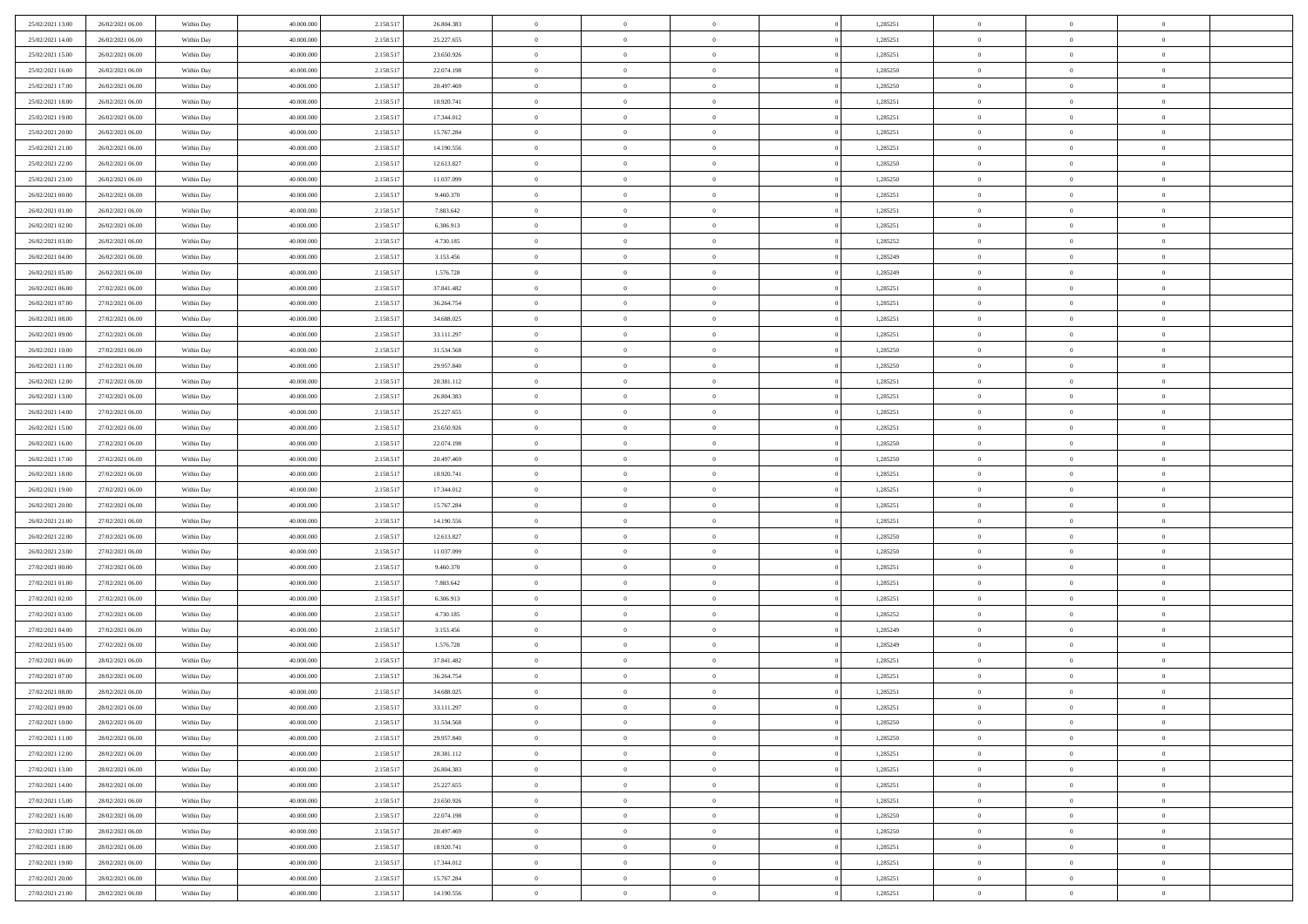| 27/02/2021 22.00 | 28/02/2021 06:00 | Within Day | 40,000,000 | 2.158.517 | 12.613.827 |  |  | 1,285250 |  |  |
|------------------|------------------|------------|------------|-----------|------------|--|--|----------|--|--|
| 27/02/2021 23:00 | 28/02/2021 06:00 | Within Day | 40,000,000 | 2.158.517 | 11.037.099 |  |  | 1,285250 |  |  |
| 28/02/2021 00:00 | 28/02/2021 06:00 | Within Day | 40,000,000 | 2.158.517 | 9.460.370  |  |  | 1,285251 |  |  |
| 28/02/2021 01:00 | 28/02/2021 06:00 | Within Day | 40,000,000 | 2.158.517 | 7.883.642  |  |  | 1,285251 |  |  |
| 28/02/2021 02:00 | 28/02/2021 06:00 | Within Day | 40,000,000 | 2.158.517 | 6.306.913  |  |  | 1,285251 |  |  |
| 28/02/2021 03:00 | 28/02/2021 06:00 | Within Day | 40,000,000 | 2.158.517 | 4.730.185  |  |  | 1,285252 |  |  |
| 28/02/2021 04:00 | 28/02/2021 06:00 | Within Day | 40,000,000 | 2.158.517 | 3.153.456  |  |  | 1,285249 |  |  |
| 28/02/2021 06:00 | 01/03/2021 06:00 | Within Day | 40,000,000 | 2.158.517 | 37.841.482 |  |  | 1,285251 |  |  |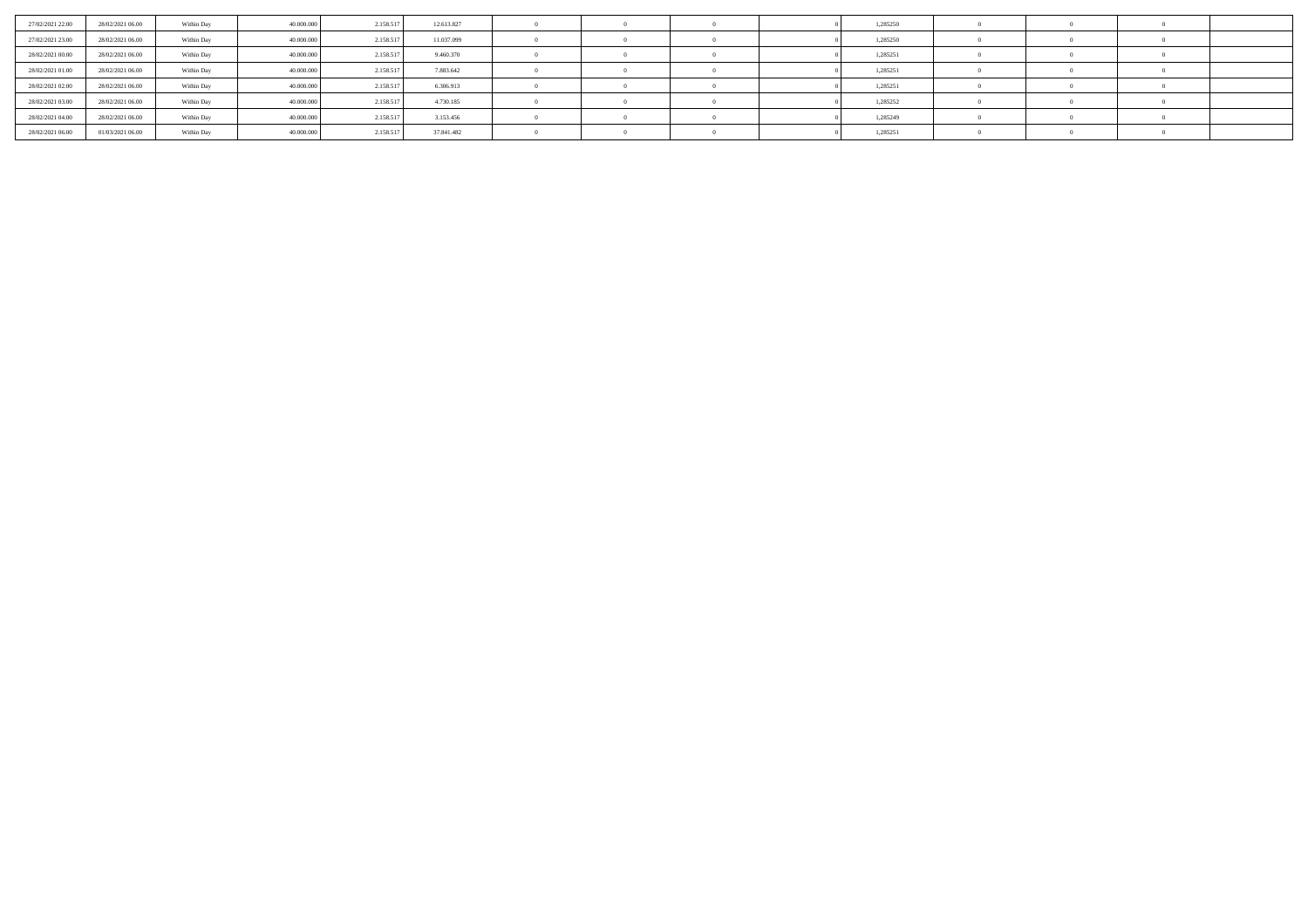# **SNAM RETE GAS**

**Transportation capacity at Exit Point interconnected with foreign pipelines**

**Update to 27/02/2021 of offered and assigned capacity in auction day-ahead and within-day**

**Thermal Year 2020/2021**

(Values in Ncm/day (0° C; 1,01325 bar) - 1 Scm=0,94794378 Ncm; Prices in c/Ncm)

**Exit Point**

**PASSO-GRIES**

| Timeframe        |                  |                     |                            |                                              |            | Offered capacity |                | <b>Assigned capacity</b> | Day-Ahead                                    |                             | Prices                        |                                  |                                         |             |
|------------------|------------------|---------------------|----------------------------|----------------------------------------------|------------|------------------|----------------|--------------------------|----------------------------------------------|-----------------------------|-------------------------------|----------------------------------|-----------------------------------------|-------------|
| From             | To               | <b>Auction type</b> | Transportation<br>capacity | <b>Assigned capacity</b><br>(before auction) | Firm       | Interruptible    | Firm           | Interruptible            | <b>Interrupted Capacity</b><br>Interruptible | <b>Reserve price - Firm</b> | <b>Auction premium - Firm</b> | Reserve price -<br>Interruptible | <b>Auction premium</b><br>Interruptible | <b>Note</b> |
| 01/02/2021 06:00 | 02/02/2021 06:00 | Day Ahead           | 42.196.595                 | 2.277.05                                     | 39.919.544 | $\overline{0}$   | $\Omega$       | $\theta$                 |                                              | 0,012183                    | $\theta$                      | 0,012183                         | $\Omega$                                |             |
| 02/02/2021 06:00 | 03/02/2021 06:00 | Day Ahead           | 42.196.59                  | 2.277.05                                     | 39.919.544 | $\Omega$         | $\Omega$       | $\Omega$                 |                                              | 0,012183                    | $\overline{0}$                | 0,012183                         | $\Omega$                                |             |
| 03/02/2021 06:00 | 04/02/2021 06:00 | Day Ahead           | 42.196.59                  | 2.277.05                                     | 39.919.544 | $\overline{0}$   | $\Omega$       | $\overline{0}$           |                                              | 0,012183                    | $\mathbf{0}$                  | 0,012183                         | $\Omega$                                |             |
| 04/02/2021 06:00 | 05/02/2021 06:00 | Day Ahead           | 42.196.595                 | 2.277.05                                     | 39.919.544 | $\bf{0}$         | $\overline{0}$ | $\theta$                 |                                              | 0,012183                    | $\mathbf{0}$                  | 0,012183                         | $\bf{0}$                                |             |
| 05/02/2021 06:00 | 06/02/2021 06:00 | Day Ahead           | 42.196.59                  | 2.277.05                                     | 39.919.544 | $\overline{0}$   | $\theta$       | $\Omega$                 |                                              | 0,012183                    | $\bf{0}$                      | 0,012183                         | $\overline{0}$                          |             |
| 06/02/2021 06:00 | 07/02/2021 06:00 | Day Ahead           | 42.196.595                 | 2.277.05                                     | 39.919.544 | $\overline{0}$   | $\overline{0}$ | $\overline{0}$           |                                              | 0,012183                    | $\bf{0}$                      | 0,012183                         | $\mathbf{0}$                            |             |
| 07/02/2021 06:00 | 08/02/2021 06:00 | Day Ahead           | 42.196.595                 | 2.277.05                                     | 39.919.544 | $\theta$         | $\Omega$       | $\Omega$                 |                                              | 0,012183                    | $\theta$                      | 0,012183                         | $\Omega$                                |             |
| 08/02/2021 06:00 | 09/02/2021 06:00 | Day Ahead           | 42.196.59                  | 2.277.05                                     | 39.919.544 | $\overline{0}$   | 23.475         | $\overline{0}$           |                                              | 0,012183                    | $\mathbf{0}$                  | 0,012183                         | $\mathbf{0}$                            |             |
| 09/02/2021 06:00 | 10/02/2021 06:00 | Day Ahead           | 42.196.59                  | 2.277.05                                     | 39.919.544 | $\overline{0}$   | 563.394        | $\theta$                 |                                              | 0,012183                    | $\bf{0}$                      | 0,012183                         | $\theta$                                |             |
| 10/02/2021 06:00 | 11/02/2021 06:00 | Day Ahead           | 42.196.595                 | 2.277.05                                     | 39.919.544 | $\theta$         | 751.192        | $\theta$                 |                                              | 0,012183                    | $\bf{0}$                      | 0,012183                         | $\theta$                                |             |
| 11/02/2021 06:00 | 12/02/2021 06:00 | Day Ahead           | 42.196.59                  | 2.277.05                                     | 39.919.544 | $\theta$         | 845.091        | $\overline{0}$           |                                              | 0,012183                    | $\bf{0}$                      | 0,012183                         | $\overline{0}$                          |             |
| 12/02/2021 06:00 | 13/02/2021 06:00 | Day Ahead           | 42.196.595                 | 2.277.052                                    | 39.919.544 | $\overline{0}$   | 1.126.788      | $\theta$                 |                                              | 0.012183                    | $\mathbf{0}$                  | 0.012183                         | $\Omega$                                |             |
| 13/02/2021 06:00 | 14/02/2021 06:00 | Day Ahead           | 42.196.595                 | 2.277.05                                     | 39.919.544 | $\theta$         | 751.192        | $\theta$                 |                                              | 0,012183                    | $\theta$                      | 0,012183                         | $\Omega$                                |             |
| 14/02/2021 06:00 | 15/02/2021 06:00 | Day Ahead           | 42.196.59                  | 2.277.05                                     | 39.919.544 | $\theta$         | 704.243        | $\theta$                 |                                              | 0,012183                    | $\bf{0}$                      | 0,012183                         | $\overline{0}$                          |             |
| 15/02/2021 06:00 | 16/02/2021 06:00 | Day Ahead           | 42.196.595                 | 2.277.05                                     | 39.919.544 | $\overline{0}$   | $\overline{0}$ | $\overline{0}$           |                                              | 0,012183                    | $\bf{0}$                      | 0,012183                         | $\theta$                                |             |
| 16/02/2021 06:00 | 17/02/2021 06:00 | Day Ahead           | 42.196.59                  | 2.277.05                                     | 39.919.544 | $\theta$         | $\Omega$       | $\theta$                 |                                              | 0.012183                    | $\bf{0}$                      | 0,012183                         | $\Omega$                                |             |
| 17/02/2021 06:00 | 18/02/2021 06:00 | Day Ahead           | 42.196.59                  | 2.277.05                                     | 39.919.544 | $\overline{0}$   | $\theta$       | $\overline{0}$           |                                              | 0,012183                    | $\bf{0}$                      | 0,012183                         | $\mathbf{0}$                            |             |
| 18/02/2021 06:00 | 19/02/2021 06:00 | Day Ahead           | 42.196.595                 | 2.277.05                                     | 39.919.544 | $\overline{0}$   | $\theta$       | $\theta$                 |                                              | 0,012183                    | $\bf{0}$                      | 0,012183                         | $\mathbf{0}$                            |             |
| 19/02/2021 06:00 | 20/02/2021 06:00 | Day Ahead           | 42.196.59                  | 2.277.05                                     | 39.919.544 | $\theta$         | $\theta$       | $\theta$                 |                                              | 0.012183                    | $\mathbf{0}$                  | 0.012183                         | $\Omega$                                |             |
| 20/02/2021 06:00 | 21/02/2021 06:00 | Day Ahead           | 42.196.59                  | 2.277.05                                     | 39.919.544 | $\theta$         | $\Omega$       | $\Omega$                 |                                              | 0,012183                    | $\bf{0}$                      | 0,012183                         | $\Omega$                                |             |
| 21/02/2021 06:00 | 22/02/2021 06:00 | Day Ahead           | 42.196.59                  | 2.277.05                                     | 39.919.544 | $\overline{0}$   | $\theta$       | $\theta$                 |                                              | 0,012183                    | $\bf{0}$                      | 0,012183                         | $\theta$                                |             |
| 22/02/2021 06:00 | 23/02/2021 06:00 | Day Ahead           | 42.196.59                  | 2.277.05                                     | 39.919.544 | $\overline{0}$   | $\overline{0}$ | $\Omega$                 |                                              | 0,012183                    | $\bf{0}$                      | 0,012183                         | $\overline{0}$                          |             |
| 23/02/2021 06:00 | 24/02/2021 06:00 | Day Ahead           | 42.196.59                  | 2.277.053                                    | 39.919.544 | $\Omega$         | 563.394        | $\Omega$                 |                                              | 0,012183                    | $\bf{0}$                      | 0,012183                         | $\Omega$                                |             |
| 24/02/2021 06:00 | 25/02/2021 06:00 | Day Ahead           | 42.196.595                 | 2.277.05                                     | 39.919.544 | $\overline{0}$   | 563.394        | $\overline{0}$           |                                              | 0,012183                    | $\bf{0}$                      | 0,012183                         | $\mathbf{0}$                            |             |
| 25/02/2021 06:00 | 26/02/2021 06:00 | Day Ahead           | 42.196.59                  | 2.277.05                                     | 39.919.544 | $\Omega$         | $\Omega$       | $\Omega$                 |                                              | 0,012183                    | $\theta$                      | 0,012183                         | $\Omega$                                |             |
| 26/02/2021 06:00 | 27/02/2021 06:00 | Day Ahead           | 42.196.59                  | 2.277.05                                     | 39.919.544 | $\overline{0}$   | $\overline{0}$ | $\Omega$                 |                                              | 0,012183                    | $\overline{0}$                | 0,012183                         | $\mathbf{0}$                            |             |
| 27/02/2021 06:00 | 28/02/2021 06:00 | Day Ahead           | 42.196.595                 | 2.277.05                                     | 39.919.544 | $\overline{0}$   | $\overline{0}$ | $\theta$                 |                                              | 0,012183                    | $\bf{0}$                      | 0,012183                         | $\theta$                                |             |
| 28/02/2021 06:00 | 01/03/2021 06:00 | Day Ahead           | 42.196.59                  | 2.277.05                                     | 39.919.544 | $\Omega$         | $\theta$       | $\theta$                 |                                              | 0,012183                    | $\bf{0}$                      | 0,012183                         | $\mathbf{0}$                            |             |
| 01/02/2021 06:00 | 02/02/2021 06:00 | Within Day          | 42.196.595                 | 2.277.05                                     | 39.919.542 | $\overline{0}$   | $\theta$       | $\theta$                 |                                              | 1,218345                    | $\bf{0}$                      | $\theta$                         | $\theta$                                |             |
| 01/02/2021 07:00 | 02/02/2021 06:00 | Within Day          | 42.196.595                 | 2.277.05                                     | 38.256.229 | $\overline{0}$   | $\theta$       | $\Omega$                 |                                              | 1,218345                    | $\bf{0}$                      | $\sqrt{2}$                       | $\overline{0}$                          |             |
| 01/02/2021 08:00 | 02/02/2021 06:00 | Within Day          | 42.196.59                  | 2.277.05                                     | 36.592.914 | $\overline{0}$   | $\overline{0}$ | $\overline{0}$           |                                              | 1,218345                    | $\bf{0}$                      | $\theta$                         | $\overline{0}$                          |             |
| 01/02/2021 09:00 | 02/02/2021 06:00 | Within Day          | 42.196.595                 | 2.277.05                                     | 34.929.600 | $\overline{0}$   | $\Omega$       | $\overline{0}$           |                                              | 1,218346                    | $\mathbf{0}$                  | $\theta$                         | $\Omega$                                |             |
| 01/02/2021 10:00 | 02/02/2021 06:00 | Within Day          | 42.196.595                 | 2.277.05                                     | 33.266.285 | $\overline{0}$   | $\overline{0}$ | $\theta$                 |                                              | 1,218345                    | $\bf{0}$                      | $\theta$                         | $\theta$                                |             |
| 01/02/2021 11:00 | 02/02/2021 06:00 | Within Day          | 42.196.59                  | 2.277.05                                     | 31.602.971 | $\overline{0}$   | $\overline{0}$ | $\overline{0}$           |                                              | 1,218345                    | $\bf{0}$                      | $\theta$                         | $\overline{0}$                          |             |
| 01/02/2021 12:00 | 02/02/2021 06:00 | Within Day          | 42.196.595                 | 2.277.05                                     | 29.939.657 | $\overline{0}$   | $\overline{0}$ | $\overline{0}$           |                                              | 1.218345                    | $\mathbf{0}$                  | $\overline{0}$                   | $\theta$                                |             |
| 01/02/2021 13:00 | 02/02/2021 06:00 | Within Day          | 42.196.595                 | 2.277.05                                     | 28.276.343 | $\theta$         | $\Omega$       | $\Omega$                 |                                              | 1,218345                    | $\theta$                      | $\mathbf{a}$                     | $\overline{0}$                          |             |
| 01/02/2021 14:00 | 02/02/2021 06:00 | Within Day          | 42.196.59                  | 2.277.05                                     | 26.613.029 | $\theta$         | $\overline{0}$ | $\theta$                 |                                              | 1,218345                    | $\bf{0}$                      | $\theta$                         | $\overline{0}$                          |             |
| 01/02/2021 15:00 | 02/02/2021 06:00 | Within Day          | 42.196.595                 | 2.277.05                                     | 24.949.714 | $\theta$         | $\theta$       | $\theta$                 |                                              | 1,218346                    | $\bf{0}$                      | $\theta$                         | $\theta$                                |             |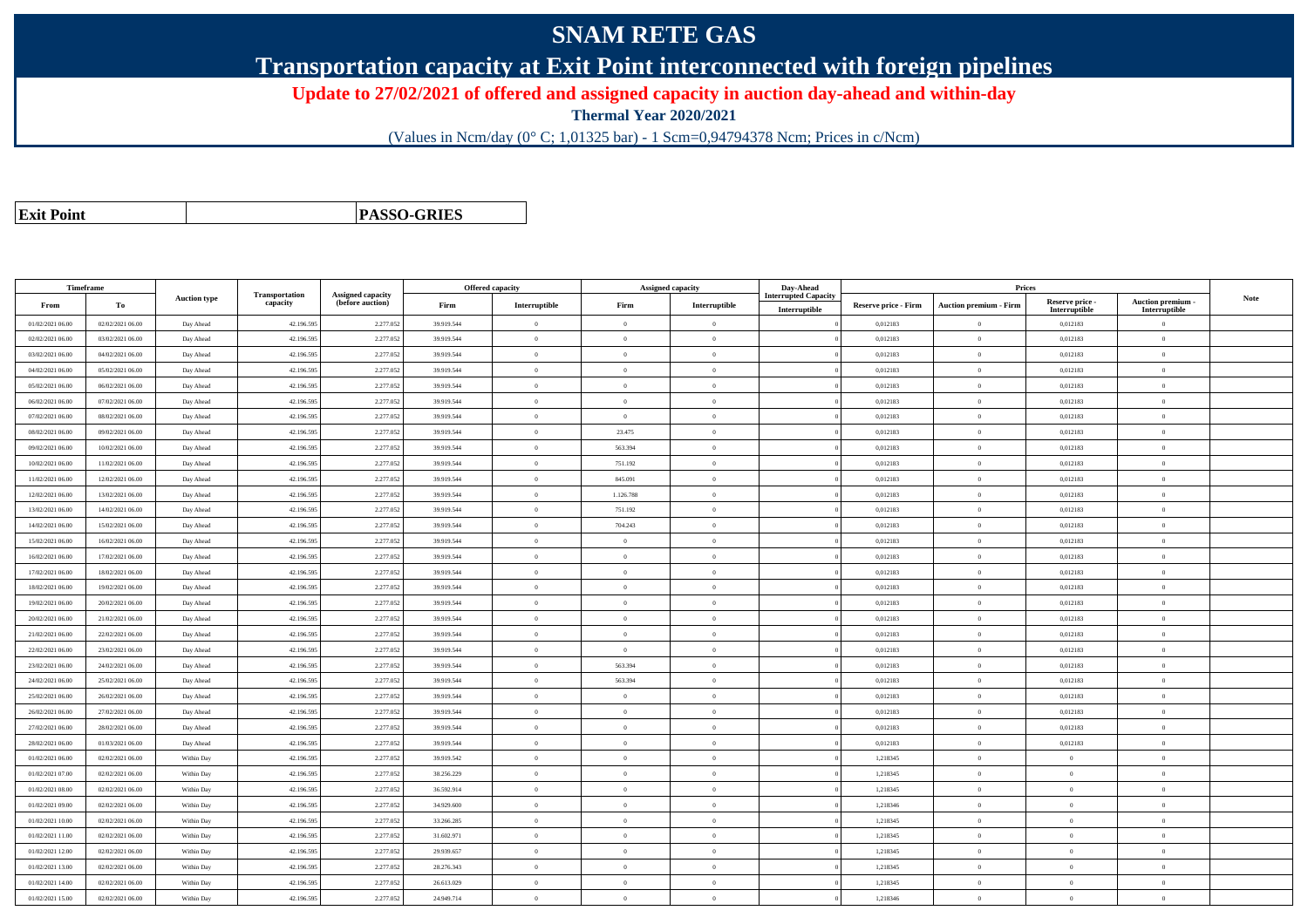| 01/02/2021 16:00 | 02/02/2021 06:00 | Within Day | 42.196.595 | 2.277.052 | 23.286.400 | $\overline{0}$ | $\overline{0}$ | $\Omega$       |          | 1,218345 | $\bf{0}$       | $\mathbf{0}$   | $\bf{0}$       |  |
|------------------|------------------|------------|------------|-----------|------------|----------------|----------------|----------------|----------|----------|----------------|----------------|----------------|--|
| 01/02/2021 17:00 | 02/02/2021 06:00 | Within Day | 42.196.595 | 2.277.052 | 21.623.085 | $\mathbf{0}$   | $\overline{0}$ | $\overline{0}$ |          | 1,218345 | $\mathbf{0}$   | $\overline{0}$ | $\overline{0}$ |  |
| 01/02/2021 18:00 | 02/02/2021 06:00 | Within Day | 42.196.595 | 2.277.052 | 19.959.771 | $\,$ 0         | $\overline{0}$ | $\bf{0}$       |          | 1,218345 | $\,$ 0         | $\overline{0}$ | $\,$ 0 $\,$    |  |
| 01/02/2021 19:00 | 02/02/2021 06:00 | Within Day | 42.196.595 | 2.277.052 | 18.296.456 | $\bf{0}$       | $\overline{0}$ | $\Omega$       |          | 1,218345 | $\bf{0}$       | $\mathbf{0}$   | $\theta$       |  |
| 01/02/2021 20:00 | 02/02/2021 06:00 | Within Day | 42.196.595 | 2.277.052 | 16.633.143 | $\bf{0}$       | $\overline{0}$ | $\overline{0}$ |          | 1,218346 | $\mathbf{0}$   | $\overline{0}$ | $\overline{0}$ |  |
| 01/02/2021 21:00 | 02/02/2021 06:00 | Within Day | 42.196.595 | 2.277.052 | 14.969.829 | $\bf{0}$       | $\overline{0}$ | $\bf{0}$       |          | 1,218346 | $\,$ 0         | $\overline{0}$ | $\,$ 0 $\,$    |  |
| 01/02/2021 22.00 | 02/02/2021 06:00 | Within Day | 42.196.595 | 2.277.052 | 13.306.514 | $\bf{0}$       | $\overline{0}$ | $\overline{0}$ |          | 1,218345 | $\theta$       | $\mathbf{0}$   | $\theta$       |  |
| 01/02/2021 23:00 | 02/02/2021 06:00 | Within Day | 42.196.595 | 2.277.052 | 11.643.200 | $\overline{0}$ | $\overline{0}$ | $\overline{0}$ |          | 1,218345 | $\mathbf{0}$   | $\overline{0}$ | $\overline{0}$ |  |
| 02/02/2021 00:00 | 02/02/2021 06:00 | Within Day | 42.196.595 | 2.277.052 | 9.979.885  | $\bf{0}$       | $\overline{0}$ | $\bf{0}$       |          | 1,218345 | $\,$ 0         | $\overline{0}$ | $\,$ 0 $\,$    |  |
| 02/02/2021 01:00 | 02/02/2021 06:00 | Within Day | 42.196.595 | 2.277.052 | 8.316.571  | $\bf{0}$       | $\overline{0}$ | $\Omega$       |          | 1,218346 | $\theta$       | $\mathbf{0}$   | $\theta$       |  |
| 02/02/2021 02:00 | 02/02/2021 06:00 | Within Day | 42.196.595 | 2.277.052 | 6.653.256  | $\overline{0}$ | $\overline{0}$ | $\overline{0}$ |          | 1,218346 | $\mathbf{0}$   | $\overline{0}$ | $\overline{0}$ |  |
| 02/02/2021 03:00 | 02/02/2021 06:00 | Within Day | 42.196.595 | 2.277.052 | 4.989.943  | $\bf{0}$       | $\overline{0}$ | $\bf{0}$       |          | 1,218347 | $\,$ 0         | $\overline{0}$ | $\,$ 0 $\,$    |  |
| 02/02/2021 04:00 | 02/02/2021 06:00 | Within Day | 42.196.595 | 2.277.052 | 3.326.628  | $\bf{0}$       | $\overline{0}$ | $\Omega$       |          | 1,218344 | $\bf{0}$       | $\mathbf{0}$   | $\theta$       |  |
| 02/02/2021 05:00 | 02/02/2021 06:00 | Within Day | 42.196.595 | 2.277.052 | 1.663.314  | $\overline{0}$ | $\overline{0}$ | $\overline{0}$ |          | 1,218344 | $\mathbf{0}$   | $\overline{0}$ | $\overline{0}$ |  |
| 02/02/2021 06:00 | 03/02/2021 06:00 | Within Day | 42.196.595 | 2.277.052 | 39.919.542 | $\bf{0}$       | $\overline{0}$ | $\bf{0}$       |          | 1,218345 | $\,$ 0         | $\overline{0}$ | $\,$ 0 $\,$    |  |
| 02/02/2021 07:00 | 03/02/2021 06:00 | Within Day | 42.196.595 | 2.277.052 | 38.256.229 | $\bf{0}$       | $\overline{0}$ | $\overline{0}$ |          | 1,218345 | $\theta$       | $\mathbf{0}$   | $\theta$       |  |
| 02/02/2021 08:00 | 03/02/2021 06:00 | Within Day | 42.196.595 | 2.277.052 | 36.592.914 | $\overline{0}$ | $\overline{0}$ | $\overline{0}$ |          | 1,218345 | $\mathbf{0}$   | $\overline{0}$ | $\overline{0}$ |  |
| 02/02/2021 09:00 | 03/02/2021 06:00 | Within Day | 42.196.595 | 2.277.052 | 34.929.600 | $\bf{0}$       | $\overline{0}$ | $\bf{0}$       |          | 1,218346 | $\,$ 0         | $\overline{0}$ | $\,$ 0 $\,$    |  |
| 02/02/2021 10:00 | 03/02/2021 06:00 | Within Day | 42.196.595 | 2.277.052 | 33.266.285 | $\bf{0}$       | $\overline{0}$ | $\Omega$       |          | 1,218345 | $\theta$       | $\mathbf{0}$   | $\theta$       |  |
| 02/02/2021 11:00 | 03/02/2021 06:00 | Within Day | 42.196.595 | 2.277.052 | 31.602.971 | $\overline{0}$ | $\overline{0}$ | $\overline{0}$ |          | 1,218345 | $\mathbf{0}$   | $\overline{0}$ | $\overline{0}$ |  |
| 02/02/2021 12:00 | 03/02/2021 06:00 | Within Day | 42.196.595 | 2.277.052 | 29.939.657 | $\bf{0}$       | $\overline{0}$ | $\bf{0}$       |          | 1,218345 | $\,$ 0         | $\overline{0}$ | $\,$ 0 $\,$    |  |
| 02/02/2021 13:00 | 03/02/2021 06:00 | Within Day | 42.196.595 | 2.277.052 | 28.276.343 | $\bf{0}$       | $\overline{0}$ | $\Omega$       |          | 1,218345 | $\bf{0}$       | $\theta$       | $\theta$       |  |
| 02/02/2021 14:00 | 03/02/2021 06:00 | Within Day | 42.196.595 | 2.277.052 | 26.613.029 | $\overline{0}$ | $\overline{0}$ | $\overline{0}$ |          | 1,218345 | $\mathbf{0}$   | $\overline{0}$ | $\overline{0}$ |  |
| 02/02/2021 15:00 | 03/02/2021 06:00 | Within Day | 42.196.595 | 2.277.052 | 24.949.714 | $\bf{0}$       | $\overline{0}$ | $\bf{0}$       |          | 1,218346 | $\,$ 0         | $\overline{0}$ | $\,$ 0 $\,$    |  |
| 02/02/2021 16:00 | 03/02/2021 06:00 | Within Day | 42.196.595 | 2.277.052 | 23.286.400 | $\bf{0}$       | $\overline{0}$ | $\overline{0}$ |          | 1,218345 | $\bf{0}$       | $\overline{0}$ | $\bf{0}$       |  |
| 02/02/2021 17:00 | 03/02/2021 06:00 | Within Day | 42.196.595 | 2.277.052 | 21.623.085 | $\overline{0}$ | $\overline{0}$ | $\overline{0}$ |          | 1,218345 | $\mathbf{0}$   | $\overline{0}$ | $\overline{0}$ |  |
| 02/02/2021 18:00 | 03/02/2021 06:00 | Within Day | 42.196.595 | 2.277.052 | 19.959.771 | $\bf{0}$       | $\overline{0}$ | $\bf{0}$       |          | 1,218345 | $\,$ 0         | $\overline{0}$ | $\,$ 0 $\,$    |  |
| 02/02/2021 19:00 | 03/02/2021 06:00 | Within Day | 42.196.595 | 2.277.052 | 18.296.456 | $\bf{0}$       | $\overline{0}$ | $\Omega$       |          | 1,218345 | $\theta$       | $\mathbf{0}$   | $\theta$       |  |
| 02/02/2021 20:00 | 03/02/2021 06:00 | Within Day | 42.196.595 | 2.277.052 | 16.633.143 | $\overline{0}$ | $\overline{0}$ | $\overline{0}$ |          | 1,218346 | $\mathbf{0}$   | $\overline{0}$ | $\overline{0}$ |  |
| 02/02/2021 21:00 | 03/02/2021 06:00 | Within Day | 42.196.595 | 2.277.052 | 14.969.829 | $\bf{0}$       | $\overline{0}$ | $\bf{0}$       |          | 1,218346 | $\,$ 0         | $\overline{0}$ | $\,$ 0 $\,$    |  |
| 02/02/2021 22.00 | 03/02/2021 06:00 | Within Day | 42.196.595 | 2.277.052 | 13.306.514 | $\bf{0}$       | $\bf{0}$       | $\overline{0}$ |          | 1,218345 | $\bf{0}$       | $\overline{0}$ | $\,0\,$        |  |
| 02/02/2021 23:00 | 03/02/2021 06:00 | Within Day | 42.196.595 | 2.277.052 | 11.643.200 | $\overline{0}$ | $\overline{0}$ | $\overline{0}$ |          | 1,218345 | $\mathbf{0}$   | $\overline{0}$ | $\overline{0}$ |  |
| 03/02/2021 00:00 | 03/02/2021 06:00 | Within Day | 42.196.595 | 2.277.052 | 9.979.885  | $\bf{0}$       | $\overline{0}$ | $\bf{0}$       |          | 1,218345 | $\,$ 0         | $\overline{0}$ | $\,$ 0 $\,$    |  |
| 03/02/2021 01:00 | 03/02/2021 06:00 | Within Day | 42.196.595 | 2.277.052 | 8.316.571  | $\bf{0}$       | $\overline{0}$ | $\bf{0}$       |          | 1,218346 | $\bf{0}$       | $\overline{0}$ | $\,0\,$        |  |
| 03/02/2021 02:00 | 03/02/2021 06:00 | Within Day | 42.196.595 | 2.277.052 | 6.653.256  | $\overline{0}$ | $\overline{0}$ | $\overline{0}$ |          | 1,218346 | $\overline{0}$ | $\overline{0}$ | $\overline{0}$ |  |
| 03/02/2021 03:00 | 03/02/2021 06:00 | Within Day | 42.196.595 | 2.277.052 | 4.989.943  | $\bf{0}$       | $\overline{0}$ | $\bf{0}$       |          | 1,218347 | $\,$ 0         | $\overline{0}$ | $\,$ 0 $\,$    |  |
| 03/02/2021 04:00 | 03/02/2021 06:00 | Within Day | 42.196.595 | 2.277.052 | 3.326.628  | $\bf{0}$       | $\overline{0}$ | $\overline{0}$ |          | 1,218344 | $\bf{0}$       | $\overline{0}$ | $\,0\,$        |  |
| 03/02/2021 05:00 | 03/02/2021 06:00 | Within Day | 42.196.595 | 2.277.052 | 1.663.314  | $\overline{0}$ | $\overline{0}$ | $\overline{0}$ |          | 1,218344 | $\mathbf{0}$   | $\overline{0}$ | $\overline{0}$ |  |
| 03/02/2021 06:00 | 04/02/2021 06:00 | Within Day | 42.196.595 | 2.277.052 | 39.919.542 | $\bf{0}$       | $\overline{0}$ | $\bf{0}$       |          | 1,218345 | $\,$ 0         | $\overline{0}$ | $\,$ 0 $\,$    |  |
| 03/02/2021 07:00 | 04/02/2021 06:00 | Within Day | 42.196.595 | 2.277.052 | 38.256.229 | $\bf{0}$       | $\overline{0}$ | $\overline{0}$ |          | 1,218345 | $\bf{0}$       | $\overline{0}$ | $\,0\,$        |  |
| 03/02/2021 08:00 | 04/02/2021 06:00 | Within Day | 42.196.595 | 2.277.052 | 36.592.914 | $\overline{0}$ | $\overline{0}$ | $\overline{0}$ |          | 1,218345 | $\overline{0}$ | $\overline{0}$ | $\overline{0}$ |  |
| 03/02/2021 09:00 | 04/02/2021 06:00 | Within Day | 42.196.595 | 2.277.052 | 34.929.600 | $\bf{0}$       | $\overline{0}$ | $\bf{0}$       |          | 1,218346 | $\,$ 0         | $\overline{0}$ | $\,$ 0 $\,$    |  |
| 03/02/2021 10:00 | 04/02/2021 06:00 | Within Day | 42.196.595 | 2.277.052 | 33.266.285 | $\bf{0}$       | $\overline{0}$ | $\bf{0}$       |          | 1,218345 | $\bf{0}$       | $\overline{0}$ | $\,0\,$        |  |
| 03/02/2021 11:00 | 04/02/2021 06:00 | Within Day | 42.196.595 | 2.277.052 | 31.602.971 | $\mathbf{0}$   | $\overline{0}$ | $\overline{0}$ |          | 1,218345 | $\mathbf{0}$   | $\overline{0}$ | $\overline{0}$ |  |
| 03/02/2021 12:00 | 04/02/2021 06:00 | Within Day | 42.196.595 | 2.277.052 | 29.939.657 | $\bf{0}$       | $\overline{0}$ | $\theta$       |          | 1,218345 | $\overline{0}$ | $\theta$       | $\theta$       |  |
| 03/02/2021 13:00 | 04/02/2021 06:00 | Within Day | 42.196.595 | 2.277.052 | 28.276.343 | $\bf{0}$       | $\overline{0}$ | $\bf{0}$       |          | 1,218345 | $\bf{0}$       | $\overline{0}$ | $\,0\,$        |  |
| 03/02/2021 14:00 | 04/02/2021 06:00 | Within Day | 42.196.595 | 2.277.052 | 26.613.029 | $\overline{0}$ | $\overline{0}$ | $\overline{0}$ |          | 1,218345 | $\overline{0}$ | $\overline{0}$ | $\overline{0}$ |  |
| 03/02/2021 15:00 | 04/02/2021 06:00 | Within Day | 42.196.595 | 2.277.052 | 24.949.714 | $\,$ 0 $\,$    | $\overline{0}$ | $\overline{0}$ |          | 1,218346 | $\mathbf{0}$   | $\,$ 0 $\,$    | $\,$ 0 $\,$    |  |
| 03/02/2021 16:00 | 04/02/2021 06:00 | Within Day | 42.196.595 | 2.277.052 | 23.286.400 | $\bf{0}$       | $\overline{0}$ | $\overline{0}$ |          | 1,218345 | $\bf{0}$       | $\overline{0}$ | $\bf{0}$       |  |
| 03/02/2021 17:00 | 04/02/2021 06:00 | Within Day | 42.196.595 | 2.277.052 | 21.623.085 | $\overline{0}$ | $\overline{0}$ | $\overline{0}$ |          | 1,218345 | $\overline{0}$ | $\bf{0}$       | $\overline{0}$ |  |
| 03/02/2021 18:00 | 04/02/2021 06:00 | Within Day | 42.196.595 | 2.277.052 | 19.959.771 | $\,$ 0 $\,$    | $\overline{0}$ | $\overline{0}$ |          | 1,218345 | $\,$ 0 $\,$    | $\overline{0}$ | $\,$ 0 $\,$    |  |
| 03/02/2021 19:00 | 04/02/2021 06:00 | Within Day | 42.196.595 | 2.277.052 | 18.296.456 | $\overline{0}$ | $\overline{0}$ | $\overline{0}$ | $\Omega$ | 1,218345 | $\bf{0}$       | $\overline{0}$ | $\overline{0}$ |  |
| 03/02/2021 20:00 | 04/02/2021 06:00 | Within Day | 42.196.595 | 2.277.052 | 16.633.143 | $\overline{0}$ | $\overline{0}$ | $\overline{0}$ |          | 1,218346 | $\overline{0}$ | $\bf{0}$       | $\mathbf{0}$   |  |
| 03/02/2021 21:00 | 04/02/2021 06:00 | Within Day | 42.196.595 | 2.277.052 | 14.969.829 | $\,$ 0 $\,$    | $\overline{0}$ | $\overline{0}$ |          | 1,218346 | $\,$ 0 $\,$    | $\overline{0}$ | $\,$ 0 $\,$    |  |
| 03/02/2021 22.00 | 04/02/2021 06:00 | Within Day | 42.196.595 | 2.277.052 | 13.306.514 | $\bf{0}$       | $\overline{0}$ | $\overline{0}$ |          | 1,218345 | $\mathbf{0}$   | $\overline{0}$ | $\bf{0}$       |  |
| 03/02/2021 23:00 | 04/02/2021 06:00 | Within Day | 42.196.595 | 2.277.052 | 11.643.200 | $\overline{0}$ | $\overline{0}$ | $\overline{0}$ |          | 1,218345 | $\mathbf{0}$   | $\bf{0}$       | $\overline{0}$ |  |
| 04/02/2021 00:00 | 04/02/2021 06:00 | Within Day | 42.196.595 | 2.277.052 | 9.979.885  | $\,0\,$        | $\overline{0}$ | $\overline{0}$ |          | 1,218345 | $\,$ 0         | $\overline{0}$ | $\,$ 0 $\,$    |  |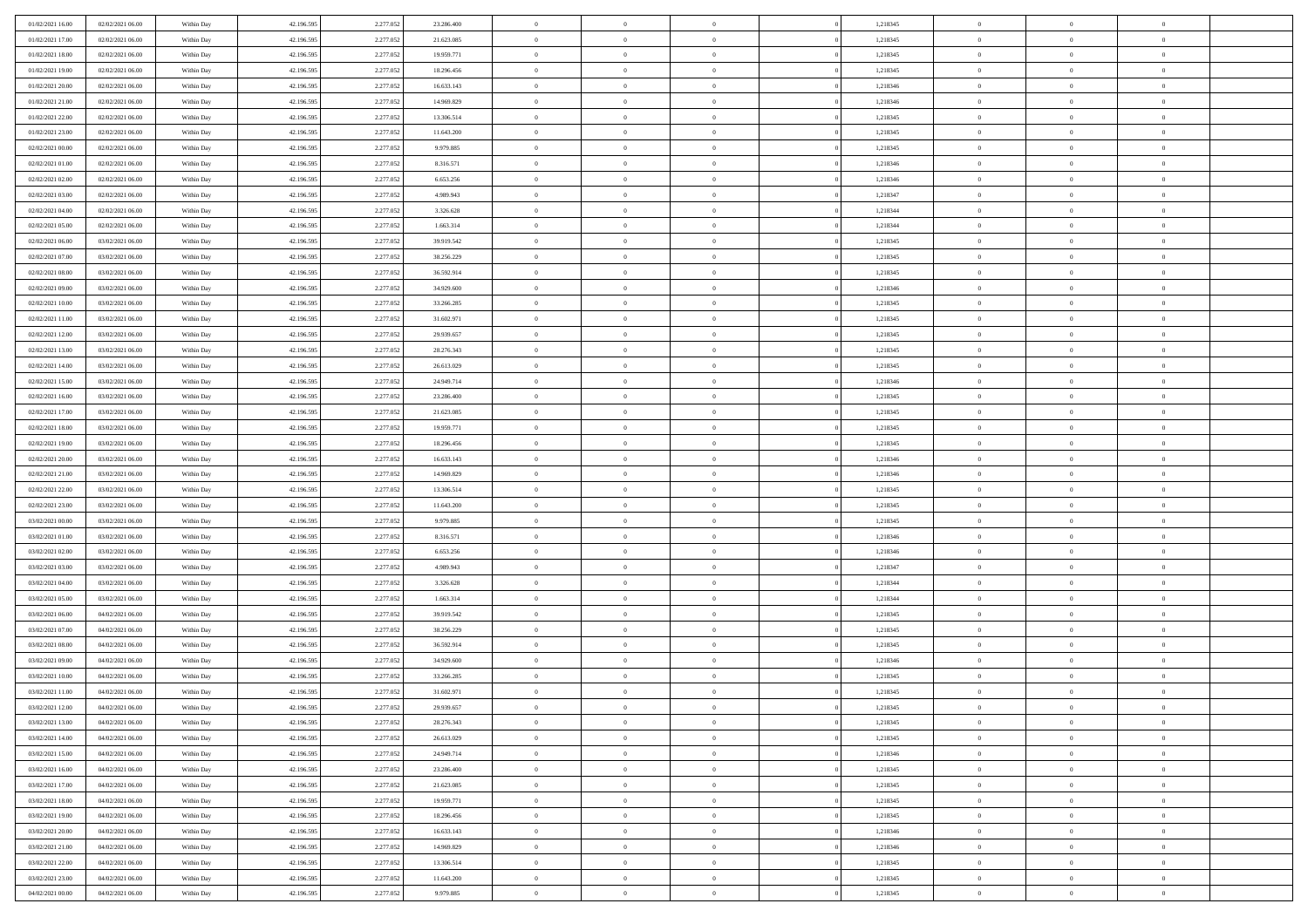| 04/02/2021 01:00 | 04/02/2021 06:00 | Within Day | 42.196.595 | 2.277.052 | 8.316.571  | $\overline{0}$ | $\overline{0}$ | $\Omega$       |          | 1,218346 | $\bf{0}$       | $\mathbf{0}$   | $\bf{0}$       |  |
|------------------|------------------|------------|------------|-----------|------------|----------------|----------------|----------------|----------|----------|----------------|----------------|----------------|--|
| 04/02/2021 02:00 | 04/02/2021 06:00 | Within Day | 42.196.595 | 2.277.052 | 6.653.256  | $\mathbf{0}$   | $\overline{0}$ | $\overline{0}$ |          | 1,218346 | $\overline{0}$ | $\overline{0}$ | $\overline{0}$ |  |
| 04/02/2021 03:00 | 04/02/2021 06:00 | Within Day | 42.196.595 | 2.277.052 | 4.989.943  | $\,$ 0         | $\overline{0}$ | $\bf{0}$       |          | 1,218347 | $\,$ 0         | $\overline{0}$ | $\,$ 0 $\,$    |  |
| 04/02/2021 04:00 | 04/02/2021 06:00 | Within Day | 42.196.595 | 2.277.052 | 3.326.628  | $\bf{0}$       | $\overline{0}$ | $\Omega$       |          | 1,218344 | $\bf{0}$       | $\mathbf{0}$   | $\theta$       |  |
| 04/02/2021 05:00 | 04/02/2021 06:00 | Within Day | 42.196.595 | 2.277.052 | 1.663.314  | $\bf{0}$       | $\overline{0}$ | $\overline{0}$ |          | 1,218344 | $\mathbf{0}$   | $\overline{0}$ | $\overline{0}$ |  |
| 04/02/2021 06:00 | 05/02/2021 06:00 | Within Day | 42.196.595 | 2.277.052 | 39.919.542 | $\bf{0}$       | $\overline{0}$ | $\bf{0}$       |          | 1,218345 | $\,$ 0         | $\overline{0}$ | $\,$ 0 $\,$    |  |
| 04/02/2021 07:00 | 05/02/2021 06:00 | Within Day | 42.196.595 | 2.277.052 | 38.256.229 | $\bf{0}$       | $\overline{0}$ | $\Omega$       |          | 1,218345 | $\theta$       | $\mathbf{0}$   | $\theta$       |  |
| 04/02/2021 08:00 | 05/02/2021 06:00 | Within Day | 42.196.595 | 2.277.052 | 36.592.914 | $\overline{0}$ | $\overline{0}$ | $\overline{0}$ |          | 1,218345 | $\mathbf{0}$   | $\overline{0}$ | $\overline{0}$ |  |
| 04/02/2021 09:00 | 05/02/2021 06:00 | Within Day | 42.196.595 | 2.277.052 | 34.929.600 | $\bf{0}$       | $\overline{0}$ | $\bf{0}$       |          | 1,218346 | $\,$ 0         | $\overline{0}$ | $\,$ 0 $\,$    |  |
| 04/02/2021 10:00 | 05/02/2021 06:00 | Within Day | 42.196.595 | 2.277.052 | 33.266.285 | $\bf{0}$       | $\overline{0}$ | $\Omega$       |          | 1,218345 | $\bf{0}$       | $\mathbf{0}$   | $\theta$       |  |
| 04/02/2021 11:00 | 05/02/2021 06:00 | Within Day | 42.196.595 | 2.277.052 | 31.602.971 | $\overline{0}$ | $\overline{0}$ | $\overline{0}$ |          | 1,218345 | $\mathbf{0}$   | $\overline{0}$ | $\overline{0}$ |  |
| 04/02/2021 12:00 | 05/02/2021 06:00 | Within Day | 42.196.595 | 2.277.052 | 29.939.657 | $\,$ 0         | $\overline{0}$ | $\bf{0}$       |          | 1,218345 | $\,$ 0         | $\overline{0}$ | $\,$ 0 $\,$    |  |
| 04/02/2021 13:00 | 05/02/2021 06:00 | Within Day | 42.196.595 | 2.277.052 | 28.276.343 | $\bf{0}$       | $\overline{0}$ | $\Omega$       |          | 1,218345 | $\overline{0}$ | $\mathbf{0}$   | $\theta$       |  |
| 04/02/2021 14:00 | 05/02/2021 06:00 | Within Day | 42.196.595 | 2.277.052 | 26.613.029 | $\overline{0}$ | $\overline{0}$ | $\overline{0}$ |          | 1,218345 | $\mathbf{0}$   | $\overline{0}$ | $\overline{0}$ |  |
| 04/02/2021 15:00 | 05/02/2021 06:00 | Within Day | 42.196.595 | 2.277.052 | 24.949.714 | $\bf{0}$       | $\overline{0}$ | $\bf{0}$       |          | 1,218346 | $\,$ 0         | $\overline{0}$ | $\,$ 0 $\,$    |  |
| 04/02/2021 16:00 | 05/02/2021 06:00 | Within Day | 42.196.595 | 2.277.052 | 23.286.400 | $\bf{0}$       | $\overline{0}$ | $\overline{0}$ |          | 1,218345 | $\bf{0}$       | $\mathbf{0}$   | $\theta$       |  |
| 04/02/2021 17:00 | 05/02/2021 06:00 | Within Day | 42.196.595 | 2.277.052 | 21.623.085 | $\overline{0}$ | $\overline{0}$ | $\overline{0}$ |          | 1,218345 | $\mathbf{0}$   | $\overline{0}$ | $\overline{0}$ |  |
| 04/02/2021 18:00 | 05/02/2021 06:00 | Within Day | 42.196.595 | 2.277.052 | 19.959.771 | $\bf{0}$       | $\overline{0}$ | $\bf{0}$       |          | 1,218345 | $\,$ 0         | $\overline{0}$ | $\,0\,$        |  |
| 04/02/2021 19:00 | 05/02/2021 06:00 | Within Day | 42.196.595 | 2.277.052 | 18.296.456 | $\bf{0}$       | $\overline{0}$ | $\Omega$       |          | 1,218345 | $\theta$       | $\mathbf{0}$   | $\theta$       |  |
| 04/02/2021 20:00 | 05/02/2021 06:00 | Within Day | 42.196.595 | 2.277.052 | 16.633.143 | $\overline{0}$ | $\overline{0}$ | $\overline{0}$ |          | 1,218346 | $\mathbf{0}$   | $\overline{0}$ | $\overline{0}$ |  |
| 04/02/2021 21:00 | 05/02/2021 06:00 | Within Day | 42.196.595 | 2.277.052 | 14.969.829 | $\bf{0}$       | $\overline{0}$ | $\bf{0}$       |          | 1,218346 | $\,$ 0         | $\overline{0}$ | $\,$ 0 $\,$    |  |
| 04/02/2021 22.00 | 05/02/2021 06:00 | Within Day | 42.196.595 | 2.277.052 | 13.306.514 | $\bf{0}$       | $\overline{0}$ | $\Omega$       |          | 1,218345 | $\bf{0}$       | $\theta$       | $\theta$       |  |
| 04/02/2021 23:00 | 05/02/2021 06:00 | Within Day | 42.196.595 | 2.277.052 | 11.643.200 | $\overline{0}$ | $\overline{0}$ | $\overline{0}$ |          | 1,218345 | $\mathbf{0}$   | $\overline{0}$ | $\overline{0}$ |  |
| 05/02/2021 00:00 | 05/02/2021 06:00 | Within Day | 42.196.595 | 2.277.052 | 9.979.885  | $\bf{0}$       | $\overline{0}$ | $\bf{0}$       |          | 1,218345 | $\,$ 0         | $\overline{0}$ | $\,$ 0 $\,$    |  |
| 05/02/2021 01:00 | 05/02/2021 06:00 | Within Day | 42.196.595 | 2.277.052 | 8.316.571  | $\bf{0}$       | $\overline{0}$ | $\overline{0}$ |          | 1,218346 | $\bf{0}$       | $\overline{0}$ | $\theta$       |  |
| 05/02/2021 02:00 | 05/02/2021 06:00 | Within Day | 42.196.595 | 2.277.052 | 6.653.256  | $\overline{0}$ | $\overline{0}$ | $\overline{0}$ |          | 1,218346 | $\mathbf{0}$   | $\overline{0}$ | $\overline{0}$ |  |
| 05/02/2021 03:00 | 05/02/2021 06:00 | Within Day | 42.196.595 | 2.277.052 | 4.989.943  | $\bf{0}$       | $\overline{0}$ | $\bf{0}$       |          | 1,218347 | $\,$ 0         | $\overline{0}$ | $\,$ 0 $\,$    |  |
| 05/02/2021 04:00 | 05/02/2021 06:00 | Within Day | 42.196.595 | 2.277.052 | 3.326.628  | $\bf{0}$       | $\overline{0}$ | $\Omega$       |          | 1,218344 | $\theta$       | $\mathbf{0}$   | $\theta$       |  |
| 05/02/2021 05:00 | 05/02/2021 06:00 | Within Day | 42.196.595 | 2.277.052 | 1.663.314  | $\overline{0}$ | $\overline{0}$ | $\overline{0}$ |          | 1,218344 | $\mathbf{0}$   | $\overline{0}$ | $\overline{0}$ |  |
| 05/02/2021 06:00 | 06/02/2021 06:00 | Within Day | 42.196.595 | 2.277.052 | 39.919.542 | $\bf{0}$       | $\overline{0}$ | $\bf{0}$       |          | 1,218345 | $\,$ 0         | $\overline{0}$ | $\,$ 0 $\,$    |  |
| 05/02/2021 07:00 | 06/02/2021 06:00 | Within Day | 42.196.595 | 2.277.052 | 38.256.229 | $\,$ 0         | $\bf{0}$       | $\overline{0}$ |          | 1,218345 | $\bf{0}$       | $\overline{0}$ | $\,0\,$        |  |
| 05/02/2021 08:00 | 06/02/2021 06:00 | Within Day | 42.196.595 | 2.277.052 | 36.592.914 | $\overline{0}$ | $\overline{0}$ | $\overline{0}$ |          | 1,218345 | $\mathbf{0}$   | $\overline{0}$ | $\overline{0}$ |  |
| 05/02/2021 09:00 | 06/02/2021 06:00 | Within Day | 42.196.595 | 2.277.052 | 34.929.600 | $\bf{0}$       | $\overline{0}$ | $\bf{0}$       |          | 1,218346 | $\,$ 0         | $\overline{0}$ | $\,$ 0 $\,$    |  |
| 05/02/2021 10:00 | 06/02/2021 06:00 | Within Day | 42.196.595 | 2.277.052 | 33.266.285 | $\bf{0}$       | $\overline{0}$ | $\bf{0}$       |          | 1,218345 | $\bf{0}$       | $\overline{0}$ | $\,0\,$        |  |
| 05/02/2021 11:00 | 06/02/2021 06:00 | Within Day | 42.196.595 | 2.277.052 | 31.602.971 | $\mathbf{0}$   | $\overline{0}$ | $\overline{0}$ |          | 1,218345 | $\overline{0}$ | $\overline{0}$ | $\overline{0}$ |  |
| 05/02/2021 12:00 | 06/02/2021 06:00 | Within Day | 42.196.595 | 2.277.052 | 29.939.657 | $\bf{0}$       | $\overline{0}$ | $\bf{0}$       |          | 1,218345 | $\,$ 0         | $\overline{0}$ | $\,$ 0 $\,$    |  |
| 05/02/2021 13:00 | 06/02/2021 06:00 | Within Day | 42.196.595 | 2.277.052 | 28.276.343 | $\,$ 0         | $\overline{0}$ | $\overline{0}$ |          | 1,218345 | $\bf{0}$       | $\overline{0}$ | $\,0\,$        |  |
| 05/02/2021 14:00 | 06/02/2021 06:00 | Within Day | 42.196.595 | 2.277.052 | 26.613.029 | $\overline{0}$ | $\overline{0}$ | $\overline{0}$ |          | 1,218345 | $\mathbf{0}$   | $\overline{0}$ | $\overline{0}$ |  |
| 05/02/2021 15:00 | 06/02/2021 06:00 | Within Day | 42.196.595 | 2.277.052 | 24.949.714 | $\bf{0}$       | $\overline{0}$ | $\bf{0}$       |          | 1,218346 | $\,$ 0         | $\overline{0}$ | $\,$ 0 $\,$    |  |
| 05/02/2021 16:00 | 06/02/2021 06:00 | Within Day | 42.196.595 | 2.277.052 | 23.286.400 | $\bf{0}$       | $\overline{0}$ | $\overline{0}$ |          | 1,218345 | $\bf{0}$       | $\overline{0}$ | $\,0\,$        |  |
| 05/02/2021 17:00 | 06/02/2021 06:00 | Within Day | 42.196.595 | 2.277.052 | 21.623.085 | $\overline{0}$ | $\overline{0}$ | $\overline{0}$ |          | 1,218345 | $\overline{0}$ | $\overline{0}$ | $\overline{0}$ |  |
| 05/02/2021 18:00 | 06/02/2021 06:00 | Within Day | 42.196.595 | 2.277.052 | 19.959.771 | $\bf{0}$       | $\overline{0}$ | $\bf{0}$       |          | 1,218345 | $\,$ 0         | $\overline{0}$ | $\,$ 0 $\,$    |  |
| 05/02/2021 19:00 | 06/02/2021 06:00 | Within Day | 42.196.595 | 2.277.052 | 18.296.456 | $\bf{0}$       | $\overline{0}$ | $\bf{0}$       |          | 1,218345 | $\bf{0}$       | $\overline{0}$ | $\,0\,$        |  |
| 05/02/2021 20:00 | 06/02/2021 06:00 | Within Day | 42.196.595 | 2.277.052 | 16.633.143 | $\mathbf{0}$   | $\overline{0}$ | $\overline{0}$ |          | 1,218346 | $\mathbf{0}$   | $\overline{0}$ | $\overline{0}$ |  |
| 05/02/2021 21:00 | 06/02/2021 06:00 | Within Day | 42.196.595 | 2.277.052 | 14.969.829 | $\bf{0}$       | $\overline{0}$ | $\theta$       |          | 1,218346 | $\overline{0}$ | $\theta$       | $\theta$       |  |
| 05/02/2021 22.00 | 06/02/2021 06:00 | Within Day | 42.196.595 | 2.277.052 | 13.306.514 | $\bf{0}$       | $\overline{0}$ | $\bf{0}$       |          | 1,218345 | $\bf{0}$       | $\overline{0}$ | $\,0\,$        |  |
| 05/02/2021 23:00 | 06/02/2021 06:00 | Within Day | 42.196.595 | 2.277.052 | 11.643.200 | $\overline{0}$ | $\overline{0}$ | $\overline{0}$ |          | 1,218345 | $\overline{0}$ | $\bf{0}$       | $\overline{0}$ |  |
| 06/02/2021 00:00 | 06/02/2021 06:00 | Within Day | 42.196.595 | 2.277.052 | 9.979.885  | $\,0\,$        | $\overline{0}$ | $\overline{0}$ |          | 1,218345 | $\mathbf{0}$   | $\overline{0}$ | $\,$ 0 $\,$    |  |
| 06/02/2021 01:00 | 06/02/2021 06:00 | Within Day | 42.196.595 | 2.277.052 | 8.316.571  | $\bf{0}$       | $\overline{0}$ | $\overline{0}$ |          | 1,218346 | $\bf{0}$       | $\overline{0}$ | $\bf{0}$       |  |
| 06/02/2021 02:00 | 06/02/2021 06:00 | Within Day | 42.196.595 | 2.277.052 | 6.653.256  | $\overline{0}$ | $\overline{0}$ | $\overline{0}$ |          | 1,218346 | $\overline{0}$ | $\overline{0}$ | $\overline{0}$ |  |
| 06/02/2021 03:00 | 06/02/2021 06:00 | Within Day | 42.196.595 | 2.277.052 | 4.989.943  | $\,$ 0 $\,$    | $\overline{0}$ | $\overline{0}$ |          | 1,218347 | $\,$ 0 $\,$    | $\overline{0}$ | $\,$ 0 $\,$    |  |
| 06/02/2021 04:00 | 06/02/2021 06:00 | Within Day | 42.196.595 | 2.277.052 | 3.326.628  | $\overline{0}$ | $\overline{0}$ | $\overline{0}$ | $\Omega$ | 1,218344 | $\bf{0}$       | $\overline{0}$ | $\overline{0}$ |  |
| 06/02/2021 05:00 | 06/02/2021 06:00 | Within Day | 42.196.595 | 2.277.052 | 1.663.314  | $\overline{0}$ | $\overline{0}$ | $\overline{0}$ |          | 1,218344 | $\overline{0}$ | $\bf{0}$       | $\mathbf{0}$   |  |
| 06/02/2021 06:00 | 07/02/2021 06:00 | Within Day | 42.196.595 | 2.277.052 | 39.919.542 | $\,$ 0 $\,$    | $\overline{0}$ | $\overline{0}$ |          | 1,218345 | $\,$ 0 $\,$    | $\overline{0}$ | $\,$ 0 $\,$    |  |
| 06/02/2021 07:00 | 07/02/2021 06:00 | Within Day | 42.196.595 | 2.277.052 | 38.256.229 | $\bf{0}$       | $\overline{0}$ | $\overline{0}$ |          | 1,218345 | $\mathbf{0}$   | $\overline{0}$ | $\bf{0}$       |  |
| 06/02/2021 08:00 | 07/02/2021 06:00 | Within Day | 42.196.595 | 2.277.052 | 36.592.914 | $\overline{0}$ | $\overline{0}$ | $\overline{0}$ |          | 1,218345 | $\mathbf{0}$   | $\bf{0}$       | $\overline{0}$ |  |
| 06/02/2021 09:00 | 07/02/2021 06:00 | Within Day | 42.196.595 | 2.277.052 | 34.929.600 | $\,0\,$        | $\overline{0}$ | $\overline{0}$ |          | 1,218346 | $\,$ 0         | $\overline{0}$ | $\,$ 0 $\,$    |  |
|                  |                  |            |            |           |            |                |                |                |          |          |                |                |                |  |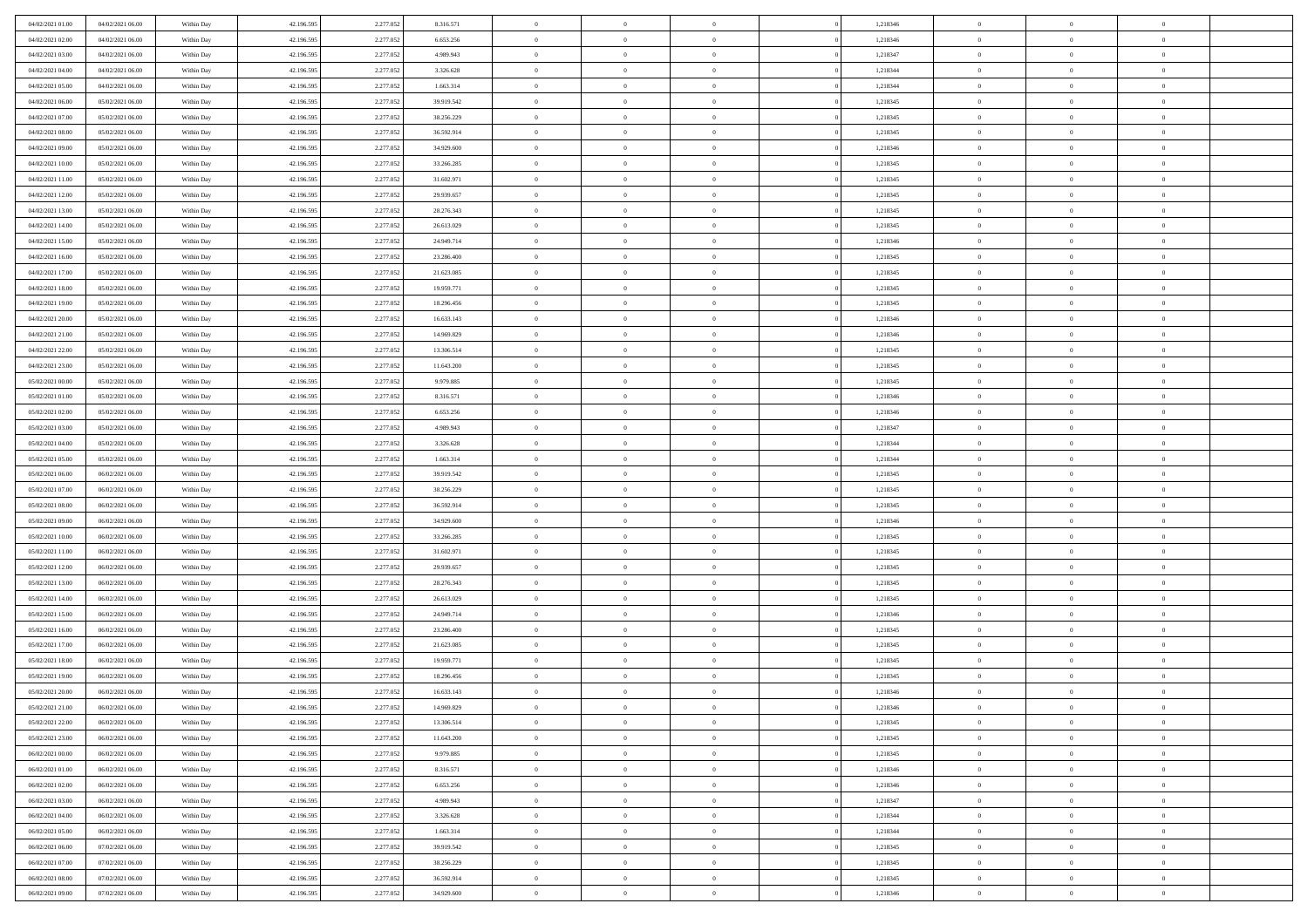| 06/02/2021 10:00 | 07/02/2021 06:00 | Within Day               | 42.196.595 | 2.277.052 | 33.266.285 | $\,$ 0         | $\overline{0}$ | $\theta$       |          | 1,218345 | $\bf{0}$       | $\overline{0}$ | $\,0\,$        |  |
|------------------|------------------|--------------------------|------------|-----------|------------|----------------|----------------|----------------|----------|----------|----------------|----------------|----------------|--|
| 06/02/2021 11:00 | 07/02/2021 06:00 | Within Day               | 42.196.595 | 2.277.052 | 31.602.971 | $\overline{0}$ | $\overline{0}$ | $\overline{0}$ |          | 1,218345 | $\overline{0}$ | $\overline{0}$ | $\theta$       |  |
| 06/02/2021 12:00 | 07/02/2021 06:00 | Within Dav               | 42.196.595 | 2.277.052 | 29.939.657 | $\mathbf{0}$   | $\overline{0}$ | $\overline{0}$ |          | 1,218345 | $\mathbf{0}$   | $\overline{0}$ | $\overline{0}$ |  |
| 06/02/2021 13:00 | 07/02/2021 06:00 | Within Day               | 42.196.595 | 2.277.052 | 28.276.343 | $\bf{0}$       | $\overline{0}$ | $\bf{0}$       |          | 1,218345 | $\bf{0}$       | $\overline{0}$ | $\bf{0}$       |  |
| 06/02/2021 14:00 | 07/02/2021 06:00 | Within Day               | 42.196.595 | 2.277.052 | 26.613.029 | $\bf{0}$       | $\bf{0}$       | $\overline{0}$ |          | 1,218345 | $\bf{0}$       | $\bf{0}$       | $\,0\,$        |  |
| 06/02/2021 15:00 | 07/02/2021 06:00 | Within Dav               | 42.196.595 | 2.277.052 | 24.949.714 | $\mathbf{0}$   | $\overline{0}$ |                |          | 1,218346 | $\mathbf{0}$   | $\overline{0}$ | $\overline{0}$ |  |
|                  |                  |                          |            |           |            |                |                | $\overline{0}$ |          |          |                |                |                |  |
| 06/02/2021 16:00 | 07/02/2021 06:00 | Within Day               | 42.196.595 | 2.277.052 | 23.286.400 | $\bf{0}$       | $\bf{0}$       | $\overline{0}$ |          | 1,218345 | $\bf{0}$       | $\overline{0}$ | $\,0\,$        |  |
| 06/02/2021 17:00 | 07/02/2021 06:00 | Within Day               | 42.196.595 | 2.277.052 | 21.623.085 | $\overline{0}$ | $\overline{0}$ | $\overline{0}$ |          | 1,218345 | $\,$ 0 $\,$    | $\overline{0}$ | $\overline{0}$ |  |
| 06/02/2021 18:00 | 07/02/2021 06:00 | Within Day               | 42.196.595 | 2.277.052 | 19.959.771 | $\mathbf{0}$   | $\overline{0}$ | $\overline{0}$ |          | 1,218345 | $\mathbf{0}$   | $\overline{0}$ | $\overline{0}$ |  |
| 06/02/2021 19:00 | 07/02/2021 06:00 | Within Day               | 42.196.595 | 2.277.052 | 18.296.456 | $\bf{0}$       | $\bf{0}$       | $\overline{0}$ |          | 1,218345 | $\bf{0}$       | $\overline{0}$ | $\,0\,$        |  |
| 06/02/2021 20:00 | 07/02/2021 06:00 | Within Day               | 42.196.595 | 2.277.052 | 16.633.143 | $\bf{0}$       | $\overline{0}$ | $\overline{0}$ |          | 1,218346 | $\bf{0}$       | $\overline{0}$ | $\theta$       |  |
| 06/02/2021 21:00 | 07/02/2021 06:00 | Within Dav               | 42.196.595 | 2.277.052 | 14.969.829 | $\mathbf{0}$   | $\overline{0}$ | $\overline{0}$ |          | 1,218346 | $\mathbf{0}$   | $\overline{0}$ | $\overline{0}$ |  |
| 06/02/2021 22.00 | 07/02/2021 06:00 | Within Day               | 42.196.595 | 2.277.052 | 13.306.514 | $\bf{0}$       | $\overline{0}$ | $\bf{0}$       |          | 1,218345 | $\bf{0}$       | $\overline{0}$ | $\bf{0}$       |  |
| 06/02/2021 23:00 | 07/02/2021 06:00 | Within Day               | 42.196.595 | 2.277.052 | 11.643.200 | $\bf{0}$       | $\overline{0}$ | $\overline{0}$ |          | 1,218345 | $\bf{0}$       | $\mathbf{0}$   | $\,0\,$        |  |
| 07/02/2021 00:00 | 07/02/2021 06:00 | Within Dav               | 42.196.595 | 2.277.052 | 9.979.885  | $\overline{0}$ | $\overline{0}$ | $\overline{0}$ |          | 1,218345 | $\mathbf{0}$   | $\overline{0}$ | $\overline{0}$ |  |
| 07/02/2021 01:00 | 07/02/2021 06:00 | Within Day               | 42.196.595 | 2.277.052 | 8.316.571  | $\bf{0}$       | $\bf{0}$       | $\overline{0}$ |          | 1,218346 | $\bf{0}$       | $\overline{0}$ | $\bf{0}$       |  |
| 07/02/2021 02:00 | 07/02/2021 06:00 | Within Day               | 42.196.595 | 2.277.052 | 6.653.256  | $\overline{0}$ | $\overline{0}$ | $\overline{0}$ |          | 1,218346 | $\,$ 0 $\,$    | $\overline{0}$ | $\theta$       |  |
| 07/02/2021 03:00 | 07/02/2021 06:00 | Within Day               | 42.196.595 | 2.277.052 | 4.989.943  | $\mathbf{0}$   | $\overline{0}$ | $\overline{0}$ |          | 1,218347 | $\mathbf{0}$   | $\overline{0}$ | $\overline{0}$ |  |
| 07/02/2021 04:00 | 07/02/2021 06:00 | Within Day               | 42.196.595 | 2.277.052 | 3.326.628  | $\bf{0}$       | $\bf{0}$       | $\overline{0}$ |          | 1,218344 | $\bf{0}$       | $\overline{0}$ | $\,0\,$        |  |
| 07/02/2021 05:00 | 07/02/2021 06:00 | Within Day               | 42.196.595 | 2.277.052 | 1.663.314  | $\bf{0}$       | $\overline{0}$ | $\overline{0}$ |          | 1,218344 | $\bf{0}$       | $\overline{0}$ | $\overline{0}$ |  |
| 07/02/2021 06:00 | 08/02/2021 06:00 | Within Dav               | 42.196.595 | 2.277.052 | 39.919.542 | $\overline{0}$ | $\overline{0}$ | $\overline{0}$ |          | 1,218345 | $\mathbf{0}$   | $\overline{0}$ | $\overline{0}$ |  |
| 07/02/2021 07:00 | 08/02/2021 06:00 | Within Day               | 42.196.595 | 2.277.052 | 38.256.229 | $\bf{0}$       | $\overline{0}$ | $\bf{0}$       |          | 1,218345 | $\bf{0}$       | $\overline{0}$ | $\bf{0}$       |  |
| 07/02/2021 08:00 | 08/02/2021 06:00 | Within Day               | 42.196.595 | 2.277.052 | 36.592.914 | $\bf{0}$       | $\bf{0}$       | $\overline{0}$ |          | 1,218345 | $\bf{0}$       | $\overline{0}$ | $\,0\,$        |  |
| 07/02/2021 09:00 | 08/02/2021 06:00 | Within Dav               | 42.196.595 | 2.277.052 | 34.929.600 | $\mathbf{0}$   | $\overline{0}$ | $\overline{0}$ |          | 1,218346 | $\mathbf{0}$   | $\overline{0}$ | $\overline{0}$ |  |
| 07/02/2021 11:00 | 08/02/2021 06:00 | Within Day               | 42.196.595 | 2.277.052 | 31.602.971 | $\bf{0}$       | $\bf{0}$       | $\overline{0}$ |          | 1,218345 | $\bf{0}$       | $\overline{0}$ | $\,0\,$        |  |
| 07/02/2021 12:00 | 08/02/2021 06:00 | Within Day               | 42.196.595 | 2.277.052 | 29.939.657 | $\bf{0}$       | $\overline{0}$ | $\overline{0}$ |          | 1,218345 | $\bf{0}$       | $\overline{0}$ | $\overline{0}$ |  |
| 07/02/2021 13:00 | 08/02/2021 06:00 | Within Day               | 42.196.595 | 2.277.052 | 28.276.343 | $\mathbf{0}$   | $\overline{0}$ | $\overline{0}$ |          | 1,218345 | $\mathbf{0}$   | $\overline{0}$ | $\overline{0}$ |  |
| 07/02/2021 14:00 | 08/02/2021 06:00 | Within Day               | 42.196.595 | 2.277.052 | 26.613.029 | $\bf{0}$       | $\bf{0}$       | $\overline{0}$ |          | 1,218345 | $\bf{0}$       | $\overline{0}$ | $\,0\,$        |  |
| 07/02/2021 15:00 | 08/02/2021 06:00 |                          | 42.196.595 | 2.277.052 | 24.949.714 | $\bf{0}$       | $\overline{0}$ | $\overline{0}$ |          | 1,218346 | $\bf{0}$       | $\overline{0}$ | $\overline{0}$ |  |
| 07/02/2021 16:00 | 08/02/2021 06:00 | Within Day<br>Within Dav | 42.196.595 | 2.277.052 | 23.286.400 | $\mathbf{0}$   | $\overline{0}$ | $\overline{0}$ |          | 1,218345 | $\mathbf{0}$   | $\overline{0}$ | $\overline{0}$ |  |
|                  |                  |                          |            |           |            |                |                |                |          |          |                |                |                |  |
| 07/02/2021 17:00 | 08/02/2021 06:00 | Within Day               | 42.196.595 | 2.277.052 | 21.623.085 | $\bf{0}$       | $\overline{0}$ | $\theta$       |          | 1,218345 | $\,$ 0         | $\overline{0}$ | $\theta$       |  |
| 07/02/2021 18:00 | 08/02/2021 06:00 | Within Day               | 42.196.595 | 2.277.052 | 19.959.771 | $\bf{0}$       | $\overline{0}$ | $\overline{0}$ |          | 1,218345 | $\bf{0}$       | $\overline{0}$ | $\bf{0}$       |  |
| 07/02/2021 19:00 | 08/02/2021 06:00 | Within Dav               | 42.196.595 | 2.277.052 | 18.296.456 | $\overline{0}$ | $\overline{0}$ | $\overline{0}$ |          | 1,218345 | $\mathbf{0}$   | $\overline{0}$ | $\overline{0}$ |  |
| 07/02/2021 20:00 | 08/02/2021 06:00 | Within Day               | 42.196.595 | 2.277.052 | 16.633.143 | $\bf{0}$       | $\overline{0}$ | $\theta$       |          | 1,218346 | $\,$ 0         | $\overline{0}$ | $\theta$       |  |
| 07/02/2021 21:00 | 08/02/2021 06:00 | Within Day               | 42.196.595 | 2.277.052 | 14.969.829 | $\bf{0}$       | $\overline{0}$ | $\overline{0}$ |          | 1,218346 | $\bf{0}$       | $\overline{0}$ | $\overline{0}$ |  |
| 07/02/2021 22:00 | 08/02/2021 06:00 | Within Day               | 42.196.595 | 2.277.052 | 13.306.514 | $\mathbf{0}$   | $\overline{0}$ | $\overline{0}$ |          | 1,218345 | $\mathbf{0}$   | $\overline{0}$ | $\overline{0}$ |  |
| 07/02/2021 23:00 | 08/02/2021 06:00 | Within Day               | 42.196.595 | 2.277.052 | 11.643.200 | $\bf{0}$       | $\overline{0}$ | $\theta$       |          | 1,218345 | $\,$ 0         | $\overline{0}$ | $\theta$       |  |
| 08/02/2021 00:00 | 08/02/2021 06:00 | Within Day               | 42.196.595 | 2.277.052 | 9.979.885  | $\bf{0}$       | $\overline{0}$ | $\overline{0}$ |          | 1,218345 | $\bf{0}$       | $\overline{0}$ | $\bf{0}$       |  |
| 08/02/2021 01:00 | 08/02/2021 06:00 | Within Dav               | 42.196.595 | 2.277.052 | 8.316.571  | $\mathbf{0}$   | $\overline{0}$ | $\overline{0}$ |          | 1,218346 | $\mathbf{0}$   | $\overline{0}$ | $\overline{0}$ |  |
| 08/02/2021 02:00 | 08/02/2021 06:00 | Within Day               | 42.196.595 | 2.277.052 | 6.653.256  | $\,0\,$        | $\overline{0}$ | $\theta$       |          | 1,218346 | $\,$ 0         | $\overline{0}$ | $\theta$       |  |
| 08/02/2021 03:00 | 08/02/2021 06:00 | Within Day               | 42.196.595 | 2.277.052 | 4.989.943  | $\bf{0}$       | $\overline{0}$ | $\overline{0}$ |          | 1,218347 | $\bf{0}$       | $\overline{0}$ | $\bf{0}$       |  |
| 08/02/2021 04:00 | 08/02/2021 06:00 | Within Dav               | 42.196.595 | 2.277.052 | 3.326.628  | $\mathbf{0}$   | $\overline{0}$ | $\overline{0}$ |          | 1,218344 | $\mathbf{0}$   | $\overline{0}$ | $\overline{0}$ |  |
| 08/02/2021 05:00 | 08/02/2021 06:00 | Within Day               | 42.196.595 | 2.277.052 | 1.663.314  | $\bf{0}$       | $\overline{0}$ | $\theta$       |          | 1,218344 | $\,$ 0         | $\overline{0}$ | $\theta$       |  |
| 08/02/2021 06:00 | 09/02/2021 06:00 | Within Day               | 42.196.595 | 2.300.527 | 39.896.067 | $\bf{0}$       | $\overline{0}$ | $\overline{0}$ |          | 1,218345 | $\,$ 0 $\,$    | $\overline{0}$ | $\bf{0}$       |  |
| 08/02/2021 07:00 | 09/02/2021 06:00 | Within Day               | 42.196.595 | 2.300.527 | 38.233.732 | $\bf{0}$       | $\overline{0}$ |                |          | 1,218345 | $\overline{0}$ | $\theta$       | $\theta$       |  |
| 08/02/2021 08:00 | 09/02/2021 06:00 | Within Day               | 42.196.595 | 2.300.527 | 36.571.396 | $\,0\,$        | $\overline{0}$ | $\theta$       |          | 1,218345 | $\,$ 0 $\,$    | $\bf{0}$       | $\theta$       |  |
| 08/02/2021 09:00 | 09/02/2021 06:00 | Within Day               | 42.196.595 | 2.300.527 | 34.909.060 | $\overline{0}$ | $\overline{0}$ | $\overline{0}$ |          | 1,218346 | $\overline{0}$ | $\overline{0}$ | $\overline{0}$ |  |
| 08/02/2021 10:00 | 09/02/2021 06:00 | Within Day               | 42.196.595 | 2.300.527 | 33.246.723 | $\bf{0}$       | $\overline{0}$ | $\overline{0}$ |          | 1,218345 | $\overline{0}$ | $\bf{0}$       | $\mathbf{0}$   |  |
| 08/02/2021 11:00 | 09/02/2021 06:00 | Within Day               | 42.196.595 | 2.300.527 | 31.584.387 | $\bf{0}$       | $\overline{0}$ | $\overline{0}$ | $\theta$ | 1,218345 | $\,$ 0 $\,$    | $\bf{0}$       | $\,$ 0 $\,$    |  |
| 08/02/2021 12:00 | 09/02/2021 06:00 | Within Day               | 42.196.595 | 2.300.527 | 29.922.051 | $\bf{0}$       | $\overline{0}$ | $\overline{0}$ |          | 1,218345 | $\,$ 0 $\,$    | $\overline{0}$ | $\overline{0}$ |  |
| 08/02/2021 13:00 | 09/02/2021 06:00 | Within Day               | 42.196.595 | 2.300.527 | 28.259.715 | $\bf{0}$       | $\overline{0}$ | $\overline{0}$ |          | 1,218345 | $\mathbf{0}$   | $\overline{0}$ | $\overline{0}$ |  |
| 08/02/2021 14:00 | 09/02/2021 06:00 | Within Day               | 42.196.595 | 2.300.527 | 26.597.378 | $\,0\,$        | $\overline{0}$ | $\overline{0}$ | $\theta$ | 1,218345 | $\,$ 0 $\,$    | $\overline{0}$ | $\overline{0}$ |  |
| 08/02/2021 15:00 | 09/02/2021 06:00 | Within Day               | 42.196.595 | 2.300.527 | 24.935.042 | $\bf{0}$       | $\overline{0}$ | $\overline{0}$ |          | 1,218346 | $\overline{0}$ | $\overline{0}$ | $\overline{0}$ |  |
| 08/02/2021 16:00 | 09/02/2021 06:00 | Within Day               | 42.196.595 | 2.300.527 | 23.272.706 | $\bf{0}$       | $\overline{0}$ | $\overline{0}$ |          | 1,218345 | $\mathbf{0}$   | $\overline{0}$ | $\mathbf{0}$   |  |
| 08/02/2021 17:00 | 09/02/2021 06:00 | Within Day               | 42.196.595 | 2.300.527 | 21.610.370 | $\,0\,$        | $\overline{0}$ | $\overline{0}$ |          | 1,218345 | $\,$ 0 $\,$    | $\mathbf{0}$   | $\overline{0}$ |  |
| 08/02/2021 18:00 | 09/02/2021 06:00 | Within Day               | 42.196.595 | 2.300.527 | 19.948.033 | $\bf{0}$       | $\bf{0}$       | $\overline{0}$ |          | 1,218345 | $\bf{0}$       | $\mathbf{0}$   | $\overline{0}$ |  |
| 08/02/2021 19:00 | 09/02/2021 06:00 | Within Day               | 42.196.595 | 2.300.527 | 18.285.697 | $\bf{0}$       | $\overline{0}$ | $\overline{0}$ |          | 1,218345 | $\mathbf{0}$   | $\overline{0}$ | $\overline{0}$ |  |
|                  |                  |                          |            |           |            |                |                |                |          |          |                |                |                |  |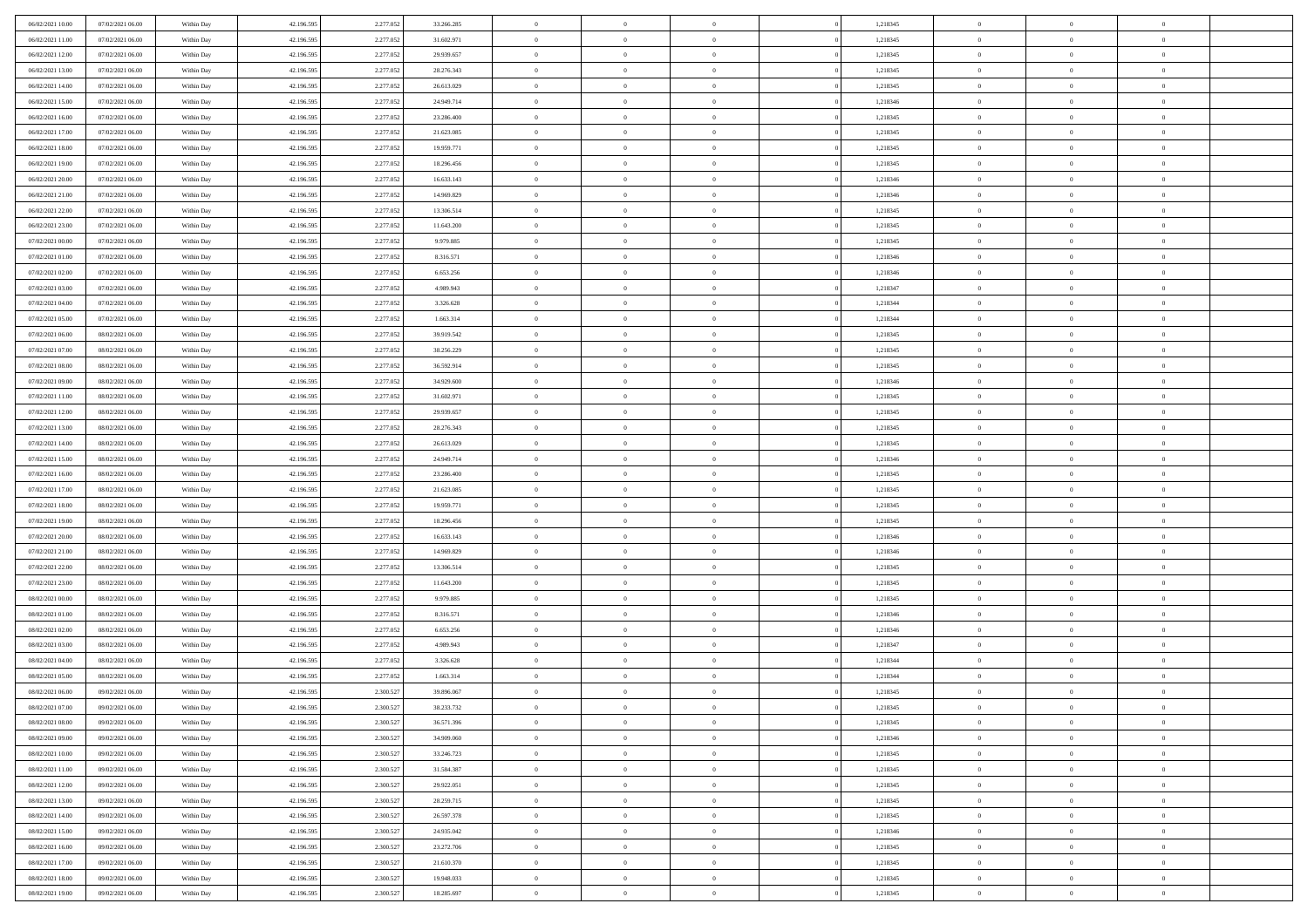| 08/02/2021 20:00 | 09/02/2021 06:00 | Within Day | 42.196.595 | 2.300.527 | 16.623.361 | $\overline{0}$ | $\overline{0}$ | $\Omega$       | 1,218346 | $\bf{0}$       | $\mathbf{0}$   | $\bf{0}$       |  |
|------------------|------------------|------------|------------|-----------|------------|----------------|----------------|----------------|----------|----------------|----------------|----------------|--|
| 08/02/2021 21:00 | 09/02/2021 06:00 | Within Day | 42.196.595 | 2.300.527 | 14.961.025 | $\mathbf{0}$   | $\overline{0}$ | $\overline{0}$ | 1,218346 | $\overline{0}$ | $\overline{0}$ | $\overline{0}$ |  |
| 08/02/2021 22:00 | 09/02/2021 06:00 | Within Day | 42.196.595 | 2.300.527 | 13.298.688 | $\,$ 0         | $\overline{0}$ | $\bf{0}$       | 1,218345 | $\,$ 0         | $\overline{0}$ | $\,$ 0 $\,$    |  |
| 08/02/2021 23:00 | 09/02/2021 06:00 | Within Day | 42.196.595 | 2.300.527 | 11.636.353 | $\bf{0}$       | $\overline{0}$ | $\Omega$       | 1,218345 | $\bf{0}$       | $\mathbf{0}$   | $\theta$       |  |
| 09/02/2021 00:00 | 09/02/2021 06:00 | Within Day | 42.196.595 | 2.300.527 | 9.974.017  | $\bf{0}$       | $\overline{0}$ | $\overline{0}$ | 1,218345 | $\mathbf{0}$   | $\overline{0}$ | $\overline{0}$ |  |
| 09/02/2021 01:00 | 09/02/2021 06:00 | Within Day | 42.196.595 | 2.300.527 | 8.311.681  | $\bf{0}$       | $\overline{0}$ | $\bf{0}$       | 1,218346 | $\,$ 0         | $\overline{0}$ | $\,$ 0 $\,$    |  |
| 09/02/2021 02:00 | 09/02/2021 06:00 | Within Day | 42.196.595 | 2.300.527 | 6.649.344  | $\bf{0}$       | $\overline{0}$ | $\overline{0}$ | 1,218346 | $\theta$       | $\mathbf{0}$   | $\theta$       |  |
| 09/02/2021 03:00 | 09/02/2021 06:00 | Within Day | 42.196.595 | 2.300.527 | 4.987.008  | $\overline{0}$ | $\overline{0}$ | $\overline{0}$ | 1,218347 | $\mathbf{0}$   | $\overline{0}$ | $\overline{0}$ |  |
| 09/02/2021 04:00 | 09/02/2021 06:00 | Within Day | 42.196.595 | 2.300.527 | 3.324.672  | $\bf{0}$       | $\overline{0}$ | $\bf{0}$       | 1,218344 | $\,$ 0         | $\overline{0}$ | $\,$ 0 $\,$    |  |
| 09/02/2021 05:00 | 09/02/2021 06:00 | Within Day | 42.196.595 | 2.300.527 | 1.662.336  | $\bf{0}$       | $\overline{0}$ | $\Omega$       | 1,218344 | $\theta$       | $\mathbf{0}$   | $\theta$       |  |
| 09/02/2021 06:00 | 10/02/2021 06:00 | Within Day | 42.196.595 | 2.840.446 | 39.356.148 | $\overline{0}$ | $\overline{0}$ | $\overline{0}$ | 1,218345 | $\mathbf{0}$   | $\overline{0}$ | $\overline{0}$ |  |
| 09/02/2021 07:00 | 10/02/2021 06:00 | Within Day | 42.196.595 | 2.840.446 | 37.716.310 | $\bf{0}$       | $\overline{0}$ | $\bf{0}$       | 1,218345 | $\,$ 0         | $\overline{0}$ | $\,$ 0 $\,$    |  |
| 09/02/2021 08:00 | 10/02/2021 06:00 | Within Day | 42.196.595 | 2.840.446 | 36.076.470 | $\bf{0}$       | $\overline{0}$ | $\Omega$       | 1,218345 | $\overline{0}$ | $\mathbf{0}$   | $\theta$       |  |
| 09/02/2021 09:00 | 10/02/2021 06:00 | Within Day | 42.196.595 | 2.840.446 | 34.436.630 | $\overline{0}$ | $\overline{0}$ | $\overline{0}$ | 1,218346 | $\mathbf{0}$   | $\overline{0}$ | $\overline{0}$ |  |
| 09/02/2021 10:00 | 10/02/2021 06:00 | Within Day | 42.196.595 | 2.840.446 | 32.796.790 | $\bf{0}$       | $\overline{0}$ | $\bf{0}$       | 1,218345 | $\,$ 0         | $\overline{0}$ | $\,$ 0 $\,$    |  |
| 09/02/2021 11:00 | 10/02/2021 06:00 | Within Day | 42.196.595 | 2.840.446 | 31.156.951 | $\bf{0}$       | $\overline{0}$ | $\overline{0}$ | 1,218345 | $\theta$       | $\mathbf{0}$   | $\theta$       |  |
| 09/02/2021 12:00 | 10/02/2021 06:00 | Within Day | 42.196.595 | 2.840.446 | 29.517.111 | $\overline{0}$ | $\overline{0}$ | $\overline{0}$ | 1,218345 | $\mathbf{0}$   | $\overline{0}$ | $\overline{0}$ |  |
| 09/02/2021 13:00 | 10/02/2021 06:00 | Within Day | 42.196.595 | 2.840.446 | 27.877.271 | $\bf{0}$       | $\overline{0}$ | $\bf{0}$       | 1,218345 | $\,$ 0         | $\overline{0}$ | $\,$ 0 $\,$    |  |
| 09/02/2021 14:00 | 10/02/2021 06:00 | Within Day | 42.196.595 | 2.840.446 | 26.237.433 | $\bf{0}$       | $\overline{0}$ | $\Omega$       | 1,218345 | $\theta$       | $\mathbf{0}$   | $\theta$       |  |
| 09/02/2021 15:00 | 10/02/2021 06:00 | Within Day | 42.196.595 | 2.840.446 | 24.597.593 | $\overline{0}$ | $\overline{0}$ | $\overline{0}$ | 1,218346 | $\mathbf{0}$   | $\overline{0}$ | $\overline{0}$ |  |
| 09/02/2021 16:00 | 10/02/2021 06:00 | Within Day | 42.196.595 | 2.840.446 | 22.957.753 | $\bf{0}$       | $\overline{0}$ | $\bf{0}$       | 1,218345 | $\,$ 0         | $\overline{0}$ | $\,$ 0 $\,$    |  |
| 09/02/2021 17:00 | 10/02/2021 06:00 | Within Day | 42.196.595 | 2.840.446 | 21.317.914 | $\bf{0}$       | $\overline{0}$ | $\Omega$       | 1,218345 | $\bf{0}$       | $\mathbf{0}$   | $\theta$       |  |
| 09/02/2021 18:00 | 10/02/2021 06:00 | Within Day | 42.196.595 | 2.840.446 | 19.678.074 | $\overline{0}$ | $\overline{0}$ | $\overline{0}$ | 1,218345 | $\mathbf{0}$   | $\overline{0}$ | $\overline{0}$ |  |
| 09/02/2021 19:00 | 10/02/2021 06:00 | Within Day | 42.196.595 | 2.840.446 | 18.038.234 | $\bf{0}$       | $\overline{0}$ | $\bf{0}$       | 1,218345 | $\,$ 0         | $\overline{0}$ | $\,$ 0 $\,$    |  |
| 09/02/2021 20:00 | 10/02/2021 06:00 | Within Day | 42.196.595 | 2.840.446 | 16.398.394 | $\bf{0}$       | $\overline{0}$ | $\overline{0}$ | 1,218346 | $\bf{0}$       | $\bf{0}$       | $\bf{0}$       |  |
| 09/02/2021 21:00 | 10/02/2021 06:00 | Within Day | 42.196.595 | 2.840.446 | 14.758.556 | $\overline{0}$ | $\overline{0}$ | $\overline{0}$ | 1,218346 | $\mathbf{0}$   | $\overline{0}$ | $\overline{0}$ |  |
| 09/02/2021 22.00 | 10/02/2021 06:00 | Within Day | 42.196.595 | 2.840.446 | 13.118.716 | $\bf{0}$       | $\overline{0}$ | $\bf{0}$       | 1,218345 | $\,$ 0         | $\overline{0}$ | $\,$ 0 $\,$    |  |
| 09/02/2021 23.00 | 10/02/2021 06:00 | Within Day | 42.196.595 | 2.840.446 | 11.478.876 | $\bf{0}$       | $\overline{0}$ | $\Omega$       | 1,218345 | $\theta$       | $\mathbf{0}$   | $\theta$       |  |
| 10/02/2021 00:00 | 10/02/2021 06:00 | Within Day | 42.196.595 | 2.840.446 | 9.839.037  | $\overline{0}$ | $\overline{0}$ | $\overline{0}$ | 1,218345 | $\mathbf{0}$   | $\overline{0}$ | $\overline{0}$ |  |
| 10/02/2021 01:00 | 10/02/2021 06:00 | Within Day | 42.196.595 | 2.840.446 | 8.199.197  | $\bf{0}$       | $\overline{0}$ | $\bf{0}$       | 1,218346 | $\,$ 0         | $\overline{0}$ | $\,$ 0 $\,$    |  |
| 10/02/2021 02:00 | 10/02/2021 06:00 | Within Day | 42.196.595 | 2.840.446 | 6.559.357  | $\bf{0}$       | $\overline{0}$ | $\overline{0}$ | 1,218346 | $\bf{0}$       | $\overline{0}$ | $\,0\,$        |  |
| 10/02/2021 03:00 | 10/02/2021 06:00 | Within Day | 42.196.595 | 2.840.446 | 4.919.519  | $\overline{0}$ | $\overline{0}$ | $\overline{0}$ | 1,218347 | $\mathbf{0}$   | $\overline{0}$ | $\overline{0}$ |  |
| 10/02/2021 04:00 | 10/02/2021 06:00 | Within Day | 42.196.595 | 2.840.446 | 3.279.679  | $\bf{0}$       | $\overline{0}$ | $\bf{0}$       | 1,218344 | $\,$ 0         | $\overline{0}$ | $\,$ 0 $\,$    |  |
| 10/02/2021 05:00 | 10/02/2021 06:00 | Within Day | 42.196.595 | 2.840.446 | 1.639.839  | $\bf{0}$       | $\overline{0}$ | $\bf{0}$       | 1,218344 | $\bf{0}$       | $\overline{0}$ | $\,0\,$        |  |
| 10/02/2021 06:00 | 11/02/2021 06:00 | Within Day | 42.196.595 | 3.028.244 | 39.168.350 | $\overline{0}$ | $\overline{0}$ | $\overline{0}$ | 1,218345 | $\overline{0}$ | $\overline{0}$ | $\overline{0}$ |  |
| 10/02/2021 07:00 | 11/02/2021 06:00 | Within Day | 42.196.595 | 3.028.244 | 37.536.336 | $\bf{0}$       | $\overline{0}$ | $\bf{0}$       | 1,218345 | $\,$ 0         | $\overline{0}$ | $\,$ 0 $\,$    |  |
| 10/02/2021 08:00 | 11/02/2021 06:00 | Within Day | 42.196.595 | 3.028.244 | 35.904.321 | $\bf{0}$       | $\overline{0}$ | $\overline{0}$ | 1,218345 | $\bf{0}$       | $\overline{0}$ | $\,0\,$        |  |
| 10/02/2021 09:00 | 11/02/2021 06:00 | Within Day | 42.196.595 | 3.028.244 | 34.272.307 | $\overline{0}$ | $\overline{0}$ | $\overline{0}$ | 1,218346 | $\mathbf{0}$   | $\overline{0}$ | $\overline{0}$ |  |
| 10/02/2021 10:00 | 11/02/2021 06:00 | Within Day | 42.196.595 | 3.028.244 | 32.640.292 | $\bf{0}$       | $\overline{0}$ | $\bf{0}$       | 1,218345 | $\,$ 0         | $\overline{0}$ | $\,$ 0 $\,$    |  |
| 10/02/2021 11:00 | 11/02/2021 06:00 | Within Day | 42.196.595 | 3.028.244 | 31.008.278 | $\bf{0}$       | $\overline{0}$ | $\overline{0}$ | 1,218345 | $\bf{0}$       | $\overline{0}$ | $\,0\,$        |  |
| 10/02/2021 12:00 | 11/02/2021 06:00 | Within Day | 42.196.595 | 3.028.244 | 29.376.263 | $\overline{0}$ | $\overline{0}$ | $\overline{0}$ | 1,218345 | $\overline{0}$ | $\overline{0}$ | $\overline{0}$ |  |
| 10/02/2021 13:00 | 11/02/2021 06:00 | Within Day | 42.196.595 | 3.028.244 | 27.744.248 | $\bf{0}$       | $\overline{0}$ | $\bf{0}$       | 1,218345 | $\,$ 0         | $\overline{0}$ | $\,$ 0 $\,$    |  |
| 10/02/2021 14:00 | 11/02/2021 06:00 | Within Day | 42.196.595 | 3.028.244 | 26.112.233 | $\bf{0}$       | $\bf{0}$       | $\bf{0}$       | 1,218345 | $\bf{0}$       | $\overline{0}$ | $\,0\,$        |  |
| 10/02/2021 15:00 | 11/02/2021 06:00 | Within Dav | 42.196.595 | 3.028.244 | 24.480.219 | $\mathbf{0}$   | $\overline{0}$ | $\overline{0}$ | 1,218346 | $\mathbf{0}$   | $\overline{0}$ | $\overline{0}$ |  |
| 10/02/2021 16:00 | 11/02/2021 06:00 | Within Day | 42.196.595 | 3.028.244 | 22.848.204 | $\bf{0}$       | $\overline{0}$ | $\theta$       | 1,218345 | $\overline{0}$ | $\theta$       | $\theta$       |  |
| 10/02/2021 17:00 | 11/02/2021 06:00 | Within Day | 42.196.595 | 3.028.244 | 21.216.190 | $\bf{0}$       | $\bf{0}$       | $\bf{0}$       | 1,218345 | $\bf{0}$       | $\overline{0}$ | $\bf{0}$       |  |
| 10/02/2021 18:00 | 11/02/2021 06:00 | Within Day | 42.196.595 | 3.028.244 | 19.584.175 | $\overline{0}$ | $\overline{0}$ | $\overline{0}$ | 1,218345 | $\overline{0}$ | $\overline{0}$ | $\overline{0}$ |  |
| 10/02/2021 19:00 | 11/02/2021 06:00 | Within Day | 42.196.595 | 3.028.244 | 17.952.161 | $\,$ 0 $\,$    | $\overline{0}$ | $\overline{0}$ | 1,218345 | $\mathbf{0}$   | $\,$ 0 $\,$    | $\,$ 0 $\,$    |  |
| 10/02/2021 20:00 | 11/02/2021 06:00 | Within Day | 42.196.595 | 3.028.244 | 16.320.146 | $\bf{0}$       | $\bf{0}$       | $\overline{0}$ | 1,218346 | $\bf{0}$       | $\overline{0}$ | $\bf{0}$       |  |
| 10/02/2021 21:00 | 11/02/2021 06:00 | Within Day | 42.196.595 | 3.028.244 | 14.688.132 | $\overline{0}$ | $\overline{0}$ | $\overline{0}$ | 1,218346 | $\overline{0}$ | $\bf{0}$       | $\overline{0}$ |  |
| 10/02/2021 22:00 | 11/02/2021 06:00 | Within Day | 42.196.595 | 3.028.244 | 13.056.116 | $\,$ 0 $\,$    | $\overline{0}$ | $\overline{0}$ | 1,218345 | $\mathbf{0}$   | $\overline{0}$ | $\,$ 0 $\,$    |  |
| 10/02/2021 23:00 | 11/02/2021 06:00 | Within Day | 42.196.595 | 3.028.244 | 11.424.102 | $\overline{0}$ | $\overline{0}$ | $\overline{0}$ | 1,218345 | $\bf{0}$       | $\overline{0}$ | $\overline{0}$ |  |
| 11/02/2021 00:00 | 11/02/2021 06:00 | Within Day | 42.196.595 | 3.028.244 | 9.792.087  | $\overline{0}$ | $\overline{0}$ | $\overline{0}$ | 1,218345 | $\overline{0}$ | $\bf{0}$       | $\overline{0}$ |  |
| 11/02/2021 01:00 | 11/02/2021 06:00 | Within Day | 42.196.595 | 3.028.244 | 8.160.073  | $\,$ 0 $\,$    | $\overline{0}$ | $\overline{0}$ | 1,218346 | $\mathbf{0}$   | $\,$ 0 $\,$    | $\,$ 0 $\,$    |  |
| 11/02/2021 02:00 | 11/02/2021 06:00 | Within Day | 42.196.595 | 3.028.244 | 6.528.058  | $\bf{0}$       | $\bf{0}$       | $\overline{0}$ | 1,218346 | $\bf{0}$       | $\overline{0}$ | $\bf{0}$       |  |
| 11/02/2021 03:00 | 11/02/2021 06:00 | Within Day | 42.196.595 | 3.028.244 | 4.896.044  | $\overline{0}$ | $\overline{0}$ | $\overline{0}$ | 1,218347 | $\mathbf{0}$   | $\bf{0}$       | $\overline{0}$ |  |
| 11/02/2021 04:00 | 11/02/2021 06:00 | Within Day | 42.196.595 | 3.028.244 | 3.264.029  | $\,0\,$        | $\overline{0}$ | $\overline{0}$ | 1,218344 | $\,$ 0 $\,$    | $\overline{0}$ | $\,$ 0 $\,$    |  |
|                  |                  |            |            |           |            |                |                |                |          |                |                |                |  |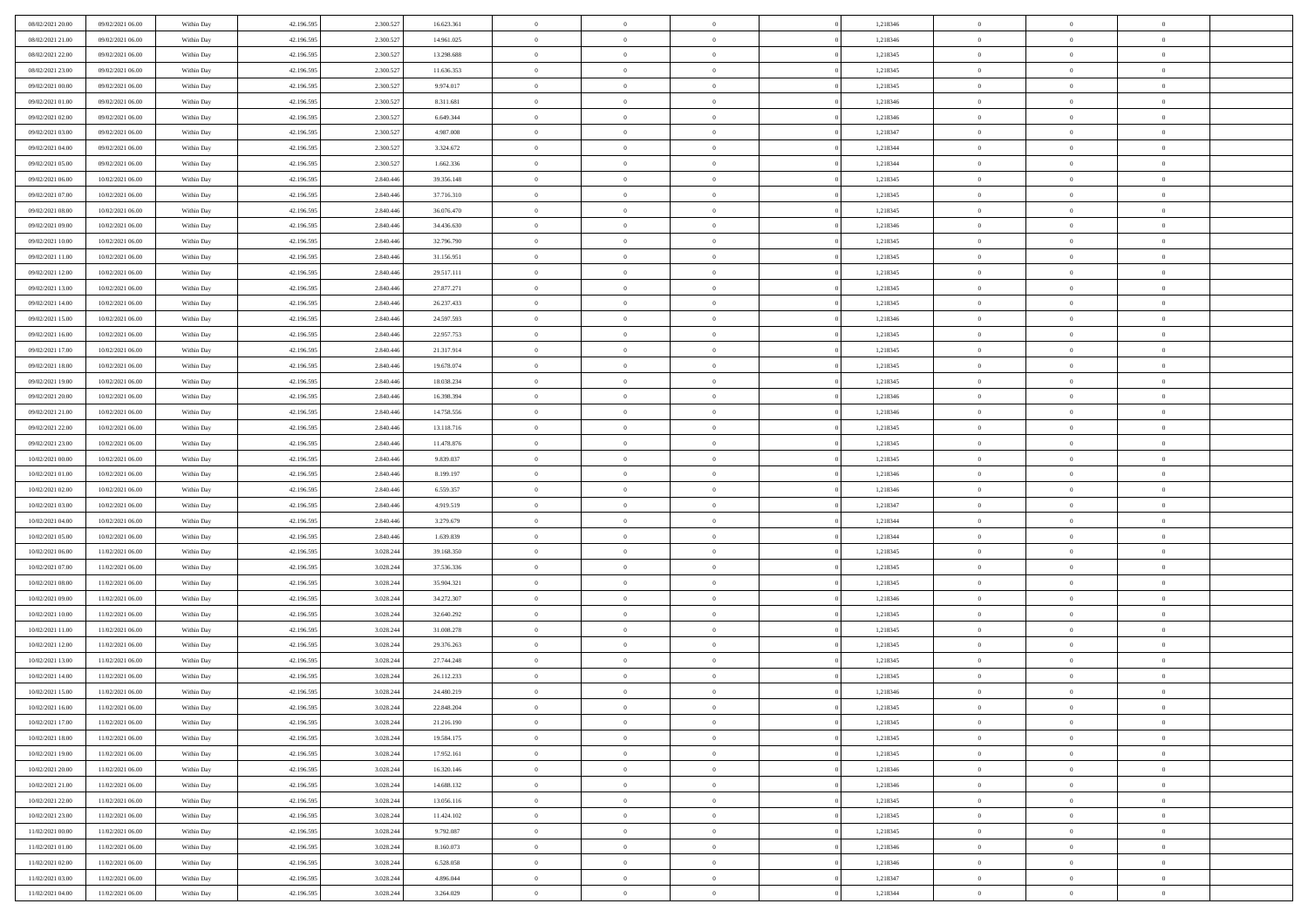| 11/02/2021 05:00 | 11/02/2021 06:00 | Within Day               | 42.196.595 | 3.028.244              | 1.632.015  | $\,$ 0 $\,$    | $\overline{0}$ | $\overline{0}$ |          | 1,218344 | $\bf{0}$       | $\overline{0}$ | $\,0\,$        |  |
|------------------|------------------|--------------------------|------------|------------------------|------------|----------------|----------------|----------------|----------|----------|----------------|----------------|----------------|--|
| 11/02/2021 06:00 | 12/02/2021 06:00 | Within Day               | 42.196.595 | 3.122.143              | 39.074.451 | $\overline{0}$ | $\overline{0}$ | $\mathbf{0}$   |          | 1,218345 | $\theta$       | $\overline{0}$ | $\theta$       |  |
| 11/02/2021 07:00 | 12/02/2021 06:00 | Within Dav               | 42.196.595 | 3.122.143              | 37.446.349 | $\theta$       | $\overline{0}$ | $\overline{0}$ |          | 1,218345 | $\mathbf{0}$   | $\overline{0}$ | $\overline{0}$ |  |
| 11/02/2021 08:00 | 12/02/2021 06:00 | Within Day               | 42.196.595 | 3.122.143              | 35.818.248 | $\,$ 0 $\,$    | $\overline{0}$ | $\overline{0}$ |          | 1,218345 | $\mathbf{0}$   | $\overline{0}$ | $\bf{0}$       |  |
| 11/02/2021 09:00 | 12/02/2021 06:00 | Within Day               | 42.196.595 | 3.122.143              | 34.190.145 | $\,$ 0         | $\overline{0}$ | $\mathbf{0}$   |          | 1,218346 | $\bf{0}$       | $\bf{0}$       | $\,0\,$        |  |
| 11/02/2021 10:00 | 12/02/2021 06:00 | Within Dav               | 42.196.595 | 3.122.143              | 32.562.043 | $\theta$       | $\overline{0}$ | $\mathbf{0}$   |          | 1,218345 | $\mathbf{0}$   | $\overline{0}$ | $\overline{0}$ |  |
| 11/02/2021 11:00 | 12/02/2021 06:00 | Within Day               | 42.196.595 | 3.122.143              | 30.933.941 | $\,$ 0 $\,$    | $\overline{0}$ | $\overline{0}$ |          | 1,218345 | $\bf{0}$       | $\overline{0}$ | $\bf{0}$       |  |
|                  |                  |                          |            |                        |            |                |                |                |          |          |                | $\overline{0}$ | $\overline{0}$ |  |
| 11/02/2021 12:00 | 12/02/2021 06:00 | Within Day               | 42.196.595 | 3.122.143              | 29.305.838 | $\,$ 0         | $\overline{0}$ | $\mathbf{0}$   |          | 1,218345 | $\,$ 0 $\,$    |                |                |  |
| 11/02/2021 13:00 | 12/02/2021 06:00 | Within Day               | 42.196.595 | 3.122.143              | 27.677.736 | $\theta$       | $\overline{0}$ | $\mathbf{0}$   |          | 1,218345 | $\mathbf{0}$   | $\overline{0}$ | $\overline{0}$ |  |
| 11/02/2021 14:00 | 12/02/2021 06:00 | Within Day               | 42.196.595 | 3.122.143              | 26.049.635 | $\,$ 0 $\,$    | $\overline{0}$ | $\Omega$       |          | 1,218345 | $\bf{0}$       | $\overline{0}$ | $\bf{0}$       |  |
| 11/02/2021 15:00 | 12/02/2021 06:00 | Within Day               | 42.196.595 | 3.122.143              | 24.421.532 | $\bf{0}$       | $\overline{0}$ | $\mathbf{0}$   |          | 1,218346 | $\bf{0}$       | $\overline{0}$ | $\theta$       |  |
| 11/02/2021 16:00 | 12/02/2021 06:00 | Within Dav               | 42.196.595 | 3.122.143              | 22.793.430 | $\theta$       | $\overline{0}$ | $\overline{0}$ |          | 1,218345 | $\mathbf{0}$   | $\overline{0}$ | $\overline{0}$ |  |
| 11/02/2021 17:00 | 12/02/2021 06:00 | Within Day               | 42.196.595 | 3.122.143              | 21.165.328 | $\,$ 0 $\,$    | $\overline{0}$ | $\overline{0}$ |          | 1,218345 | $\bf{0}$       | $\overline{0}$ | $\bf{0}$       |  |
| 11/02/2021 18:00 | 12/02/2021 06:00 | Within Day               | 42.196.595 | 3.122.143              | 19.537.225 | $\,$ 0         | $\overline{0}$ | $\mathbf{0}$   |          | 1,218345 | $\bf{0}$       | $\mathbf{0}$   | $\bf{0}$       |  |
| 11/02/2021 19:00 | 12/02/2021 06:00 | Within Dav               | 42.196.595 | 3.122.143              | 17.909.123 | $\theta$       | $\overline{0}$ | $\overline{0}$ |          | 1,218345 | $\mathbf{0}$   | $\overline{0}$ | $\overline{0}$ |  |
| 11/02/2021 20:00 | 12/02/2021 06:00 | Within Day               | 42.196.595 | 3.122.143              | 16.281.021 | $\,$ 0 $\,$    | $\overline{0}$ | $\Omega$       |          | 1,218346 | $\bf{0}$       | $\overline{0}$ | $\bf{0}$       |  |
| 11/02/2021 21:00 | 12/02/2021 06:00 | Within Day               | 42.196.595 | 3.122.143              | 14.652.919 | $\,$ 0 $\,$    | $\overline{0}$ | $\mathbf{0}$   |          | 1,218346 | $\mathbf{0}$   | $\overline{0}$ | $\theta$       |  |
| 11/02/2021 22:00 | 12/02/2021 06:00 | Within Day               | 42.196.595 | 3.122.143              | 13.024.817 | $\theta$       | $\overline{0}$ | $\mathbf{0}$   |          | 1,218345 | $\mathbf{0}$   | $\overline{0}$ | $\overline{0}$ |  |
| 11/02/2021 23:00 | 12/02/2021 06:00 | Within Day               | 42.196.595 | 3.122.143              | 11.396.715 | $\,$ 0 $\,$    | $\overline{0}$ | $\Omega$       |          | 1,218345 | $\bf{0}$       | $\overline{0}$ | $\bf{0}$       |  |
| 12/02/2021 00:00 | 12/02/2021 06:00 | Within Day               | 42.196.595 | 3.122.143              | 9.768.612  | $\bf{0}$       | $\overline{0}$ | $\mathbf{0}$   |          | 1,218345 | $\bf{0}$       | $\overline{0}$ | $\theta$       |  |
| 12/02/2021 01:00 | 12/02/2021 06:00 | Within Dav               | 42.196.595 | 3.122.143              | 8.140.510  | $\theta$       | $\overline{0}$ | $\overline{0}$ |          | 1,218346 | $\mathbf{0}$   | $\overline{0}$ | $\overline{0}$ |  |
| 12/02/2021 02:00 | 12/02/2021 06:00 | Within Day               | 42.196.595 | 3.122.143              | 6.512.408  | $\,$ 0 $\,$    | $\overline{0}$ | $\overline{0}$ |          | 1,218346 | $\bf{0}$       | $\overline{0}$ | $\bf{0}$       |  |
| 12/02/2021 03:00 | 12/02/2021 06:00 | Within Day               | 42.196.595 | 3.122.143              | 4.884.305  | $\,$ 0         | $\overline{0}$ | $\mathbf{0}$   |          | 1,218347 | $\,$ 0 $\,$    | $\bf{0}$       | $\bf{0}$       |  |
| 12/02/2021 04:00 | 12/02/2021 06:00 | Within Dav               | 42.196.595 | 3.122.143              | 3.256.204  | $\theta$       | $\overline{0}$ | $\mathbf{0}$   |          | 1,218344 | $\mathbf{0}$   | $\overline{0}$ | $\overline{0}$ |  |
| 12/02/2021 05:00 | 12/02/2021 06:00 | Within Day               | 42.196.595 | 3.122.143              | 1.628.102  | $\,$ 0 $\,$    | $\overline{0}$ | $\overline{0}$ |          | 1,218344 | $\bf{0}$       | $\overline{0}$ | $\bf{0}$       |  |
| 12/02/2021 06:00 | 13/02/2021 06:00 | Within Day               | 42.196.595 | 3.403.840              | 38.792.754 | $\,$ 0 $\,$    | $\overline{0}$ | $\mathbf{0}$   |          | 1,218345 | $\mathbf{0}$   | $\overline{0}$ | $\theta$       |  |
| 12/02/2021 07:00 | 13/02/2021 06:00 | Within Day               | 42.196.595 | 3.403.840              | 37.176.389 | $\theta$       | $\overline{0}$ | $\overline{0}$ |          | 1,218345 | $\mathbf{0}$   | $\overline{0}$ | $\overline{0}$ |  |
| 12/02/2021 08:00 | 13/02/2021 06:00 | Within Day               | 42.196.595 | 3.403.840              | 35.560.024 | $\,$ 0 $\,$    | $\overline{0}$ | $\Omega$       |          | 1,218345 | $\bf{0}$       | $\overline{0}$ | $\bf{0}$       |  |
| 12/02/2021 09:00 | 13/02/2021 06:00 | Within Day               | 42.196.595 | 3.403.840              | 33.943.660 | $\bf{0}$       | $\overline{0}$ | $\mathbf{0}$   |          | 1,218346 | $\bf{0}$       | $\mathbf{0}$   | $\overline{0}$ |  |
| 12/02/2021 10:00 | 13/02/2021 06:00 | Within Dav               | 42.196.595 | 3.403.840              | 32.327.295 | $\theta$       | $\overline{0}$ | $\overline{0}$ |          | 1,218345 | $\mathbf{0}$   | $\overline{0}$ | $\overline{0}$ |  |
| 12/02/2021 11:00 | 13/02/2021 06:00 | Within Day               | 42.196.595 | 3.403.840              | 30.710.930 | $\,$ 0 $\,$    | $\overline{0}$ | $\overline{0}$ |          | 1,218345 | $\,$ 0         | $\overline{0}$ | $\,$ 0 $\,$    |  |
| 12/02/2021 12:00 | 13/02/2021 06:00 |                          | 42.196.595 | 3.403.840              | 29.094.566 | $\,$ 0         | $\overline{0}$ | $\mathbf{0}$   |          | 1,218345 | $\bf{0}$       | $\overline{0}$ | $\bf{0}$       |  |
| 12/02/2021 13:00 | 13/02/2021 06:00 | Within Day<br>Within Dav | 42.196.595 | 3.403.840              | 27.478.201 | $\theta$       | $\overline{0}$ | $\overline{0}$ |          | 1,218345 | $\mathbf{0}$   | $\overline{0}$ | $\overline{0}$ |  |
|                  |                  |                          |            |                        |            | $\theta$       | $\overline{0}$ | $\overline{0}$ |          |          | $\,$ 0         | $\overline{0}$ | $\theta$       |  |
| 12/02/2021 14:00 | 13/02/2021 06:00 | Within Day               | 42.196.595 | 3.403.840<br>3.403.840 | 25.861.836 |                |                |                |          | 1,218345 |                | $\overline{0}$ | $\overline{0}$ |  |
| 12/02/2021 15:00 | 13/02/2021 06:00 | Within Day               | 42.196.595 |                        | 24.245.472 | $\bf{0}$       | $\overline{0}$ | $\mathbf{0}$   |          | 1,218346 | $\mathbf{0}$   |                |                |  |
| 12/02/2021 16:00 | 13/02/2021 06:00 | Within Day               | 42.196.595 | 3.403.840              | 22.629.107 | $\theta$       | $\overline{0}$ | $\mathbf{0}$   |          | 1,218345 | $\mathbf{0}$   | $\overline{0}$ | $\overline{0}$ |  |
| 12/02/2021 17:00 | 13/02/2021 06:00 | Within Day               | 42.196.595 | 3.403.840              | 21.012.742 | $\theta$       | $\overline{0}$ | $\overline{0}$ |          | 1,218345 | $\,$ 0         | $\overline{0}$ | $\theta$       |  |
| 12/02/2021 18:00 | 13/02/2021 06:00 | Within Day               | 42.196.595 | 3.403.840              | 19.396.377 | $\bf{0}$       | $\overline{0}$ | $\mathbf{0}$   |          | 1,218345 | $\bf{0}$       | $\mathbf{0}$   | $\bf{0}$       |  |
| 12/02/2021 19:00 | 13/02/2021 06:00 | Within Dav               | 42.196.595 | 3.403.840              | 17.780.012 | $\theta$       | $\overline{0}$ | $\overline{0}$ |          | 1,218345 | $\mathbf{0}$   | $\overline{0}$ | $\overline{0}$ |  |
| 12/02/2021 20:00 | 13/02/2021 06:00 | Within Day               | 42.196.595 | 3.403.840              | 16.163.647 | $\,$ 0 $\,$    | $\overline{0}$ | $\overline{0}$ |          | 1,218346 | $\,$ 0         | $\overline{0}$ | $\,$ 0 $\,$    |  |
| 12/02/2021 21:00 | 13/02/2021 06:00 | Within Day               | 42.196.595 | 3.403.840              | 14.547.283 | $\bf{0}$       | $\,$ 0 $\,$    | $\overline{0}$ |          | 1,218346 | $\,$ 0 $\,$    | $\overline{0}$ | $\overline{0}$ |  |
| 12/02/2021 22:00 | 13/02/2021 06:00 | Within Dav               | 42.196.595 | 3.403.840              | 12.930.918 | $\theta$       | $\overline{0}$ | $\mathbf{0}$   |          | 1,218345 | $\mathbf{0}$   | $\overline{0}$ | $\overline{0}$ |  |
| 12/02/2021 23:00 | 13/02/2021 06:00 | Within Day               | 42.196.595 | 3.403.840              | 11.314.553 | $\theta$       | $\overline{0}$ | $\overline{0}$ |          | 1,218345 | $\,$ 0         | $\overline{0}$ | $\theta$       |  |
| 13/02/2021 00:00 | 13/02/2021 06:00 | Within Day               | 42.196.595 | 3.403.840              | 9.698.188  | $\bf{0}$       | $\,$ 0 $\,$    | $\mathbf{0}$   |          | 1,218345 | $\,$ 0 $\,$    | $\overline{0}$ | $\overline{0}$ |  |
| 13/02/2021 01:00 | 13/02/2021 06:00 | Within Day               | 42.196.595 | 3.403.840              | 8.081.823  | $\overline{0}$ | $\theta$       |                |          | 1,218346 | $\overline{0}$ | $\theta$       | $\theta$       |  |
| 13/02/2021 02:00 | 13/02/2021 06:00 | Within Day               | 42.196.595 | 3.403.840              | 6.465.458  | $\,$ 0 $\,$    | $\overline{0}$ | $\overline{0}$ |          | 1,218346 | $\,$ 0 $\,$    | $\bf{0}$       | $\theta$       |  |
| 13/02/2021 03:00 | 13/02/2021 06:00 | Within Day               | 42.196.595 | 3.403.840              | 4.849.093  | $\overline{0}$ | $\,$ 0 $\,$    | $\overline{0}$ |          | 1,218347 | $\,$ 0 $\,$    | $\overline{0}$ | $\overline{0}$ |  |
| 13/02/2021 04:00 | 13/02/2021 06:00 | Within Day               | 42.196.595 | 3.403.840              | 3.232.729  | $\mathbf{0}$   | $\overline{0}$ | $\overline{0}$ |          | 1,218344 | $\,$ 0 $\,$    | $\bf{0}$       | $\overline{0}$ |  |
| 13/02/2021 05:00 | 13/02/2021 06:00 | Within Day               | 42.196.595 | 3.403.840              | 1.616.364  | $\,$ 0 $\,$    | $\overline{0}$ | $\overline{0}$ | $\theta$ | 1,218344 | $\,$ 0 $\,$    | $\bf{0}$       | $\,$ 0 $\,$    |  |
| 13/02/2021 06:00 | 14/02/2021 06:00 | Within Day               | 42.196.595 | 3.028.244              | 39.168.350 | $\,$ 0 $\,$    | $\,$ 0 $\,$    | $\overline{0}$ |          | 1,218345 | $\,$ 0 $\,$    | $\overline{0}$ | $\overline{0}$ |  |
| 13/02/2021 07:00 | 14/02/2021 06:00 | Within Day               | 42.196.595 | 3.028.244              | 37.536.336 | $\mathbf{0}$   | $\overline{0}$ | $\overline{0}$ |          | 1,218345 | $\mathbf{0}$   | $\bf{0}$       | $\overline{0}$ |  |
| 13/02/2021 08:00 | 14/02/2021 06:00 | Within Day               | 42.196.595 | 3.028.244              | 35.904.321 | $\,$ 0 $\,$    | $\overline{0}$ | $\overline{0}$ |          | 1,218345 | $\,$ 0 $\,$    | $\mathbf{0}$   | $\,$ 0 $\,$    |  |
| 13/02/2021 09:00 | 14/02/2021 06:00 | Within Day               | 42.196.595 | 3.028.244              | 34.272.307 | $\overline{0}$ | $\,$ 0 $\,$    | $\overline{0}$ |          | 1,218346 | $\,$ 0 $\,$    | $\overline{0}$ | $\overline{0}$ |  |
| 13/02/2021 10:00 | 14/02/2021 06:00 | Within Day               | 42.196.595 | 3.028.244              | 32.640.292 | $\mathbf{0}$   | $\overline{0}$ | $\overline{0}$ |          | 1,218345 | $\mathbf{0}$   | $\bf{0}$       | $\overline{0}$ |  |
| 13/02/2021 11:00 | 14/02/2021 06:00 | Within Day               | 42.196.595 | 3.028.244              | 31.008.278 | $\,$ 0 $\,$    | $\overline{0}$ | $\overline{0}$ |          | 1,218345 | $\,$ 0 $\,$    | $\overline{0}$ | $\,$ 0 $\,$    |  |
| 13/02/2021 12:00 | 14/02/2021 06:00 | Within Day               | 42.196.595 | 3.028.244              | 29.376.263 | $\,$ 0 $\,$    | $\,$ 0 $\,$    | $\overline{0}$ |          | 1,218345 | $\,$ 0 $\,$    | $\overline{0}$ | $\overline{0}$ |  |
| 13/02/2021 13:00 | 14/02/2021 06:00 | Within Day               | 42.196.595 | 3.028.244              | 27.744.248 | $\theta$       | $\overline{0}$ | $\overline{0}$ |          | 1,218345 | $\,$ 0 $\,$    | $\overline{0}$ | $\overline{0}$ |  |
|                  |                  |                          |            |                        |            |                |                |                |          |          |                |                |                |  |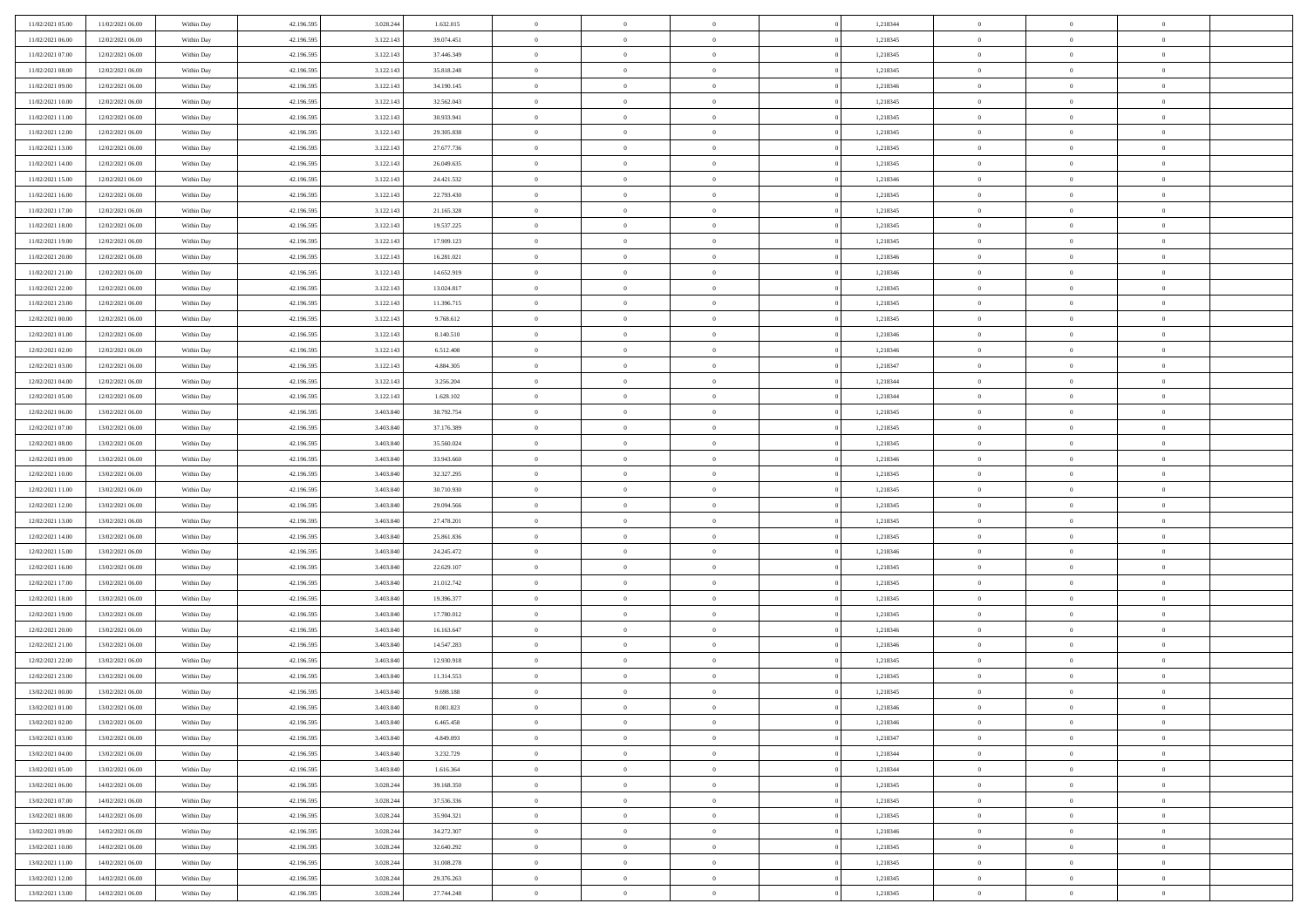| 13/02/2021 14:00 | 14/02/2021 06:00 | Within Day               | 42.196.595 | 3.028.244 | 26.112.233 | $\,$ 0         | $\overline{0}$ | $\theta$       |                | 1,218345 | $\bf{0}$       | $\overline{0}$ | $\theta$       |  |
|------------------|------------------|--------------------------|------------|-----------|------------|----------------|----------------|----------------|----------------|----------|----------------|----------------|----------------|--|
| 13/02/2021 15:00 | 14/02/2021 06:00 | Within Day               | 42.196.595 | 3.028.244 | 24.480.219 | $\overline{0}$ | $\overline{0}$ | $\overline{0}$ |                | 1,218346 | $\theta$       | $\theta$       | $\overline{0}$ |  |
| 13/02/2021 16:00 | 14/02/2021 06:00 | Within Dav               | 42.196.595 | 3.028.244 | 22.848.204 | $\mathbf{0}$   | $\overline{0}$ | $\overline{0}$ |                | 1,218345 | $\theta$       | $\overline{0}$ | $\theta$       |  |
| 13/02/2021 17:00 | 14/02/2021 06:00 | Within Day               | 42.196.595 | 3.028.244 | 21.216.190 | $\bf{0}$       | $\overline{0}$ | $\bf{0}$       |                | 1,218345 | $\bf{0}$       | $\overline{0}$ | $\bf{0}$       |  |
| 13/02/2021 18:00 | 14/02/2021 06:00 | Within Day               | 42.196.595 | 3.028.244 | 19.584.175 | $\bf{0}$       | $\overline{0}$ | $\overline{0}$ |                | 1,218345 | $\bf{0}$       | $\Omega$       | $\bf{0}$       |  |
| 13/02/2021 19:00 | 14/02/2021 06:00 | Within Dav               | 42.196.595 | 3.028.244 | 17.952.161 | $\mathbf{0}$   | $\overline{0}$ | $\overline{0}$ |                | 1,218345 | $\theta$       | $\overline{0}$ | $\theta$       |  |
| 13/02/2021 20:00 | 14/02/2021 06:00 | Within Day               | 42.196.595 | 3.028.244 | 16.320.146 | $\bf{0}$       | $\overline{0}$ | $\overline{0}$ |                | 1,218346 | $\bf{0}$       | $\overline{0}$ | $\theta$       |  |
|                  |                  |                          |            |           |            | $\overline{0}$ | $\overline{0}$ |                |                |          | $\,$ 0 $\,$    | $\overline{0}$ | $\overline{0}$ |  |
| 13/02/2021 21:00 | 14/02/2021 06:00 | Within Day               | 42.196.595 | 3.028.244 | 14.688.132 |                |                | $\overline{0}$ |                | 1,218346 |                |                |                |  |
| 13/02/2021 22:00 | 14/02/2021 06:00 | Within Day               | 42.196.595 | 3.028.244 | 13.056.116 | $\mathbf{0}$   | $\overline{0}$ | $\overline{0}$ |                | 1,218345 | $\theta$       | $\overline{0}$ | $\theta$       |  |
| 13/02/2021 23:00 | 14/02/2021 06:00 | Within Day               | 42.196.595 | 3.028.244 | 11.424.102 | $\bf{0}$       | $\overline{0}$ | $\overline{0}$ |                | 1,218345 | $\bf{0}$       | $\overline{0}$ | $\theta$       |  |
| 14/02/2021 00:00 | 14/02/2021 06:00 | Within Day               | 42.196.595 | 3.028.244 | 9.792.087  | $\bf{0}$       | $\overline{0}$ | $\overline{0}$ |                | 1,218345 | $\bf{0}$       | $\theta$       | $\overline{0}$ |  |
| 14/02/2021 01:00 | 14/02/2021 06:00 | Within Dav               | 42.196.595 | 3.028.244 | 8.160.073  | $\mathbf{0}$   | $\overline{0}$ | $\overline{0}$ |                | 1,218346 | $\theta$       | $\overline{0}$ | $\theta$       |  |
| 14/02/2021 02:00 | 14/02/2021 06:00 | Within Day               | 42.196.595 | 3.028.244 | 6.528.058  | $\bf{0}$       | $\overline{0}$ | $\bf{0}$       |                | 1,218346 | $\bf{0}$       | $\overline{0}$ | $\bf{0}$       |  |
| 14/02/2021 03:00 | 14/02/2021 06:00 | Within Day               | 42.196.595 | 3.028.244 | 4.896.044  | $\bf{0}$       | $\overline{0}$ | $\overline{0}$ |                | 1,218347 | $\bf{0}$       | $\Omega$       | $\bf{0}$       |  |
| 14/02/2021 04:00 | 14/02/2021 06:00 | Within Dav               | 42.196.595 | 3.028.244 | 3.264.029  | $\overline{0}$ | $\overline{0}$ | $\overline{0}$ |                | 1,218344 | $\theta$       | $\overline{0}$ | $\theta$       |  |
| 14/02/2021 05:00 | 14/02/2021 06:00 | Within Day               | 42.196.595 | 3.028.244 | 1.632.015  | $\bf{0}$       | $\overline{0}$ | $\overline{0}$ |                | 1,218344 | $\bf{0}$       | $\overline{0}$ | $\theta$       |  |
| 14/02/2021 06:00 | 15/02/2021 06:00 | Within Day               | 42.196.595 | 2.981.295 | 39.215.300 | $\bf{0}$       | $\overline{0}$ | $\overline{0}$ |                | 1,218345 | $\,$ 0 $\,$    | $\overline{0}$ | $\overline{0}$ |  |
| 14/02/2021 07:00 | 15/02/2021 06:00 | Within Day               | 42.196.595 | 2.981.295 | 37.581.329 | $\mathbf{0}$   | $\overline{0}$ | $\overline{0}$ |                | 1,218345 | $\theta$       | $\overline{0}$ | $\theta$       |  |
| 14/02/2021 08:00 | 15/02/2021 06:00 | Within Day               | 42.196.595 | 2.981.295 | 35.947.359 | $\bf{0}$       | $\overline{0}$ | $\overline{0}$ |                | 1,218345 | $\bf{0}$       | $\overline{0}$ | $\theta$       |  |
| 14/02/2021 09:00 | 15/02/2021 06:00 | Within Day               | 42.196.595 | 2.981.295 | 34.313.387 | $\bf{0}$       | $\overline{0}$ | $\overline{0}$ |                | 1,218346 | $\bf{0}$       | $\theta$       | $\bf{0}$       |  |
| 14/02/2021 11:00 | 15/02/2021 06:00 | Within Dav               | 42.196.595 | 2.981.295 | 31.045.446 | $\mathbf{0}$   | $\overline{0}$ | $\overline{0}$ |                | 1,218345 | $\theta$       | $\overline{0}$ | $\theta$       |  |
| 14/02/2021 12:00 | 15/02/2021 06:00 | Within Day               | 42.196.595 | 2.981.295 | 29.411.475 | $\bf{0}$       | $\overline{0}$ | $\bf{0}$       |                | 1,218345 | $\bf{0}$       | $\overline{0}$ | $\bf{0}$       |  |
| 14/02/2021 13:00 | 15/02/2021 06:00 | Within Day               | 42.196.595 | 2.981.295 | 27.777.504 | $\bf{0}$       | $\bf{0}$       | $\overline{0}$ |                | 1,218345 | $\bf{0}$       | $\overline{0}$ | $\bf{0}$       |  |
| 14/02/2021 14:00 | 15/02/2021 06:00 | Within Dav               | 42.196.595 | 2.981.295 | 26.143.534 | $\mathbf{0}$   | $\overline{0}$ | $\overline{0}$ |                | 1,218345 | $\theta$       | $\overline{0}$ | $\theta$       |  |
| 14/02/2021 15:00 | 15/02/2021 06:00 | Within Day               | 42.196.595 | 2.981.295 | 24.509.562 | $\bf{0}$       | $\bf{0}$       | $\overline{0}$ |                | 1,218346 | $\bf{0}$       | $\overline{0}$ | $\theta$       |  |
| 14/02/2021 16:00 | 15/02/2021 06:00 | Within Day               | 42.196.595 | 2.981.295 | 22.875.592 | $\bf{0}$       | $\overline{0}$ | $\overline{0}$ |                | 1,218345 | $\,$ 0 $\,$    | $\overline{0}$ | $\bf{0}$       |  |
| 14/02/2021 17:00 | 15/02/2021 06:00 | Within Day               | 42.196.595 | 2.981.295 | 21.241.620 | $\mathbf{0}$   | $\overline{0}$ | $\overline{0}$ |                | 1,218345 | $\theta$       | $\overline{0}$ | $\theta$       |  |
| 14/02/2021 18:00 | 15/02/2021 06:00 | Within Day               | 42.196.595 | 2.981.295 | 19.607.650 | $\bf{0}$       | $\bf{0}$       | $\overline{0}$ |                | 1,218345 | $\bf{0}$       | $\overline{0}$ | $\theta$       |  |
| 14/02/2021 19:00 | 15/02/2021 06:00 | Within Day               | 42.196.595 | 2.981.295 | 17.973.679 | $\bf{0}$       | $\overline{0}$ | $\overline{0}$ |                | 1,218345 | $\bf{0}$       | $\theta$       | $\bf{0}$       |  |
| 14/02/2021 20:00 | 15/02/2021 06:00 | Within Dav               | 42.196.595 | 2.981.295 | 16.339.708 | $\mathbf{0}$   | $\overline{0}$ | $\overline{0}$ |                | 1,218346 | $\theta$       | $\overline{0}$ | $\theta$       |  |
| 14/02/2021 21:00 | 15/02/2021 06:00 | Within Day               | 42.196.595 | 2.981.295 | 14.705.737 | $\bf{0}$       | $\overline{0}$ | $\overline{0}$ |                | 1,218346 | $\,0\,$        | $\overline{0}$ | $\theta$       |  |
| 14/02/2021 22:00 | 15/02/2021 06:00 |                          | 42.196.595 | 2.981.295 | 13.071.767 | $\bf{0}$       | $\overline{0}$ | $\overline{0}$ |                | 1,218345 | $\bf{0}$       | $\overline{0}$ | $\bf{0}$       |  |
| 14/02/2021 23:00 | 15/02/2021 06:00 | Within Day<br>Within Dav | 42.196.595 | 2.981.295 | 11.437.795 | $\overline{0}$ | $\overline{0}$ | $\overline{0}$ |                | 1,218345 | $\theta$       | $\overline{0}$ | $\theta$       |  |
|                  |                  |                          |            |           |            |                |                |                |                |          |                |                |                |  |
| 15/02/2021 00:00 | 15/02/2021 06:00 | Within Day               | 42.196.595 | 2.981.295 | 9.803.825  | $\bf{0}$       | $\overline{0}$ | $\theta$       |                | 1,218345 | $\,0\,$        | $\overline{0}$ | $\theta$       |  |
| 15/02/2021 01:00 | 15/02/2021 06:00 | Within Day               | 42.196.595 | 2.981.295 | 8.169.854  | $\overline{0}$ | $\overline{0}$ | $\overline{0}$ |                | 1,218346 | $\bf{0}$       | $\overline{0}$ | $\bf{0}$       |  |
| 15/02/2021 02:00 | 15/02/2021 06:00 | Within Day               | 42.196.595 | 2.981.295 | 6.535.883  | $\mathbf{0}$   | $\overline{0}$ | $\overline{0}$ |                | 1,218346 | $\theta$       | $\overline{0}$ | $\theta$       |  |
| 15/02/2021 03:00 | 15/02/2021 06:00 | Within Day               | 42.196.595 | 2.981.295 | 4.901.912  | $\bf{0}$       | $\overline{0}$ | $\overline{0}$ |                | 1,218347 | $\,0\,$        | $\overline{0}$ | $\theta$       |  |
| 15/02/2021 04:00 | 15/02/2021 06:00 | Within Day               | 42.196.595 | 2.981.295 | 3.267.942  | $\bf{0}$       | $\overline{0}$ | $\overline{0}$ |                | 1,218344 | $\bf{0}$       | $\theta$       | $\bf{0}$       |  |
| 15/02/2021 05:00 | 15/02/2021 06:00 | Within Dav               | 42.196.595 | 2.981.295 | 1.633.970  | $\mathbf{0}$   | $\overline{0}$ | $\overline{0}$ |                | 1,218344 | $\theta$       | $\overline{0}$ | $\theta$       |  |
| 15/02/2021 06:00 | 16/02/2021 06:00 | Within Day               | 42.196.595 | 2.277.052 | 39.919.542 | $\,0\,$        | $\overline{0}$ | $\overline{0}$ |                | 1,218345 | $\,0\,$        | $\overline{0}$ | $\theta$       |  |
| 15/02/2021 07:00 | 16/02/2021 06:00 | Within Day               | 42.196.595 | 2.277.052 | 38.256.229 | $\bf{0}$       | $\overline{0}$ | $\overline{0}$ |                | 1,218345 | $\bf{0}$       | $\overline{0}$ | $\bf{0}$       |  |
| 15/02/2021 08:00 | 16/02/2021 06:00 | Within Day               | 42.196.595 | 2.277.052 | 36.592.914 | $\mathbf{0}$   | $\overline{0}$ | $\overline{0}$ |                | 1,218345 | $\theta$       | $\overline{0}$ | $\theta$       |  |
| 15/02/2021 09:00 | 16/02/2021 06:00 | Within Day               | 42.196.595 | 2.277.052 | 34.929.600 | $\bf{0}$       | $\overline{0}$ | $\overline{0}$ |                | 1,218346 | $\,0\,$        | $\overline{0}$ | $\theta$       |  |
| 15/02/2021 10:00 | 16/02/2021 06:00 | Within Day               | 42.196.595 | 2.277.052 | 33.266.285 | $\bf{0}$       | $\overline{0}$ | $\overline{0}$ |                | 1,218345 | $\,$ 0 $\,$    | $\overline{0}$ | $\bf{0}$       |  |
| 15/02/2021 11:00 | 16/02/2021 06:00 | Within Day               | 42.196.595 | 2.277.052 | 31.602.971 | $\bf{0}$       | $\overline{0}$ |                |                | 1,218345 | $\bf{0}$       | $\Omega$       | $\theta$       |  |
| 15/02/2021 12:00 | 16/02/2021 06:00 | Within Day               | 42.196.595 | 2.277.052 | 29.939.657 | $\,0\,$        | $\overline{0}$ | $\overline{0}$ |                | 1,218345 | $\,$ 0 $\,$    | $\overline{0}$ | $\theta$       |  |
| 15/02/2021 13:00 | 16/02/2021 06:00 | Within Day               | 42.196.595 | 2.277.052 | 28.276.343 | $\overline{0}$ | $\overline{0}$ | $\overline{0}$ |                | 1,218345 | $\overline{0}$ | $\overline{0}$ | $\overline{0}$ |  |
| 15/02/2021 14:00 | 16/02/2021 06:00 | Within Day               | 42.196.595 | 2.277.052 | 26.613.029 | $\overline{0}$ | $\overline{0}$ | $\overline{0}$ |                | 1,218345 | $\mathbf{0}$   | $\overline{0}$ | $\overline{0}$ |  |
| 15/02/2021 15:00 | 16/02/2021 06:00 | Within Day               | 42.196.595 | 2.277.052 | 24.949.714 | $\,$ 0 $\,$    | $\overline{0}$ | $\overline{0}$ | $\overline{0}$ | 1,218346 | $\,$ 0 $\,$    | $\overline{0}$ | $\,$ 0         |  |
| 15/02/2021 16:00 | 16/02/2021 06:00 | Within Day               | 42.196.595 | 2.277.052 | 23.286.400 | $\,$ 0 $\,$    | $\overline{0}$ | $\overline{0}$ |                | 1,218345 | $\,$ 0 $\,$    | $\overline{0}$ | $\overline{0}$ |  |
| 15/02/2021 17:00 | 16/02/2021 06:00 | Within Day               | 42.196.595 | 2.277.052 | 21.623.085 | $\overline{0}$ | $\overline{0}$ | $\overline{0}$ |                | 1,218345 | $\overline{0}$ | $\overline{0}$ | $\overline{0}$ |  |
| 15/02/2021 18:00 | 16/02/2021 06:00 | Within Day               | 42.196.595 | 2.277.052 | 19.959.771 | $\,$ 0 $\,$    | $\overline{0}$ | $\overline{0}$ | $\theta$       | 1,218345 | $\,$ 0 $\,$    | $\overline{0}$ | $\theta$       |  |
| 15/02/2021 19:00 | 16/02/2021 06:00 | Within Day               | 42.196.595 | 2.277.052 | 18.296.456 | $\overline{0}$ | $\overline{0}$ | $\overline{0}$ |                | 1,218345 | $\overline{0}$ | $\overline{0}$ | $\overline{0}$ |  |
| 15/02/2021 20:00 | 16/02/2021 06:00 | Within Day               | 42.196.595 | 2.277.052 | 16.633.143 | $\mathbf{0}$   | $\overline{0}$ | $\overline{0}$ |                | 1,218346 | $\mathbf{0}$   | $\overline{0}$ | $\overline{0}$ |  |
| 15/02/2021 21:00 | 16/02/2021 06:00 | Within Day               | 42.196.595 | 2.277.052 | 14.969.829 | $\,$ 0 $\,$    | $\overline{0}$ | $\overline{0}$ |                | 1,218346 | $\,$ 0 $\,$    | $\overline{0}$ | $\,$ 0 $\,$    |  |
| 15/02/2021 22.00 | 16/02/2021 06:00 | Within Day               | 42.196.595 | 2.277.052 | 13.306.514 | $\bf{0}$       | $\bf{0}$       | $\overline{0}$ |                | 1,218345 | $\,$ 0 $\,$    | $\overline{0}$ | $\overline{0}$ |  |
| 15/02/2021 23:00 | 16/02/2021 06:00 | Within Day               | 42.196.595 | 2.277.052 | 11.643.200 | $\mathbf{0}$   | $\overline{0}$ | $\overline{0}$ |                | 1,218345 | $\,$ 0 $\,$    | $\overline{0}$ | $\overline{0}$ |  |
|                  |                  |                          |            |           |            |                |                |                |                |          |                |                |                |  |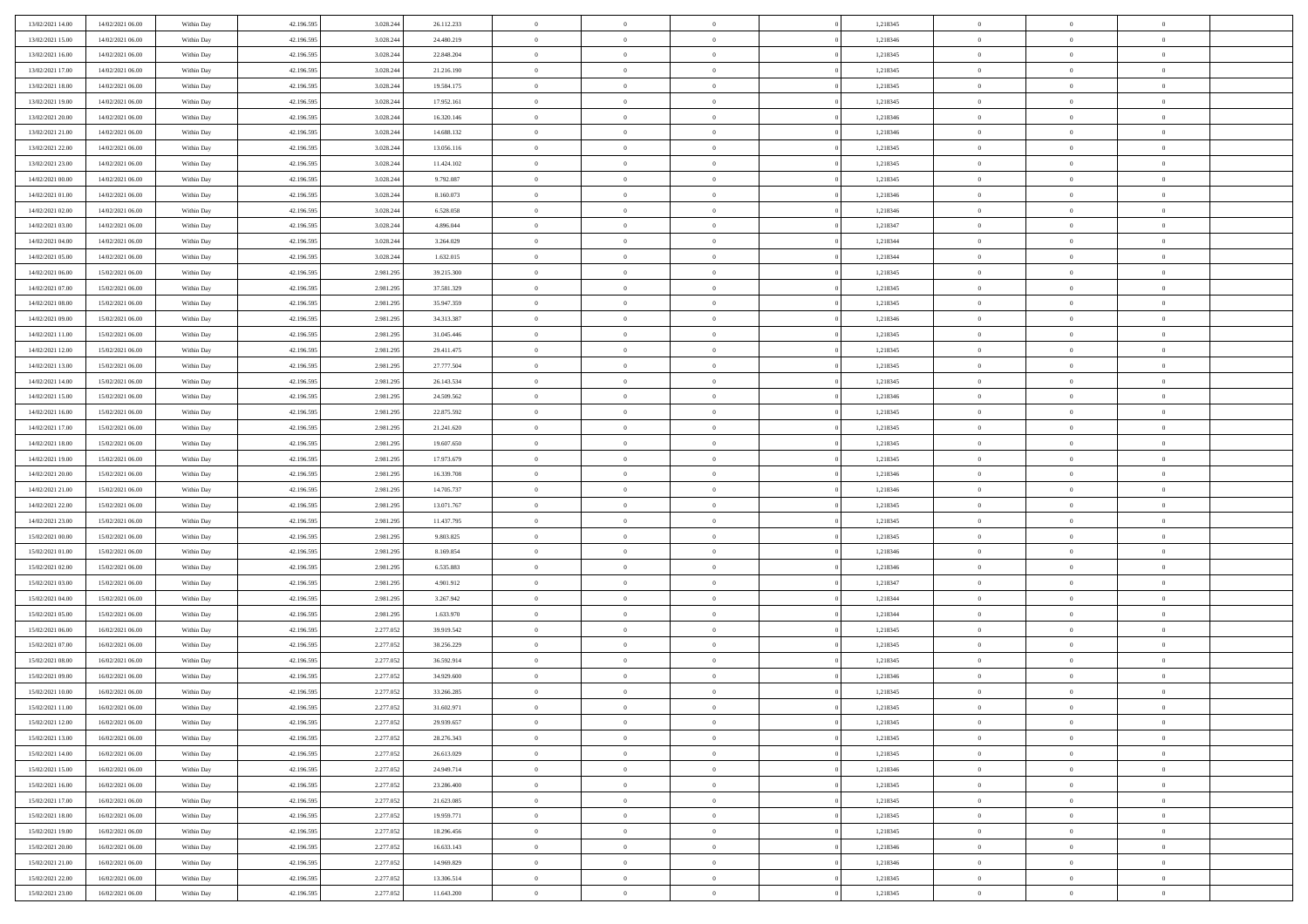| 16/02/2021 00:00 | 16/02/2021 06:00 | Within Day | 42.196.595 | 2.277.052 | 9.979.885  | $\overline{0}$ | $\overline{0}$ | $\Omega$       |          | 1,218345 | $\bf{0}$       | $\mathbf{0}$   | $\bf{0}$       |  |
|------------------|------------------|------------|------------|-----------|------------|----------------|----------------|----------------|----------|----------|----------------|----------------|----------------|--|
| 16/02/2021 01:00 | 16/02/2021 06:00 | Within Day | 42.196.595 | 2.277.052 | 8.316.571  | $\mathbf{0}$   | $\overline{0}$ | $\overline{0}$ |          | 1,218346 | $\overline{0}$ | $\overline{0}$ | $\overline{0}$ |  |
| 16/02/2021 02:00 | 16/02/2021 06:00 | Within Day | 42.196.595 | 2.277.052 | 6.653.256  | $\,$ 0         | $\overline{0}$ | $\bf{0}$       |          | 1,218346 | $\,$ 0         | $\overline{0}$ | $\,$ 0 $\,$    |  |
| 16/02/2021 03:00 | 16/02/2021 06:00 | Within Day | 42.196.595 | 2.277.052 | 4.989.943  | $\bf{0}$       | $\overline{0}$ | $\Omega$       |          | 1,218347 | $\bf{0}$       | $\mathbf{0}$   | $\theta$       |  |
| 16/02/2021 04:00 | 16/02/2021 06:00 | Within Day | 42.196.595 | 2.277.052 | 3.326.628  | $\bf{0}$       | $\overline{0}$ | $\overline{0}$ |          | 1,218344 | $\overline{0}$ | $\overline{0}$ | $\overline{0}$ |  |
| 16/02/2021 05:00 | 16/02/2021 06:00 | Within Day | 42.196.595 | 2.277.052 | 1.663.314  | $\bf{0}$       | $\overline{0}$ | $\bf{0}$       |          | 1,218344 | $\,$ 0         | $\overline{0}$ | $\,$ 0 $\,$    |  |
| 16/02/2021 06:00 | 17/02/2021 06:00 | Within Day | 42.196.595 | 2.277.052 | 39.919.542 | $\bf{0}$       | $\overline{0}$ | $\overline{0}$ |          | 1,218345 | $\bf{0}$       | $\bf{0}$       | $\theta$       |  |
| 16/02/2021 07:00 | 17/02/2021 06:00 | Within Day | 42.196.595 | 2.277.052 | 38.256.229 | $\overline{0}$ | $\overline{0}$ | $\overline{0}$ |          | 1,218345 | $\mathbf{0}$   | $\overline{0}$ | $\overline{0}$ |  |
| 16/02/2021 08:00 | 17/02/2021 06:00 | Within Day | 42.196.595 | 2.277.052 | 36.592.914 | $\bf{0}$       | $\overline{0}$ | $\bf{0}$       |          | 1,218345 | $\,$ 0         | $\overline{0}$ | $\,$ 0 $\,$    |  |
| 16/02/2021 09:00 | 17/02/2021 06:00 | Within Day | 42.196.595 | 2.277.052 | 34.929.600 | $\bf{0}$       | $\overline{0}$ | $\Omega$       |          | 1,218346 | $\theta$       | $\mathbf{0}$   | $\theta$       |  |
| 16/02/2021 10:00 | 17/02/2021 06:00 | Within Day | 42.196.595 | 2.277.052 | 33.266.285 | $\overline{0}$ | $\overline{0}$ | $\overline{0}$ |          | 1,218345 | $\mathbf{0}$   | $\overline{0}$ | $\overline{0}$ |  |
| 16/02/2021 11:00 | 17/02/2021 06:00 | Within Day | 42.196.595 | 2.277.052 | 31.602.971 | $\bf{0}$       | $\overline{0}$ | $\bf{0}$       |          | 1,218345 | $\,$ 0         | $\overline{0}$ | $\,$ 0 $\,$    |  |
| 16/02/2021 12:00 | 17/02/2021 06:00 | Within Day | 42.196.595 | 2.277.052 | 29.939.657 | $\bf{0}$       | $\overline{0}$ | $\Omega$       |          | 1,218345 | $\bf{0}$       | $\mathbf{0}$   | $\theta$       |  |
| 16/02/2021 13:00 | 17/02/2021 06:00 | Within Day | 42.196.595 | 2.277.052 | 28.276.343 | $\overline{0}$ | $\overline{0}$ | $\overline{0}$ |          | 1,218345 | $\mathbf{0}$   | $\overline{0}$ | $\overline{0}$ |  |
| 16/02/2021 14:00 | 17/02/2021 06:00 | Within Day | 42.196.595 | 2.277.052 | 26.613.029 | $\bf{0}$       | $\overline{0}$ | $\bf{0}$       |          | 1,218345 | $\,$ 0         | $\overline{0}$ | $\,$ 0 $\,$    |  |
| 16/02/2021 15:00 | 17/02/2021 06:00 | Within Day | 42.196.595 | 2.277.052 | 24.949.714 | $\bf{0}$       | $\overline{0}$ | $\overline{0}$ |          | 1,218346 | $\bf{0}$       | $\mathbf{0}$   | $\theta$       |  |
| 16/02/2021 16:00 | 17/02/2021 06:00 | Within Day | 42.196.595 | 2.277.052 | 23.286.400 | $\overline{0}$ | $\overline{0}$ | $\overline{0}$ |          | 1,218345 | $\mathbf{0}$   | $\overline{0}$ | $\overline{0}$ |  |
| 16/02/2021 17:00 | 17/02/2021 06:00 | Within Day | 42.196.595 | 2.277.052 | 21.623.085 | $\bf{0}$       | $\overline{0}$ | $\bf{0}$       |          | 1,218345 | $\,$ 0         | $\overline{0}$ | $\,$ 0 $\,$    |  |
| 16/02/2021 18:00 | 17/02/2021 06:00 | Within Day | 42.196.595 | 2.277.052 | 19.959.771 | $\bf{0}$       | $\overline{0}$ | $\Omega$       |          | 1,218345 | $\theta$       | $\mathbf{0}$   | $\theta$       |  |
| 16/02/2021 19:00 | 17/02/2021 06:00 | Within Day | 42.196.595 | 2.277.052 | 18.296.456 | $\overline{0}$ | $\overline{0}$ | $\overline{0}$ |          | 1,218345 | $\mathbf{0}$   | $\overline{0}$ | $\overline{0}$ |  |
| 16/02/2021 20:00 | 17/02/2021 06:00 | Within Day | 42.196.595 | 2.277.052 | 16.633.143 | $\bf{0}$       | $\overline{0}$ | $\bf{0}$       |          | 1,218346 | $\,$ 0         | $\overline{0}$ | $\,$ 0 $\,$    |  |
| 16/02/2021 21:00 | 17/02/2021 06:00 | Within Day | 42.196.595 | 2.277.052 | 14.969.829 | $\bf{0}$       | $\overline{0}$ | $\Omega$       |          | 1,218346 | $\bf{0}$       | $\mathbf{0}$   | $\theta$       |  |
| 16/02/2021 22:00 | 17/02/2021 06:00 | Within Day | 42.196.595 | 2.277.052 | 13.306.514 | $\overline{0}$ | $\overline{0}$ | $\overline{0}$ |          | 1,218345 | $\mathbf{0}$   | $\overline{0}$ | $\overline{0}$ |  |
| 16/02/2021 23:00 | 17/02/2021 06:00 | Within Day | 42.196.595 | 2.277.052 | 11.643.200 | $\bf{0}$       | $\overline{0}$ | $\bf{0}$       |          | 1,218345 | $\,$ 0         | $\overline{0}$ | $\,$ 0 $\,$    |  |
| 17/02/2021 00:00 | 17/02/2021 06:00 | Within Day | 42.196.595 | 2.277.052 | 9.979.885  | $\bf{0}$       | $\overline{0}$ | $\overline{0}$ |          | 1,218345 | $\bf{0}$       | $\bf{0}$       | $\bf{0}$       |  |
| 17/02/2021 01:00 | 17/02/2021 06:00 | Within Day | 42.196.595 | 2.277.052 | 8.316.571  | $\overline{0}$ | $\overline{0}$ | $\overline{0}$ |          | 1,218346 | $\mathbf{0}$   | $\overline{0}$ | $\overline{0}$ |  |
| 17/02/2021 02:00 | 17/02/2021 06:00 | Within Day | 42.196.595 | 2.277.052 | 6.653.256  | $\bf{0}$       | $\overline{0}$ | $\bf{0}$       |          | 1,218346 | $\,$ 0         | $\overline{0}$ | $\,$ 0 $\,$    |  |
| 17/02/2021 03:00 | 17/02/2021 06:00 | Within Day | 42.196.595 | 2.277.052 | 4.989.943  | $\bf{0}$       | $\overline{0}$ | $\Omega$       |          | 1,218347 | $\theta$       | $\mathbf{0}$   | $\theta$       |  |
| 17/02/2021 04:00 | 17/02/2021 06:00 | Within Day | 42.196.595 | 2.277.052 | 3.326.628  | $\overline{0}$ | $\overline{0}$ | $\overline{0}$ |          | 1,218344 | $\mathbf{0}$   | $\overline{0}$ | $\overline{0}$ |  |
| 17/02/2021 05:00 | 17/02/2021 06:00 | Within Day | 42.196.595 | 2.277.052 | 1.663.314  | $\bf{0}$       | $\overline{0}$ | $\bf{0}$       |          | 1,218344 | $\,$ 0         | $\overline{0}$ | $\,$ 0 $\,$    |  |
| 17/02/2021 06:00 | 18/02/2021 06:00 | Within Day | 42.196.595 | 2.277.052 | 39.919.542 | $\bf{0}$       | $\overline{0}$ | $\overline{0}$ |          | 1,218345 | $\bf{0}$       | $\overline{0}$ | $\,0\,$        |  |
| 17/02/2021 07:00 | 18/02/2021 06:00 | Within Day | 42.196.595 | 2.277.052 | 38.256.229 | $\overline{0}$ | $\overline{0}$ | $\overline{0}$ |          | 1,218345 | $\mathbf{0}$   | $\overline{0}$ | $\overline{0}$ |  |
| 17/02/2021 08:00 | 18/02/2021 06:00 | Within Day | 42.196.595 | 2.277.052 | 36.592.914 | $\bf{0}$       | $\overline{0}$ | $\bf{0}$       |          | 1,218345 | $\,$ 0         | $\overline{0}$ | $\,$ 0 $\,$    |  |
| 17/02/2021 09:00 | 18/02/2021 06:00 | Within Day | 42.196.595 | 2.277.052 | 34.929.600 | $\bf{0}$       | $\overline{0}$ | $\bf{0}$       |          | 1,218346 | $\bf{0}$       | $\overline{0}$ | $\,0\,$        |  |
| 17/02/2021 10:00 | 18/02/2021 06:00 | Within Day | 42.196.595 | 2.277.052 | 33.266.285 | $\overline{0}$ | $\overline{0}$ | $\overline{0}$ |          | 1,218345 | $\overline{0}$ | $\overline{0}$ | $\overline{0}$ |  |
| 17/02/2021 11:00 | 18/02/2021 06:00 | Within Day | 42.196.595 | 2.277.052 | 31.602.971 | $\bf{0}$       | $\overline{0}$ | $\bf{0}$       |          | 1,218345 | $\,$ 0         | $\overline{0}$ | $\,$ 0 $\,$    |  |
| 17/02/2021 12:00 | 18/02/2021 06:00 | Within Day | 42.196.595 | 2.277.052 | 29.939.657 | $\bf{0}$       | $\overline{0}$ | $\overline{0}$ |          | 1,218345 | $\bf{0}$       | $\overline{0}$ | $\,0\,$        |  |
| 17/02/2021 13:00 | 18/02/2021 06:00 | Within Day | 42.196.595 | 2.277.052 | 28.276.343 | $\overline{0}$ | $\overline{0}$ | $\overline{0}$ |          | 1,218345 | $\mathbf{0}$   | $\overline{0}$ | $\overline{0}$ |  |
| 17/02/2021 14:00 | 18/02/2021 06:00 | Within Day | 42.196.595 | 2.277.052 | 26.613.029 | $\bf{0}$       | $\overline{0}$ | $\bf{0}$       |          | 1,218345 | $\,$ 0         | $\overline{0}$ | $\,$ 0 $\,$    |  |
| 17/02/2021 15:00 | 18/02/2021 06:00 | Within Day | 42.196.595 | 2.277.052 | 24.949.714 | $\bf{0}$       | $\overline{0}$ | $\overline{0}$ |          | 1,218346 | $\bf{0}$       | $\overline{0}$ | $\,0\,$        |  |
| 17/02/2021 16:00 | 18/02/2021 06:00 | Within Day | 42.196.595 | 2.277.052 | 23.286.400 | $\overline{0}$ | $\overline{0}$ | $\overline{0}$ |          | 1,218345 | $\overline{0}$ | $\overline{0}$ | $\overline{0}$ |  |
| 17/02/2021 17:00 | 18/02/2021 06:00 | Within Day | 42.196.595 | 2.277.052 | 21.623.085 | $\bf{0}$       | $\overline{0}$ | $\bf{0}$       |          | 1,218345 | $\,$ 0         | $\overline{0}$ | $\,$ 0 $\,$    |  |
| 17/02/2021 18:00 | 18/02/2021 06:00 | Within Day | 42.196.595 | 2.277.052 | 19.959.771 | $\bf{0}$       | $\bf{0}$       | $\bf{0}$       |          | 1,218345 | $\bf{0}$       | $\overline{0}$ | $\,0\,$        |  |
| 17/02/2021 19:00 | 18/02/2021 06:00 | Within Day | 42.196.595 | 2.277.052 | 18.296.456 | $\mathbf{0}$   | $\overline{0}$ | $\overline{0}$ |          | 1,218345 | $\mathbf{0}$   | $\overline{0}$ | $\overline{0}$ |  |
| 17/02/2021 20:00 | 18/02/2021 06:00 | Within Day | 42.196.595 | 2.277.052 | 16.633.143 | $\bf{0}$       | $\overline{0}$ | $\overline{0}$ |          | 1,218346 | $\overline{0}$ | $\overline{0}$ | $\theta$       |  |
| 17/02/2021 21:00 | 18/02/2021 06:00 | Within Day | 42.196.595 | 2.277.052 | 14.969.829 | $\bf{0}$       | $\bf{0}$       | $\bf{0}$       |          | 1,218346 | $\bf{0}$       | $\overline{0}$ | $\,0\,$        |  |
| 17/02/2021 22:00 | 18/02/2021 06:00 | Within Day | 42.196.595 | 2.277.052 | 13.306.514 | $\overline{0}$ | $\overline{0}$ | $\overline{0}$ |          | 1,218345 | $\overline{0}$ | $\bf{0}$       | $\overline{0}$ |  |
| 17/02/2021 23:00 | 18/02/2021 06:00 | Within Day | 42.196.595 | 2.277.052 | 11.643.200 | $\,$ 0 $\,$    | $\overline{0}$ | $\overline{0}$ |          | 1,218345 | $\,$ 0 $\,$    | $\,$ 0 $\,$    | $\,$ 0 $\,$    |  |
| 18/02/2021 00:00 | 18/02/2021 06:00 | Within Day | 42.196.595 | 2.277.052 | 9.979.885  | $\bf{0}$       | $\bf{0}$       | $\overline{0}$ |          | 1,218345 | $\bf{0}$       | $\overline{0}$ | $\bf{0}$       |  |
| 18/02/2021 01:00 | 18/02/2021 06:00 | Within Day | 42.196.595 | 2.277.052 | 8.316.571  | $\overline{0}$ | $\overline{0}$ | $\overline{0}$ |          | 1,218346 | $\overline{0}$ | $\bf{0}$       | $\overline{0}$ |  |
| 18/02/2021 02:00 | 18/02/2021 06:00 | Within Day | 42.196.595 | 2.277.052 | 6.653.256  | $\,$ 0 $\,$    | $\overline{0}$ | $\overline{0}$ |          | 1,218346 | $\,$ 0 $\,$    | $\overline{0}$ | $\,$ 0 $\,$    |  |
| 18/02/2021 03:00 | 18/02/2021 06:00 | Within Day | 42.196.595 | 2.277.052 | 4.989.943  | $\overline{0}$ | $\overline{0}$ | $\overline{0}$ | $\Omega$ | 1,218347 | $\bf{0}$       | $\overline{0}$ | $\overline{0}$ |  |
| 18/02/2021 04:00 | 18/02/2021 06:00 | Within Day | 42.196.595 | 2.277.052 | 3.326.628  | $\overline{0}$ | $\overline{0}$ | $\overline{0}$ |          | 1,218344 | $\overline{0}$ | $\bf{0}$       | $\mathbf{0}$   |  |
| 18/02/2021 05:00 | 18/02/2021 06:00 | Within Day | 42.196.595 | 2.277.052 | 1.663.314  | $\,$ 0 $\,$    | $\overline{0}$ | $\overline{0}$ |          | 1,218344 | $\,$ 0 $\,$    | $\overline{0}$ | $\,$ 0 $\,$    |  |
| 18/02/2021 06:00 | 19/02/2021 06:00 | Within Day | 42.196.595 | 2.277.052 | 39.919.542 | $\bf{0}$       | $\bf{0}$       | $\overline{0}$ |          | 1,218345 | $\mathbf{0}$   | $\overline{0}$ | $\bf{0}$       |  |
| 18/02/2021 07:00 | 19/02/2021 06:00 | Within Day | 42.196.595 | 2.277.052 | 38.256.229 | $\overline{0}$ | $\overline{0}$ | $\overline{0}$ |          | 1,218345 | $\mathbf{0}$   | $\bf{0}$       | $\overline{0}$ |  |
| 18/02/2021 08:00 | 19/02/2021 06:00 | Within Day | 42.196.595 | 2.277.052 | 36.592.914 | $\,0\,$        | $\overline{0}$ | $\overline{0}$ |          | 1,218345 | $\,$ 0         | $\overline{0}$ | $\,$ 0 $\,$    |  |
|                  |                  |            |            |           |            |                |                |                |          |          |                |                |                |  |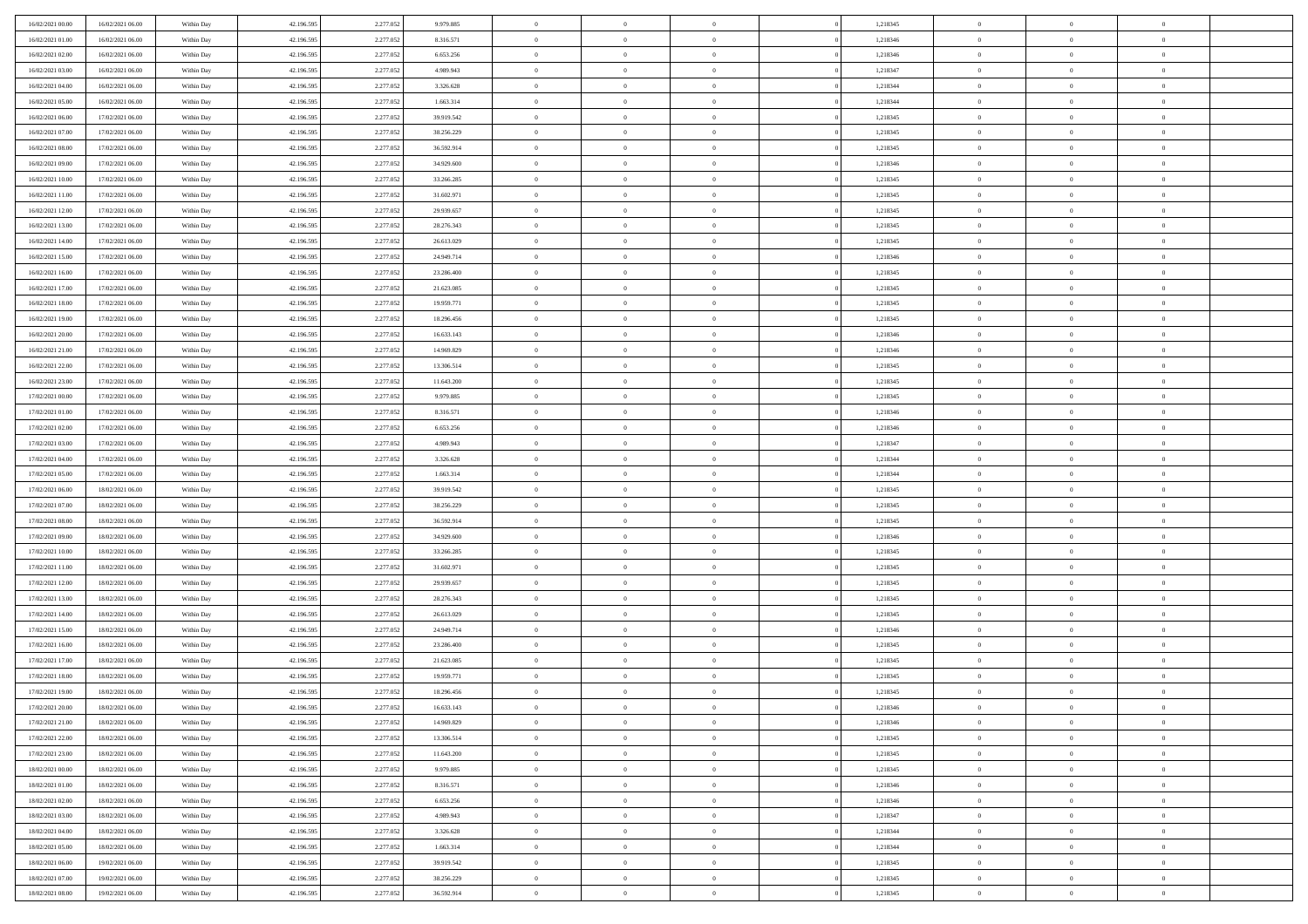| 18/02/2021 09:00 | 19/02/2021 06:00 | Within Day | 42.196.595 | 2.277.052 | 34.929.600 | $\overline{0}$ | $\overline{0}$ | $\Omega$       |          | 1,218346 | $\bf{0}$       | $\mathbf{0}$   | $\bf{0}$       |  |
|------------------|------------------|------------|------------|-----------|------------|----------------|----------------|----------------|----------|----------|----------------|----------------|----------------|--|
| 18/02/2021 10:00 | 19/02/2021 06:00 | Within Day | 42.196.595 | 2.277.052 | 33.266.285 | $\mathbf{0}$   | $\overline{0}$ | $\overline{0}$ |          | 1,218345 | $\overline{0}$ | $\overline{0}$ | $\overline{0}$ |  |
| 18/02/2021 11:00 | 19/02/2021 06:00 | Within Day | 42.196.595 | 2.277.052 | 31.602.971 | $\,$ 0         | $\overline{0}$ | $\bf{0}$       |          | 1,218345 | $\,$ 0         | $\overline{0}$ | $\,$ 0 $\,$    |  |
| 18/02/2021 12:00 | 19/02/2021 06:00 | Within Day | 42.196.595 | 2.277.052 | 29.939.657 | $\bf{0}$       | $\overline{0}$ | $\Omega$       |          | 1,218345 | $\bf{0}$       | $\mathbf{0}$   | $\theta$       |  |
| 18/02/2021 13:00 | 19/02/2021 06:00 | Within Day | 42.196.595 | 2.277.052 | 28.276.343 | $\bf{0}$       | $\overline{0}$ | $\overline{0}$ |          | 1,218345 | $\overline{0}$ | $\overline{0}$ | $\overline{0}$ |  |
| 18/02/2021 14:00 | 19/02/2021 06:00 | Within Day | 42.196.595 | 2.277.052 | 26.613.029 | $\bf{0}$       | $\overline{0}$ | $\bf{0}$       |          | 1,218345 | $\,$ 0         | $\overline{0}$ | $\,$ 0 $\,$    |  |
| 18/02/2021 15:00 | 19/02/2021 06:00 | Within Day | 42.196.595 | 2.277.052 | 24.949.714 | $\bf{0}$       | $\overline{0}$ | $\overline{0}$ |          | 1,218346 | $\theta$       | $\mathbf{0}$   | $\theta$       |  |
| 18/02/2021 16:00 | 19/02/2021 06:00 | Within Day | 42.196.595 | 2.277.052 | 23.286.400 | $\overline{0}$ | $\overline{0}$ | $\overline{0}$ |          | 1,218345 | $\mathbf{0}$   | $\overline{0}$ | $\overline{0}$ |  |
| 18/02/2021 17:00 | 19/02/2021 06:00 | Within Day | 42.196.595 | 2.277.052 | 21.623.085 | $\bf{0}$       | $\overline{0}$ | $\bf{0}$       |          | 1,218345 | $\,$ 0         | $\overline{0}$ | $\,$ 0 $\,$    |  |
| 18/02/2021 18:00 | 19/02/2021 06:00 | Within Day | 42.196.595 | 2.277.052 | 19.959.771 | $\bf{0}$       | $\overline{0}$ | $\Omega$       |          | 1,218345 | $\theta$       | $\mathbf{0}$   | $\theta$       |  |
| 18/02/2021 19:00 | 19/02/2021 06:00 | Within Day | 42.196.595 | 2.277.052 | 18.296.456 | $\overline{0}$ | $\overline{0}$ | $\overline{0}$ |          | 1,218345 | $\mathbf{0}$   | $\overline{0}$ | $\overline{0}$ |  |
| 18/02/2021 20:00 | 19/02/2021 06:00 | Within Day | 42.196.595 | 2.277.052 | 16.633.143 | $\bf{0}$       | $\overline{0}$ | $\bf{0}$       |          | 1,218346 | $\,$ 0         | $\overline{0}$ | $\,$ 0 $\,$    |  |
| 18/02/2021 21:00 | 19/02/2021 06:00 | Within Day | 42.196.595 | 2.277.052 | 14.969.829 | $\bf{0}$       | $\overline{0}$ | $\Omega$       |          | 1,218346 | $\bf{0}$       | $\mathbf{0}$   | $\theta$       |  |
| 18/02/2021 22:00 | 19/02/2021 06:00 | Within Day | 42.196.595 | 2.277.052 | 13.306.514 | $\overline{0}$ | $\overline{0}$ | $\overline{0}$ |          | 1,218345 | $\mathbf{0}$   | $\overline{0}$ | $\overline{0}$ |  |
| 18/02/2021 23:00 | 19/02/2021 06:00 | Within Day | 42.196.595 | 2.277.052 | 11.643.200 | $\bf{0}$       | $\overline{0}$ | $\bf{0}$       |          | 1,218345 | $\,$ 0         | $\overline{0}$ | $\,$ 0 $\,$    |  |
| 19/02/2021 00:00 | 19/02/2021 06:00 | Within Day | 42.196.595 | 2.277.052 | 9.979.885  | $\bf{0}$       | $\overline{0}$ | $\overline{0}$ |          | 1,218345 | $\bf{0}$       | $\mathbf{0}$   | $\theta$       |  |
| 19/02/2021 01:00 | 19/02/2021 06:00 | Within Day | 42.196.595 | 2.277.052 | 8.316.571  | $\overline{0}$ | $\overline{0}$ | $\overline{0}$ |          | 1,218346 | $\mathbf{0}$   | $\overline{0}$ | $\overline{0}$ |  |
| 19/02/2021 02:00 | 19/02/2021 06:00 | Within Day | 42.196.595 | 2.277.052 | 6.653.256  | $\bf{0}$       | $\overline{0}$ | $\bf{0}$       |          | 1,218346 | $\,$ 0         | $\overline{0}$ | $\,$ 0 $\,$    |  |
| 19/02/2021 03:00 | 19/02/2021 06:00 | Within Day | 42.196.595 | 2.277.052 | 4.989.943  | $\bf{0}$       | $\overline{0}$ | $\Omega$       |          | 1,218347 | $\theta$       | $\mathbf{0}$   | $\theta$       |  |
| 19/02/2021 04:00 | 19/02/2021 06:00 | Within Day | 42.196.595 | 2.277.052 | 3.326.628  | $\overline{0}$ | $\overline{0}$ | $\overline{0}$ |          | 1,218344 | $\mathbf{0}$   | $\overline{0}$ | $\overline{0}$ |  |
| 19/02/2021 05:00 | 19/02/2021 06:00 | Within Day | 42.196.595 | 2.277.052 | 1.663.314  | $\bf{0}$       | $\overline{0}$ | $\bf{0}$       |          | 1,218344 | $\,$ 0         | $\overline{0}$ | $\,$ 0 $\,$    |  |
| 19/02/2021 06:00 | 20/02/2021 06:00 | Within Day | 42.196.595 | 2.277.052 | 39.919.542 | $\bf{0}$       | $\overline{0}$ | $\Omega$       |          | 1,218345 | $\bf{0}$       | $\mathbf{0}$   | $\theta$       |  |
| 19/02/2021 07:00 | 20/02/2021 06:00 | Within Day | 42.196.595 | 2.277.052 | 38.256.229 | $\overline{0}$ | $\overline{0}$ | $\overline{0}$ |          | 1,218345 | $\mathbf{0}$   | $\overline{0}$ | $\overline{0}$ |  |
| 19/02/2021 08:00 | 20/02/2021 06:00 | Within Day | 42.196.595 | 2.277.052 | 36.592.914 | $\bf{0}$       | $\overline{0}$ | $\bf{0}$       |          | 1,218345 | $\,$ 0         | $\overline{0}$ | $\,$ 0 $\,$    |  |
| 19/02/2021 09:00 | 20/02/2021 06:00 | Within Day | 42.196.595 | 2.277.052 | 34.929.600 | $\bf{0}$       | $\overline{0}$ | $\overline{0}$ |          | 1,218346 | $\bf{0}$       | $\bf{0}$       | $\bf{0}$       |  |
| 19/02/2021 10:00 | 20/02/2021 06:00 | Within Day | 42.196.595 | 2.277.052 | 33.266.285 | $\overline{0}$ | $\overline{0}$ | $\overline{0}$ |          | 1,218345 | $\mathbf{0}$   | $\overline{0}$ | $\overline{0}$ |  |
| 19/02/2021 11:00 | 20/02/2021 06:00 | Within Day | 42.196.595 | 2.277.052 | 31.602.971 | $\bf{0}$       | $\overline{0}$ | $\bf{0}$       |          | 1,218345 | $\,$ 0         | $\overline{0}$ | $\,$ 0 $\,$    |  |
| 19/02/2021 12:00 | 20/02/2021 06:00 | Within Day | 42.196.595 | 2.277.052 | 29.939.657 | $\bf{0}$       | $\overline{0}$ | $\Omega$       |          | 1,218345 | $\theta$       | $\mathbf{0}$   | $\theta$       |  |
| 19/02/2021 13:00 | 20/02/2021 06:00 | Within Day | 42.196.595 | 2.277.052 | 28.276.343 | $\overline{0}$ | $\overline{0}$ | $\overline{0}$ |          | 1,218345 | $\mathbf{0}$   | $\overline{0}$ | $\overline{0}$ |  |
| 19/02/2021 14:00 | 20/02/2021 06:00 | Within Day | 42.196.595 | 2.277.052 | 26.613.029 | $\bf{0}$       | $\overline{0}$ | $\bf{0}$       |          | 1,218345 | $\,$ 0         | $\overline{0}$ | $\,$ 0 $\,$    |  |
| 19/02/2021 15:00 | 20/02/2021 06:00 | Within Day | 42.196.595 | 2.277.052 | 24.949.714 | $\,$ 0         | $\overline{0}$ | $\overline{0}$ |          | 1,218346 | $\bf{0}$       | $\overline{0}$ | $\,0\,$        |  |
| 19/02/2021 16:00 | 20/02/2021 06:00 | Within Day | 42.196.595 | 2.277.052 | 23.286.400 | $\overline{0}$ | $\overline{0}$ | $\overline{0}$ |          | 1,218345 | $\mathbf{0}$   | $\overline{0}$ | $\overline{0}$ |  |
| 19/02/2021 17:00 | 20/02/2021 06:00 | Within Day | 42.196.595 | 2.277.052 | 21.623.085 | $\bf{0}$       | $\overline{0}$ | $\bf{0}$       |          | 1,218345 | $\,$ 0         | $\overline{0}$ | $\,$ 0 $\,$    |  |
| 19/02/2021 18:00 | 20/02/2021 06:00 | Within Day | 42.196.595 | 2.277.052 | 19.959.771 | $\bf{0}$       | $\overline{0}$ | $\bf{0}$       |          | 1,218345 | $\bf{0}$       | $\overline{0}$ | $\,0\,$        |  |
| 19/02/2021 19:00 | 20/02/2021 06:00 | Within Day | 42.196.595 | 2.277.052 | 18.296.456 | $\overline{0}$ | $\overline{0}$ | $\overline{0}$ |          | 1,218345 | $\overline{0}$ | $\overline{0}$ | $\overline{0}$ |  |
| 19/02/2021 20:00 | 20/02/2021 06:00 | Within Day | 42.196.595 | 2.277.052 | 16.633.143 | $\bf{0}$       | $\overline{0}$ | $\bf{0}$       |          | 1,218346 | $\,$ 0         | $\overline{0}$ | $\,$ 0 $\,$    |  |
| 19/02/2021 21:00 | 20/02/2021 06:00 | Within Day | 42.196.595 | 2.277.052 | 14.969.829 | $\bf{0}$       | $\overline{0}$ | $\overline{0}$ |          | 1,218346 | $\bf{0}$       | $\overline{0}$ | $\,0\,$        |  |
| 19/02/2021 22:00 | 20/02/2021 06:00 | Within Day | 42.196.595 | 2.277.052 | 13.306.514 | $\overline{0}$ | $\overline{0}$ | $\overline{0}$ |          | 1,218345 | $\mathbf{0}$   | $\overline{0}$ | $\overline{0}$ |  |
| 19/02/2021 23:00 | 20/02/2021 06:00 | Within Day | 42.196.595 | 2.277.052 | 11.643.200 | $\bf{0}$       | $\overline{0}$ | $\bf{0}$       |          | 1,218345 | $\,$ 0         | $\overline{0}$ | $\,$ 0 $\,$    |  |
| 20/02/2021 00:00 | 20/02/2021 06:00 | Within Day | 42.196.595 | 2.277.052 | 9.979.885  | $\bf{0}$       | $\overline{0}$ | $\overline{0}$ |          | 1,218345 | $\bf{0}$       | $\overline{0}$ | $\,0\,$        |  |
| 20/02/2021 01:00 | 20/02/2021 06:00 | Within Day | 42.196.595 | 2.277.052 | 8.316.571  | $\overline{0}$ | $\overline{0}$ | $\overline{0}$ |          | 1,218346 | $\overline{0}$ | $\overline{0}$ | $\overline{0}$ |  |
| 20/02/2021 02:00 | 20/02/2021 06:00 | Within Day | 42.196.595 | 2.277.052 | 6.653.256  | $\bf{0}$       | $\overline{0}$ | $\bf{0}$       |          | 1,218346 | $\,$ 0         | $\overline{0}$ | $\,$ 0 $\,$    |  |
| 20/02/2021 03:00 | 20/02/2021 06:00 | Within Day | 42.196.595 | 2.277.052 | 4.989.943  | $\bf{0}$       | $\bf{0}$       | $\bf{0}$       |          | 1,218347 | $\bf{0}$       | $\overline{0}$ | $\,0\,$        |  |
| 20/02/2021 04:00 | 20/02/2021 06:00 | Within Dav | 42.196.595 | 2.277.052 | 3.326.628  | $\mathbf{0}$   | $\overline{0}$ | $\overline{0}$ |          | 1,218344 | $\mathbf{0}$   | $\overline{0}$ | $\overline{0}$ |  |
| 20/02/2021 05:00 | 20/02/2021 06:00 | Within Day | 42.196.595 | 2.277.052 | 1.663.314  | $\bf{0}$       | $\overline{0}$ | $\overline{0}$ |          | 1,218344 | $\overline{0}$ | $\overline{0}$ | $\theta$       |  |
| 20/02/2021 06:00 | 21/02/2021 06:00 | Within Day | 42.196.595 | 2.277.052 | 39.919.542 | $\bf{0}$       | $\bf{0}$       | $\bf{0}$       |          | 1,218345 | $\bf{0}$       | $\overline{0}$ | $\bf{0}$       |  |
| 20/02/2021 07:00 | 21/02/2021 06:00 | Within Day | 42.196.595 | 2.277.052 | 38.256.229 | $\overline{0}$ | $\overline{0}$ | $\overline{0}$ |          | 1,218345 | $\overline{0}$ | $\overline{0}$ | $\overline{0}$ |  |
| 20/02/2021 08:00 | 21/02/2021 06:00 | Within Day | 42.196.595 | 2.277.052 | 36.592.914 | $\,$ 0 $\,$    | $\overline{0}$ | $\overline{0}$ |          | 1,218345 | $\mathbf{0}$   | $\,$ 0 $\,$    | $\,$ 0 $\,$    |  |
| 20/02/2021 09:00 | 21/02/2021 06:00 | Within Day | 42.196.595 | 2.277.052 | 34.929.600 | $\bf{0}$       | $\bf{0}$       | $\overline{0}$ |          | 1,218346 | $\bf{0}$       | $\overline{0}$ | $\bf{0}$       |  |
| 20/02/2021 10:00 | 21/02/2021 06:00 | Within Day | 42.196.595 | 2.277.052 | 33.266.285 | $\overline{0}$ | $\overline{0}$ | $\overline{0}$ |          | 1,218345 | $\overline{0}$ | $\bf{0}$       | $\overline{0}$ |  |
| 20/02/2021 11:00 | 21/02/2021 06:00 | Within Day | 42.196.595 | 2.277.052 | 31.602.971 | $\,$ 0 $\,$    | $\overline{0}$ | $\overline{0}$ |          | 1,218345 | $\,$ 0 $\,$    | $\overline{0}$ | $\,$ 0 $\,$    |  |
| 20/02/2021 12:00 | 21/02/2021 06:00 | Within Day | 42.196.595 | 2.277.052 | 29.939.657 | $\overline{0}$ | $\overline{0}$ | $\overline{0}$ | $\Omega$ | 1,218345 | $\bf{0}$       | $\overline{0}$ | $\overline{0}$ |  |
| 20/02/2021 13:00 | 21/02/2021 06:00 | Within Day | 42.196.595 | 2.277.052 | 28.276.343 | $\overline{0}$ | $\overline{0}$ | $\overline{0}$ |          | 1,218345 | $\overline{0}$ | $\bf{0}$       | $\mathbf{0}$   |  |
| 20/02/2021 14:00 | 21/02/2021 06:00 | Within Day | 42.196.595 | 2.277.052 | 26.613.029 | $\,$ 0 $\,$    | $\overline{0}$ | $\overline{0}$ |          | 1,218345 | $\,$ 0 $\,$    | $\,$ 0 $\,$    | $\,$ 0 $\,$    |  |
| 20/02/2021 15:00 | 21/02/2021 06:00 | Within Day | 42.196.595 | 2.277.052 | 24.949.714 | $\bf{0}$       | $\bf{0}$       | $\overline{0}$ |          | 1,218346 | $\mathbf{0}$   | $\overline{0}$ | $\bf{0}$       |  |
| 20/02/2021 16:00 | 21/02/2021 06:00 | Within Day | 42.196.595 | 2.277.052 | 23.286.400 | $\overline{0}$ | $\overline{0}$ | $\overline{0}$ |          | 1,218345 | $\mathbf{0}$   | $\bf{0}$       | $\overline{0}$ |  |
| 20/02/2021 17:00 | 21/02/2021 06:00 | Within Day | 42.196.595 | 2.277.052 | 21.623.085 | $\,0\,$        | $\overline{0}$ | $\overline{0}$ |          | 1,218345 | $\,$ 0 $\,$    | $\overline{0}$ | $\,$ 0 $\,$    |  |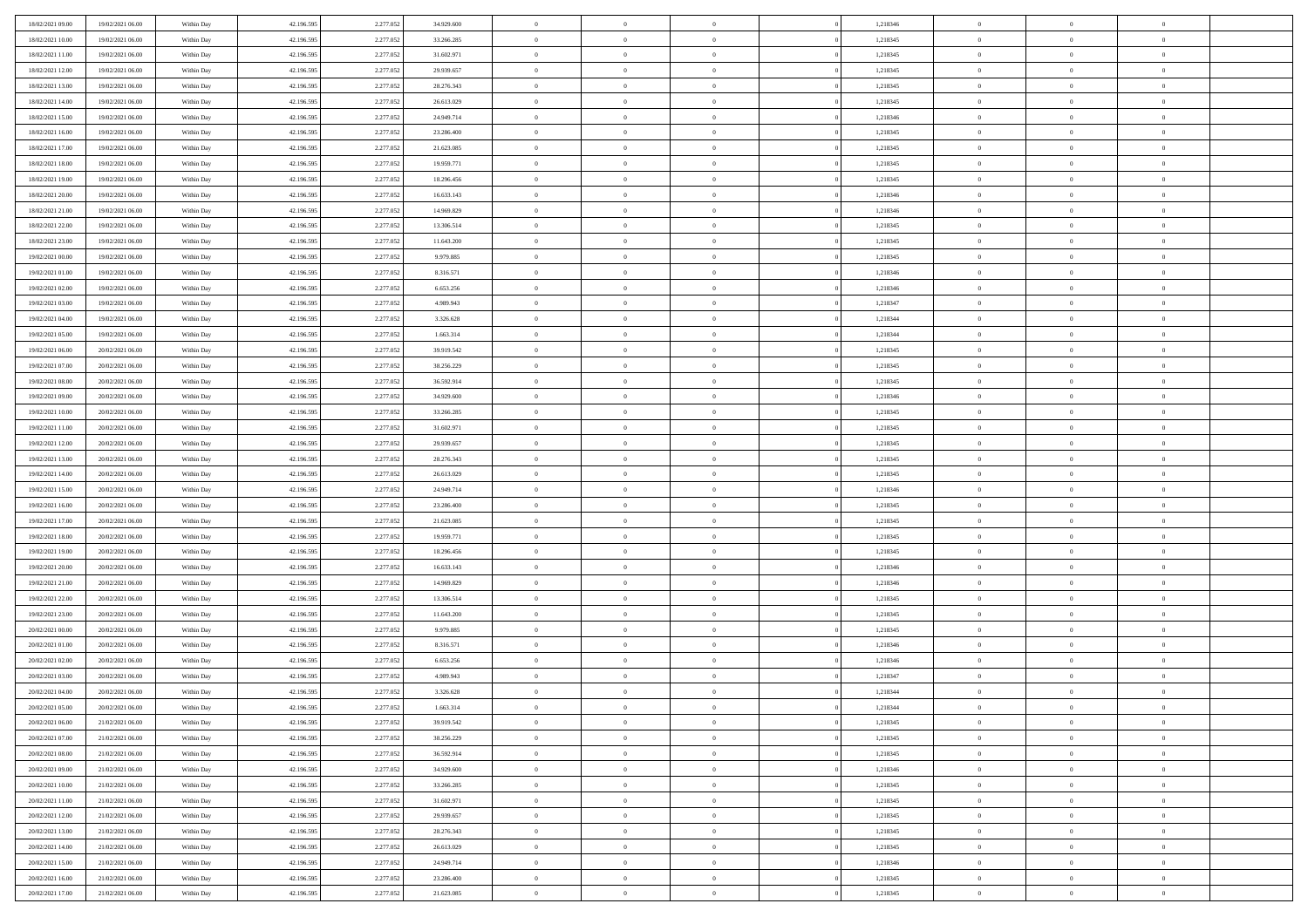| 20/02/2021 18:00 | 21/02/2021 06:00 | Within Day | 42.196.595 | 2.277.052 | 19.959.771 | $\bf{0}$       | $\overline{0}$ | $\Omega$       |          | 1,218345 | $\bf{0}$       | $\mathbf{0}$   | $\bf{0}$       |  |
|------------------|------------------|------------|------------|-----------|------------|----------------|----------------|----------------|----------|----------|----------------|----------------|----------------|--|
| 20/02/2021 19:00 | 21/02/2021 06:00 | Within Day | 42.196.595 | 2.277.052 | 18.296.456 | $\mathbf{0}$   | $\overline{0}$ | $\overline{0}$ |          | 1,218345 | $\mathbf{0}$   | $\overline{0}$ | $\overline{0}$ |  |
| 20/02/2021 20:00 | 21/02/2021 06:00 | Within Day | 42.196.595 | 2.277.052 | 16.633.143 | $\,$ 0         | $\overline{0}$ | $\bf{0}$       |          | 1,218346 | $\,$ 0         | $\overline{0}$ | $\,$ 0 $\,$    |  |
| 20/02/2021 21:00 | 21/02/2021 06:00 | Within Day | 42.196.595 | 2.277.052 | 14.969.829 | $\bf{0}$       | $\overline{0}$ | $\Omega$       |          | 1,218346 | $\bf{0}$       | $\mathbf{0}$   | $\theta$       |  |
| 20/02/2021 22:00 | 21/02/2021 06:00 | Within Day | 42.196.595 | 2.277.052 | 13.306.514 | $\bf{0}$       | $\overline{0}$ | $\overline{0}$ |          | 1,218345 | $\mathbf{0}$   | $\bf{0}$       | $\overline{0}$ |  |
| 20/02/2021 23:00 | 21/02/2021 06:00 | Within Day | 42.196.595 | 2.277.052 | 11.643.200 | $\bf{0}$       | $\overline{0}$ | $\bf{0}$       |          | 1,218345 | $\,$ 0         | $\overline{0}$ | $\,$ 0 $\,$    |  |
| 21/02/2021 00:00 | 21/02/2021 06:00 | Within Day | 42.196.595 | 2.277.052 | 9.979.885  | $\bf{0}$       | $\overline{0}$ | $\overline{0}$ |          | 1,218345 | $\bf{0}$       | $\bf{0}$       | $\theta$       |  |
| 21/02/2021 01:00 | 21/02/2021 06:00 | Within Day | 42.196.595 | 2.277.052 | 8.316.571  | $\overline{0}$ | $\overline{0}$ | $\overline{0}$ |          | 1,218346 | $\mathbf{0}$   | $\overline{0}$ | $\overline{0}$ |  |
| 21/02/2021 02:00 | 21/02/2021 06:00 | Within Day | 42.196.595 | 2.277.052 | 6.653.256  | $\bf{0}$       | $\overline{0}$ | $\bf{0}$       |          | 1,218346 | $\,$ 0         | $\overline{0}$ | $\,$ 0 $\,$    |  |
| 21/02/2021 03:00 | 21/02/2021 06:00 | Within Day | 42.196.595 | 2.277.052 | 4.989.943  | $\bf{0}$       | $\overline{0}$ | $\Omega$       |          | 1,218347 | $\theta$       | $\mathbf{0}$   | $\theta$       |  |
| 21/02/2021 04:00 | 21/02/2021 06:00 | Within Day | 42.196.595 | 2.277.052 | 3.326.628  | $\bf{0}$       | $\overline{0}$ | $\overline{0}$ |          | 1,218344 | $\mathbf{0}$   | $\overline{0}$ | $\overline{0}$ |  |
| 21/02/2021 05:00 | 21/02/2021 06:00 | Within Day | 42.196.595 | 2.277.052 | 1.663.314  | $\bf{0}$       | $\overline{0}$ | $\bf{0}$       |          | 1,218344 | $\,$ 0         | $\overline{0}$ | $\,$ 0 $\,$    |  |
| 21/02/2021 06:00 | 22/02/2021 06:00 | Within Day | 42.196.595 | 2.277.052 | 39.919.542 | $\bf{0}$       | $\overline{0}$ | $\Omega$       |          | 1,218345 | $\theta$       | $\mathbf{0}$   | $\theta$       |  |
| 21/02/2021 07:00 | 22/02/2021 06:00 | Within Day | 42.196.595 | 2.277.052 | 38.256.229 | $\overline{0}$ | $\overline{0}$ | $\overline{0}$ |          | 1,218345 | $\mathbf{0}$   | $\overline{0}$ | $\overline{0}$ |  |
| 21/02/2021 08:00 | 22/02/2021 06:00 | Within Day | 42.196.595 | 2.277.052 | 36.592.914 | $\bf{0}$       | $\overline{0}$ | $\bf{0}$       |          | 1,218345 | $\,$ 0         | $\overline{0}$ | $\,$ 0 $\,$    |  |
| 21/02/2021 09:00 | 22/02/2021 06:00 | Within Day | 42.196.595 | 2.277.052 | 34.929.600 | $\bf{0}$       | $\overline{0}$ | $\overline{0}$ |          | 1,218346 | $\bf{0}$       | $\mathbf{0}$   | $\theta$       |  |
| 21/02/2021 11:00 | 22/02/2021 06:00 | Within Day | 42.196.595 | 2.277.052 | 31.602.971 | $\overline{0}$ | $\overline{0}$ | $\overline{0}$ |          | 1,218345 | $\mathbf{0}$   | $\overline{0}$ | $\overline{0}$ |  |
| 21/02/2021 12:00 | 22/02/2021 06:00 | Within Day | 42.196.595 | 2.277.052 | 29.939.657 | $\bf{0}$       | $\overline{0}$ | $\bf{0}$       |          | 1,218345 | $\,$ 0         | $\overline{0}$ | $\,$ 0 $\,$    |  |
| 21/02/2021 13:00 | 22/02/2021 06:00 | Within Day | 42.196.595 | 2.277.052 | 28.276.343 | $\bf{0}$       | $\overline{0}$ | $\Omega$       |          | 1,218345 | $\theta$       | $\mathbf{0}$   | $\theta$       |  |
| 21/02/2021 14:00 | 22/02/2021 06:00 | Within Day | 42.196.595 | 2.277.052 | 26.613.029 | $\overline{0}$ | $\overline{0}$ | $\overline{0}$ |          | 1,218345 | $\mathbf{0}$   | $\overline{0}$ | $\overline{0}$ |  |
| 21/02/2021 15:00 | 22/02/2021 06:00 | Within Day | 42.196.595 | 2.277.052 | 24.949.714 | $\bf{0}$       | $\overline{0}$ | $\bf{0}$       |          | 1,218346 | $\,$ 0         | $\overline{0}$ | $\,$ 0 $\,$    |  |
| 21/02/2021 16:00 | 22/02/2021 06:00 | Within Day | 42.196.595 | 2.277.052 | 23.286.400 | $\bf{0}$       | $\overline{0}$ | $\Omega$       |          | 1,218345 | $\theta$       | $\mathbf{0}$   | $\theta$       |  |
| 21/02/2021 17:00 | 22/02/2021 06:00 | Within Day | 42.196.595 | 2.277.052 | 21.623.085 | $\overline{0}$ | $\overline{0}$ | $\overline{0}$ |          | 1,218345 | $\mathbf{0}$   | $\overline{0}$ | $\overline{0}$ |  |
| 21/02/2021 18:00 | 22/02/2021 06:00 | Within Day | 42.196.595 | 2.277.052 | 19.959.771 | $\bf{0}$       | $\overline{0}$ | $\bf{0}$       |          | 1,218345 | $\,$ 0         | $\overline{0}$ | $\,$ 0 $\,$    |  |
| 21/02/2021 19:00 | 22/02/2021 06:00 | Within Day | 42.196.595 | 2.277.052 | 18.296.456 | $\bf{0}$       | $\overline{0}$ | $\overline{0}$ |          | 1,218345 | $\bf{0}$       | $\bf{0}$       | $\bf{0}$       |  |
| 21/02/2021 20:00 | 22/02/2021 06:00 | Within Day | 42.196.595 | 2.277.052 | 16.633.143 | $\overline{0}$ | $\overline{0}$ | $\overline{0}$ |          | 1,218346 | $\mathbf{0}$   | $\overline{0}$ | $\overline{0}$ |  |
| 21/02/2021 21:00 | 22/02/2021 06:00 | Within Day | 42.196.595 | 2.277.052 | 14.969.829 | $\bf{0}$       | $\overline{0}$ | $\bf{0}$       |          | 1,218346 | $\,$ 0         | $\overline{0}$ | $\,$ 0 $\,$    |  |
| 21/02/2021 22.00 | 22/02/2021 06:00 | Within Day | 42.196.595 | 2.277.052 | 13.306.514 | $\bf{0}$       | $\overline{0}$ | $\Omega$       |          | 1,218345 | $\theta$       | $\mathbf{0}$   | $\theta$       |  |
| 21/02/2021 23:00 | 22/02/2021 06:00 | Within Day | 42.196.595 | 2.277.052 | 11.643.200 | $\bf{0}$       | $\overline{0}$ | $\overline{0}$ |          | 1,218345 | $\mathbf{0}$   | $\overline{0}$ | $\overline{0}$ |  |
| 22/02/2021 00:00 | 22/02/2021 06:00 | Within Day | 42.196.595 | 2.277.052 | 9.979.885  | $\bf{0}$       | $\overline{0}$ | $\bf{0}$       |          | 1,218345 | $\,$ 0         | $\overline{0}$ | $\,$ 0 $\,$    |  |
| 22/02/2021 01:00 | 22/02/2021 06:00 | Within Day | 42.196.595 | 2.277.052 | 8.316.571  | $\bf{0}$       | $\overline{0}$ | $\overline{0}$ |          | 1,218346 | $\bf{0}$       | $\overline{0}$ | $\,0\,$        |  |
| 22/02/2021 02:00 | 22/02/2021 06:00 | Within Day | 42.196.595 | 2.277.052 | 6.653.256  | $\overline{0}$ | $\overline{0}$ | $\overline{0}$ |          | 1,218346 | $\mathbf{0}$   | $\overline{0}$ | $\overline{0}$ |  |
| 22/02/2021 03:00 | 22/02/2021 06:00 | Within Day | 42.196.595 | 2.277.052 | 4.989.943  | $\bf{0}$       | $\overline{0}$ | $\bf{0}$       |          | 1,218347 | $\,$ 0         | $\overline{0}$ | $\,$ 0 $\,$    |  |
| 22/02/2021 04:00 | 22/02/2021 06:00 | Within Day | 42.196.595 | 2.277.052 | 3.326.628  | $\bf{0}$       | $\overline{0}$ | $\bf{0}$       |          | 1,218344 | $\bf{0}$       | $\overline{0}$ | $\bf{0}$       |  |
| 22/02/2021 05:00 | 22/02/2021 06:00 | Within Day | 42.196.595 | 2.277.052 | 1.663.314  | $\overline{0}$ | $\overline{0}$ | $\overline{0}$ |          | 1,218344 | $\mathbf{0}$   | $\overline{0}$ | $\overline{0}$ |  |
| 22/02/2021 06:00 | 23/02/2021 06:00 | Within Day | 42.196.595 | 2.277.052 | 39.919.542 | $\bf{0}$       | $\overline{0}$ | $\bf{0}$       |          | 1,218345 | $\,$ 0         | $\overline{0}$ | $\,$ 0 $\,$    |  |
| 22/02/2021 07:00 | 23/02/2021 06:00 | Within Day | 42.196.595 | 2.277.052 | 38.256.229 | $\bf{0}$       | $\overline{0}$ | $\overline{0}$ |          | 1,218345 | $\bf{0}$       | $\overline{0}$ | $\,0\,$        |  |
| 22/02/2021 08:00 | 23/02/2021 06:00 | Within Day | 42.196.595 | 2.277.052 | 36.592.914 | $\overline{0}$ | $\overline{0}$ | $\overline{0}$ |          | 1,218345 | $\mathbf{0}$   | $\overline{0}$ | $\overline{0}$ |  |
| 22/02/2021 09:00 | 23/02/2021 06:00 | Within Day | 42.196.595 | 2.277.052 | 34.929.600 | $\bf{0}$       | $\overline{0}$ | $\bf{0}$       |          | 1,218346 | $\,$ 0         | $\overline{0}$ | $\,$ 0 $\,$    |  |
| 22/02/2021 10:00 | 23/02/2021 06:00 | Within Day | 42.196.595 | 2.277.052 | 33.266.285 | $\bf{0}$       | $\bf{0}$       | $\overline{0}$ |          | 1,218345 | $\bf{0}$       | $\overline{0}$ | $\,0\,$        |  |
| 22/02/2021 11:00 | 23/02/2021 06:00 | Within Day | 42.196.595 | 2.277.052 | 31.602.971 | $\overline{0}$ | $\overline{0}$ | $\overline{0}$ |          | 1,218345 | $\mathbf{0}$   | $\overline{0}$ | $\overline{0}$ |  |
| 22/02/2021 12:00 | 23/02/2021 06:00 | Within Day | 42.196.595 | 2.277.052 | 29.939.657 | $\bf{0}$       | $\overline{0}$ | $\bf{0}$       |          | 1,218345 | $\,$ 0         | $\overline{0}$ | $\,$ 0 $\,$    |  |
| 22/02/2021 13:00 | 23/02/2021 06:00 | Within Day | 42.196.595 | 2.277.052 | 28.276.343 | $\bf{0}$       | $\bf{0}$       | $\bf{0}$       |          | 1,218345 | $\bf{0}$       | $\overline{0}$ | $\bf{0}$       |  |
| 22/02/2021 14:00 | 23/02/2021 06:00 | Within Day | 42.196.595 | 2.277.052 | 26.613.029 | $\mathbf{0}$   | $\overline{0}$ | $\overline{0}$ |          | 1,218345 | $\mathbf{0}$   | $\overline{0}$ | $\overline{0}$ |  |
| 22/02/2021 15:00 | 23/02/2021 06:00 | Within Day | 42.196.595 | 2.277.052 | 24.949.714 | $\bf{0}$       | $\overline{0}$ | $\theta$       |          | 1,218346 | $\overline{0}$ | $\theta$       | $\theta$       |  |
| 22/02/2021 16:00 | 23/02/2021 06:00 | Within Day | 42.196.595 | 2.277.052 | 23.286.400 | $\bf{0}$       | $\bf{0}$       | $\bf{0}$       |          | 1,218345 | $\bf{0}$       | $\overline{0}$ | $\bf{0}$       |  |
| 22/02/2021 17:00 | 23/02/2021 06:00 | Within Day | 42.196.595 | 2.277.052 | 21.623.085 | $\overline{0}$ | $\overline{0}$ | $\overline{0}$ |          | 1,218345 | $\overline{0}$ | $\overline{0}$ | $\overline{0}$ |  |
| 22/02/2021 18:00 | 23/02/2021 06:00 | Within Day | 42.196.595 | 2.277.052 | 19.959.771 | $\,$ 0 $\,$    | $\overline{0}$ | $\overline{0}$ |          | 1,218345 | $\mathbf{0}$   | $\,$ 0 $\,$    | $\,$ 0 $\,$    |  |
| 22/02/2021 19:00 | 23/02/2021 06:00 | Within Day | 42.196.595 | 2.277.052 | 18.296.456 | $\bf{0}$       | $\bf{0}$       | $\overline{0}$ |          | 1,218345 | $\bf{0}$       | $\overline{0}$ | $\bf{0}$       |  |
| 22/02/2021 20:00 | 23/02/2021 06:00 | Within Day | 42.196.595 | 2.277.052 | 16.633.143 | $\overline{0}$ | $\overline{0}$ | $\overline{0}$ |          | 1,218346 | $\overline{0}$ | $\bf{0}$       | $\overline{0}$ |  |
| 22/02/2021 21:00 | 23/02/2021 06:00 | Within Day | 42.196.595 | 2.277.052 | 14.969.829 | $\,$ 0 $\,$    | $\overline{0}$ | $\overline{0}$ |          | 1,218346 | $\,$ 0 $\,$    | $\overline{0}$ | $\,$ 0 $\,$    |  |
| 22/02/2021 22.00 | 23/02/2021 06:00 | Within Day | 42.196.595 | 2.277.052 | 13.306.514 | $\overline{0}$ | $\overline{0}$ | $\overline{0}$ | $\Omega$ | 1,218345 | $\bf{0}$       | $\overline{0}$ | $\overline{0}$ |  |
| 22/02/2021 23:00 | 23/02/2021 06:00 | Within Day | 42.196.595 | 2.277.052 | 11.643.200 | $\overline{0}$ | $\overline{0}$ | $\overline{0}$ |          | 1,218345 | $\overline{0}$ | $\bf{0}$       | $\mathbf{0}$   |  |
| 23/02/2021 00:00 | 23/02/2021 06:00 | Within Day | 42.196.595 | 2.277.052 | 9.979.885  | $\,$ 0 $\,$    | $\overline{0}$ | $\overline{0}$ |          | 1,218345 | $\,$ 0 $\,$    | $\,$ 0 $\,$    | $\,$ 0 $\,$    |  |
| 23/02/2021 01:00 | 23/02/2021 06:00 | Within Day | 42.196.595 | 2.277.052 | 8.316.571  | $\bf{0}$       | $\bf{0}$       | $\overline{0}$ |          | 1,218346 | $\mathbf{0}$   | $\overline{0}$ | $\bf{0}$       |  |
| 23/02/2021 02:00 | 23/02/2021 06:00 | Within Day | 42.196.595 | 2.277.052 | 6.653.256  | $\overline{0}$ | $\overline{0}$ | $\overline{0}$ |          | 1,218346 | $\mathbf{0}$   | $\bf{0}$       | $\overline{0}$ |  |
| 23/02/2021 03:00 | 23/02/2021 06:00 | Within Day | 42.196.595 | 2.277.052 | 4.989.943  | $\,0\,$        | $\overline{0}$ | $\overline{0}$ |          | 1,218347 | $\,$ 0 $\,$    | $\overline{0}$ | $\,$ 0 $\,$    |  |
|                  |                  |            |            |           |            |                |                |                |          |          |                |                |                |  |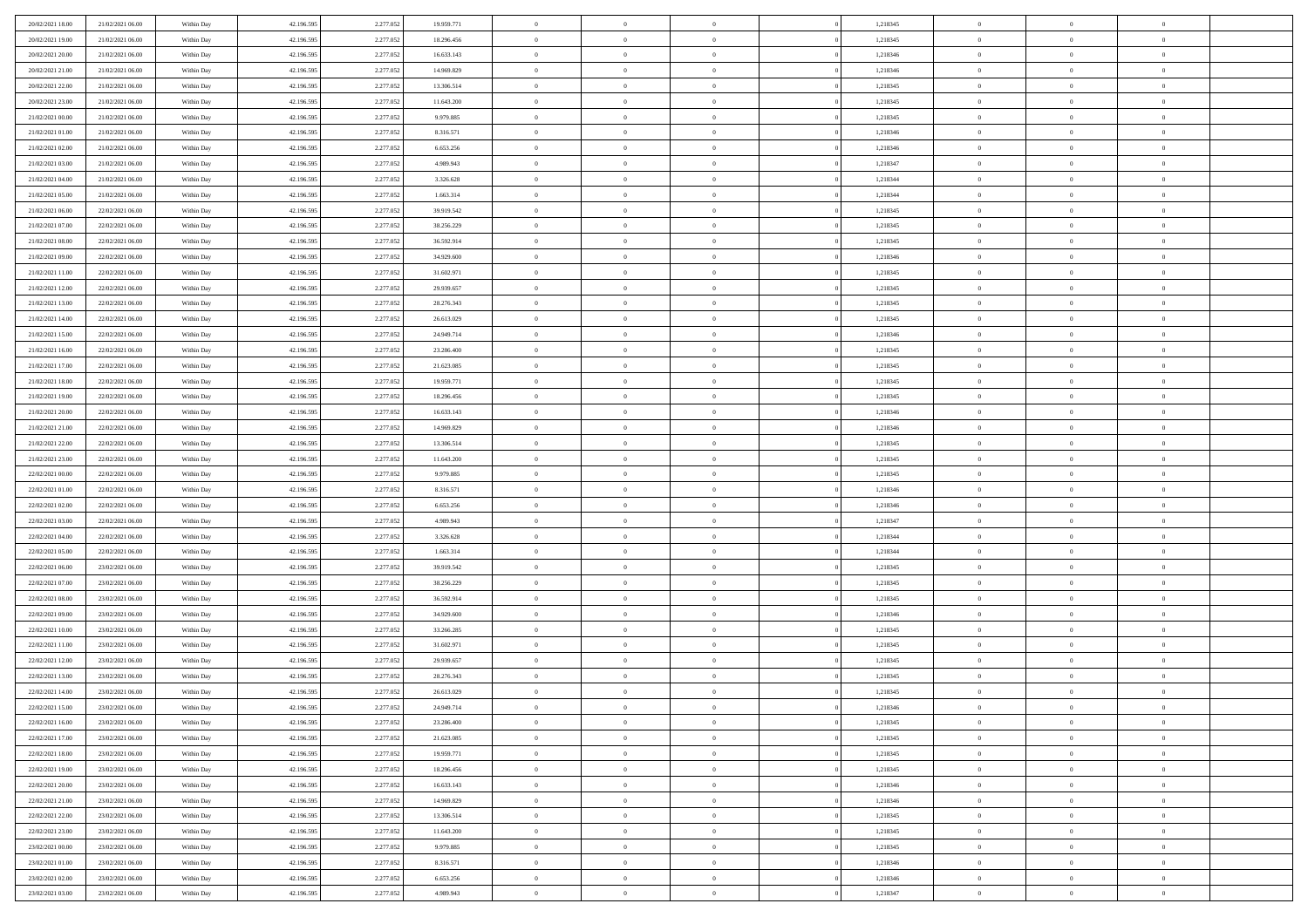| 23/02/2021 04:00 | 23/02/2021 06:00                     | Within Day | 42.196.595 | 2.277.052 | 3.326.628  | $\,$ 0         | $\bf{0}$       | $\theta$       |          | 1,218344 | $\bf{0}$       | $\overline{0}$             | $\,0\,$        |  |
|------------------|--------------------------------------|------------|------------|-----------|------------|----------------|----------------|----------------|----------|----------|----------------|----------------------------|----------------|--|
| 23/02/2021 05:00 | 23/02/2021 06:00                     | Within Day | 42.196.595 | 2.277.052 | 1.663.314  | $\overline{0}$ | $\overline{0}$ | $\overline{0}$ |          | 1,218344 | $\theta$       | $\overline{0}$             | $\theta$       |  |
| 23/02/2021 06:00 | 24/02/2021 06:00                     | Within Dav | 42.196.595 | 2.840.446 | 39.356.148 | $\mathbf{0}$   | $\overline{0}$ | $\overline{0}$ |          | 1,218345 | $\mathbf{0}$   | $\overline{0}$             | $\overline{0}$ |  |
| 23/02/2021 07:00 | 24/02/2021 06:00                     | Within Day | 42.196.595 | 2.840.446 | 37.716.310 | $\bf{0}$       | $\overline{0}$ | $\overline{0}$ |          | 1,218345 | $\bf{0}$       | $\overline{0}$             | $\bf{0}$       |  |
| 23/02/2021 08:00 | 24/02/2021 06:00                     | Within Day | 42.196.595 | 2.840.446 | 36.076.470 | $\bf{0}$       | $\bf{0}$       | $\overline{0}$ |          | 1,218345 | $\bf{0}$       | $\bf{0}$                   | $\,0\,$        |  |
| 23/02/2021 09:00 | 24/02/2021 06:00                     | Within Dav | 42.196.595 | 2.840.446 | 34.436.630 | $\overline{0}$ | $\overline{0}$ | $\overline{0}$ |          | 1,218346 | $\mathbf{0}$   | $\overline{0}$             | $\overline{0}$ |  |
| 23/02/2021 10:00 | 24/02/2021 06:00                     | Within Day | 42.196.595 | 2.840.446 | 32.796.790 | $\bf{0}$       | $\bf{0}$       | $\overline{0}$ |          | 1,218345 | $\bf{0}$       | $\overline{0}$             | $\,0\,$        |  |
| 23/02/2021 11:00 | 24/02/2021 06:00                     | Within Day | 42.196.595 | 2.840.446 | 31.156.951 | $\overline{0}$ | $\overline{0}$ | $\overline{0}$ |          | 1,218345 | $\,$ 0 $\,$    | $\overline{0}$             | $\overline{0}$ |  |
| 23/02/2021 12:00 | 24/02/2021 06:00                     | Within Dav | 42.196.595 | 2.840.446 | 29.517.111 | $\mathbf{0}$   | $\overline{0}$ | $\overline{0}$ |          | 1,218345 | $\mathbf{0}$   | $\overline{0}$             | $\overline{0}$ |  |
|                  | 24/02/2021 06:00                     |            | 42.196.595 | 2.840.446 | 27.877.271 | $\bf{0}$       | $\overline{0}$ | $\overline{0}$ |          | 1,218345 | $\bf{0}$       | $\overline{0}$             | $\,0\,$        |  |
| 23/02/2021 13:00 |                                      | Within Day |            |           |            |                | $\overline{0}$ |                |          |          |                | $\overline{0}$             | $\theta$       |  |
| 23/02/2021 14:00 | 24/02/2021 06:00<br>24/02/2021 06:00 | Within Day | 42.196.595 | 2.840.446 | 26.237.433 | $\bf{0}$       |                | $\overline{0}$ |          | 1,218345 | $\bf{0}$       |                            |                |  |
| 23/02/2021 15:00 |                                      | Within Dav | 42.196.595 | 2.840.446 | 24.597.593 | $\mathbf{0}$   | $\overline{0}$ | $\overline{0}$ |          | 1,218346 | $\mathbf{0}$   | $\overline{0}$             | $\overline{0}$ |  |
| 23/02/2021 16:00 | 24/02/2021 06:00                     | Within Day | 42.196.595 | 2.840.446 | 22.957.753 | $\bf{0}$       | $\overline{0}$ | $\bf{0}$       |          | 1,218345 | $\bf{0}$       | $\overline{0}$             | $\bf{0}$       |  |
| 23/02/2021 17:00 | 24/02/2021 06:00                     | Within Day | 42.196.595 | 2.840.446 | 21.317.914 | $\bf{0}$       | $\overline{0}$ | $\overline{0}$ |          | 1,218345 | $\bf{0}$       | $\bf{0}$                   | $\,0\,$        |  |
| 23/02/2021 18:00 | 24/02/2021 06:00                     | Within Dav | 42.196.595 | 2.840.446 | 19.678.074 | $\overline{0}$ | $\overline{0}$ | $\overline{0}$ |          | 1,218345 | $\mathbf{0}$   | $\overline{0}$             | $\overline{0}$ |  |
| 23/02/2021 19:00 | 24/02/2021 06:00                     | Within Day | 42.196.595 | 2.840.446 | 18.038.234 | $\bf{0}$       | $\overline{0}$ | $\overline{0}$ |          | 1,218345 | $\bf{0}$       | $\overline{0}$             | $\bf{0}$       |  |
| 23/02/2021 20:00 | 24/02/2021 06:00                     | Within Day | 42.196.595 | 2.840.446 | 16.398.394 | $\bf{0}$       | $\overline{0}$ | $\overline{0}$ |          | 1,218346 | $\,$ 0 $\,$    | $\overline{0}$             | $\theta$       |  |
| 23/02/2021 21:00 | 24/02/2021 06:00                     | Within Day | 42.196.595 | 2.840.446 | 14.758.556 | $\mathbf{0}$   | $\overline{0}$ | $\overline{0}$ |          | 1,218346 | $\mathbf{0}$   | $\overline{0}$             | $\overline{0}$ |  |
| 23/02/2021 22:00 | 24/02/2021 06:00                     | Within Day | 42.196.595 | 2.840.446 | 13.118.716 | $\bf{0}$       | $\overline{0}$ | $\overline{0}$ |          | 1,218345 | $\bf{0}$       | $\overline{0}$             | $\,0\,$        |  |
| 23/02/2021 23:00 | 24/02/2021 06:00                     | Within Day | 42.196.595 | 2.840.446 | 11.478.876 | $\bf{0}$       | $\overline{0}$ | $\overline{0}$ |          | 1,218345 | $\bf{0}$       | $\overline{0}$             | $\bf{0}$       |  |
| 24/02/2021 00:00 | 24/02/2021 06:00                     | Within Dav | 42.196.595 | 2.840.446 | 9.839.037  | $\mathbf{0}$   | $\overline{0}$ | $\overline{0}$ |          | 1,218345 | $\mathbf{0}$   | $\overline{0}$             | $\overline{0}$ |  |
| 24/02/2021 01:00 | 24/02/2021 06:00                     | Within Day | 42.196.595 | 2.840.446 | 8.199.197  | $\bf{0}$       | $\overline{0}$ | $\overline{0}$ |          | 1,218346 | $\bf{0}$       | $\overline{0}$             | $\bf{0}$       |  |
| 24/02/2021 02:00 | 24/02/2021 06:00                     | Within Day | 42.196.595 | 2.840.446 | 6.559.357  | $\bf{0}$       | $\overline{0}$ | $\overline{0}$ |          | 1,218346 | $\,$ 0 $\,$    | $\bf{0}$                   | $\bf{0}$       |  |
| 24/02/2021 03:00 | 24/02/2021 06:00                     | Within Dav | 42.196.595 | 2.840.446 | 4.919.519  | $\mathbf{0}$   | $\overline{0}$ | $\overline{0}$ |          | 1,218347 | $\mathbf{0}$   | $\overline{0}$             | $\overline{0}$ |  |
| 24/02/2021 04:00 | 24/02/2021 06:00                     | Within Day | 42.196.595 | 2.840.446 | 3.279.679  | $\bf{0}$       | $\overline{0}$ | $\overline{0}$ |          | 1,218344 | $\bf{0}$       | $\overline{0}$             | $\bf{0}$       |  |
| 24/02/2021 05:00 | 24/02/2021 06:00                     | Within Day | 42.196.595 | 2.840.446 | 1.639.839  | $\bf{0}$       | $\overline{0}$ | $\overline{0}$ |          | 1,218344 | $\bf{0}$       | $\mathbf{0}$               | $\overline{0}$ |  |
| 24/02/2021 06:00 | 25/02/2021 06:00                     | Within Dav | 42.196.595 | 2.840.446 | 39.356.148 | $\mathbf{0}$   | $\overline{0}$ | $\overline{0}$ |          | 1,218345 | $\mathbf{0}$   | $\overline{0}$             | $\overline{0}$ |  |
| 24/02/2021 07:00 | 25/02/2021 06:00                     | Within Day | 42.196.595 | 2.840.446 | 37.716.310 | $\bf{0}$       | $\overline{0}$ | $\overline{0}$ |          | 1,218345 | $\bf{0}$       | $\overline{0}$             | $\,0\,$        |  |
| 24/02/2021 08:00 | 25/02/2021 06:00                     | Within Day | 42.196.595 | 2.840.446 | 36.076.470 | $\bf{0}$       | $\overline{0}$ | $\overline{0}$ |          | 1,218345 | $\bf{0}$       | $\bf{0}$                   | $\bf{0}$       |  |
| 24/02/2021 09:00 | 25/02/2021 06:00                     | Within Dav | 42.196.595 | 2.840.446 | 34.436.630 | $\mathbf{0}$   | $\overline{0}$ | $\overline{0}$ |          | 1,218346 | $\mathbf{0}$   | $\overline{0}$             | $\overline{0}$ |  |
| 24/02/2021 10:00 | 25/02/2021 06:00                     | Within Day | 42.196.595 | 2.840.446 | 32.796.790 | $\bf{0}$       | $\overline{0}$ | $\overline{0}$ |          | 1,218345 | $\,$ 0         | $\overline{0}$             | $\theta$       |  |
| 24/02/2021 11:00 | 25/02/2021 06:00                     | Within Day | 42.196.595 | 2.840.446 | 31.156.951 | $\bf{0}$       | $\bf{0}$       | $\overline{0}$ |          | 1,218345 | $\bf{0}$       | $\overline{0}$             | $\overline{0}$ |  |
| 24/02/2021 12:00 | 25/02/2021 06:00                     | Within Dav | 42.196.595 | 2.840.446 | 29.517.111 | $\overline{0}$ | $\overline{0}$ | $\overline{0}$ |          | 1,218345 | $\mathbf{0}$   | $\overline{0}$             | $\overline{0}$ |  |
| 24/02/2021 13:00 | 25/02/2021 06:00                     | Within Day | 42.196.595 | 2.840.446 | 27.877.271 | $\bf{0}$       | $\overline{0}$ | $\overline{0}$ |          | 1,218345 | $\,$ 0         | $\overline{0}$             | $\theta$       |  |
| 24/02/2021 14:00 | 25/02/2021 06:00                     | Within Day | 42.196.595 | 2.840.446 | 26.237.433 | $\overline{0}$ | $\overline{0}$ | $\overline{0}$ |          | 1,218345 | $\bf{0}$       | $\overline{0}$             | $\overline{0}$ |  |
| 24/02/2021 15:00 | 25/02/2021 06:00                     | Within Day | 42.196.595 | 2.840.446 | 24.597.593 | $\mathbf{0}$   | $\overline{0}$ | $\overline{0}$ |          | 1,218346 | $\mathbf{0}$   | $\overline{0}$             | $\overline{0}$ |  |
| 24/02/2021 16:00 | 25/02/2021 06:00                     | Within Day | 42.196.595 | 2.840.446 | 22.957.753 | $\bf{0}$       | $\overline{0}$ | $\overline{0}$ |          | 1,218345 | $\,$ 0         | $\overline{0}$             | $\theta$       |  |
| 24/02/2021 17:00 | 25/02/2021 06:00                     | Within Day | 42.196.595 | 2.840.446 | 21.317.914 | $\bf{0}$       | $\overline{0}$ | $\overline{0}$ |          | 1,218345 | $\bf{0}$       | $\overline{0}$             | $\overline{0}$ |  |
| 24/02/2021 18:00 | 25/02/2021 06:00                     | Within Dav | 42.196.595 | 2.840.446 | 19.678.074 | $\mathbf{0}$   | $\overline{0}$ | $\overline{0}$ |          | 1,218345 | $\mathbf{0}$   | $\overline{0}$             | $\overline{0}$ |  |
| 24/02/2021 19:00 | 25/02/2021 06:00                     | Within Day | 42.196.595 | 2.840.446 | 18.038.234 | $\,0\,$        | $\overline{0}$ | $\overline{0}$ |          | 1,218345 | $\,$ 0         | $\overline{0}$             | $\theta$       |  |
| 24/02/2021 20:00 | 25/02/2021 06:00                     | Within Day | 42.196.595 | 2.840.446 | 16.398.394 | $\bf{0}$       | $\overline{0}$ | $\overline{0}$ |          | 1,218346 | $\bf{0}$       | $\overline{0}$             | $\overline{0}$ |  |
| 24/02/2021 21:00 | 25/02/2021 06:00                     | Within Dav | 42.196.595 | 2.840.446 | 14.758.556 | $\mathbf{0}$   | $\overline{0}$ | $\overline{0}$ |          | 1,218346 | $\mathbf{0}$   | $\overline{0}$             | $\overline{0}$ |  |
| 24/02/2021 22:00 | 25/02/2021 06:00                     | Within Day | 42.196.595 | 2.840.446 | 13.118.716 | $\bf{0}$       | $\overline{0}$ | $\overline{0}$ |          | 1,218345 | $\,$ 0         | $\overline{0}$             | $\theta$       |  |
| 24/02/2021 23.00 | 25/02/2021 06:00                     | Within Day | 42.196.595 | 2.840.446 | 11.478.876 | $\bf{0}$       | $\overline{0}$ | $\overline{0}$ |          | 1,218345 | $\,$ 0 $\,$    | $\overline{0}$             | $\overline{0}$ |  |
| 25/02/2021 00:00 | 25/02/2021 06:00                     | Within Day | 42.196.595 | 2.840.446 | 9.839.037  | $\bf{0}$       | $\overline{0}$ |                |          | 1,218345 | $\overline{0}$ | $\theta$                   | $\theta$       |  |
| 25/02/2021 01:00 | 25/02/2021 06:00                     | Within Day | 42.196.595 | 2.840.446 | 8.199.197  | $\,0\,$        | $\overline{0}$ | $\overline{0}$ |          | 1,218346 | $\,$ 0 $\,$    | $\bf{0}$                   | $\theta$       |  |
| 25/02/2021 02:00 | 25/02/2021 06:00                     | Within Day | 42.196.595 | 2.840.446 | 6.559.357  | $\overline{0}$ | $\overline{0}$ | $\overline{0}$ |          | 1,218346 | $\overline{0}$ | $\overline{0}$             | $\overline{0}$ |  |
| 25/02/2021 03:00 | 25/02/2021 06:00                     | Within Day | 42.196.595 | 2.840.446 | 4.919.519  | $\bf{0}$       | $\overline{0}$ | $\overline{0}$ |          | 1,218347 | $\overline{0}$ | $\bf{0}$                   | $\mathbf{0}$   |  |
|                  |                                      |            |            |           |            |                |                |                |          |          |                |                            |                |  |
| 25/02/2021 04:00 | 25/02/2021 06:00                     | Within Day | 42.196.595 | 2.840.446 | 3.279.679  | $\bf{0}$       | $\overline{0}$ | $\overline{0}$ | $\theta$ | 1,218344 | $\mathbf{0}$   | $\bf{0}$<br>$\overline{0}$ | $\,$ 0 $\,$    |  |
| 25/02/2021 05:00 | 25/02/2021 06:00                     | Within Day | 42.196.595 | 2.840.446 | 1.639.839  | $\bf{0}$       | $\overline{0}$ | $\overline{0}$ |          | 1,218344 | $\,$ 0 $\,$    |                            | $\overline{0}$ |  |
| 25/02/2021 06:00 | 26/02/2021 06:00                     | Within Day | 42.196.595 | 2.277.052 | 39.919.542 | $\bf{0}$       | $\overline{0}$ | $\overline{0}$ |          | 1,218345 | $\mathbf{0}$   | $\overline{0}$             | $\overline{0}$ |  |
| 25/02/2021 07:00 | 26/02/2021 06:00                     | Within Day | 42.196.595 | 2.277.052 | 38.256.229 | $\,$ 0 $\,$    | $\overline{0}$ | $\overline{0}$ | $\theta$ | 1,218345 | $\,$ 0 $\,$    | $\overline{0}$             | $\,$ 0 $\,$    |  |
| 25/02/2021 08:00 | 26/02/2021 06:00                     | Within Day | 42.196.595 | 2.277.052 | 36.592.914 | $\bf{0}$       | $\overline{0}$ | $\overline{0}$ |          | 1,218345 | $\overline{0}$ | $\overline{0}$             | $\overline{0}$ |  |
| 25/02/2021 09:00 | 26/02/2021 06:00                     | Within Day | 42.196.595 | 2.277.052 | 34.929.600 | $\bf{0}$       | $\overline{0}$ | $\overline{0}$ |          | 1,218346 | $\mathbf{0}$   | $\overline{0}$             | $\overline{0}$ |  |
| 25/02/2021 10:00 | 26/02/2021 06:00                     | Within Day | 42.196.595 | 2.277.052 | 33.266.285 | $\,0\,$        | $\overline{0}$ | $\overline{0}$ |          | 1,218345 | $\,$ 0 $\,$    | $\mathbf{0}$               | $\,$ 0 $\,$    |  |
| 25/02/2021 11:00 | 26/02/2021 06:00                     | Within Day | 42.196.595 | 2.277.052 | 31.602.971 | $\bf{0}$       | $\overline{0}$ | $\overline{0}$ |          | 1,218345 | $\mathbf{0}$   | $\mathbf{0}$               | $\overline{0}$ |  |
| 25/02/2021 12:00 | 26/02/2021 06:00                     | Within Day | 42.196.595 | 2.277.052 | 29.939.657 | $\bf{0}$       | $\overline{0}$ | $\overline{0}$ |          | 1,218345 | $\mathbf{0}$   | $\overline{0}$             | $\overline{0}$ |  |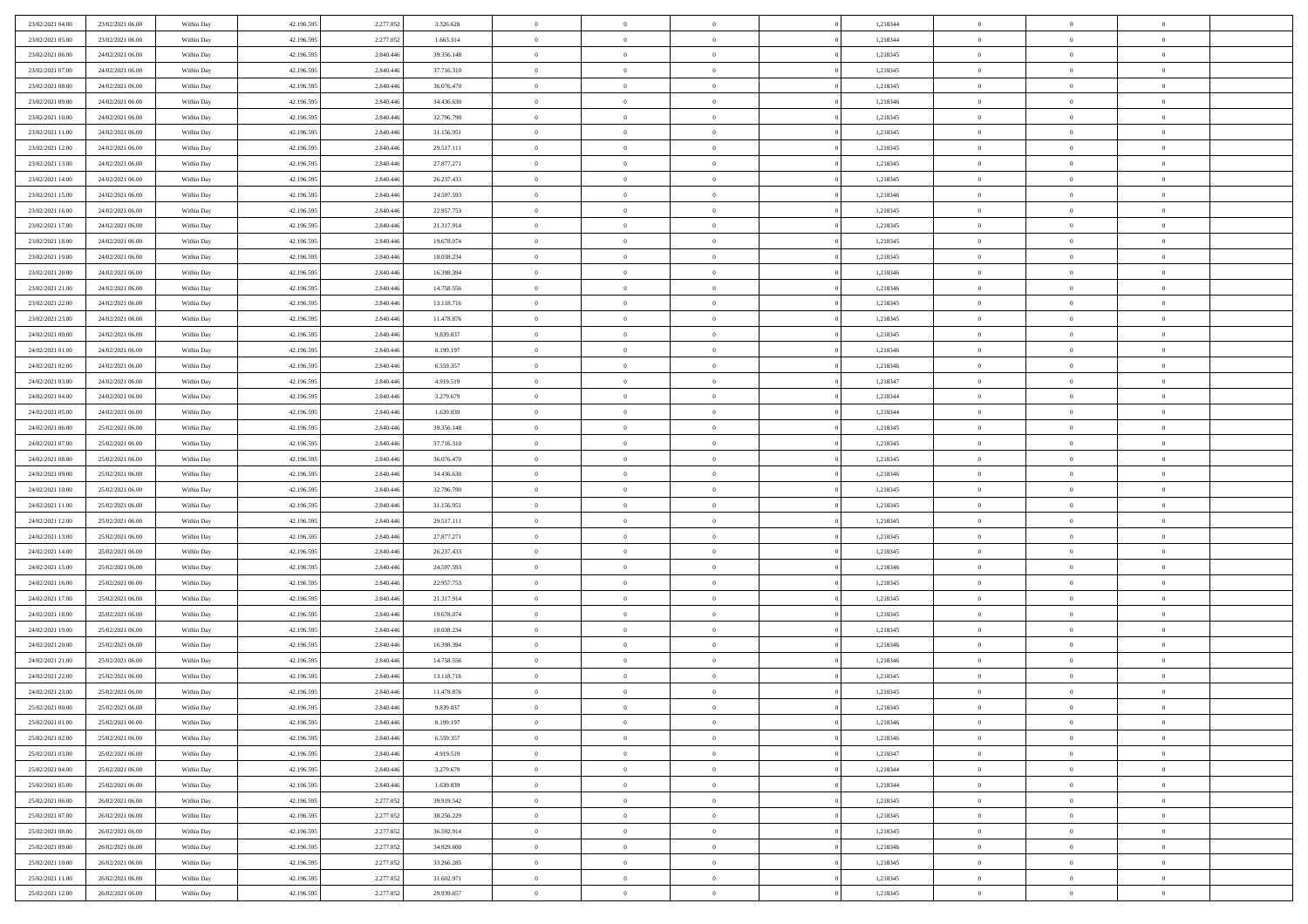| 25/02/2021 13:00 | 26/02/2021 06:00 | Within Day | 42.196.595 | 2.277.052 | 28.276.343 | $\overline{0}$ | $\overline{0}$ | $\Omega$       |          | 1,218345 | $\bf{0}$       | $\mathbf{0}$   | $\bf{0}$       |  |
|------------------|------------------|------------|------------|-----------|------------|----------------|----------------|----------------|----------|----------|----------------|----------------|----------------|--|
| 25/02/2021 14:00 | 26/02/2021 06:00 | Within Day | 42.196.595 | 2.277.052 | 26.613.029 | $\mathbf{0}$   | $\overline{0}$ | $\overline{0}$ |          | 1,218345 | $\mathbf{0}$   | $\overline{0}$ | $\overline{0}$ |  |
| 25/02/2021 15:00 | 26/02/2021 06:00 | Within Day | 42.196.595 | 2.277.052 | 24.949.714 | $\,$ 0         | $\overline{0}$ | $\bf{0}$       |          | 1,218346 | $\,$ 0         | $\overline{0}$ | $\,$ 0 $\,$    |  |
| 25/02/2021 16:00 | 26/02/2021 06:00 | Within Day | 42.196.595 | 2.277.052 | 23.286.400 | $\bf{0}$       | $\overline{0}$ | $\Omega$       |          | 1,218345 | $\bf{0}$       | $\mathbf{0}$   | $\theta$       |  |
| 25/02/2021 17:00 | 26/02/2021 06:00 | Within Day | 42.196.595 | 2.277.052 | 21.623.085 | $\bf{0}$       | $\overline{0}$ | $\overline{0}$ |          | 1,218345 | $\mathbf{0}$   | $\overline{0}$ | $\overline{0}$ |  |
| 25/02/2021 18:00 | 26/02/2021 06:00 | Within Day | 42.196.595 | 2.277.052 | 19.959.771 | $\bf{0}$       | $\overline{0}$ | $\bf{0}$       |          | 1,218345 | $\,$ 0         | $\overline{0}$ | $\,$ 0 $\,$    |  |
| 25/02/2021 19:00 | 26/02/2021 06:00 | Within Day | 42.196.595 | 2.277.052 | 18.296.456 | $\bf{0}$       | $\overline{0}$ | $\overline{0}$ |          | 1,218345 | $\bf{0}$       | $\overline{0}$ | $\theta$       |  |
| 25/02/2021 20:00 | 26/02/2021 06:00 | Within Day | 42.196.595 | 2.277.052 | 16.633.143 | $\overline{0}$ | $\overline{0}$ | $\overline{0}$ |          | 1,218346 | $\mathbf{0}$   | $\overline{0}$ | $\overline{0}$ |  |
| 25/02/2021 21:00 | 26/02/2021 06:00 | Within Day | 42.196.595 | 2.277.052 | 14.969.829 | $\bf{0}$       | $\overline{0}$ | $\bf{0}$       |          | 1,218346 | $\,$ 0         | $\overline{0}$ | $\,$ 0 $\,$    |  |
| 25/02/2021 22.00 | 26/02/2021 06:00 | Within Day | 42.196.595 | 2.277.052 | 13.306.514 | $\bf{0}$       | $\overline{0}$ | $\Omega$       |          | 1,218345 | $\theta$       | $\mathbf{0}$   | $\theta$       |  |
| 25/02/2021 23:00 | 26/02/2021 06:00 | Within Day | 42.196.595 | 2.277.052 | 11.643.200 | $\bf{0}$       | $\overline{0}$ | $\overline{0}$ |          | 1,218345 | $\mathbf{0}$   | $\overline{0}$ | $\overline{0}$ |  |
| 26/02/2021 00:00 | 26/02/2021 06:00 | Within Day | 42.196.595 | 2.277.052 | 9.979.885  | $\bf{0}$       | $\overline{0}$ | $\bf{0}$       |          | 1,218345 | $\,$ 0         | $\overline{0}$ | $\,$ 0 $\,$    |  |
| 26/02/2021 01:00 | 26/02/2021 06:00 | Within Day | 42.196.595 | 2.277.052 | 8.316.571  | $\bf{0}$       | $\overline{0}$ | $\Omega$       |          | 1,218346 | $\bf{0}$       | $\mathbf{0}$   | $\theta$       |  |
| 26/02/2021 02:00 | 26/02/2021 06:00 | Within Day | 42.196.595 | 2.277.052 | 6.653.256  | $\bf{0}$       | $\overline{0}$ | $\overline{0}$ |          | 1,218346 | $\mathbf{0}$   | $\overline{0}$ | $\overline{0}$ |  |
| 26/02/2021 03:00 | 26/02/2021 06:00 | Within Day | 42.196.595 | 2.277.052 | 4.989.943  | $\bf{0}$       | $\overline{0}$ | $\bf{0}$       |          | 1,218347 | $\,$ 0         | $\overline{0}$ | $\,$ 0 $\,$    |  |
| 26/02/2021 04:00 | 26/02/2021 06:00 | Within Day | 42.196.595 | 2.277.052 | 3.326.628  | $\bf{0}$       | $\overline{0}$ | $\overline{0}$ |          | 1,218344 | $\bf{0}$       | $\overline{0}$ | $\theta$       |  |
| 26/02/2021 05:00 | 26/02/2021 06:00 | Within Day | 42.196.595 | 2.277.052 | 1.663.314  | $\overline{0}$ | $\overline{0}$ | $\overline{0}$ |          | 1,218344 | $\mathbf{0}$   | $\overline{0}$ | $\overline{0}$ |  |
| 26/02/2021 06:00 | 27/02/2021 06:00 | Within Day | 42.196.595 | 2.277.052 | 39.919.542 | $\bf{0}$       | $\overline{0}$ | $\bf{0}$       |          | 1,218345 | $\,$ 0         | $\overline{0}$ | $\,$ 0 $\,$    |  |
| 26/02/2021 07:00 | 27/02/2021 06:00 | Within Day | 42.196.595 | 2.277.052 | 38.256.229 | $\bf{0}$       | $\overline{0}$ | $\Omega$       |          | 1,218345 | $\theta$       | $\mathbf{0}$   | $\theta$       |  |
| 26/02/2021 08:00 | 27/02/2021 06:00 | Within Day | 42.196.595 | 2.277.052 | 36.592.914 | $\overline{0}$ | $\overline{0}$ | $\overline{0}$ |          | 1,218345 | $\mathbf{0}$   | $\overline{0}$ | $\overline{0}$ |  |
| 26/02/2021 09:00 | 27/02/2021 06:00 | Within Day | 42.196.595 | 2.277.052 | 34.929.600 | $\bf{0}$       | $\overline{0}$ | $\bf{0}$       |          | 1,218346 | $\,$ 0         | $\overline{0}$ | $\,$ 0 $\,$    |  |
| 26/02/2021 10:00 | 27/02/2021 06:00 | Within Day | 42.196.595 | 2.277.052 | 33.266.285 | $\bf{0}$       | $\overline{0}$ | $\Omega$       |          | 1,218345 | $\theta$       | $\mathbf{0}$   | $\theta$       |  |
| 26/02/2021 11:00 | 27/02/2021 06:00 | Within Day | 42.196.595 | 2.277.052 | 31.602.971 | $\overline{0}$ | $\overline{0}$ | $\overline{0}$ |          | 1,218345 | $\mathbf{0}$   | $\overline{0}$ | $\overline{0}$ |  |
| 26/02/2021 12:00 | 27/02/2021 06:00 | Within Day | 42.196.595 | 2.277.052 | 29.939.657 | $\bf{0}$       | $\overline{0}$ | $\bf{0}$       |          | 1,218345 | $\,$ 0         | $\overline{0}$ | $\,$ 0 $\,$    |  |
| 26/02/2021 13:00 | 27/02/2021 06:00 | Within Day | 42.196.595 | 2.277.052 | 28.276.343 | $\bf{0}$       | $\overline{0}$ | $\overline{0}$ |          | 1,218345 | $\bf{0}$       | $\bf{0}$       | $\bf{0}$       |  |
| 26/02/2021 14:00 | 27/02/2021 06:00 | Within Day | 42.196.595 | 2.277.052 | 26.613.029 | $\overline{0}$ | $\overline{0}$ | $\overline{0}$ |          | 1,218345 | $\mathbf{0}$   | $\overline{0}$ | $\overline{0}$ |  |
| 26/02/2021 15:00 | 27/02/2021 06:00 | Within Day | 42.196.595 | 2.277.052 | 24.949.714 | $\bf{0}$       | $\overline{0}$ | $\bf{0}$       |          | 1,218346 | $\,$ 0         | $\overline{0}$ | $\,$ 0 $\,$    |  |
| 26/02/2021 16:00 | 27/02/2021 06:00 | Within Day | 42.196.595 | 2.277.052 | 23.286.400 | $\bf{0}$       | $\overline{0}$ | $\Omega$       |          | 1,218345 | $\theta$       | $\mathbf{0}$   | $\theta$       |  |
| 26/02/2021 17:00 | 27/02/2021 06:00 | Within Day | 42.196.595 | 2.277.052 | 21.623.085 | $\overline{0}$ | $\overline{0}$ | $\overline{0}$ |          | 1,218345 | $\mathbf{0}$   | $\overline{0}$ | $\overline{0}$ |  |
| 26/02/2021 18:00 | 27/02/2021 06:00 | Within Day | 42.196.595 | 2.277.052 | 19.959.771 | $\bf{0}$       | $\overline{0}$ | $\bf{0}$       |          | 1,218345 | $\,$ 0         | $\overline{0}$ | $\,$ 0 $\,$    |  |
| 26/02/2021 19:00 | 27/02/2021 06:00 | Within Day | 42.196.595 | 2.277.052 | 18.296.456 | $\,$ 0         | $\bf{0}$       | $\overline{0}$ |          | 1,218345 | $\bf{0}$       | $\overline{0}$ | $\,0\,$        |  |
| 26/02/2021 20:00 | 27/02/2021 06:00 | Within Day | 42.196.595 | 2.277.052 | 16.633.143 | $\overline{0}$ | $\overline{0}$ | $\overline{0}$ |          | 1,218346 | $\mathbf{0}$   | $\overline{0}$ | $\overline{0}$ |  |
| 26/02/2021 21:00 | 27/02/2021 06:00 | Within Day | 42.196.595 | 2.277.052 | 14.969.829 | $\bf{0}$       | $\overline{0}$ | $\bf{0}$       |          | 1,218346 | $\,$ 0         | $\overline{0}$ | $\,$ 0 $\,$    |  |
| 26/02/2021 22.00 | 27/02/2021 06:00 | Within Day | 42.196.595 | 2.277.052 | 13.306.514 | $\bf{0}$       | $\bf{0}$       | $\bf{0}$       |          | 1,218345 | $\bf{0}$       | $\overline{0}$ | $\,0\,$        |  |
| 26/02/2021 23:00 | 27/02/2021 06:00 | Within Day | 42.196.595 | 2.277.052 | 11.643.200 | $\overline{0}$ | $\overline{0}$ | $\overline{0}$ |          | 1,218345 | $\mathbf{0}$   | $\overline{0}$ | $\overline{0}$ |  |
| 27/02/2021 00:00 | 27/02/2021 06:00 | Within Day | 42.196.595 | 2.277.052 | 9.979.885  | $\bf{0}$       | $\overline{0}$ | $\bf{0}$       |          | 1,218345 | $\,$ 0         | $\overline{0}$ | $\,$ 0 $\,$    |  |
| 27/02/2021 01:00 | 27/02/2021 06:00 | Within Day | 42.196.595 | 2.277.052 | 8.316.571  | $\bf{0}$       | $\bf{0}$       | $\overline{0}$ |          | 1,218346 | $\bf{0}$       | $\overline{0}$ | $\,0\,$        |  |
| 27/02/2021 02:00 | 27/02/2021 06:00 | Within Day | 42.196.595 | 2.277.052 | 6.653.256  | $\overline{0}$ | $\overline{0}$ | $\overline{0}$ |          | 1,218346 | $\mathbf{0}$   | $\overline{0}$ | $\overline{0}$ |  |
| 27/02/2021 03:00 | 27/02/2021 06:00 | Within Day | 42.196.595 | 2.277.052 | 4.989.943  | $\bf{0}$       | $\overline{0}$ | $\bf{0}$       |          | 1,218347 | $\,$ 0         | $\overline{0}$ | $\,$ 0 $\,$    |  |
| 27/02/2021 04:00 | 27/02/2021 06:00 | Within Day | 42.196.595 | 2.277.052 | 3.326.628  | $\bf{0}$       | $\bf{0}$       | $\overline{0}$ |          | 1,218344 | $\bf{0}$       | $\overline{0}$ | $\,0\,$        |  |
| 27/02/2021 05:00 | 27/02/2021 06:00 | Within Day | 42.196.595 | 2.277.052 | 1.663.314  | $\overline{0}$ | $\overline{0}$ | $\overline{0}$ |          | 1,218344 | $\mathbf{0}$   | $\overline{0}$ | $\overline{0}$ |  |
| 27/02/2021 06:00 | 28/02/2021 06:00 | Within Day | 42.196.595 | 2.277.052 | 39.919.542 | $\bf{0}$       | $\overline{0}$ | $\bf{0}$       |          | 1,218345 | $\,$ 0         | $\overline{0}$ | $\,$ 0 $\,$    |  |
| 27/02/2021 07:00 | 28/02/2021 06:00 | Within Day | 42.196.595 | 2.277.052 | 38.256.229 | $\bf{0}$       | $\bf{0}$       | $\bf{0}$       |          | 1,218345 | $\bf{0}$       | $\overline{0}$ | $\,0\,$        |  |
| 27/02/2021 08:00 | 28/02/2021 06:00 | Within Day | 42.196.595 | 2.277.052 | 36.592.914 | $\mathbf{0}$   | $\overline{0}$ | $\overline{0}$ |          | 1,218345 | $\mathbf{0}$   | $\overline{0}$ | $\overline{0}$ |  |
| 27/02/2021 09:00 | 28/02/2021 06:00 | Within Day | 42.196.595 | 2.277.052 | 34.929.600 | $\bf{0}$       | $\overline{0}$ | $\theta$       |          | 1,218346 | $\overline{0}$ | $\overline{0}$ | $\theta$       |  |
| 27/02/2021 10:00 | 28/02/2021 06:00 | Within Day | 42.196.595 | 2.277.052 | 33.266.285 | $\bf{0}$       | $\bf{0}$       | $\bf{0}$       |          | 1,218345 | $\bf{0}$       | $\overline{0}$ | $\bf{0}$       |  |
| 27/02/2021 11:00 | 28/02/2021 06:00 | Within Day | 42.196.595 | 2.277.052 | 31.602.971 | $\overline{0}$ | $\overline{0}$ | $\overline{0}$ |          | 1,218345 | $\overline{0}$ | $\bf{0}$       | $\overline{0}$ |  |
| 27/02/2021 12:00 | 28/02/2021 06:00 | Within Day | 42.196.595 | 2.277.052 | 29.939.657 | $\,$ 0 $\,$    | $\overline{0}$ | $\overline{0}$ |          | 1,218345 | $\mathbf{0}$   | $\,$ 0 $\,$    | $\,$ 0 $\,$    |  |
| 27/02/2021 13:00 | 28/02/2021 06:00 | Within Day | 42.196.595 | 2.277.052 | 28.276.343 | $\bf{0}$       | $\bf{0}$       | $\overline{0}$ |          | 1,218345 | $\bf{0}$       | $\overline{0}$ | $\bf{0}$       |  |
| 27/02/2021 14:00 | 28/02/2021 06:00 | Within Day | 42.196.595 | 2.277.052 | 26.613.029 | $\overline{0}$ | $\overline{0}$ | $\overline{0}$ |          | 1,218345 | $\overline{0}$ | $\bf{0}$       | $\overline{0}$ |  |
| 27/02/2021 15:00 | 28/02/2021 06:00 | Within Day | 42.196.595 | 2.277.052 | 24.949.714 | $\,$ 0 $\,$    | $\overline{0}$ | $\overline{0}$ |          | 1,218346 | $\,$ 0 $\,$    | $\overline{0}$ | $\,$ 0 $\,$    |  |
| 27/02/2021 16:00 | 28/02/2021 06:00 | Within Day | 42.196.595 | 2.277.052 | 23.286.400 | $\overline{0}$ | $\overline{0}$ | $\overline{0}$ | $\Omega$ | 1,218345 | $\bf{0}$       | $\overline{0}$ | $\overline{0}$ |  |
| 27/02/2021 17:00 | 28/02/2021 06:00 | Within Day | 42.196.595 | 2.277.052 | 21.623.085 | $\overline{0}$ | $\overline{0}$ | $\overline{0}$ |          | 1,218345 | $\overline{0}$ | $\bf{0}$       | $\mathbf{0}$   |  |
| 27/02/2021 18:00 | 28/02/2021 06:00 | Within Day | 42.196.595 | 2.277.052 | 19.959.771 | $\,$ 0 $\,$    | $\overline{0}$ | $\overline{0}$ |          | 1,218345 | $\,$ 0 $\,$    | $\overline{0}$ | $\,$ 0 $\,$    |  |
| 27/02/2021 19:00 | 28/02/2021 06:00 | Within Day | 42.196.595 | 2.277.052 | 18.296.456 | $\bf{0}$       | $\overline{0}$ | $\overline{0}$ |          | 1,218345 | $\mathbf{0}$   | $\overline{0}$ | $\bf{0}$       |  |
| 27/02/2021 20:00 | 28/02/2021 06:00 | Within Day | 42.196.595 | 2.277.052 | 16.633.143 | $\overline{0}$ | $\overline{0}$ | $\overline{0}$ |          | 1,218346 | $\mathbf{0}$   | $\bf{0}$       | $\overline{0}$ |  |
| 27/02/2021 21:00 | 28/02/2021 06:00 | Within Day | 42.196.595 | 2.277.052 | 14.969.829 | $\,0\,$        | $\overline{0}$ | $\overline{0}$ |          | 1,218346 | $\,$ 0 $\,$    | $\overline{0}$ | $\,$ 0 $\,$    |  |
|                  |                  |            |            |           |            |                |                |                |          |          |                |                |                |  |